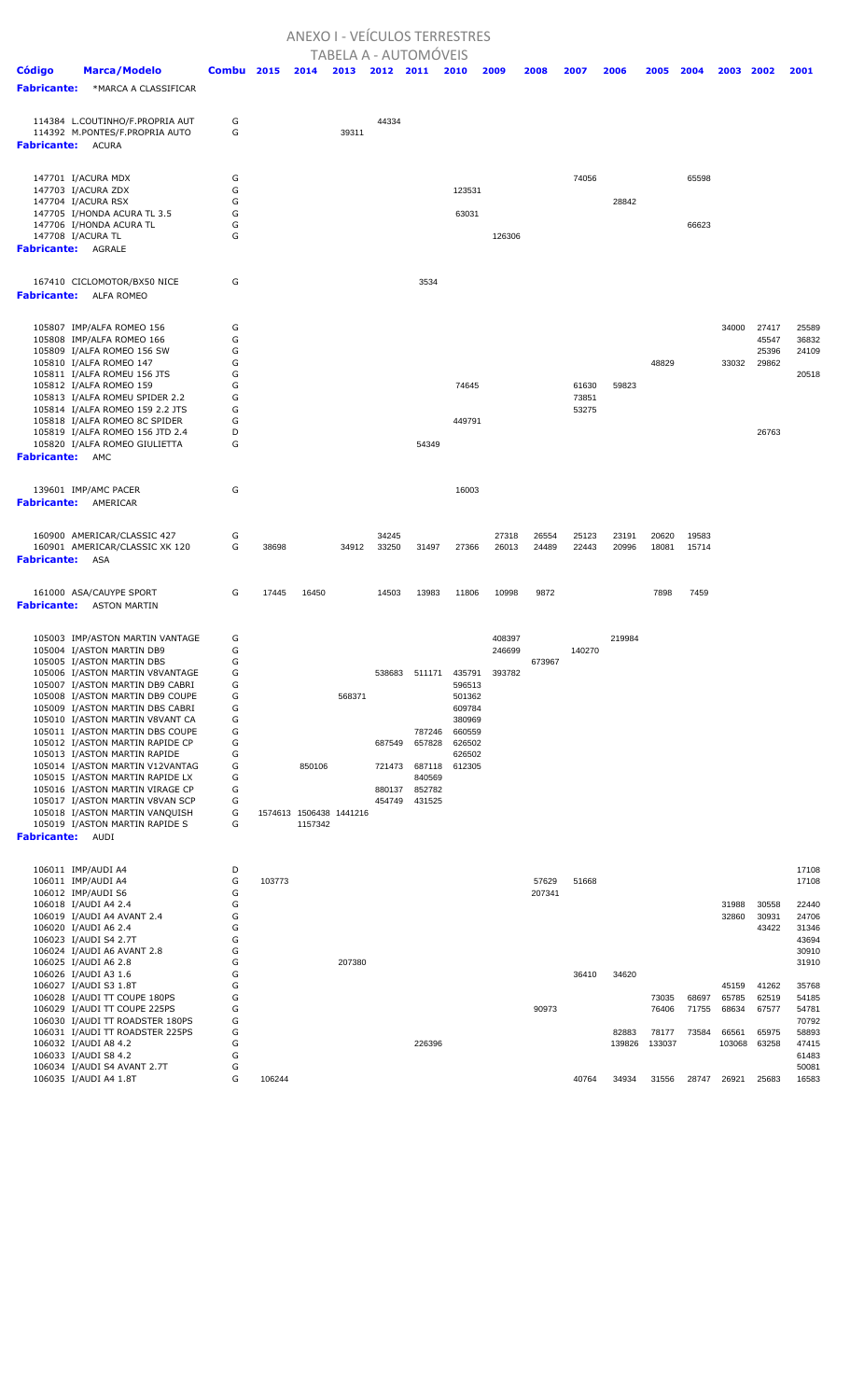| Código | Marca/Modelo                                                       | <b>Combu</b> | 2015             | 2014             | 2013                 | 2012                    | 2011             | 2010             | 2009             | 2008             | 2007            | 2006            | 2005           | 2004          | 2003           | 2002           | 2001           |
|--------|--------------------------------------------------------------------|--------------|------------------|------------------|----------------------|-------------------------|------------------|------------------|------------------|------------------|-----------------|-----------------|----------------|---------------|----------------|----------------|----------------|
|        | 106036 I/AUDI A4 AVANT 2.8                                         | G            |                  |                  |                      |                         |                  |                  |                  |                  |                 |                 |                |               |                |                | 24720          |
|        | 106037 I/AUDI A4 1.8<br>106038 I/AUDI A6 2.7T                      | G<br>G       | 103773           |                  |                      |                         |                  |                  |                  |                  |                 |                 |                | 42717         |                |                | 17110<br>34394 |
|        | 106039 I/AUDI A4 2.8                                               | G            |                  |                  |                      |                         |                  |                  |                  |                  |                 |                 |                |               | 39149          | 36345          | 23273          |
|        | 106040 I/AUDI A4 AVANT 1.8T                                        | G            |                  |                  |                      |                         |                  |                  |                  | 53393            | 51770           | 41532           | 36925          | 29390         | 27320          | 25968          | 21787          |
|        | 106042 I/AUDI A6 AVANT 2.7T                                        | G            |                  |                  |                      |                         |                  |                  |                  |                  |                 |                 |                |               |                |                | 33665          |
|        | 106043 I/AUDI A6 AVANT 4.2<br>106044 I/AUDI A6 4.2                 | G<br>G       |                  |                  |                      |                         |                  |                  |                  |                  |                 | 84617           | 97897<br>73857 | 68401         | 46866          | 40740          | 40124<br>32734 |
|        | 106045 I/AUDI S6 4.2                                               | G            |                  |                  |                      |                         |                  |                  |                  |                  |                 |                 |                |               |                | 55528          | 44750          |
|        | 106047 I/AUDI A6 ALLROAD 2.7T                                      | G            |                  |                  |                      |                         |                  |                  |                  |                  |                 |                 |                | 46995         | 33835          | 30696          | 26199          |
|        | 106048 I/AUDI RS4 AVANT 2.7T                                       | G            |                  |                  |                      |                         |                  |                  |                  |                  |                 |                 |                |               |                |                | 77536          |
|        | 106049 I/AUDI A4 3.0<br>106050 I/AUDI A4 2.0                       | G<br>G       |                  |                  |                      |                         |                  |                  |                  |                  |                 | 49498<br>34414  | 41965          | 37179         | 32064<br>28669 | 30589<br>25024 | 23237<br>23868 |
|        | 106051 I/AUDI A6 3.0                                               | G            |                  |                  |                      |                         |                  |                  |                  |                  |                 | 59525           | 57115          | 44722         | 33236          | 26901          | 24420          |
|        | 106052 I/AUDI A6 AVANT 3.0                                         | G            |                  |                  |                      |                         |                  |                  |                  |                  |                 | 66903           | 65699          |               |                | 30346          |                |
|        | 106053 I/AUDI A4 AVANT 3.0<br>106054 I/AUDI A2                     | G<br>G       |                  |                  |                      |                         |                  |                  |                  |                  |                 | 50763           | 44900          | 38022         | 31574          | 28200          | 16911          |
|        | 106055 I/AUDI A4 AVANT 2.0                                         | G            |                  |                  |                      |                         |                  | 74462            |                  |                  |                 |                 |                |               |                |                |                |
|        | 106056 I/AUDI A4 CABRIOLET 1.8T                                    | G            |                  |                  |                      |                         |                  |                  |                  |                  |                 |                 |                | 71942         |                |                |                |
|        | 106057 I/AUDI A4 CABRIOLET 3.0                                     | G            |                  |                  |                      |                         |                  |                  |                  |                  |                 |                 |                |               | 77086          | 75127          |                |
|        | 106060 I/AUDI A6 2.7T SECURITY<br>106061 I/AUDI RS6 4.2            | G<br>G       |                  |                  |                      |                         |                  |                  |                  |                  |                 |                 |                |               | 38509<br>76709 | 35754          |                |
|        | 106062 I/AUDI S4 4.2                                               | G            |                  |                  |                      |                         |                  |                  |                  |                  | 123949          |                 | 112897         | 95880         | 85375          |                |                |
|        | 106063 I/AUDI S4 AVANT 4.2                                         | G            |                  |                  |                      |                         |                  |                  |                  |                  |                 |                 |                | 125531 119181 | 99474          |                |                |
|        | 106064 I/AUDI RS6 AVANT 4.2                                        | G            |                  |                  |                      |                         |                  |                  |                  |                  |                 |                 |                |               | 100329         |                |                |
|        | 106067 I/AUDI A8 6.0 L<br>106070 I/AUDI A4 2.0T FSI                | G<br>G       |                  |                  |                      |                         |                  |                  |                  | 251774           |                 | 227830<br>44871 | 213868         |               |                |                |                |
|        | 106071 I/AUDI A4 AVANT 2.0T FSI                                    | G            |                  |                  |                      |                         |                  |                  |                  | 59838            | 51538           | 50772           |                |               |                |                |                |
|        | 106073 I/AUDI A3 SPB 2.0T FSI                                      | G            | 91519            |                  | 79345                | 72106                   | 68791            | 59522            | 55918            | 46687            | 43631           | 40388           |                |               |                |                |                |
|        | 106074 I/AUDI A3 SPB 1.6<br>106075 I/AUDI A4 3.2 FSI               | G<br>G       |                  |                  |                      |                         | 149848           | 51318<br>119569  | 45816<br>100669  | 44859<br>91417   | 36582<br>76374  | 35235<br>70920  |                |               |                |                |                |
|        | 106076 I/AUDI A4 AVANT 3.2 FSI                                     | G            |                  |                  |                      |                         | 131328           |                  | 105787           | 103365           | 95934           | 90996           |                |               |                |                |                |
|        | 106077 I/AUDI A4 CABRIO 3.2 FSI                                    | G            |                  |                  |                      |                         |                  |                  |                  |                  | 103609          | 94150           |                |               |                |                |                |
|        | 106078 I/AUDI RS4 AVANT 4.2 FSI                                    | G            |                  |                  |                      |                         |                  |                  |                  |                  | 170488          | 143699          |                |               |                |                |                |
|        | 106080 I/AUDI A6 4.2 FSI<br>106081 I/AUDI A6 3.2 FSI               | G<br>G       |                  |                  |                      |                         |                  |                  |                  | 128190<br>94169  | 114390<br>90201 | 92603<br>81344  |                |               |                |                |                |
|        | 106085 I/AUDI A3 2.0T                                              | G            |                  |                  |                      |                         |                  |                  |                  | 51999            | 46060           |                 |                |               |                |                |                |
|        | 106086 I/AUDI Q7 4.2                                               | G            |                  |                  |                      |                         |                  |                  |                  | 108030           | 96017           | 92276           |                |               |                |                |                |
|        | 106087 I/AUDI A6 LIMOUSINE 2.4                                     | G            |                  |                  |                      |                         |                  |                  |                  |                  |                 |                 |                |               | 54502          |                |                |
|        | 106088 I/AUDI R8 4.2 FSI<br>106089 I/AUDI Q7 3.6                   | G<br>G       |                  |                  |                      | 464779                  |                  |                  | 334998           | 318008<br>103255 | 94966           |                 |                |               |                |                |                |
|        | 106090 I/AUDI S3                                                   | G            |                  |                  |                      |                         |                  |                  |                  | 67496            |                 |                 |                |               |                |                |                |
|        | 106091 I/AUDI A5 3.2 FSI                                           | G            |                  |                  |                      |                         | 142188           | 117862           | 109513           | 103848           |                 |                 |                |               |                |                |                |
|        | 106092 I/AUDI A4 AV 2.0T 210HP<br>106093 I/AUDI A4 2.0T 180HP      | G<br>D       |                  |                  |                      |                         |                  | 88524<br>62761   | 72714            |                  |                 |                 |                |               |                |                |                |
|        | 106093 I/AUDI A4 2.0T 180HP                                        | G            |                  |                  |                      |                         | 72802            | 62761            | 59273            | 54795            |                 |                 |                |               |                |                |                |
|        | 106094 I/AUDI A4 2.0T 210HP                                        | G            |                  |                  |                      |                         | 92744            | 85680            | 68509            | 58209            |                 |                 |                |               |                |                |                |
|        | 106095 I/AUDI A4 AV 2.0T 180HP                                     | G            |                  |                  |                      |                         | 81450            | 69605            | 65261            | 57334            |                 |                 |                |               |                |                |                |
|        | 106096 I/AUDI A3 TRONIC FWD<br>106097 I/AUDI A6 3.0T FSI           | G<br>G       | 251111           |                  | 238322 224137 204298 |                         | 155451           | 133094           | 116395           | 47692            |                 |                 |                |               |                |                |                |
|        | 106098 I/AUDI TT COUPE 2.0                                         | G            |                  |                  |                      |                         |                  |                  | 97360            |                  |                 |                 |                |               |                |                |                |
|        | 106101 AUDI/A3 1.8                                                 | G            |                  |                  |                      |                         |                  |                  |                  |                  |                 | 22625           | 20728          | 18762         | 17189          | 16124          | 15539          |
|        | 106101 AUDI/A3 1.8<br>106102 AUDI/A3 1.8T                          | D<br>G       |                  |                  |                      |                         |                  |                  |                  |                  |                 | 24307           | 21980          | 20319         | 18030          | 16124<br>16776 | 15966          |
|        | 106103 AUDI/A3 1.6                                                 | G            |                  |                  |                      |                         |                  |                  |                  |                  |                 | 22995           | 21216          | 19718         | 18170          | 17831          | 17324          |
|        | 106104 I/AUDI S6 5.2 FSI                                           | G            |                  |                  |                      |                         |                  | 217968           | 202215           |                  |                 |                 |                |               |                |                |                |
|        | 106105 I/AUDI A8 4.2 FSI                                           | G            |                  |                  |                      | 371955                  | 312988           | 305975           |                  |                  |                 |                 |                |               |                |                |                |
|        | 106106 I/AUDI S6 AVANT 5.2 FSI<br>106107 I/AUDI S8 5.2 FSI         | G<br>G       |                  |                  |                      |                         |                  | 226358           |                  | 274811           | 113827          | 251123          |                |               |                |                |                |
|        | 106109 I/AUDI TT RD 2.0T 200HP                                     | G            |                  |                  |                      |                         |                  | 125945           | 109991           | 106062           | 96188           |                 |                |               |                |                |                |
|        | 106111 I/AUDI TT CP 2.0T 200HP                                     | G            |                  |                  |                      |                         |                  | 107348           | 95797            | 92190            | 85720           |                 |                |               |                |                |                |
|        | 106112 I/AUDI TT ROADSTER 2.0<br>106113 I/AUDI S5                  | G<br>G       |                  |                  |                      |                         | 139047           |                  | 111883<br>125003 | 107958<br>100164 | 97136           |                 |                |               |                |                |                |
|        | 106114 I/AUDI TT                                                   | G            |                  |                  |                      |                         |                  |                  |                  | 88714            |                 |                 |                |               |                | 62034          |                |
|        | 106116 I/AUDI S5 COUPE                                             | G            |                  |                  |                      |                         | 155368           | 151633           |                  | 134714           |                 |                 |                |               |                |                |                |
|        | 106117 I/AUDI TT 2.0T                                              | G            |                  |                  |                      |                         | 128457           |                  | 96765            | 93229            |                 |                 |                |               |                |                |                |
|        | 106118 I/AUDI S5 QUATTRO<br>106119 I/AUDI TT TRONIC FWD            | G<br>G       |                  |                  |                      |                         |                  |                  | 107988           | 101824<br>99628  |                 |                 |                |               |                |                |                |
|        | 106120 I/AUDI S5 4.2 FSI                                           | G            |                  |                  |                      |                         |                  |                  | 118167           |                  |                 |                 |                |               |                |                |                |
|        | 106122 I/AUDI A6 AVANT 3.0T FSI                                    | G            |                  |                  |                      |                         |                  | 154588           | 144889           |                  |                 |                 |                |               |                |                |                |
|        | 106124 I/AUDI S3 2.0 TURBO FSI                                     | G            |                  |                  |                      | 131278                  | 118938           | 107695           | 96122            |                  |                 |                 |                |               |                |                |                |
|        | 106125 I/AUDI TTS CP 2.0T 272CV<br>106126 I/AUDI TTS RD 2.0T 272CV | G<br>G       |                  |                  |                      | 192730                  | 177962<br>197111 | 149227<br>174549 | 143806<br>160458 |                  |                 |                 |                |               |                |                |                |
|        | 106132 I/AUDI A3 2.0T FSI                                          | G            |                  |                  |                      | 65050                   | 61382            | 50678            | 48783            |                  |                 |                 |                |               |                |                |                |
|        | 106133 I/AUDI R8 5.2 V10 FSI                                       | G            | 682942           |                  | 592721               | 555802                  | 514420           | 462777           | 407772           |                  |                 |                 |                |               |                |                |                |
|        | 106134 I/AUDI TTS COUPE                                            | G<br>G       |                  |                  |                      |                         | 160045<br>120948 | 101021           | 143838           |                  |                 |                 |                |               |                |                |                |
|        | 106135 I/AUDI A5 SPB 2.0TFSI<br>106136 I/AUDI R8 5.2 V10 SPYDER    | G            | 167984<br>790984 | 156888<br>706149 | 621569               | 131270 124751<br>596050 | 538008           | 499603           |                  |                  |                 |                 |                |               |                |                |                |
|        | 106137 I/AUDI RS6 AV 5.0TFSI                                       | G            |                  |                  |                      |                         |                  | 352577           | 338364           |                  |                 |                 |                |               |                |                |                |
|        | 106138 I/AUDI RS6 5.0TFSI                                          | G            |                  |                  |                      |                         |                  | 313516           | 299406           |                  |                 |                 |                |               |                |                |                |
|        | 106139 I/AUDI S4                                                   | G<br>G       |                  |                  |                      |                         |                  | 118900<br>117392 | 112390           |                  |                 |                 |                |               |                |                |                |
|        | 106140 I/AUDI A5 PREMIUM<br>106141 I/AUDI R8 COUPE                 | G            |                  |                  |                      |                         |                  | 399396           |                  |                  |                 |                 |                |               |                |                |                |
|        | 106142 I/AUDI RS5 4.2FSI                                           | G            | 408845           | 381902           |                      | 332538 325249           | 280567           | 271511           |                  |                  |                 |                 |                |               |                |                |                |
|        |                                                                    |              |                  |                  |                      |                         |                  |                  |                  |                  |                 |                 |                |               |                |                |                |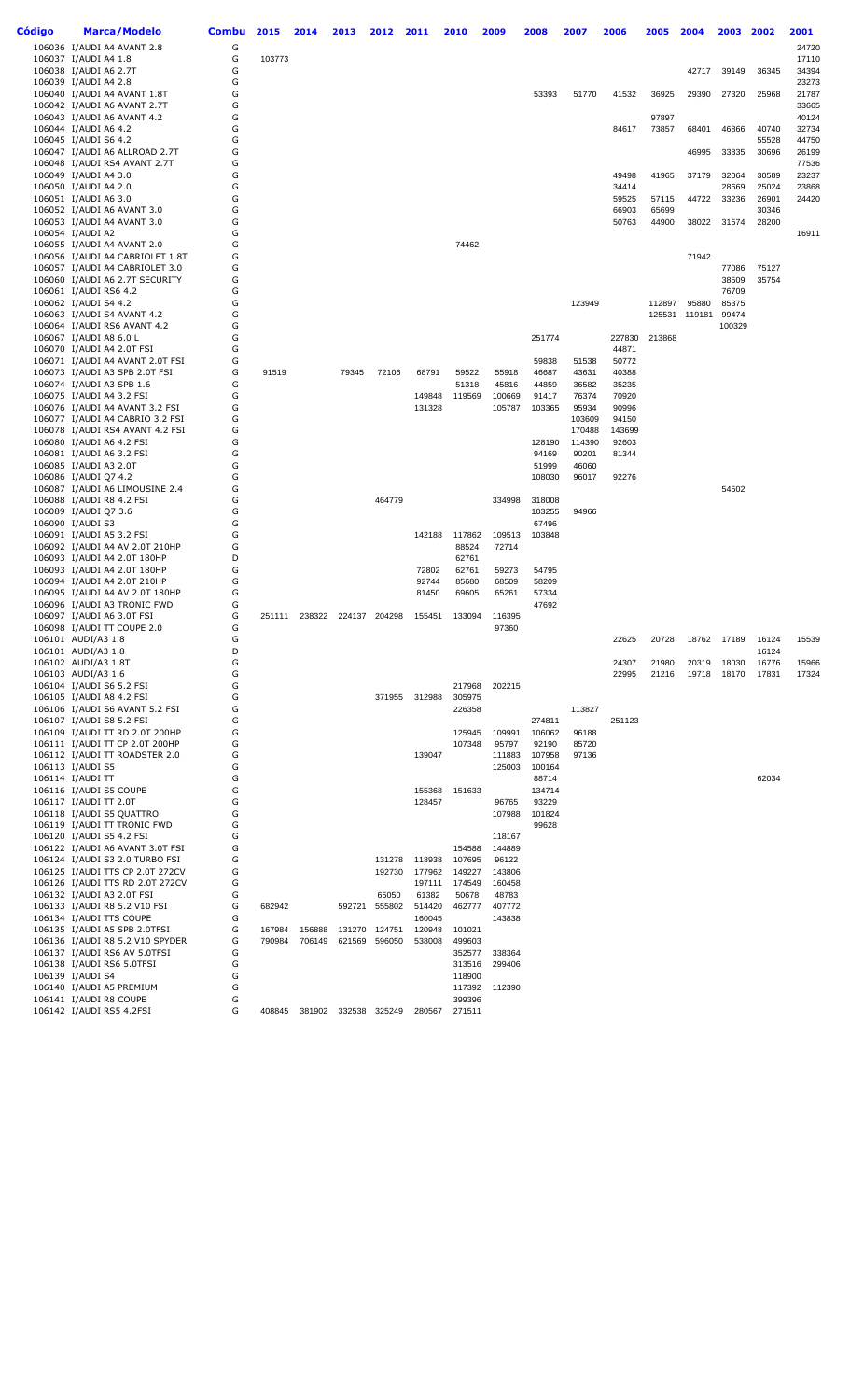| Código                  | Marca/Modelo                                                       | <b>Combu</b> | 2015             | 2014                           | 2013             | 2012                           | 2011             | 2010   | 2009   | 2008 | 2007 | 2006 | 2005 | 2004 | 2003 | 2002 | 2001 |
|-------------------------|--------------------------------------------------------------------|--------------|------------------|--------------------------------|------------------|--------------------------------|------------------|--------|--------|------|------|------|------|------|------|------|------|
|                         | 106143 I/AUDI S4 SEDAN                                             | G            |                  |                                |                  |                                | 186136           | 174262 |        |      |      |      |      |      |      |      |      |
|                         | 106145 I/AUDI TT RD 2.0TFSI                                        | G            | 211820           | 185745                         |                  | 161530 152443                  | 146451           | 140651 |        |      |      |      |      |      |      |      |      |
|                         | 106146 I/AUDI TT CP 2.0TFSI                                        | G            | 183509           | 176630                         | 158087           | 152412                         | 149473           |        | 138488 |      |      |      |      |      |      |      |      |
|                         | 106147 I/AUDI A7 3.0TFSI                                           | G            | 301008           | 278357                         |                  | 257411 218651                  | 197904           |        |        |      |      |      |      |      |      |      |      |
|                         | 106148 I/AUDI A1 1.4TFSI                                           | G            | 71644            |                                | 64689            | 61482                          | 57025            |        |        |      |      |      |      |      |      |      |      |
|                         | 106149 I/AUDI TTS RD PRESTIGE<br>106150 I/AUDI A8 L                | G<br>G       |                  |                                |                  |                                | 197111<br>301274 |        |        |      |      |      |      |      |      |      |      |
|                         | 106151 I/AUDI R8 5.2 V10 GT                                        | G            |                  |                                |                  |                                | 773316           |        |        |      |      |      |      |      |      |      |      |
|                         | 106152 I/AUDI A8 L 6.3FSI                                          | G            |                  |                                |                  | 492878                         | 465348           |        |        |      |      |      |      |      |      |      |      |
|                         | 106153 I/AUDI A1 1.4TFSI SP                                        | G            | 81188            |                                | 74311            | 69620                          |                  |        |        |      |      |      |      |      |      |      |      |
|                         | 106154 I/AUDI A7                                                   | G            |                  |                                |                  |                                | 197904           |        |        |      |      |      |      |      |      |      |      |
|                         | 106155 I/AUDI TT RS 2.5T                                           | G            |                  |                                |                  |                                | 239336           |        |        |      |      |      |      |      |      |      |      |
|                         | 106156 I/AUDI A6 AVANT 3.0TFSI<br>106157 I/AUDI A5 C PREMIUM PLUS  | G<br>G       |                  |                                |                  | 251741 243274                  | 180936           |        |        |      |      |      |      |      |      |      |      |
|                         | 106158 I/AUDI TTRS CP 2.5TFSI                                      | G            |                  |                                |                  | 248428                         |                  |        |        |      |      |      |      |      |      |      |      |
|                         | 106159 I/AUDI TTRS RD 2.5TFSI                                      | G            |                  |                                | 323271           | 298573                         |                  |        |        |      |      |      |      |      |      |      |      |
|                         | 106160 I/AUDI RS3 2.5TFSI                                          | G            |                  |                                |                  | 199636                         | 190383           |        |        |      |      |      |      |      |      |      |      |
|                         | 106161 I/AUDI S5 CP 3.0TFSI                                        | G            |                  | 298180                         |                  | 269669                         |                  |        |        |      |      |      |      |      |      |      |      |
|                         | 106162 I/AUDI A5 CP 2.0TFSI                                        | G            | 171492           |                                |                  | 156966 154220                  |                  |        |        |      |      |      |      |      |      |      |      |
|                         | 106163 I/AUDI S5 CABRIO 3.0TFSI<br>106164 I/AUDI A5 CABRIO 2.0TFSI | G<br>G       | 193955           |                                |                  | 306972 297646<br>175687 169810 |                  |        |        |      |      |      |      |      |      |      |      |
|                         | 106165 I/AUDI S5 SPB 3.0TFSI                                       | G            |                  | 278855                         |                  | 255235                         |                  |        |        |      |      |      |      |      |      |      |      |
|                         | 106166 I/AUDI R8 5.2 V10 GT SPD                                    | G            |                  |                                |                  | 850852                         |                  |        |        |      |      |      |      |      |      |      |      |
|                         | 106167 I/AUDI A7 PRESTIGE                                          | G            |                  |                                |                  |                                | 197904           |        |        |      |      |      |      |      |      |      |      |
|                         | 106168 I/AUDI A5 SPB 2.0TFSI AT                                    | G            | 156452           | 141480                         | 130376           | 124366                         |                  |        |        |      |      |      |      |      |      |      |      |
|                         | 106169 I/AUDI A4 2.0TFSI                                           | G            | 105589           | 100658                         | 85658            | 76747                          |                  |        |        |      |      |      |      |      |      |      |      |
|                         | 106170 I/AUDI A4 AV 2.0TFSI<br>106171 I/AUDI S4 AV 3.0TFSI         | G<br>G       | 127979           | 113879                         | 101331           | 93379<br>258358                |                  |        |        |      |      |      |      |      |      |      |      |
|                         | 106172 I/AUDI S4 3.0TFSI                                           | G            | 285346           | 271989                         | 259258           | 252956                         |                  |        |        |      |      |      |      |      |      |      |      |
|                         | 106173 I/AUDI A4 2.0TFSI SPO                                       | G            | 111116           |                                | 96258            | 93221                          |                  |        |        |      |      |      |      |      |      |      |      |
|                         | 106174 I/AUDI A4 AV 2.0TFSI SPO                                    | G            |                  |                                | 94168            | 88452                          |                  |        |        |      |      |      |      |      |      |      |      |
|                         | 106175 I/AUDI A1 SPB 1.4TFSI                                       | G            | 82479            | 78114                          | 71575            | 69943                          |                  |        |        |      |      |      |      |      |      |      |      |
|                         | 106176 I/AUDI A1 SPB 1.4TFSI SP                                    | G            | 93742            | 84538                          | 72616            | 70324                          |                  |        |        |      |      |      |      |      |      |      |      |
|                         | 106178 I/AUDI S6 4.0TFSI<br>106179 I/AUDI S7 4.0TFSI               | G<br>G       | 381780           | 377211<br>403002               | 372697<br>383883 | 368184<br>367695               |                  |        |        |      |      |      |      |      |      |      |      |
|                         | 106180 I/AUDI S4 3.0T                                              | G            |                  |                                |                  | 266981                         |                  |        |        |      |      |      |      |      |      |      |      |
|                         | 106181 I/AUDI A8 4.0TFSI                                           | G            |                  |                                | 425026           |                                |                  |        |        |      |      |      |      |      |      |      |      |
|                         | 106182 I/AUDI S8 4.0TFSI                                           | G            |                  |                                |                  | 398874                         |                  |        |        |      |      |      |      |      |      |      |      |
|                         | 106183 I/AUDI A1 QUATTRO                                           | G            |                  |                                |                  | 165397                         |                  |        |        |      |      |      |      |      |      |      |      |
|                         | 106184 I/AUDI RS4 AVANT 4.2FSI                                     | G            | 395517           | 372613                         | 348881           |                                |                  |        |        |      |      |      |      |      |      |      |      |
|                         | 106185 I/AUDI A6 3.0TFSI ALLR<br>106187 I/AUDI A3 1.8TFSI          | G<br>G       | 115497           | 280788<br>100238               | 89464            | 261134 247778                  |                  |        |        |      |      |      |      |      |      |      |      |
|                         | 106188 I/AUDI A3 SPB 1.8TFSI                                       | G            | 108777           | 100238                         | 93958            |                                |                  |        |        |      |      |      |      |      |      |      |      |
|                         | 106189 I/AUDI R8 5.2 V10 SPORT                                     | G            |                  | 758888                         | 704078           |                                |                  |        |        |      |      |      |      |      |      |      |      |
|                         | 106192 I/AUDI A3 1.4TFSI                                           | G            |                  | 81029                          |                  |                                |                  |        |        |      |      |      |      |      |      |      |      |
|                         | 106193 I/AUDI A3 SPB 1.4TFSI                                       | G            | 86468            | 81029                          | 78080            |                                |                  |        |        |      |      |      |      |      |      |      |      |
|                         | 106194 I/AUDI A6 3.0 QUATTRO PR<br>106195 I/AUDI S3 SPB 2.0TFSI    | G<br>G       |                  | 154655                         | 224137<br>142523 |                                |                  |        |        |      |      |      |      |      |      |      |      |
|                         | 106196 I/AUDI A5 SPB 225CV.                                        | G            | 137411           | 127711                         | 118695           |                                |                  |        |        |      |      |      |      |      |      |      |      |
|                         | 106197 I/AUDI A5 CP 225CV                                          | G            | 208642           | 191470                         | 159755           |                                |                  |        |        |      |      |      |      |      |      |      |      |
|                         | 106198 I/AUDI A5 CB 225CV                                          | G            | 209408           | 192809                         | 177526           |                                |                  |        |        |      |      |      |      |      |      |      |      |
|                         | 154826 I/AUDI A4 225CV.                                            | G            |                  |                                | 99413            |                                |                  |        |        |      |      |      |      |      |      |      |      |
|                         | 154828 I/AUDI RS6 AVANT 4.0TFSI                                    | G            |                  | 469159                         | 438766           |                                |                  |        |        |      |      |      |      |      |      |      |      |
|                         | 154831 I/AUDI A3 LM 122CV I<br>154832 I/AUDI A3 LM 180CV           | G<br>G       | 91440<br>116063  | 86220<br>101592                | 86359            |                                |                  |        |        |      |      |      |      |      |      |      |      |
|                         | 154833 I/AUDI A3 SPB 122CV                                         | G            | 78328            | 75013                          | 71839            |                                |                  |        |        |      |      |      |      |      |      |      |      |
|                         | 154836 I/AUDI S3 LM 280CV                                          | G            |                  | 165639                         |                  |                                |                  |        |        |      |      |      |      |      |      |      |      |
|                         | 154837 I/AUDI RS7 560CV                                            | G            |                  | 511234                         |                  |                                |                  |        |        |      |      |      |      |      |      |      |      |
|                         | 154853 I/AUDI A8 LG 310CV                                          | G            | 435197           | 399834                         |                  |                                |                  |        |        |      |      |      |      |      |      |      |      |
|                         | 154855 I/AUDI A8 LM 435CV<br>154856 I/AUDI A3 CB 180CV             | G<br>G       |                  | 476949 446636<br>144016 135882 |                  |                                |                  |        |        |      |      |      |      |      |      |      |      |
|                         | 154863 I/AUDI S3 SPB 286CV                                         | G            |                  | 163571 154233                  |                  |                                |                  |        |        |      |      |      |      |      |      |      |      |
|                         | 154864 I/AUDI S3 LM 286CV                                          | G            | 174288           | 164338                         |                  |                                |                  |        |        |      |      |      |      |      |      |      |      |
|                         | 154865 I/AUDI A5 SPB 170CV                                         | G            |                  | 129217 121840                  |                  |                                |                  |        |        |      |      |      |      |      |      |      |      |
|                         | 154866 I/AUDI A4 LM 170CV                                          | G            | 103989           | 98053                          |                  |                                |                  |        |        |      |      |      |      |      |      |      |      |
|                         | 154867 I/AUDI A4 AV 170CV<br>154875 I/AUDI A8 LG 500CV             | G<br>G       |                  | 147005 136744                  |                  |                                |                  |        |        |      |      |      |      |      |      |      |      |
|                         | 154877 I/AUDI A3 CABRIO 1.8TFSI                                    | G            |                  | 546924<br>137741               |                  |                                |                  |        |        |      |      |      |      |      |      |      |      |
|                         | 154881 I/AUDI A7 SPB 333CV                                         | G            | 318448           | 278357                         |                  |                                |                  |        |        |      |      |      |      |      |      |      |      |
|                         | 154882 I/AUDI A6 252CV                                             | G            | 227048           |                                |                  |                                |                  |        |        |      |      |      |      |      |      |      |      |
|                         | 154883 I/AUDI TT COUPE 230CV I                                     | G            |                  | 192022 171669                  |                  |                                |                  |        |        |      |      |      |      |      |      |      |      |
|                         | 154885 I/AUDI A7 SPB 252CV                                         | G            | 313711           |                                |                  |                                |                  |        |        |      |      |      |      |      |      |      |      |
|                         | 154886 I/AUDI TT RD 230CV                                          | G<br>G       | 215627           |                                |                  |                                |                  |        |        |      |      |      |      |      |      |      |      |
|                         | 154887 I/AUDI A6 333CV<br>154888 I/AUDI RS6 AV 560CV               | G            | 285073<br>503588 | 242104                         |                  |                                |                  |        |        |      |      |      |      |      |      |      |      |
|                         | 154889 I/AUDI RS7 SPB 560CV                                        | G            | 544008           |                                |                  |                                |                  |        |        |      |      |      |      |      |      |      |      |
|                         | 154895 I/AUDI S3 LM 286CV I                                        | G            | 173602           |                                |                  |                                |                  |        |        |      |      |      |      |      |      |      |      |
|                         | 154896 I/AUDI A6 333CV ALLR                                        | G            | 296204           |                                |                  |                                |                  |        |        |      |      |      |      |      |      |      |      |
|                         | 156900 AUDI/A3 LM 150CV                                            | G            | 89419            |                                |                  |                                |                  |        |        |      |      |      |      |      |      |      |      |
|                         | 245131 I/AUDI Q7 3.0TFSI AT                                        | G            |                  | 272046 256516 237637           |                  |                                |                  |        |        |      |      |      |      |      |      |      |      |
| <b>Fabricante: AVIC</b> |                                                                    |              |                  |                                |                  |                                |                  |        |        |      |      |      |      |      |      |      |      |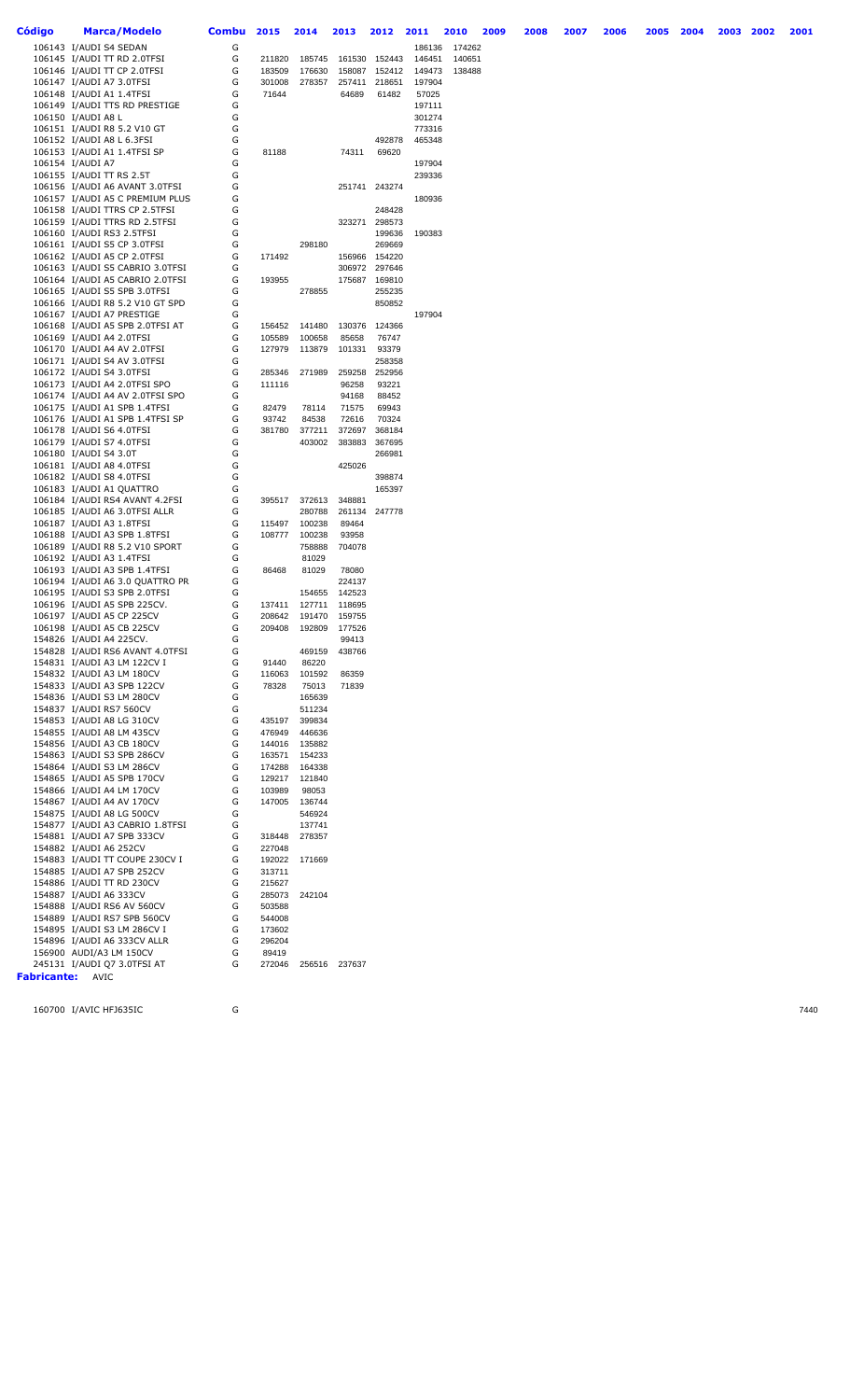| Código<br><b>Fabricante:</b>                | <b>Marca/Modelo</b><br><b>BABY</b>                                                                                                                                                                                                                            | <b>Combu 2015</b>                         |         | 2014              | 2013             | 2012                              | 2011                       | 2010                                           | 2009                                           | 2008                                                          | 2007                                                          | 2006                                | 2005                                                           | 2004                                                              | 2003                                                       | 2002                                               | 2001                                      |
|---------------------------------------------|---------------------------------------------------------------------------------------------------------------------------------------------------------------------------------------------------------------------------------------------------------------|-------------------------------------------|---------|-------------------|------------------|-----------------------------------|----------------------------|------------------------------------------------|------------------------------------------------|---------------------------------------------------------------|---------------------------------------------------------------|-------------------------------------|----------------------------------------------------------------|-------------------------------------------------------------------|------------------------------------------------------------|----------------------------------------------------|-------------------------------------------|
| 130003 BABY/TST<br><b>Fabricante: BEACH</b> |                                                                                                                                                                                                                                                               | G                                         |         |                   |                  |                                   |                            |                                                |                                                |                                                               |                                                               |                                     |                                                                |                                                                   |                                                            | 6677                                               | 6362                                      |
| <b>Fabricante: BENTLEY</b>                  | 130004 BEACH/BABY TST                                                                                                                                                                                                                                         | G                                         | 19117   | 17557             | 16124            | 15393                             | 14098                      | 12528                                          | 10874                                          | 9844                                                          | 9160                                                          | 7802                                | 6774                                                           | 6528                                                              | 6239                                                       | 5961                                               |                                           |
|                                             | 162000 I/BENTLEY CONTINENTAL GT<br>162002 I/BENTLEY CONTINENTAL FS<br>162004 I/BENTLEY CONT. GTC<br>162005 I/BENTLEY CONT FLYING SP<br>162006 I/BENTLEY CONT. SS<br>162008 I/BENTLEY CONT. FSS<br>162010 I/BENTLEY CONT. SSC<br>162012 I/BENTLEY SUPERS COUPE | G<br>G<br>G<br>G<br>G<br>G<br>G<br>G      | 1203950 | 943829<br>1052772 | 739909<br>473314 | 626870<br>457677                  | 594855<br>434304<br>685643 | 522099<br>369214<br>565375<br>524537<br>647364 | 490063<br>336406<br>780787<br>499160<br>597035 | 464425<br>664007<br>446168                                    | 441943<br>262595                                              | 226097                              |                                                                | 388312 343958                                                     |                                                            |                                                    |                                           |
| Fabricante:                                 | 162013 I/BENTLEY CONT. GTC V8<br>162014 I/BENTLEY CONT. GT V8<br>162015 I/BENTLEY FS W12<br>162018 I/BENTLEY CONT. GT V8S<br>BMW                                                                                                                              | G<br>G<br>G<br>G                          |         | 1052772           |                  | 755921<br>719925<br>981324 941913 |                            |                                                |                                                |                                                               |                                                               |                                     |                                                                |                                                                   |                                                            |                                                    |                                           |
|                                             | 106407 IMP/BMW 320IA SC2 REGINO<br>106476 IMP/BMW 740I GJ81<br>106505 I/BMW 740ILA GH01PRO                                                                                                                                                                    | G<br>G<br>G                               |         |                   |                  |                                   |                            |                                                |                                                |                                                               |                                                               |                                     |                                                                |                                                                   |                                                            |                                                    | 28028<br>46545<br>53090                   |
|                                             | 106508 I/BMW M5 DE91<br>106512 I/BMW X5 FB33<br>106513 I/BMW X5 FB31<br>106513 I/BMW X5 FB31                                                                                                                                                                  | G<br>G<br>D<br>G                          |         |                   |                  |                                   |                            |                                                |                                                |                                                               |                                                               |                                     |                                                                |                                                                   | 45284                                                      | 117356 91940<br>42677<br>42677<br>42677            | 85238<br>36738<br>36461                   |
|                                             | 106514 I/BMW 740 IL<br>106515 I/BMW X5 FA51<br>106516 I/BMW 330I AV51<br>106517 I/BMW 330CICAB BS51                                                                                                                                                           | G<br>G<br>G<br>G                          |         |                   |                  |                                   |                            |                                                |                                                |                                                               |                                                               |                                     |                                                                |                                                                   | 46791                                                      | 41568<br>57444                                     | 55159<br>39512<br>33778<br>54996          |
| 106518 I/BMW 535I                           | 106519 I/BMW M3COUPE BL91<br>106520 I/BMW 530I DT61<br>106521 I/BMW 325CI BN31                                                                                                                                                                                | G<br>G<br>G<br>G                          | 261898  | 240531            | 220908           |                                   | 167924                     | 157074                                         |                                                |                                                               | 83047                                                         |                                     | 110921 104505                                                  | 89931                                                             | 88056                                                      | 78609<br>37412<br>41730                            | 73945<br>34967<br>40253                   |
|                                             | 106522 I/BMW 320I AV11<br>106523 I/BMW 320I EV11<br>106524 I/BMW 325I EV31<br>106525 I/BMW 330I EV51<br>106526 I/BMW 745IA GL61<br>106527 I/BMW 325I PRO EV39<br>106528 I/BMW X5 FB91                                                                         | G<br>G<br>G<br>G<br>G<br>G<br>G           |         |                   |                  |                                   |                            |                                                |                                                |                                                               |                                                               |                                     | 101853                                                         | 35383<br>41661<br>41210<br>88775                                  | 33379<br>37928<br>38216<br>72866<br>43011                  | 30013<br>35172<br>35871<br>64927<br>40088<br>42677 | 29539<br>29211<br>32687<br>31125<br>62177 |
|                                             | 106529 I/BMW X5 FB93<br>106531 I/BMW 760LI GN81<br>106532 I/BMW 530I NA71<br>106534 I/BMW 330CI BW51<br>106535 I/BMW X3 PA91<br>106536 I/BMW X5 FB51<br>106537 I/BMW X5 FA11<br>106538 I/BMW 545I NB31<br>106539 I/BMW 645CI EH71                             | G<br>G<br>G<br>G<br>G<br>G<br>G<br>G<br>G |         |                   |                  |                                   |                            |                                                |                                                | 90034                                                         |                                                               | 87797<br>56059<br>66527<br>74777    | 64236<br>82087<br>49818<br>59983<br>57049<br>67901<br>96018    | 59440<br>81847 72456<br>46397<br>51398<br>53816<br>63887<br>92032 | 115325 111120<br>42981<br>43505<br>44342<br>46737<br>57036 | 42677                                              |                                           |
|                                             | 106540 I/BMW 330I EV51 SECURITY<br>106541 I/BMW X3 PA71<br>106542 I/BMW X5SECURITY FB51<br>106543 I/BMW M3 CSL<br>106545 I/BMW X3 PA93<br>106546 I/BMW 120I UF51                                                                                              | G<br>G<br>G<br>G<br>G<br>G                |         |                   |                  |                                   |                            |                                                |                                                |                                                               | 43166                                                         | 47434<br>120065<br>56169<br>40716   | 43993<br>109736<br>39334                                       | 82431<br>42124<br>100793<br>46407<br>36599                        | 81724                                                      |                                                    |                                           |
| 106552 I/BMW 545I                           | 106547 I/BMW 645CI CABRIO EK71<br>106548 I/BMW X5 FA91<br>106549 I/BMW M5 NB91<br>106550 I/BMW M6 EH91<br>106551 I/BMW 645CI<br>106553 I/BMW 130I UF91                                                                                                        | G<br>G<br>G<br>G<br>G<br>G<br>G           |         |                   |                  |                                   |                            |                                                | 218027<br>254518                               | 179439<br>227553                                              | 167486<br>199386                                              | 95013<br>134833<br>172878<br>57084  | 95051<br>79275<br>128824<br>166696<br>160387<br>74338<br>56620 | 75620                                                             |                                                            |                                                    |                                           |
|                                             | 106554 I/BMW 550I NB51<br>106555 I/BMW 650CI COUPE EH11<br>106556 I/BMW 650CI CABRIO EK11<br>106557 I/BMW 550I NB51 SECURITY<br>106559 I/BMW 120I UD31<br>106560 I/BMW 325ITO VW91                                                                            | G<br>G<br>G<br>G<br>G<br>G                |         |                   |                  |                                   | 67981                      | 57849                                          | 52732                                          | 47750<br>70136                                                | 44019<br>61148                                                | 84123<br>123773<br>182640<br>110505 | 74311<br>113788                                                |                                                                   |                                                            |                                                    |                                           |
|                                             | 106561 I/BMW 130I UB11<br>106562 I/BMW 325I VH31<br>106563 I/BMW 550I NW51<br>106564 I/BMW 130I UD51<br>106565 I/BMW 530I NU91<br>106568 I/BMW 530I NU91 SECURITY<br>106569 I/BMW 550I NW51 SECURITY                                                          | G<br>G<br>G<br>G<br>G<br>G<br>G           |         |                   |                  |                                   | 92433                      | 85729                                          | 110124<br>80400<br>102628                      | 64978<br>67772<br>98348<br>67540<br>91686<br>117349<br>150431 | 62137<br>61008<br>92093<br>62245<br>80762<br>111456<br>139865 |                                     |                                                                |                                                                   |                                                            |                                                    |                                           |
|                                             | 106570 I/BMW 120I UA51<br>106572 I/BMW 550I NW53<br>106573 I/BMW 535I SEDAN<br>106574 I/BMW M3 WD93                                                                                                                                                           | G<br>G<br>G<br>G                          |         |                   |                  | 208480                            |                            |                                                |                                                | 49566<br>92587<br>94380<br>156184                             |                                                               |                                     |                                                                |                                                                   |                                                            |                                                    |                                           |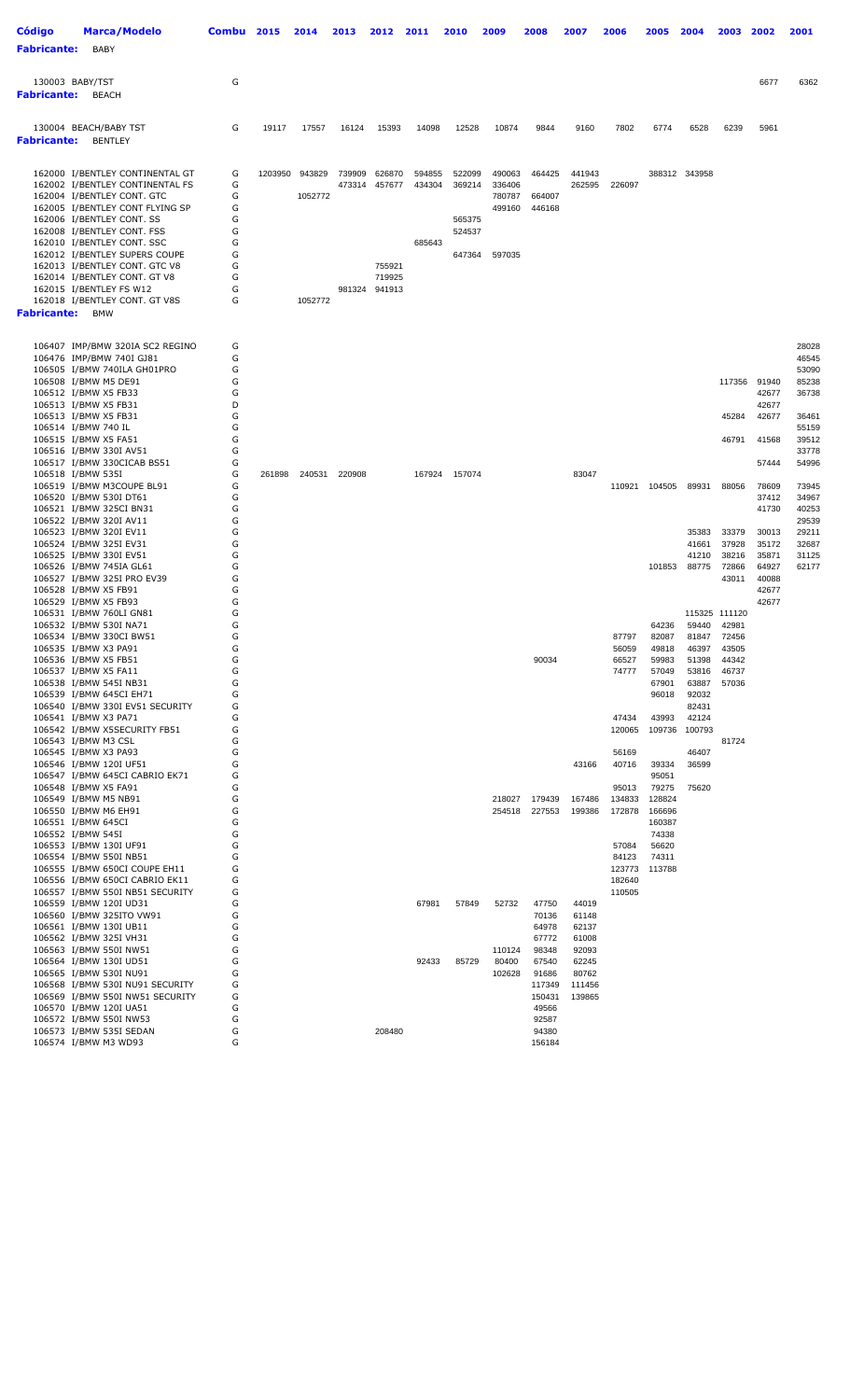| Código | Marca/Modelo                                             | Combu  | 2015   | 2014   | 2013   | 2012                           | 2011             | 2010             | 2009             | 2008           | 2007  | 2006   | 2005           | 2004           | 2003  | 2002  | 2001  |
|--------|----------------------------------------------------------|--------|--------|--------|--------|--------------------------------|------------------|------------------|------------------|----------------|-------|--------|----------------|----------------|-------|-------|-------|
|        | 106575 I/BMW M3 COUPE                                    | G      |        |        |        |                                | 227019           | 219667           | 189507           | 159419         |       |        |                |                |       |       |       |
|        | 106576 I/BMW X3                                          | G      |        |        |        |                                |                  |                  |                  | 65930          |       |        |                |                |       |       |       |
|        | 106577 I/BMW 750I KA81                                   | G      |        |        |        |                                | 317762           | 251841           | 236791           | 164259         |       |        |                |                |       |       |       |
|        | 106578 I/BMW M3 VA93                                     | G      |        |        |        |                                |                  |                  |                  | 156184         |       |        |                |                |       |       |       |
|        | 106579 I/BMW M3 PM91<br>106580 I/BMW 740 LI              | G<br>G |        |        |        |                                | 217203<br>291119 | 191355<br>250021 | 173250<br>216207 | 159476         |       |        |                |                |       |       |       |
|        | 106581 I/BMW 135I COUPE UC71                             | G      |        |        |        |                                |                  |                  | 95773            | 89599          |       |        |                |                |       |       |       |
|        | 106582 I/BMW 750LI                                       | G      |        | 409967 | 386564 |                                | 337344           |                  |                  | 188403         |       |        |                |                |       |       |       |
|        | 106583 I/BMW 530I TOURING                                | G      |        |        |        |                                |                  |                  | 117257           |                |       |        |                |                |       |       |       |
|        | 106584 I/BMW 318I                                        | G      |        |        |        |                                |                  |                  | 74579            | 66729          |       |        |                |                |       |       |       |
|        | 106585 I/BMW 730I                                        | G      |        |        | 378247 |                                |                  |                  |                  |                |       |        |                |                |       |       |       |
|        | 106587 I/BMW 750I SPORT                                  | G      |        |        |        |                                |                  |                  | 243752           |                |       |        |                |                |       |       |       |
|        | 106588 I/BMW 535I GT SN21                                | G      |        |        |        |                                | 168034           | 165397           | 158232           |                |       |        |                |                |       |       |       |
|        | 106589 I/BMW 535I FR71                                   | G      | 219237 |        | 189540 | 177526                         | 163691           | 148759           | 134200           |                |       |        |                |                |       |       |       |
|        | 106590 I/BMW 135I UC7C                                   | G      |        |        |        |                                |                  | 101468           | 96198            |                |       |        |                |                |       |       |       |
|        | 106591 I/BMW 120I                                        | G      |        |        |        | 82676                          |                  |                  |                  | 47350          |       |        |                |                |       |       |       |
|        | 106593 I/BMW 550I FR91<br>106595 I/BMW 550I GRAN TURISMO | G<br>G |        |        |        |                                | 226908           | 189001<br>145994 |                  |                |       |        |                |                |       |       |       |
|        | 106596 I/BMW 135I COUPE UC91                             | G      |        |        |        |                                | 124134           | 111491           |                  |                |       |        |                |                |       |       |       |
|        | 106597 I/BMW 550I                                        | G      |        |        |        |                                | 215297           | 187817           |                  |                |       |        |                |                |       |       |       |
|        | 106598 I/BMW 750I                                        | G      |        |        |        |                                |                  | 246758           |                  |                |       |        |                |                |       |       |       |
|        | 113600 I/BMW 730D                                        | D      |        |        |        |                                |                  |                  |                  |                |       | 333866 |                |                |       |       |       |
|        | 113601 BMW/320I ACTIVE FLEX                              | G      | 121956 | 108451 |        |                                |                  |                  |                  |                |       |        |                |                |       |       |       |
|        | 113602 BMW/328I ACTIVE FLEX                              | G      | 158423 | 149379 |        |                                |                  |                  |                  |                |       |        |                |                |       |       |       |
|        | 113603 BMW/125I ACTIVE FLEX                              | G      | 147185 |        |        |                                |                  |                  |                  |                |       |        |                |                |       |       |       |
|        | 113604 I/BMW M4 CABRIO                                   | G      | 413385 | 393345 |        |                                |                  |                  |                  |                |       |        |                |                |       |       |       |
|        | 113605 I/BMW M4 COUPE                                    | G      | 385910 | 332426 |        |                                |                  |                  |                  |                |       |        |                |                |       |       |       |
|        | 113609 BMW/120I ACTIVE FLEX                              | G      | 114541 |        |        |                                |                  |                  |                  |                |       |        |                |                |       |       |       |
|        | 113612 I/BMW 323I                                        | G      |        |        |        |                                | 69484            |                  |                  |                |       |        |                |                |       |       |       |
|        | 113688 I/BMW 320I                                        | G      |        |        | 102178 | 99082                          |                  |                  | 61896            |                |       |        |                |                |       |       |       |
|        | 114102 I/MINI COOPER                                     | G<br>G | 76155  | 71267  | 66692  | 63909                          | 63249            | 54992            | 53670            | 51025          | 49655 | 44636  | 43145          | 38650          | 36236 | 34545 | 32738 |
|        | 114103 I/MINI COOPER S<br>114104 I/MINI COOPER CONVERSIV | G      | 99474  | 89842  | 81982  | 76842                          | 69855            | 60257            | 57755            | 54957<br>65696 | 51270 | 47781  | 35493<br>39438 | 32387<br>37052 | 30340 | 28937 |       |
|        | 114105 I/MINI COOPER S CONV                              | G      |        |        |        |                                |                  |                  | 62808            | 57524          |       | 48574  | 36681          | 34464          |       |       |       |
|        | 114106 I/BMW MINI ONE                                    | G      |        |        |        |                                |                  |                  |                  |                |       |        | 39112          |                |       |       |       |
|        | 114107 I/BMW MINI ONE                                    | G      |        |        |        |                                |                  |                  |                  |                |       | 41668  |                |                |       |       |       |
|        | 114112 I/BMW 320I PG51                                   | G      |        |        |        |                                | 69484            | 66018            | 59873            | 56115          |       |        |                |                |       |       |       |
|        | 114113 I/BMW 325I PH11                                   | G      |        |        |        |                                | 87004            | 81493            | 73549            | 66472          |       |        |                |                |       |       |       |
|        | 114114 I/BMW 335I PM71                                   | G      |        |        |        |                                |                  |                  | 101429           | 84866          |       |        |                |                |       |       |       |
|        | 114118 I/BMW 335I PM51                                   | G      |        |        |        |                                | 138336           | 120147           |                  |                |       |        |                |                |       |       |       |
|        | 114119 I/BMW 740LI                                       | G      |        |        |        | 318199                         | 291119           | 245311           | 216207           |                |       |        |                |                |       |       |       |
|        | 114121 I/BMW 550I GT                                     | G      |        |        |        |                                | 247378           | 189199           |                  |                |       |        |                |                |       |       |       |
|        | 114122 I/BMW 535I GT                                     | G      |        |        | 194974 |                                | 165387           | 158503           |                  |                |       |        |                |                |       |       |       |
|        | 114123 I/BMW M3                                          | G      |        |        |        |                                |                  |                  |                  |                |       |        |                |                |       | 88433 |       |
|        | 114124 I/BMW 335IS CV                                    | G      |        |        |        |                                | 138696           |                  |                  |                |       |        |                |                |       |       |       |
|        | 114125 I/BMW 118I UA31<br>114127 I/BMW 318I PF71         | G<br>G |        |        |        |                                | 58259<br>63736   | 55957<br>60439   |                  |                |       |        |                |                |       |       |       |
|        | 114128 I/BMW M3 GTS KG91                                 | G      |        |        |        |                                | 226636           |                  |                  |                |       |        |                |                |       |       |       |
|        | 114129 I/BMW M3 COUPE KG91                               | G      |        |        |        | 267881 240588                  | 230929           | 224143           |                  |                |       |        |                |                |       |       |       |
|        | 114130 I/BMW 750 LI HYBRID KX81                          | G      |        |        |        |                                | 349016           | 315272           |                  |                |       |        |                |                |       |       |       |
|        | 114131 I/BMW 328I CONVERSIVEL                            | G      |        |        |        |                                | 115202           |                  |                  |                |       |        |                |                |       |       |       |
|        | 114133 I/BMW M COUPE UR91                                | G      |        |        |        |                                | 174006           |                  |                  |                |       |        |                |                |       |       |       |
|        | 114134 I/BMW 650I CABRIO LZ31                            | G      |        |        |        |                                | 232021           |                  |                  |                |       |        |                |                |       |       |       |
|        | 114137 I/BMW 118I 1A31                                   | G      | 84409  | 80303  | 76540  | 69921                          | 66136            |                  |                  |                |       |        |                |                |       |       |       |
|        | 114138 I/BMW ACTIVHYB 7SWB KX61                          | G      |        |        |        |                                | 278631           |                  |                  |                |       |        |                |                |       |       |       |
|        | 114139 I/BMW 650I COUPE LX31                             | G      |        |        |        |                                | 369381           |                  |                  |                |       |        |                |                |       |       |       |
|        | 114140 I/BMW M5<br>114141 I/BMW 530I FR11                | G<br>G |        |        |        | 140790                         | 357893<br>131580 |                  |                  |                |       |        |                |                |       |       |       |
|        | 114144 I/BMW 328I 3A51                                   | G      | 141522 | 134399 | 146596 | 127635 121543                  | 117958           |                  |                  |                |       |        |                |                |       |       |       |
|        | 114145 I/BMW 335I 3A91                                   | G      | 191001 | 182693 | 174746 | 166908                         | 141780           |                  |                  |                |       |        |                |                |       |       |       |
|        | 114147 I/BMW 740I KA41                                   | G      |        |        | 326724 | 304099                         |                  |                  |                  |                |       |        |                |                |       |       |       |
|        | 114148 I/BMW 320I 3B11                                   | G      | 105816 | 97182  | 89253  | 80737                          |                  |                  |                  |                |       |        |                |                |       |       |       |
|        | 114149 I/BMW 330 XI                                      | G      |        |        |        |                                |                  |                  |                  |                |       |        |                | 80288          |       |       |       |
|        | 114150 I/BMW 116I 1A11                                   | G      | 83516  | 80141  | 76405  | 69393                          | 66084            |                  |                  |                |       |        |                |                |       |       |       |
|        | 114151 I/BMW M5 FV91                                     | G      | 464371 | 410786 | 367906 | 354234                         | 319201           |                  |                  |                |       |        |                |                |       |       |       |
|        | 114154 I/BMW Z4SDRIVE20I LL31                            | G      | 176285 | 170668 | 165230 | 157271                         | 151951           |                  |                  |                |       |        |                |                |       |       |       |
|        | 114155 I/BMW 528I XG31                                   | G      | 222657 | 209727 | 196413 | 182616                         | 176191           |                  |                  |                |       |        |                |                |       |       |       |
|        | 114156 I/BMW 325IT                                       | G      |        | 118554 |        |                                |                  |                  |                  |                |       |        |                |                |       | 43832 |       |
|        | 114157 I/BMW 125I 1A51                                   | G      | 144528 | 126894 |        | 111412 109377                  |                  |                  |                  |                |       |        |                |                |       |       |       |
|        | 114160 I/BMW 640I GC 6A01                                | G<br>G | 327394 | 311023 | 298904 | 281933                         |                  |                  |                  |                |       |        |                |                |       |       |       |
|        | 114161 I/BMW M6 COUPE LX91                               | G      | 463899 | 447323 |        | 431338 421501<br>347279 329915 |                  |                  |                  |                |       |        |                |                |       |       |       |
|        | 114162 I/BMW 640I GC 6B01<br>114163 I/BMW Z4 SDRIVE 28I  | G      |        | 394334 |        | 198446 186237                  |                  |                  |                  |                |       |        |                |                |       |       |       |
|        | 114164 I/BMW M135I 1B71                                  | G      | 176650 | 169119 |        | 157126 150367                  |                  |                  |                  |                |       |        |                |                |       |       |       |
|        | 114166 I/BMW 750I YA81                                   | G      |        | 347511 |        | 326435 313269                  |                  |                  |                  |                |       |        |                |                |       |       |       |
|        | 114167 I/BMW 740I YA61                                   | G      |        | 359253 | 329943 | 304063                         |                  |                  |                  |                |       |        |                |                |       |       |       |
|        | 114168 I/BMW 335I AH3 3F91                               | G      |        |        |        | 231228 222070                  |                  |                  |                  |                |       |        |                |                |       |       |       |
|        | 114171 I/BMW 650I CABRIO YP91                            | G      |        |        | 322327 |                                |                  |                  |                  |                |       |        |                |                |       |       |       |
|        | 114172 I/BMW 325XI                                       | G      |        |        |        |                                |                  |                  |                  |                |       |        |                |                |       | 44949 |       |
|        | 114173 I/BMW 650I GRAN COUPE                             | G      |        |        | 324725 |                                |                  |                  |                  |                |       |        |                |                |       |       |       |
|        | 114174 I/BMW 740I YE41                                   | G      |        | 317773 | 302642 |                                |                  |                  |                  |                |       |        |                |                |       |       |       |
|        | 114177 I/BMW 328I GRAN TURISMO                           | G      | 189029 | 159936 | 158011 |                                |                  |                  |                  |                |       |        |                |                |       |       |       |
|        | 114178 I/BMW M6 GRAN COUPE                               | G      | 497079 | 453187 | 408685 |                                |                  |                  |                  |                |       |        |                |                |       |       |       |
|        | 114179 I/BMW 316I                                        | G      | 100195 | 95971  | 90234  |                                |                  |                  |                  |                |       |        |                |                |       |       |       |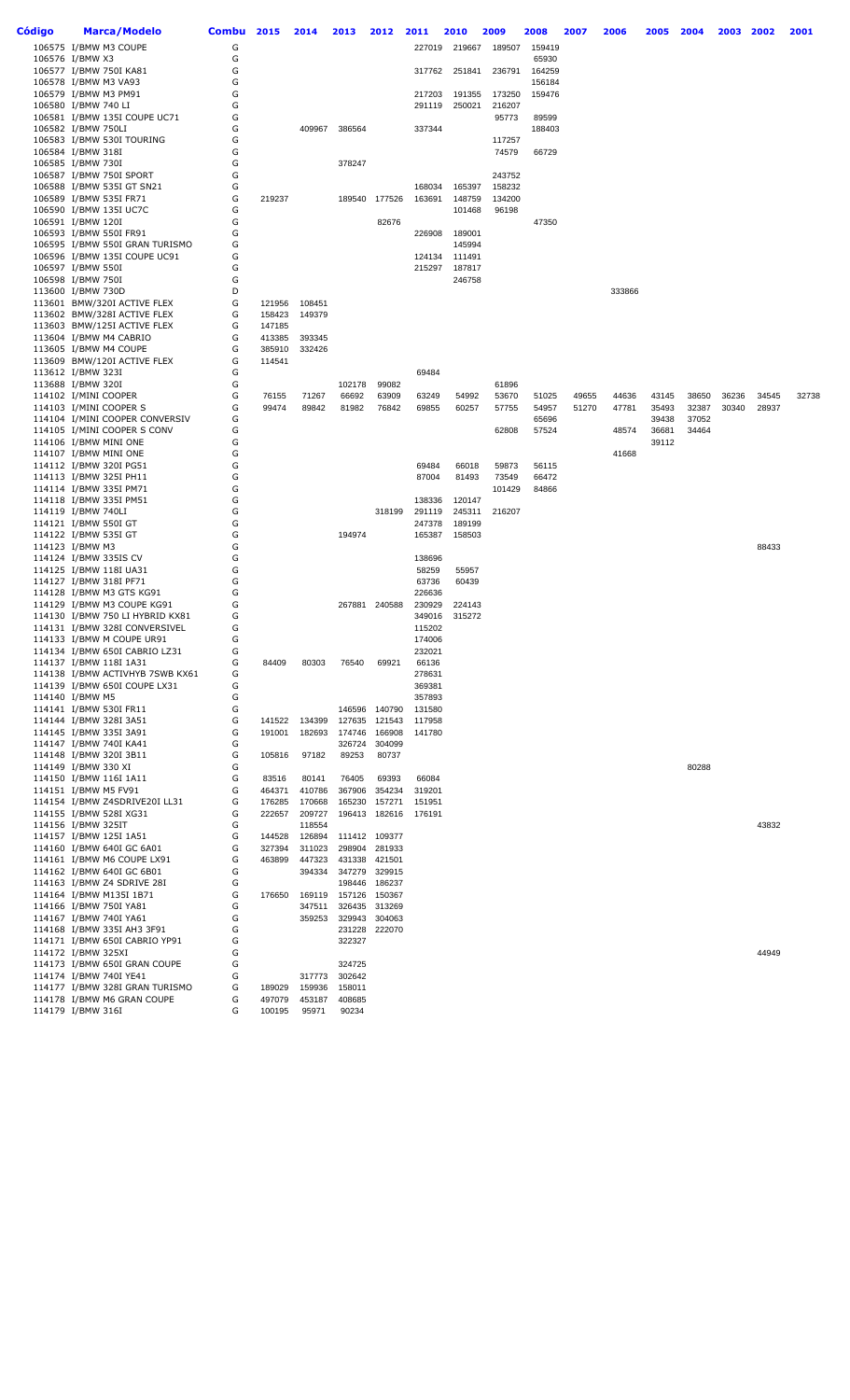| Código | <b>Marca/Modelo</b>                                          | <b>Combu</b> | 2015             | 2014             | 2013             | 2012          | 2011             | 2010             | 2009             | 2008            | 2007             | 2006            | 2005           | 2004  | 2003  | 2002  | 2001            |
|--------|--------------------------------------------------------------|--------------|------------------|------------------|------------------|---------------|------------------|------------------|------------------|-----------------|------------------|-----------------|----------------|-------|-------|-------|-----------------|
|        | 114180 I/BMW 320I ACTIVE FLEX                                | G            | 121956           | 108451           | 100751           |               |                  |                  |                  |                 |                  |                 |                |       |       |       |                 |
|        | 114181 I/BMW 320I GRAN TURISMO                               | G            | 143092           | 130376           | 123389           |               |                  |                  |                  |                 |                  |                 |                |       |       |       |                 |
|        | 114182 I/BMW 528I LIMOUSINE                                  | G<br>G       |                  | 186100           | 177238           |               |                  |                  |                  |                 |                  |                 |                |       |       |       |                 |
|        | 114184 I/BMW 435I COUPE<br>114185 I/BMW 528I                 | G            | 258540<br>200362 | 249421<br>188424 | 229856<br>174625 |               |                  |                  |                  |                 |                  |                 |                |       |       |       |                 |
|        | 114186 I/BMW 328I ACTIVE FLEX                                | G            | 165349           | 147142           | 130939           |               |                  |                  |                  |                 |                  |                 |                |       |       |       |                 |
|        | 114187 I/BMW 118I UE51                                       | G            |                  |                  |                  |               |                  | 51773            |                  |                 |                  |                 |                |       |       |       |                 |
|        | 114188 I/BMW 435I CONV                                       | G            |                  | 254881           |                  |               |                  |                  |                  |                 |                  |                 |                |       |       |       |                 |
|        | 114189 I/BMW M235I                                           | G            | 202612           | 192524           | 181533           |               |                  |                  |                  |                 |                  |                 |                |       |       |       |                 |
|        | 114191 I/BMW I3 REX<br>114192 I/BMW 125I ACTIVE FLEX         | G<br>G       | 106513           | 100432<br>128430 | 114651           |               |                  |                  |                  |                 |                  |                 |                |       |       |       |                 |
|        | 114193 I/BMW 428I CABRIO                                     | G            | 199367           | 187986           |                  |               |                  |                  |                  |                 |                  |                 |                |       |       |       |                 |
|        | 114194 I/BMW 428I GRAN COUPE                                 | G            | 186123           | 175498           |                  |               |                  |                  |                  |                 |                  |                 |                |       |       |       |                 |
|        | 114195 I/BMW I8                                              | G            |                  | 686152           |                  |               |                  |                  |                  |                 |                  |                 |                |       |       |       |                 |
|        | 114196 I/BMW 435XI COUPE                                     | G<br>G       | 176557           | 250119           |                  |               |                  |                  |                  |                 |                  |                 |                |       |       |       |                 |
|        | 114197 I/BMW 420I CABRIO<br>153618 I/BMW 540IA DN81PRO       | G            |                  | 166478           |                  |               |                  |                  |                  |                 |                  |                 |                |       | 50083 | 46957 | 43656           |
|        | 153619 I/BMW 540IA DN61                                      | G            |                  |                  |                  |               |                  |                  |                  |                 |                  |                 |                |       |       | 42161 | 38064           |
|        | 153621 I/BMW MRE CGPI                                        | G            |                  |                  |                  |               |                  |                  |                  |                 | 40262            | 37494           |                |       | 32516 |       |                 |
|        | 153622 I/BMW Z330ROA CN51                                    | G            |                  |                  |                  |               |                  |                  |                  |                 |                  |                 |                |       |       | 83016 | 70831           |
|        | 153623 I/BMW Z8 EJ11<br>153624 I/BMW 525IA DT41              | G<br>G       |                  |                  |                  |               |                  |                  |                  |                 |                  |                 |                |       | 35027 | 28812 | 145023<br>27710 |
|        | 153625 I/BMW 325I AV31                                       | G            |                  |                  |                  |               |                  |                  |                  |                 |                  |                 |                |       |       |       | 33726           |
|        | 153626 I/BMW 325I PRO AV39                                   | G            |                  |                  |                  |               |                  |                  |                  |                 |                  |                 |                |       |       |       | 38326           |
|        | 153627 I/BMW 520I                                            | G            |                  | 189508           |                  | 147125        |                  |                  |                  |                 |                  |                 |                |       |       |       |                 |
|        | 153628 I/BMW Z430 BT53                                       | G            |                  |                  |                  |               |                  |                  |                  |                 |                  |                 |                |       |       | 73728 |                 |
|        | 153629 I/BMW Z430 BT51<br>153633 I/BMW 325I VB11             | G<br>G       |                  |                  |                  |               |                  |                  |                  |                 |                  | 53962           | 84896<br>43570 | 80306 | 76629 |       |                 |
|        | 153634 I/BMW 530I NE71                                       | G            |                  |                  |                  |               |                  |                  |                  |                 |                  | 68439           | 64466          |       |       |       |                 |
|        | 153635 I/BMW 330I VB31                                       | G            |                  |                  |                  |               |                  |                  |                  |                 |                  | 65975           | 49857          |       |       |       |                 |
|        | 153636 I/BMW 320I VA71                                       | G            |                  |                  |                  |               |                  |                  |                  |                 | 54097            | 50023           | 40761          |       |       |       |                 |
|        | 153637 I/BMW 750I HL81                                       | G            |                  |                  |                  |               |                  |                  |                  | 164949          | 139561           | 126548          | 123839         |       |       |       |                 |
|        | 153638 I/BMW 760 LI NH01                                     | G            |                  |                  |                  |               |                  |                  |                  | 200880          | 190353           | 157229          | 140563         |       |       |       |                 |
|        | 153639 I/BMW 325I TO VS11<br>153640 I/BMW 330I SEDAN         | G<br>G       |                  |                  |                  |               |                  |                  |                  | 75892           | 65630            | 60318<br>62036  | 58349          |       |       |       |                 |
|        | 153641 I/BMW 330I EV53                                       | G            |                  |                  |                  |               |                  |                  |                  |                 |                  |                 |                |       |       | 40327 |                 |
|        | 153642 I/BMW Z4 2.0I BZ31                                    | G            |                  |                  |                  |               |                  |                  |                  | 84520           | 76884            | 72852           |                |       |       |       |                 |
|        | 153643 I/BMW Z4 M-ROADSTER BT91                              | G            |                  |                  |                  |               |                  |                  |                  |                 | 136855           | 123456          |                |       |       |       |                 |
|        | 153644 I/BMW 325I COUPE WB31                                 | G            |                  |                  |                  |               |                  |                  | 95332            | 77788           | 76767            | 68584           |                |       |       |       |                 |
|        | 153645 I/BMW Z4 M-COUPE DU91<br>153646 I/BMW Z4 3.0SI BU51   | G<br>G       |                  |                  |                  |               |                  |                  |                  |                 | 144326<br>105376 | 128848<br>99933 |                |       |       |       |                 |
|        | 153647 I/BMW 650CI COUPE EH13                                | G            |                  |                  |                  |               |                  |                  |                  |                 |                  | 123812          |                |       |       |       |                 |
|        | 153648 I/BMW 316I 4DR                                        | G            |                  |                  |                  |               |                  |                  |                  |                 |                  |                 |                |       |       | 16184 |                 |
|        | 153651 I/BMW 335I VB71                                       | G            |                  |                  |                  |               |                  |                  |                  | 89819           | 83074            | 75793           |                |       |       |       |                 |
|        | 153652 I/BMW 335ICA WL71                                     | G<br>G       |                  |                  |                  | 178765 174162 |                  | 146899           | 139905<br>103216 | 123876<br>86360 | 121818<br>79875  |                 |                |       |       |       |                 |
|        | 153654 I/BMW 335I SEDAN<br>153655 I/BMW 335I COUPE           | G            |                  |                  |                  |               |                  |                  |                  | 85531           | 79107            |                 |                |       |       |       |                 |
|        | 153656 I/BMW Z4 3.0I ROADSTER                                | G            |                  |                  |                  |               |                  |                  |                  |                 | 112170           |                 |                |       |       |       |                 |
|        | 153658 I/BMW 328XI VT73                                      | G            |                  |                  |                  |               |                  |                  |                  |                 | 75588            |                 |                |       |       |       |                 |
|        | 153659 I/BMW M3 WD91                                         | G            |                  |                  |                  |               |                  |                  | 199785           | 155941          | 152091           |                 |                |       |       |       |                 |
|        | 153660 I/BMW 320I VG71<br>153661 I/BMW 335I WL73             | G<br>G       |                  |                  |                  |               |                  |                  | 104083           | 57112           | 53055<br>80546   |                 |                |       |       |       |                 |
|        | 153662 I/BMW 650I EA51                                       | G            |                  |                  |                  |               |                  |                  | 127193           | 120943          | 112316           |                 |                |       |       |       |                 |
|        | 153663 I/BMW M6 EH93                                         | G            |                  |                  |                  |               |                  |                  |                  |                 | 202424           |                 |                |       |       |       |                 |
|        | 153664 I/BMW 328I VA33                                       | G            |                  |                  |                  |               |                  |                  |                  | 79620           |                  |                 |                |       |       |       |                 |
|        | 153665 I/BMW M3 VA91                                         | G<br>G       |                  |                  |                  |               |                  |                  |                  | 160356          |                  |                 |                |       |       |       |                 |
|        | 153666 I/BMW M3 CABRIO WL91<br>153667 I/BMW 120I CABRIO UL51 | G            |                  |                  |                  |               | 117814           | 89743            | 199028<br>82142  | 195000<br>81101 |                  |                 |                |       |       |       |                 |
|        | 153668 I/BMW 335I VB73                                       | G            |                  |                  |                  |               |                  |                  |                  | 87894           |                  |                 |                |       |       |       |                 |
|        | 153669 I/BMW M6                                              | G            |                  |                  |                  |               |                  |                  |                  | 227077          |                  |                 |                |       |       |       |                 |
|        | 153670 I/BMW X6 35I                                          | G            |                  |                  |                  |               | 175644           | 159853           |                  | 134923          |                  |                 |                |       |       |       |                 |
|        | 153671 I/BMW X6 XDRIVE35I<br>153672 I/BMW 320I SEDAN         | G<br>G       |                  |                  |                  | 201076        | 188436           | 167709           | 158648<br>62307  | 141507<br>59479 | 52570            | 49197           | 40667          |       |       |       | 32843           |
|        | 153673 I/BMW 335I                                            | G            |                  |                  |                  |               | 133258           |                  | 106867           | 88855           | 79434            |                 |                |       |       |       |                 |
|        | 153674 I/BMW X6 XDRIVE 5.0I                                  | G            |                  |                  |                  |               | 256613           | 231642           | 216055           | 205623          |                  |                 |                |       |       |       |                 |
|        | 153675 I/BMW 328I                                            | G            |                  |                  | 132470 124908    |               | 108235           |                  | 94660            | 79151           | 74100            |                 |                |       |       |       |                 |
|        | 153676 I/BMW Z4 ROADSTER BU33                                | G            |                  |                  |                  |               |                  |                  |                  | 88377           |                  |                 |                |       |       |       |                 |
|        | 153677 I/BMW 525I                                            | G<br>G       |                  |                  |                  |               |                  |                  | 102625           | 89551           | 76736            | 54095           | 60047          |       |       |       |                 |
|        | 153678 I/BMW X3 XDRIVE25I<br>153679 I/BMW 1281 CONV UL73     | G            |                  |                  |                  |               |                  |                  |                  | 75926<br>61860  |                  |                 |                |       |       |       |                 |
|        | 153680 I/BMW 118I UE71                                       | G            |                  |                  |                  |               | 60605            | 51773            | 47594            |                 |                  |                 |                |       |       |       |                 |
|        | 153681 I/BMW Z4 SDRIVE2.3I LM31                              | G            |                  |                  |                  |               | 134081           | 112001           | 110222           |                 |                  |                 |                |       |       |       |                 |
|        | 153682 I/BMW Z4 SDRIVE3.5I LM71                              | G            | 239995           |                  |                  | 216386 210694 | 195100           | 149171           | 141365           |                 |                  |                 |                |       |       |       |                 |
|        | 153684 I/BMW 760 LI KB01                                     | G<br>G       |                  |                  |                  |               | 365370           | 303619           | 254147           |                 |                  |                 |                |       |       |       |                 |
|        | 153685 I/BMW Z4 SDRIVE35I<br>153687 I/BMW X6 M               | G            |                  |                  | 356561           |               | 167583<br>301253 | 148625<br>288907 | 147055<br>283781 |                 |                  |                 |                |       |       |       |                 |
|        | 153689 I/BMW 523I                                            | G            |                  |                  |                  |               | 116356           | 104760           |                  |                 |                  |                 |                |       |       |       |                 |
|        | 153690 I/BMW Z4 SDRIVE30I                                    | G            |                  |                  |                  |               |                  | 170441           |                  |                 |                  |                 |                |       |       |       |                 |
|        | 153692 I/BMW 335I CABRIO DX71                                | G            |                  |                  |                  | 189660        | 178362           | 166964           |                  |                 |                  |                 |                |       |       |       |                 |
|        | 153694 I/BMW M3 SEDAN                                        | G<br>G       |                  | 357811 319925    |                  |               | 84050            | 210612           |                  |                 |                  | 52977           | 45488          | 42969 |       |       |                 |
|        | 153695 I/BMW 325I<br>153696 I/BMW Z4 35I                     | G            |                  |                  |                  |               | 179085           | 163697           |                  |                 |                  |                 |                |       |       |       |                 |
|        | 153697 I/BMW 116I                                            | G            |                  |                  |                  |               |                  | 52692            |                  | 45260           |                  |                 |                |       |       |       |                 |
|        | 153698 I/BMW Z4 SDRIVE35IS                                   | G            |                  |                  |                  |               |                  | 164792           |                  |                 |                  |                 |                |       |       |       |                 |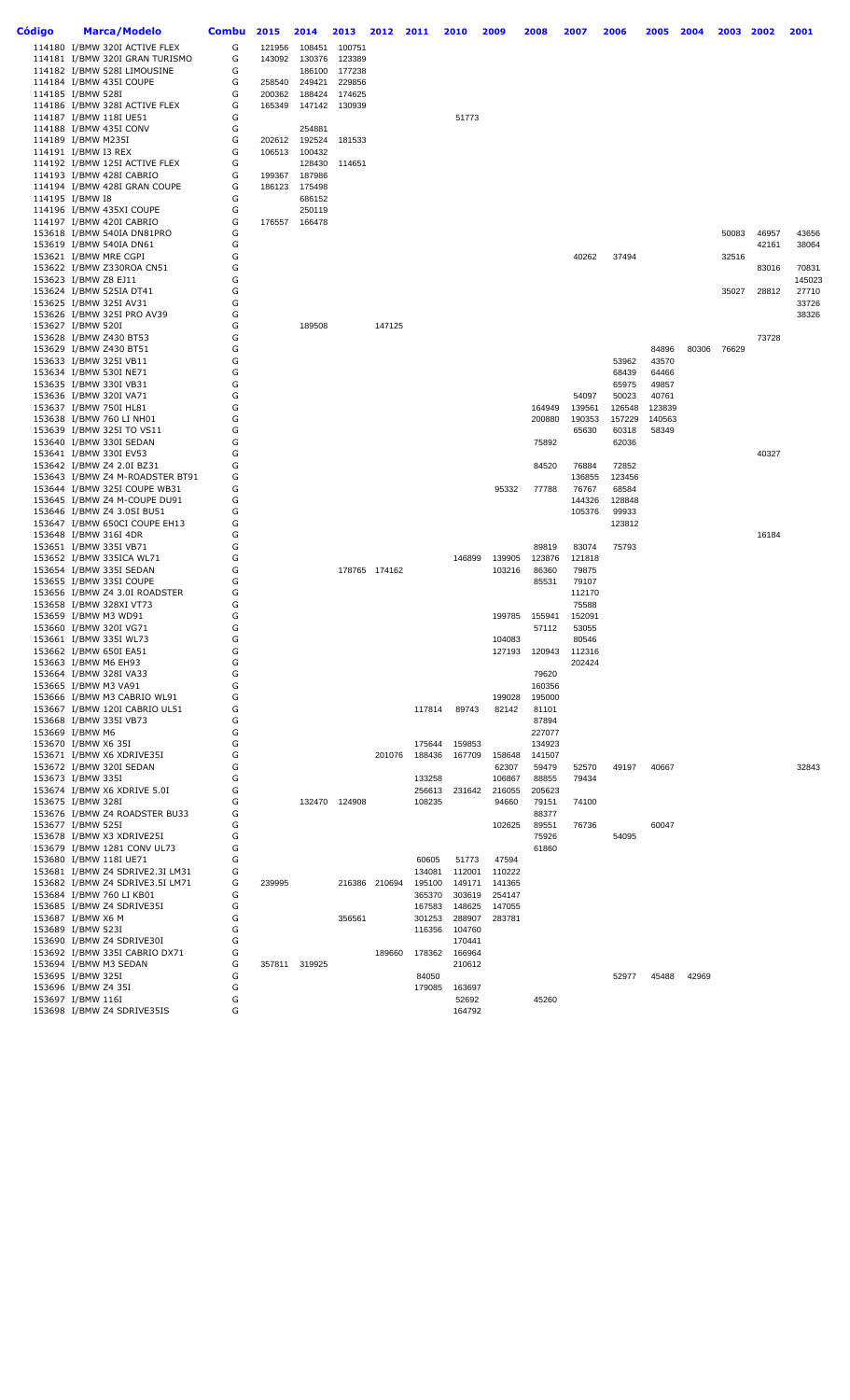| <b>Código</b>      | <b>Marca/Modelo</b><br>162500 I/BMW 640I GRAN COUPE<br>166301 I/BMW ACTIVEHYBRID7 YA01<br>201464 I/BMW X4 XDRIVE35I<br>201465 I/BMW X4 XDRIVE28I<br>201466 I/BMW X4 XDRIVE20I XW11<br>201467 I/BMW X1 SDRIVE28I<br>201468 I/BMW X1 X28I ACTIVEFLEX | Combu<br>G<br>G<br>G<br>G<br>G<br>G<br>G | 2015<br>327394<br>488789<br>269445<br>202931<br>146793 | 2014<br>254063<br>191346<br>189982<br>138413 | 2013<br>140426 | 2012   | 2011             | 2010             | 2009           | 2008           | 2007            | 2006           | 2005           | 2004           | 2003           | 2002           | 2001           |
|--------------------|----------------------------------------------------------------------------------------------------------------------------------------------------------------------------------------------------------------------------------------------------|------------------------------------------|--------------------------------------------------------|----------------------------------------------|----------------|--------|------------------|------------------|----------------|----------------|-----------------|----------------|----------------|----------------|----------------|----------------|----------------|
|                    | 201469 BMW/X1 S20I ACTIVEFLEX<br><b>Fabricante: BRILLIANCE</b>                                                                                                                                                                                     | G                                        | 125553                                                 | 118386                                       |                |        |                  |                  |                |                |                 |                |                |                |                |                |                |
| <b>Fabricante:</b> | 141904 I/BRILLIANCE FRV CROSS<br><b>BRM</b>                                                                                                                                                                                                        | G                                        |                                                        |                                              |                |        |                  | 26516            |                |                |                 |                |                |                |                |                |                |
|                    | 123503 BRM/M8                                                                                                                                                                                                                                      | G                                        | 22425                                                  |                                              | 20781          | 20215  | 19258            | 16033            | 14379          | 13288          | 11924           | 10759          | 9289           | 9034           | 8804           | 8472           | 8172           |
|                    | 123504 BRM/M10                                                                                                                                                                                                                                     | G                                        |                                                        |                                              |                |        |                  | 16031            | 14377          | 13289          | 11929           | 10764          | 9289           | 9039           | 8801           | 8472           | 8172           |
|                    | 123505 BRM/M11<br><b>Fabricante: BUGRE</b>                                                                                                                                                                                                         | G                                        | 23448                                                  |                                              | 20276          | 18114  | 17533            | 15340            | 13624          | 12031          | 11081           | 9929           | 8608           | 8301           | 8040           | 7722           | 7433           |
| Fabricante:        | 150801 BUGRE/BGR 5<br><b>BUICK</b>                                                                                                                                                                                                                 | G                                        | 17714                                                  | 16702                                        | 15908          | 15151  | 14429            | 12151            | 10911          | 9803           | 9053            | 7768           | 6836           | 6536           | 6266           | 5976           | 5688           |
|                    | 106603 I/BUICK RENDEZVOUS                                                                                                                                                                                                                          | G                                        |                                                        |                                              |                |        |                  |                  |                |                |                 |                |                |                |                | 27773          |                |
| Fabricante:        | 106604 I/BUICK LACROSSE CXS<br>106605 I/BUICK REGAL CXL<br><b>BYD</b>                                                                                                                                                                              | G<br>G                                   |                                                        |                                              |                |        | 149123           | 123250           |                |                |                 |                |                |                |                |                |                |
|                    | 155500 I/BYD F0 GLX-I                                                                                                                                                                                                                              | G                                        |                                                        |                                              |                |        |                  | 18690            |                |                |                 |                |                |                |                |                |                |
|                    | 155501 I/BYD F6 GS-I 2.0L                                                                                                                                                                                                                          | G                                        |                                                        |                                              |                |        |                  | 24653            |                |                |                 |                |                |                |                |                |                |
|                    | 155502 I/BYD G3 GLX-I 1.5L<br>155503 I/BYD E6                                                                                                                                                                                                      | G<br>G                                   |                                                        | 173125                                       | 163098         |        | 23214            | 21889            |                |                |                 |                |                |                |                |                |                |
|                    | <b>Fabricante:</b> CADILLAC                                                                                                                                                                                                                        |                                          |                                                        |                                              |                |        |                  |                  |                |                |                 |                |                |                |                |                |                |
|                    | 106703 I/CADILLAC DEVILLE DTS                                                                                                                                                                                                                      | G                                        |                                                        |                                              |                |        |                  |                  | 130893         |                |                 |                |                |                |                |                |                |
|                    | 106712 I/CADILLAC STS                                                                                                                                                                                                                              | G                                        |                                                        |                                              |                |        |                  |                  |                |                |                 |                | 43206          |                |                |                |                |
|                    | 106714 I/CADILLAC DTS<br>106716 I/CADILLAC XLR CONV                                                                                                                                                                                                | G<br>G                                   |                                                        |                                              |                |        | 148162           |                  |                |                | 82267<br>208618 | 74827          |                |                |                |                |                |
|                    | 106718 I/CADILLAC DTS LIMOUSINE                                                                                                                                                                                                                    | G                                        |                                                        |                                              |                |        | 136082           | 123868           |                |                |                 | 87181          |                |                |                |                |                |
|                    | 106719 I/CADILLAC CTS-V<br>106721 I/CADILLAC CTS-V COUPE                                                                                                                                                                                           | G<br>G                                   |                                                        |                                              |                | 290235 | 178107<br>257855 | 166538<br>241857 | 154887         |                |                 |                |                |                |                |                |                |
|                    | 106722 I/CADILLAC CTS COUPE                                                                                                                                                                                                                        | G                                        |                                                        |                                              |                |        | 238751           | 202161           |                |                |                 |                |                |                |                |                |                |
|                    | 106724 I/CADILLAC CTS<br>149589 I/CADILLAC XTS LUXURY                                                                                                                                                                                              | G<br>G                                   |                                                        |                                              |                | 278914 | 108893           |                  |                |                |                 |                |                |                |                |                |                |
|                    | <b>Fabricante:</b> CARRERA                                                                                                                                                                                                                         |                                          |                                                        |                                              |                |        |                  |                  |                |                |                 |                |                |                |                |                |                |
|                    | 110846 I/PORSCHE 911 CARRERA<br>110869 I/PORSCHE CARRERA 911 50<br>Fabricante: CATERHAM                                                                                                                                                            | G<br>G                                   |                                                        | 579473                                       |                |        |                  |                  |                |                |                 |                |                |                |                |                | 151059         |
|                    | 163000 I/CATERHAM CSR 260<br>Fabricante: CHAMONIX                                                                                                                                                                                                  | G                                        |                                                        |                                              |                |        |                  |                  |                |                |                 | 56689          |                |                |                |                |                |
|                    | 133801 CHAMONIX/550<br>133802 CHAMONIX/S90                                                                                                                                                                                                         | G<br>G                                   |                                                        |                                              | 34138          |        |                  | 30686            | 27778<br>23032 | 26340<br>21960 | 22802<br>18638  | 19774<br>17046 | 17540<br>15738 | 17170<br>14927 | 15709<br>13910 | 15370<br>13284 | 14164<br>12622 |
|                    | <b>Fabricante:</b> CHANGAN                                                                                                                                                                                                                         |                                          |                                                        |                                              |                |        |                  |                  |                |                |                 |                |                |                |                |                |                |
|                    | 137101 I/CHANGAN MINI BENNI 1.0                                                                                                                                                                                                                    | G                                        |                                                        |                                              |                |        |                  | 13527            |                |                |                 |                |                |                |                |                |                |
|                    | 137104 I/CHANGAN BENNI 1.3<br><b>Fabricante:</b> CHANGHE                                                                                                                                                                                           | G                                        |                                                        |                                              |                |        |                  | 16219            |                |                |                 |                |                |                |                |                |                |
|                    | 168000 I/CHANGHE M100 CH7101                                                                                                                                                                                                                       | G                                        |                                                        |                                              |                |        | 14648            | 12680            | 11629          | 10165          | 9495            | 9290           |                |                |                |                |                |
|                    | 168001 I/CHANGHE SPLASH LX<br><b>Fabricante:</b> CHERY                                                                                                                                                                                             | G                                        |                                                        |                                              |                | 28276  |                  |                  |                |                |                 |                |                |                |                |                |                |
|                    |                                                                                                                                                                                                                                                    |                                          |                                                        |                                              |                |        |                  |                  |                |                |                 |                |                |                |                |                |                |
|                    | 110000 I/CHERY QQ3 1.1<br>110001 I/CHERY A316 HATCH                                                                                                                                                                                                | G<br>G                                   |                                                        |                                              |                |        | 11949<br>22418   | 20462            | 18756          | 10447          |                 |                |                |                |                |                |                |
|                    | 110002 I/CHERY A316 SEDAN                                                                                                                                                                                                                          | G                                        |                                                        |                                              |                |        |                  | 21720            | 19645          |                |                 |                |                |                |                |                |                |
|                    | 110003 I/CHERY FACE 1.3<br>110004 I/CHERY CIELO 1.6 HATCH                                                                                                                                                                                          | G<br>G                                   | 22075                                                  |                                              | 19695          | 18059  | 17335<br>22404   | 15198<br>20460   | 13741          |                |                 |                |                |                |                |                |                |
|                    | 110005 I/CHERY CIELO 1.6 SEDAN                                                                                                                                                                                                                     | G                                        |                                                        |                                              |                |        | 23220            | 21711            |                |                |                 |                |                |                |                |                |                |
|                    | 110007 I/CHERY RIICH M1<br>110008 I/CHERY CIELO 1.8 SEDAN                                                                                                                                                                                          | G<br>G                                   |                                                        |                                              |                |        |                  | 15367<br>23310   |                |                |                 |                |                |                |                |                |                |
|                    | 110009 I/CHERY CIELO 2.0 AT SED                                                                                                                                                                                                                    | G                                        |                                                        |                                              |                |        |                  | 23528            |                |                |                 |                |                |                |                |                |                |
|                    | 110010 I/CHERY FULWIN2 1.5 SD                                                                                                                                                                                                                      | G                                        |                                                        |                                              |                |        |                  | 18234            |                |                |                 |                |                |                |                |                |                |
|                    | 110011 I/CHERY RIICH G5<br>110012 I/CHERY S18D                                                                                                                                                                                                     | G<br>G                                   |                                                        |                                              |                |        |                  | 32732<br>19330   |                |                |                 |                |                |                |                |                |                |
|                    | 110014 I/CHERY FACE 1.3 FLEX                                                                                                                                                                                                                       | G                                        | 23718                                                  | 21639                                        | 19742          |        | 17637            |                  |                |                |                 |                |                |                |                |                |                |
|                    | 110015 I/CHERY S18 1.3 FLEX<br>110020 I/CHERY QQ 1.0                                                                                                                                                                                               | G<br>G                                   | 21260                                                  | 20196                                        | 19185          | 21404  | 20649            | 18810            |                |                |                 |                |                |                |                |                |                |
|                    | 110022 I/CHERY CELER 1.5FLEX HB                                                                                                                                                                                                                    | G                                        | 31139                                                  | 29441                                        | 25951          | 24891  |                  |                  |                |                |                 |                |                |                |                |                |                |
|                    | 110023 I/CHERY CELER 1.5 FLEX                                                                                                                                                                                                                      | G                                        | 29940                                                  | 28844                                        | 27421          | 25804  |                  |                  |                |                |                 |                |                |                |                |                |                |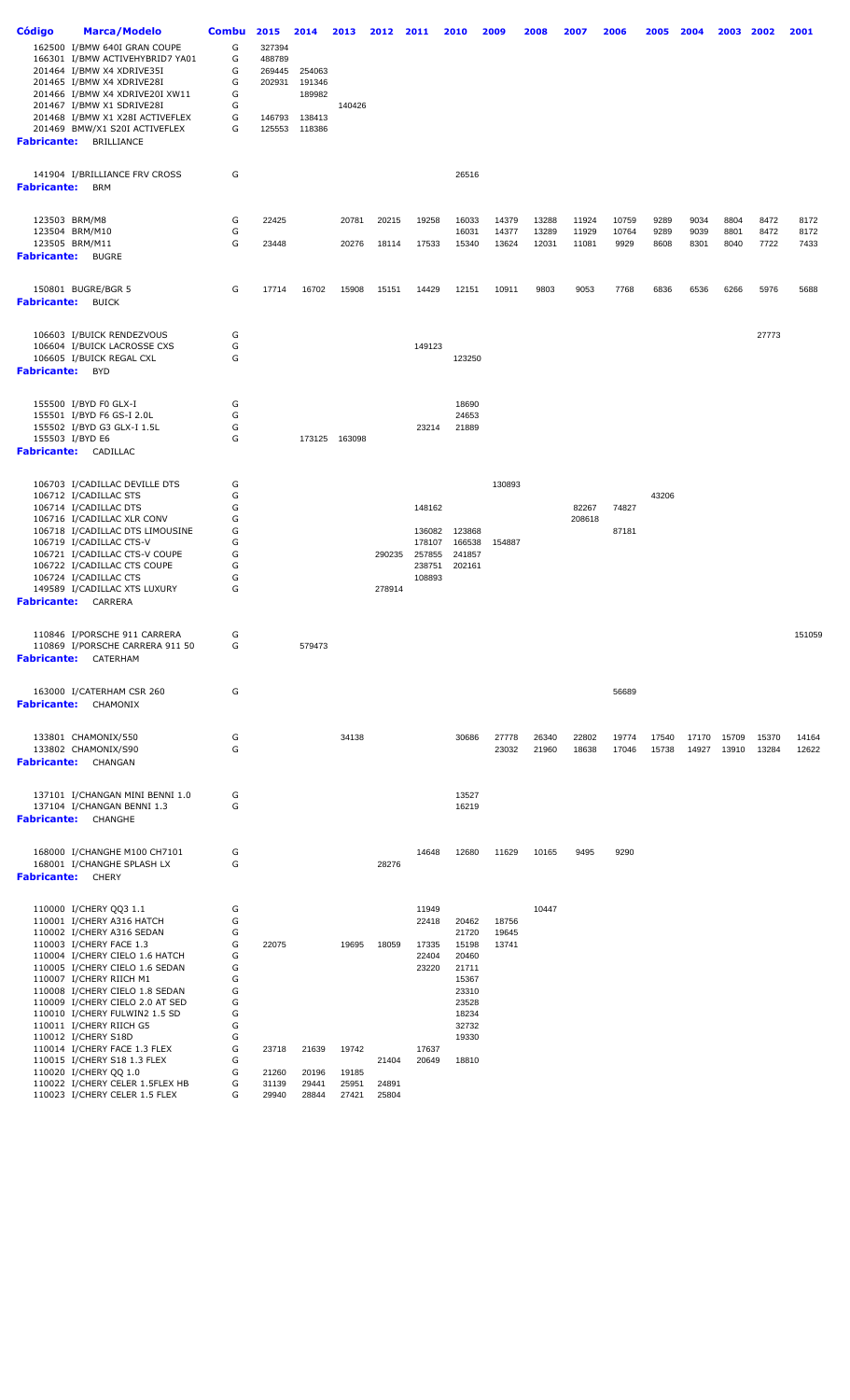| Código | Marca/Modelo                                                       | Combu  | 2015   | 2014   | 2013  | 2012   | 2011   | 2010  | 2009          | 2008           | 2007           | 2006           | 2005           | 2004           | 2003  | 2002           | 2001         |
|--------|--------------------------------------------------------------------|--------|--------|--------|-------|--------|--------|-------|---------------|----------------|----------------|----------------|----------------|----------------|-------|----------------|--------------|
|        | 110024 I/CHERY QQ 1.1                                              | G      | 22405  | 20707  | 17133 | 15537  | 14261  |       |               |                |                |                |                |                |       |                |              |
|        | 110027 I/CHERY G6 SEDAN AT                                         | G      |        |        | 27502 |        |        |       |               |                |                |                |                |                |       |                |              |
|        | 110031 I/CHERY QQ 1.0 ACT                                          | G      | 22745  | 20807  |       |        |        |       |               |                |                |                |                |                |       |                |              |
|        | 110031 I/CHERY QQ 1.0 ACT                                          | D      |        | 20807  |       |        |        |       |               |                |                |                |                |                |       |                |              |
|        | 110032 I/CHERY ARRIZO 7 MT                                         | G      |        |        | 27421 |        |        |       |               |                |                |                |                |                |       |                |              |
|        | 110033 I/CHERY ARRIZO 7 CVT                                        | G      |        |        | 27421 |        |        |       |               |                |                |                |                |                |       |                |              |
|        | 110036 CHERY/CELER 1.5FLEX FL                                      | G      | 34662  | 29180  |       |        |        |       |               |                |                |                |                |                |       |                |              |
|        | 110037 CHERY/CELER 1.5FFHB FL                                      | G      | 32264  | 29808  |       |        |        |       |               |                |                |                |                |                |       |                |              |
|        | 110039 CHERY/CELER 1.5 SD ACT                                      | G      | 35833  |        |       |        |        |       |               |                |                |                |                |                |       |                |              |
|        | 110042 CHERY/CELER 1.5 HB ACT                                      | G      | 35206  |        |       |        |        |       |               |                |                |                |                |                |       |                |              |
|        | <b>Fabricante:</b> CHRYSLER                                        |        |        |        |       |        |        |       |               |                |                |                |                |                |       |                |              |
|        |                                                                    |        |        |        |       |        |        |       |               |                |                |                |                |                |       |                |              |
|        | 101170 I/CHRYSLER TOWN COUNTRY                                     | G      |        |        |       | 126394 |        |       |               |                |                |                |                |                |       |                |              |
|        | 107200 I/CHRYSLER MRE CGPI                                         | G      |        |        |       |        |        |       |               |                |                |                | 24213          |                |       |                |              |
|        | 107206 IMP/CHRYSLER CARAVAN SE                                     | G      |        |        |       |        |        |       |               |                |                |                | 22749          |                |       |                |              |
|        | 107220 IMP/CHRYSLER GCARAVAN LX                                    | G      |        |        |       |        |        |       |               |                |                |                |                |                |       | 22475          |              |
|        | 107223 I/CHRYSLER PTCRUISER LTD                                    | D      |        |        |       |        |        |       |               |                |                |                |                |                |       |                | 22463        |
|        | 107223 I/CHRYSLER PTCRUISER LTD                                    | G      |        |        |       |        |        |       | 36627         | 31101          | 27119          | 25682          | 24845          | 23858          | 22765 | 21826          | 20880        |
|        | 107224 I/CHRYSLER SEBRING LX                                       | G      |        |        |       |        |        |       |               |                |                |                |                |                |       | 24565          | 23919        |
|        | 107227 I/CHRYSLER PACIFICA                                         | G      |        |        |       |        |        |       |               |                |                | 38367          |                | 33147          |       |                |              |
|        | 107228 I/CHRYSLER 300C                                             | G      |        |        |       |        |        |       | 75122         | 71865          | 69196          | 64003          | 54580          | 53039          |       |                |              |
|        | 107229 I/CHRYSLER TOWN COUNTRY                                     | G<br>G |        |        |       |        |        |       |               | 51442          | 49288          |                | 34545          | 32506          |       |                | 26910        |
|        | 107230 I/CHRYSLER PT CRUISER C<br>107231 I/CHRYSLER 300C TOURING   | G      |        |        |       |        |        |       |               | 25792<br>87622 | 24688<br>72776 | 23764<br>71938 | 22685<br>68052 |                |       |                |              |
|        | 107232 I/CHRYSLER 300C SRT8                                        | G      |        |        |       |        |        |       | 130146 126261 | 116129         | 99630          | 90909          |                |                |       |                |              |
|        | 107233 I/CHRYLER PT CRUISER CA                                     | G      |        |        |       |        |        |       |               |                | 47595          | 41207          |                |                |       |                |              |
|        | 107235 I/CHRYSLER STRATUS SE                                       | G      |        |        |       |        |        |       |               |                |                |                |                |                |       |                | 14844        |
|        | 107236 I/CHRYSLER 300C V6                                          | G      |        |        |       |        |        |       |               | 66776          | 58525          | 53903          | 51877          |                |       |                |              |
|        | 107240 I/CHRYSLER CROSSFIRE CPE                                    | G      |        |        |       |        |        |       |               |                | 57804          | 51923          |                |                |       |                |              |
|        | 107241 I/CHRYSLER CROSSFIRE R                                      | G      |        |        |       |        |        |       |               |                | 74141          | 70350          |                |                |       |                |              |
|        | 107242 I/CHRYSLER 300LX                                            | G      |        |        |       |        |        |       |               | 63103          |                |                |                |                |       |                |              |
|        | 107244 I/CHRYSLER PTCRUISER TRG                                    | G      |        |        |       |        |        | 39146 |               |                |                |                |                |                |       |                |              |
|        | 107245 I/CHRYSLER CROSSFIRE                                        | G      |        |        |       |        |        |       |               |                | 122850         |                |                |                |       |                |              |
|        | 107248 I/CHRYSLER SEBRING COUPE                                    | G      |        |        |       |        |        |       |               |                |                |                |                | 28933          |       |                |              |
|        | 107249 I/CHRYSLER 300C 3.6L V6                                     | G      | 190492 | 156481 |       | 104706 | 99719  |       |               |                |                |                |                |                |       |                |              |
|        | 107250 I/CHRYSLER 300C V8                                          | G      |        |        |       | 165611 | 152620 |       |               |                |                |                |                |                |       |                |              |
|        | 107251 I/CHRYSLER 300C 3.6L                                        | G      | 190492 | 163209 |       |        |        |       |               |                |                |                |                |                |       |                |              |
|        | 107252 I/CHRYSLER 300C PRO-LIMO                                    | G<br>G |        |        |       |        |        |       |               |                |                | 102174         |                |                |       |                |              |
|        | 107253 I/CHRYSLER LIMOUSINE 300                                    |        |        |        |       | 103654 |        |       |               |                |                |                |                |                |       |                |              |
|        | <b>Fabricante:</b> CITROEN                                         |        |        |        |       |        |        |       |               |                |                |                |                |                |       |                |              |
|        |                                                                    |        |        |        |       |        |        |       |               |                |                |                |                |                |       |                |              |
|        | 107300 I/CITROEN MRE CGPI                                          | G      |        |        |       |        |        |       |               |                |                | 15418          |                |                |       |                |              |
|        | 107307 IMP/CITROEN ZX20 BR 16V                                     | G      |        |        | 16998 |        |        |       |               |                |                |                |                |                |       |                |              |
|        | 107349 I/CITROEN XSARA GLX 16V                                     | G      |        |        |       |        |        |       |               |                |                |                |                |                |       | 10467          |              |
|        | 107365 I/CITROEN XSARA VTS 20                                      | G      |        |        |       |        |        |       |               |                |                |                |                |                |       | 14754          | 14162        |
|        | 107369 I/CITROEN BERLINGO MP18I                                    | G      |        |        |       |        |        |       |               |                |                |                |                |                |       | 12258          | 10488        |
|        | 107371 I/CITROEN XSARA GLX 1.6I<br>107371 I/CITROEN XSARA GLX 1.6I | G<br>D |        |        |       |        |        |       |               |                |                |                |                |                |       | 10473          | 9621         |
|        | 107372 I/CITROEN XSARA BKGLX16I                                    | G      |        |        |       |        |        |       |               |                |                |                |                |                |       | 10452          | 9621<br>9132 |
|        | 107373 I/CITROEN XSARA BKEXC16I                                    | G      |        |        |       |        |        |       |               |                |                |                |                |                |       |                | 9839         |
|        | 107374 I/CITROEN XSARA VTS 1.6I                                    | G      |        |        |       |        |        |       |               |                |                |                |                |                |       |                | 8432         |
|        | 107375 I/CITROEN XSARA EXC 1.6I                                    | G      |        |        |       |        |        |       |               |                |                |                |                |                |       |                | 10556        |
|        | 107379 I/CITROEN XSARA BK PARIS                                    | G      |        |        |       |        |        |       |               |                |                |                |                |                | 13105 |                | 10396        |
|        | 107380 I/CITROEN XSARA EXC 20                                      | G      |        |        |       |        |        |       |               |                |                |                |                |                |       | 13447          |              |
|        | 107381 I/CITROEN XSARA PARIS 20                                    | G      |        |        |       |        |        |       |               |                |                |                |                |                |       |                | 11726        |
|        | 107383 I/CITROEN C5 EXCL V6                                        | G      |        |        |       |        |        |       |               |                |                |                |                |                | 17825 | 17659          | 15462        |
|        | 107384 I/CITROEN C5 BREAK EXCL                                     | G      |        |        |       |        |        |       |               |                |                |                |                | 17365          | 15746 | 15116          | 14330        |
|        | 107385 I/CITROEN C5 EXCL 20                                        | G      |        |        |       |        |        |       |               |                |                |                |                | 15976          | 15352 | 14623          | 12858        |
|        | 107386 I/CITROEN XSARA ECX 20A                                     | G      |        |        |       |        |        |       |               |                |                |                |                |                |       | 12298          | 10818        |
|        | 107387 I/CITROEN BERLINGO 16 MP                                    | G      |        |        |       |        |        |       |               |                |                | 16944          | 16521          |                |       | 12643          |              |
|        | 107388 I/CITROEN XSARA BKEXC20A<br>107393 I/CITROEN C3 16 EXC      | G<br>G |        |        |       |        |        |       |               |                |                |                |                |                |       | 12317<br>12685 | 10875        |
|        | 107397 I/CITROEN C3 16 GLX 16V                                     | G      |        |        |       |        |        |       |               |                |                |                |                |                |       | 12084          |              |
|        | 107398 I/CITROEN C8 EXCL 20 16V                                    | G      |        |        |       |        |        |       |               |                |                |                |                |                |       | 18560          |              |
|        | 107400 CITROEN/XSARA PICASSO                                       | G      |        |        |       |        |        |       |               |                |                |                |                |                | 12700 | 12304          | 11929        |
|        | 107401 CITROEN/XSARA PICASSO GX                                    | G      |        |        |       |        |        |       |               |                |                |                |                | 13725          | 12619 | 12233          | 11853        |
|        | 107401 CITROEN/XSARA PICASSO GX                                    | D      |        |        |       |        |        |       |               |                |                |                |                |                |       | 14477          |              |
|        | 107402 CITROEN/XSARA PICASSO EX                                    | D      |        |        |       |        |        |       |               |                |                |                |                |                |       | 13019          | 12789        |
|        | 107402 CITROEN/XSARA PICASSO EX                                    | G      |        |        |       |        |        | 26548 |               |                |                |                | 15351          | 14463          | 13335 | 13019          | 12789        |
|        | 107403 CITROEN/C3 EXCL 16 16V                                      | G      |        |        | 38450 | 36527  |        |       |               |                |                |                | 15313          | 15185          | 14513 |                |              |
|        | 107404 CITROEN/C3 GLX 16 16V                                       | G      |        |        |       |        |        |       | 20083         |                |                |                | 14721          | 13868          | 13391 | 12444          |              |
|        | 107405 CITROEN/C3 GLX 14                                           | D      |        |        |       |        |        |       |               |                |                |                |                | 13864          |       |                |              |
|        | 107405 CITROEN/C3 GLX 14                                           | G      |        |        |       |        |        |       | 18911         |                |                |                | 14343          | 13864          | 12986 | 12449          |              |
|        | 107407 CITROEN/XSARA PICASSOEXS                                    | G      |        |        |       |        |        |       |               |                | 18799          | 17710          | 15652          | 15340          |       |                |              |
|        | 107408 CITROEN/XSARA PICASSOGXS                                    | G      |        |        |       |        |        |       |               |                | 18450          | 16485          | 14943          | 13791          |       |                |              |
|        | 107409 CITROEN/XSARA PICASSOEXA                                    | G      |        |        |       |        |        |       |               |                | 20919          | 17444          | 16080          | 15716          | 14345 |                |              |
|        | 107410 CITROEN/XSARA PICASSO GXA<br>107411 CITROEN/C3 O VERSOLATO  | G<br>G |        |        |       |        |        |       |               | 23084          | 19669          | 18213          | 16027<br>16704 | 15546<br>15758 |       |                |              |
|        | 107412 CITROENPICASSO 16 EXC                                       | G      |        |        |       |        |        | 28770 |               |                |                |                | 15773          |                |       |                |              |
|        | 107413 CITROEN/PICASSO 16 GLX                                      | G      |        |        |       |        |        |       |               |                |                | 15845          | 14248          |                |       |                |              |
|        | 107414 CITROEN/C3 EXCL 16 FLEX                                     | G      |        |        |       |        | 26857  | 23381 | 21347         | 19931          | 17949          | 16962          | 15192          |                |       |                |              |
|        | 107415 CITROEN/C3 XTR 16 FLEX                                      | G      |        |        |       |        |        | 23687 | 21861         | 19775          | 18976          | 18152          |                |                |       |                |              |
|        | 107416 CITROEN/C3 GLX 16 FLEX                                      | G      |        |        |       |        |        |       | 20594         | 19475          | 18405          | 16502          | 15099          |                |       |                |              |

CITROEN/C3 GLX 14 FLEX G 25370 23065 21249 20109 18514 16946 16078 15307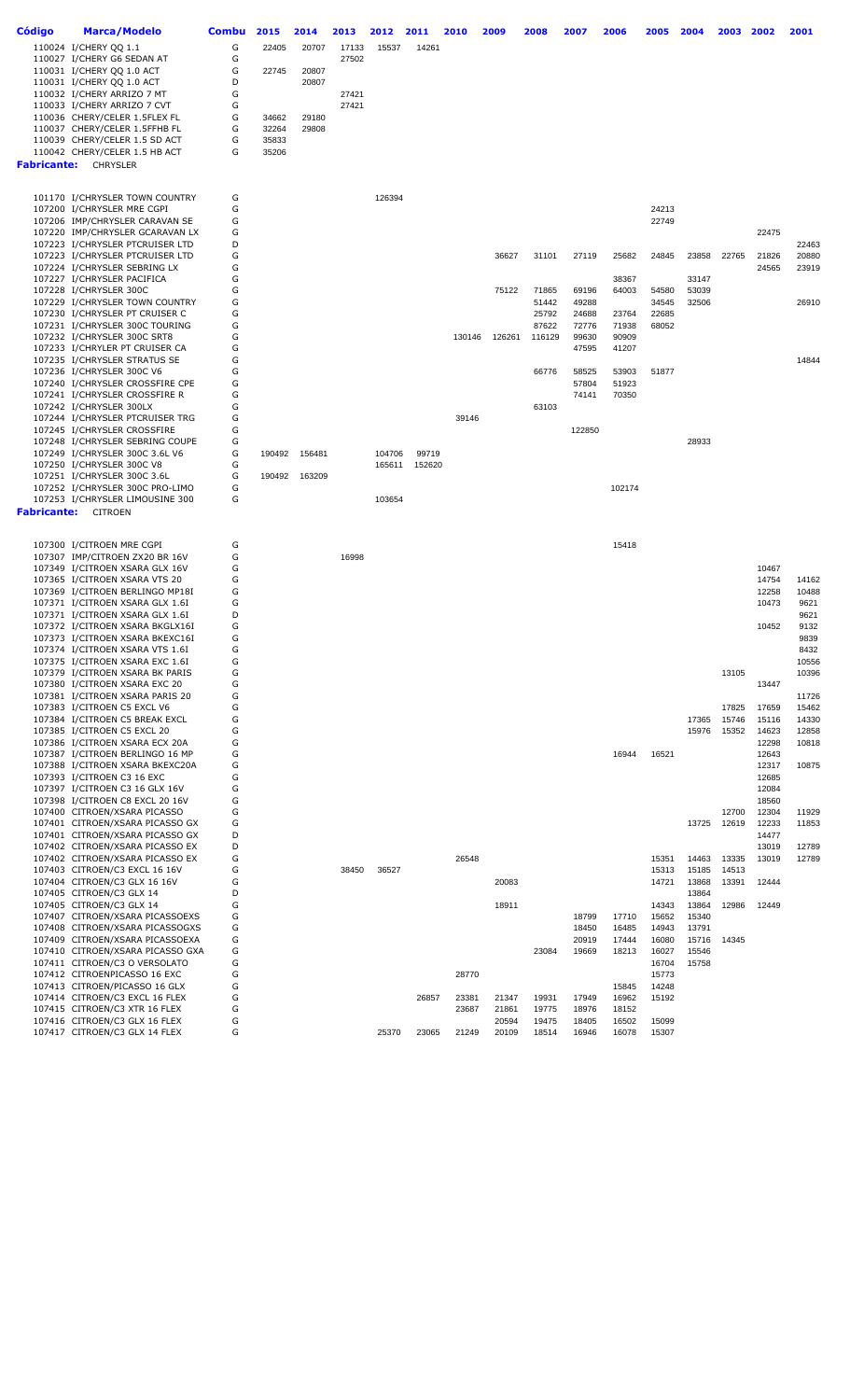| Código | <b>Marca/Modelo</b>                                                | <b>Combu</b> | 2015           | 2014           | 2013  | 2012           | 2011           | 2010  | 2009           | 2008           | 2007           | 2006           | 2005  | 2004  | 2003  | 2002  | 2001 |
|--------|--------------------------------------------------------------------|--------------|----------------|----------------|-------|----------------|----------------|-------|----------------|----------------|----------------|----------------|-------|-------|-------|-------|------|
|        | 107418 CITROEN/C3 EXCL 14 FLEX                                     | G            |                |                |       | 26295          | 24518          | 21771 | 20177          | 18838          | 17335          |                |       |       |       |       |      |
|        | 107419 CITROEN/C3 XTR 14 FLEX                                      | G            |                |                |       | 28261          | 25755          | 23754 | 22200          | 19480          | 17464          |                |       |       |       |       |      |
|        | 107420 CITROEN/PICASSO 16EXCFLX                                    | G            |                |                |       |                |                | 26468 |                |                | 18270          | 17312          |       |       |       |       |      |
|        | 107421 CITROEN/PICASSO 16GLXFLX                                    | G            |                |                |       |                |                |       |                | 19769          | 16982          | 16099          | 14469 |       |       |       |      |
|        | 107422 CITROEN/PICASSO II16EXCF                                    | G            |                |                |       |                | 30575          | 26475 | 23928          | 20882          | 18273          |                |       |       |       |       |      |
|        | 107423 CITROEN/PICASSO II16GLXF                                    | G            |                |                |       |                | 29293          | 24159 | 22529          | 19763          | 16807          |                |       |       |       |       |      |
|        | 107424 CITROEN PICASSO II20GLXA<br>107425 CITROEN/PICASSO II20EXCA | G<br>G       |                |                |       |                |                | 30250 | 25975<br>28915 | 23327<br>25031 | 19894<br>19825 |                |       |       |       |       |      |
|        | 107426 CITROEN/PICASSO II20GLX                                     | G            |                |                |       |                |                |       | 26029          | 23202          | 19745          |                |       |       |       | 14102 |      |
|        | 107427 CITROEN/PICASSO II20EXC                                     | G            |                |                |       |                |                |       | 25436          | 22392          | 18842          |                |       |       |       |       |      |
|        | 107428 CITROEN/C3 EXC 16 A FLEX                                    | G            |                |                |       | 29867          | 27293          | 24076 | 23166          | 22208          |                |                |       |       |       |       |      |
|        | 107429 CITROEN/C3 GLX 16 A FLEX                                    | G            |                |                |       |                |                |       | 21745          | 20431          |                |                |       |       |       |       |      |
|        | 107433 CITROEN/C3 PICASSO                                          | G            |                |                |       | 31644          | 29185          | 27951 |                |                |                |                |       |       |       |       |      |
|        | 107434 CITROEN/C3 AIRCROSS                                         | G            |                |                |       |                |                | 28762 |                |                |                |                |       |       |       |       |      |
|        | 107436 CITROEN/C3 AIRCROSS GLXM                                    | G            | 50225          | 44527          | 39264 | 36228          | 33902          | 31045 |                |                |                |                |       |       |       |       |      |
|        | 107437 CITROEN/C3 AIRCROSS GL M                                    | G            |                |                |       |                | 32691          | 31925 |                |                |                |                |       |       |       |       |      |
|        | 107438 CITROEN/C3 AIRCROSS EXCM                                    | G            | 52828          | 48662          | 44895 | 39236          | 37011          | 34450 |                |                |                |                |       |       |       |       |      |
|        | 107439 CITROEN/C3 PICASSO BVA                                      | G            |                |                |       | 34257          | 32962          | 30234 |                |                |                |                |       |       |       |       |      |
|        | 107440 CITROEN/C3 AIRCROSS BVA                                     | G            |                |                |       | 37830          | 35841          | 34741 |                |                |                |                |       |       |       |       |      |
|        | 107441 CITROEN/C3 AIRCROSS GLXA                                    | G<br>G       | 52792          | 47705          | 40354 | 38121          | 36110          |       |                |                |                |                |       |       |       |       |      |
|        | 107442 CITROEN/C3 PICASSO EXC A<br>107443 CITROEN/C3 PICASSO GLX M | G            | 53617          | 46792          | 40837 | 38081<br>32689 | 36977<br>31356 |       |                |                |                |                |       |       |       |       |      |
|        | 107444 CITROEN/C3 PICASSO EXC M                                    | G            | 51415          | 44426          | 38431 | 34708          | 33561          |       |                |                |                |                |       |       |       |       |      |
|        | 107445 CITROEN/C3 PICASSO GL M                                     | G            |                |                |       |                | 28360          |       |                |                |                |                |       |       |       |       |      |
|        | 107446 CITROEN/C3 PICASSO GLX A                                    | G            | 42502          |                | 38153 | 35726          | 34248          | 33837 |                |                |                |                |       |       |       |       |      |
|        | 107447 CITROEN/C3 AIRCROSS EXCA                                    | G            | 52876          | 48798          | 45035 | 40365          | 37789          | 35550 |                |                |                |                |       |       |       |       |      |
|        | 107448 CITROEN/PICASSO II16EXCS                                    | G            |                |                |       |                | 35755          |       |                |                |                |                |       |       |       |       |      |
|        | 107450 CITROEN/C3 PICASSO GLX15                                    | G            | 42692          | 40205          | 32822 | 32065          |                |       |                |                |                |                |       |       |       |       |      |
|        | 107451 CITROEN/C3 PICASSO GL15                                     | G            | 37440          | 35659          | 33962 | 31974          | 31244          |       |                |                |                |                |       |       |       |       |      |
|        | 107452 I/CITROEN XSARA PICASSO16                                   | G            |                |                |       |                |                |       |                |                |                |                |       |       | 10913 |       |      |
|        | 107453 CITROEN/C3 90M TENDANCE                                     | G            | 43204          | 38605          | 36186 | 35062          |                |       |                |                |                |                |       |       |       |       |      |
|        | 107454 CITROEN/C3 90M                                              | G            |                |                | 30216 | 29264          |                |       |                |                |                |                |       |       |       |       |      |
|        | 107455 CITROEN/C3 90M ORIGINE                                      | G            | 39852          | 36600          | 33614 | 32553          |                |       |                |                |                |                |       |       |       |       |      |
|        | 107456 I/CITROEN DS5 TURB0165A6                                    | G            | 104097         | 98671          | 91814 | 89482          |                |       |                |                |                |                |       |       |       |       |      |
|        | 107458 CITROEN/C3 120M EXCLUSIV                                    | G            | 43879          | 41749          | 39145 | 34490          |                |       |                |                |                |                |       |       |       |       |      |
|        | 107459 CITROEN/C3 PIC TENDANCE                                     | G            | 43609          | 39539          | 38356 | 37166          | 35184          |       |                |                |                |                |       |       |       |       |      |
|        | 107460 CITROEN/C3 PIC ORIGINE                                      | G            |                | 39060          | 34890 |                |                |       |                |                |                |                |       |       |       |       |      |
|        | 107461 CITROEN/C3 120M TENDANCE<br>107462 CITROEN/C3 AIRC TENDANCE | G<br>G       | 42296          | 39293          | 38545 | 33946<br>37534 | 35747          |       |                |                |                |                |       |       |       |       |      |
|        | 107463 CITROEN/C3 AIRC ORIGINE                                     | G            |                |                | 31799 | 30593          | 29347          |       |                |                |                |                |       |       |       |       |      |
|        | 107464 CITROEN/C3 120A EXCLUSIV                                    | G            | 46804          | 42985          | 39477 | 35863          |                |       |                |                |                |                |       |       |       |       |      |
|        | 107466 I/CITROEN DS4 TURBO165A6                                    | G            | 73923          | 70402          | 67050 | 65544          |                |       |                |                |                |                |       |       |       |       |      |
|        | 107467 I/CITROEN C5SD TURBO AUT                                    | G            |                |                | 74819 |                | 66721          |       |                |                |                |                |       |       |       |       |      |
|        | 107470 I/CITROEN DS5 1.6THP                                        | G            |                |                |       | 97950          |                |       |                |                |                |                |       |       |       |       |      |
|        | 107471 I/CITROEN C4 20ATF EXCL                                     | G            |                |                | 50334 |                |                |       |                |                |                |                |       |       |       |       |      |
|        | 107472 I/CITROEN C4 20ATF TEND                                     | G            | 53880          |                | 49316 |                |                |       |                |                |                |                |       |       |       |       |      |
|        | 107473 I/CITROEN C4 16MF TEND                                      | G            | 43348          |                | 39676 |                |                |       |                |                |                |                |       |       |       |       |      |
|        | 107474 I/CITROEN GRANDC4 PICASS                                    | G            |                |                | 66097 |                |                |       |                |                |                |                |       |       |       |       |      |
|        | 107475 CITROEN/C3 TENDANCE BVA                                     | G            | 46716          | 43754          |       |                |                |       |                |                |                |                |       |       |       |       |      |
|        | 107476 CITROEN/C3 ORIGINE PACK                                     | G            | 38833          | 35624          |       |                |                |       |                |                |                |                |       |       |       |       |      |
|        | 107477 CITROEN/C3 AIRC TENDAN A                                    | G<br>G       | 54994          | 51331          |       |                |                |       |                |                |                |                |       | 21768 |       |       |      |
|        | 160304 I/CITROEN C8 EXCL 20 BVA<br>160307 I/CITROEN C4 2.0 VTR 16V | G            |                |                |       |                |                |       |                | 22823          |                | 21624          |       | 18258 |       |       |      |
|        | 160308 I/CITROEN C5 20 EXCL BVA                                    | G            |                |                |       |                |                |       |                |                | 29765          | 26944          | 22271 |       |       |       |      |
|        | 160309 I/CITROEN C5 EXCL BK BVA                                    | G            |                |                |       |                |                |       |                |                | 29332          | 26162          | 23811 |       |       |       |      |
|        | 160311 I/CITROEN C3 PLURIEL16BP                                    | G            |                |                |       |                |                |       |                |                |                |                |       | 14673 |       |       |      |
|        | 160312 I/CITROEN C5 V6 EXCL BVA                                    | G            |                |                |       |                |                | 43146 | 40868          |                | 33547          | 25651          | 23395 |       |       |       |      |
|        | 160313 I/CITROEN C4 20 VTR 16V                                     | G            |                |                |       |                |                |       |                |                |                | 21368          |       |       |       |       |      |
|        | 160314 I/CITROEN C4 EXCL BVA                                       | G            |                |                |       |                |                |       |                |                |                | 23008          |       |       |       |       |      |
|        | 160315 I/CITROEN C4 16EXCLBVA16                                    | G            |                |                |       |                |                |       |                |                |                |                | 21317 |       |       |       |      |
|        | 160316 I/CITROEN C4 20EXCLBVA16                                    | G            |                |                |       |                | 41215          |       |                |                |                |                | 19026 |       |       |       |      |
|        | 160317 I/CITROEN C4 16 GLX 16V                                     | G            |                |                |       |                |                |       |                |                |                |                | 19033 |       |       |       |      |
|        | 160322 I/CITROEN C4 EXCL 16 16V                                    | G            |                |                |       |                |                |       |                | 26198          |                |                |       |       |       |       |      |
|        | 160330 I/CITROEN C6 EXCLUSIVE                                      | G            |                |                |       |                |                |       |                | 66408          | 60001          | 55956          |       |       |       |       |      |
|        | 160331 I/CITROEN C4 20 VTR                                         | G            |                |                |       |                |                |       |                | 23788          |                | 22469          |       |       |       |       |      |
|        | 160332 I/CITROEN C4 20 VTR<br>160335 I/CITROEN C2 VTS 1.6I16V      | G<br>G       |                |                |       |                |                |       |                | 23796          | 23240          | 22533<br>16823 |       |       |       |       |      |
|        | 160336 I/CITROEN C4                                                | G            |                |                |       |                |                |       |                | 26261          |                |                |       |       |       |       |      |
|        | 160338 I/CITROEN C4PIC GLX A 7L                                    | G            |                |                |       |                |                |       |                |                | 23491          |                |       |       |       |       |      |
|        | 160339 I/CITROEN C4PIC EXC A 7L                                    | G            | 71603          |                | 63677 | 55123          | 52024          | 43914 | 39180          | 36716          | 35526          |                |       | 28850 |       |       |      |
|        | 160344 I/CITROEN C5 EX20 BK BVA                                    | G            |                |                |       |                | 61136          | 52672 | 47587          | 42447          |                |                |       |       |       |       |      |
|        | 160345 I/CITROEN C5 EX20 SD BVA                                    | G            |                |                |       |                | 52466          | 50320 | 45947          | 40192          |                |                |       |       |       |       |      |
|        | 160347 I/CITROEN C4 PIC GLXA 5L                                    | G            | 71605          |                | 58202 | 48100          | 40900          | 38917 | 36489          | 35341          |                |                |       |       |       |       |      |
|        | 160348 I/CITROEN C4 16I COLLECT                                    | G            |                |                |       |                |                |       |                |                | 27842          |                |       |       |       |       |      |
|        | 160349 I/CITROEN C1 AMICI                                          | G            |                |                |       |                |                |       |                |                |                | 10244          |       |       |       |       |      |
|        | 160363 I/CITROEN DS3 TURB0165M6                                    | G            | 62227          | 59617          | 56205 | 53794          | 52045          |       |                |                |                |                |       |       |       |       |      |
|        | 160364 I/CITROEN C4L A THP EXCL                                    | G            | 75805          | 69251          | 61780 |                |                |       |                |                |                |                |       |       |       |       |      |
|        | 160365 I/CITROEN C4L M 2L ORIG                                     | G            |                | 50389          | 47732 |                |                |       |                |                |                |                |       |       |       |       |      |
|        | 160366 I/CITROEN C4L M 2L TEND                                     | G            | 52422          | 48145          | 44216 |                |                |       |                |                |                |                |       |       |       |       |      |
|        | 160367 I/CITROEN C4L A 2L EXCL                                     | G            | 55558          | 51024          | 46862 |                |                |       |                |                |                |                |       |       |       |       |      |
|        | 160368 I/CITROEN C4L A 2L TEND                                     | G            | 64800          | 57129          | 47205 |                |                |       |                |                |                |                |       |       |       |       |      |
|        | 160369 CITROEN/C3 EXCLUSIVE 1.5                                    | G            | 43294          | 40822          |       |                |                |       |                |                |                |                |       |       |       |       |      |
|        | 160370 I/CITROEN C4L A THP FFEX<br>160371 I/CITROEN C4L A THP FFTD | G<br>G       | 69379<br>67732 | 65418<br>63865 |       |                |                |       |                |                |                |                |       |       |       |       |      |
|        |                                                                    |              |                |                |       |                |                |       |                |                |                |                |       |       |       |       |      |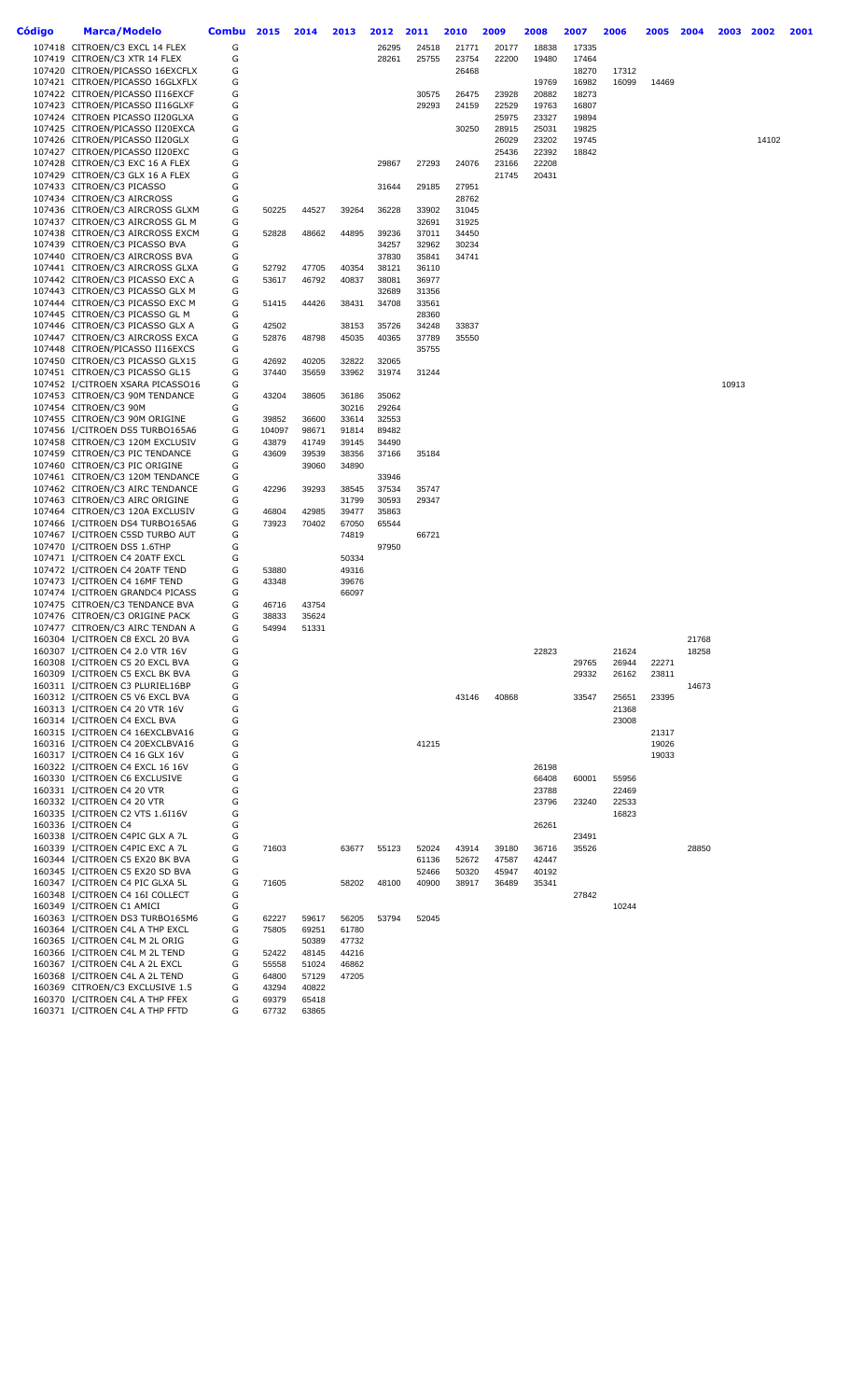| <b>Código</b> | <b>Marca/Modelo</b>                                                | <b>Combu</b> | 2015   | 2014   | 2013          | 2012          | 2011   | 2010           | 2009           | 2008            | 2007            | 2006   | 2005  | 2004   | 2003  | 2002   | 2001  |
|---------------|--------------------------------------------------------------------|--------------|--------|--------|---------------|---------------|--------|----------------|----------------|-----------------|-----------------|--------|-------|--------|-------|--------|-------|
|               | 160372 CITROEN/C3 PIC TENDAN A                                     | G            | 50157  | 42904  |               |               |        |                |                |                 |                 |        |       |        |       |        |       |
|               | 160375 I/CITROEN C4L A 2L ORIG                                     | G            | 54490  |        |               |               |        |                |                |                 |                 |        |       |        |       |        |       |
|               | 161708 I/CITROEN C4                                                | G            |        |        |               |               |        |                |                | 26261           |                 |        |       |        |       |        |       |
|               | 161709 I/CITROEN C4 PAL16GLF                                       | G            |        |        |               |               |        |                |                | 22745           |                 |        |       |        |       |        |       |
|               | 161711 I/CITROEN C4 PALLAS20GLA                                    | G            |        |        |               |               |        | 29618          | 27061          | 23563           | 22630           |        |       |        |       |        |       |
|               | 161712 I/CITROEN C4 PALLAS20EXA<br>161713 I/CITROEN C4 PAL16GLXF   | G<br>G       |        |        |               |               | 35022  | 25399          | 31766          | 25039           | 24049           |        |       |        |       |        |       |
|               | 161714 I/CITROEN C4 PALLAS20EXM                                    | G            |        |        |               |               |        |                |                | 24225           | 23087           |        |       |        |       |        |       |
|               | 161715 I/CITROEN C4 PALLAS20EXP                                    | G            |        |        |               |               |        |                | 29690          | 24628           | 23003           |        |       |        |       |        |       |
|               | 161716 I/CITROEN C4 PALLAS20GLM                                    | G            |        |        |               |               |        |                | 26493          | 22546           | 21438           |        |       |        |       |        |       |
|               | 161718 I/CITROEN C4 PALLAS20EAF                                    | G            | 47384  |        | 41687         | 39084         | 36675  | 31161          | 30701          | 24743           |                 |        |       |        |       |        |       |
|               | 161719 I/CITROEN C4 PALLAS20GAF<br>161720 I/CITROEN C4 PALLAS20E F | G<br>G       | 45690  |        | 39136         | 35735         | 33522  | 27421          | 26086<br>28563 | 22175           |                 |        |       |        |       |        |       |
|               | 161721 I/CITROEN C4 PALLAS20G F                                    | G            | 43638  |        | 37590         | 34268         | 32380  | 26492          | 25291          | 24973           |                 |        |       |        |       |        |       |
|               | 161722 I/CITROEN C4 PALLAS20EPF                                    | G            |        |        |               |               |        | 29011          | 27050          | 22844           |                 |        |       |        |       |        |       |
|               | 161723 I/CITROEN C4 20EXC5P F                                      | G            |        |        |               | 33666         | 32005  | 29790          | 27723          | 26271           |                 |        |       |        |       |        |       |
|               | 161724 I/CITROEN C4 20EXCA5P F                                     | G            | 48617  |        | 43652         | 40776         | 39194  | 34961          | 32989          | 29787           |                 |        |       |        |       |        |       |
|               | 161725 I/CITROEN C4 20GLXA5P F                                     | G            | 44977  |        | 37798         | 33665         | 31281  | 27714          | 26358          | 25319           |                 |        |       |        |       |        |       |
|               | 161726 I/CITROEN C4 20GLX5P F<br>161727 I/CITROEN C4 16GLX5P F     | G<br>G       | 38483  |        | 34048         | 31796         | 29800  | 25353<br>26294 | 24208<br>24580 | 22987           |                 |        |       |        |       |        |       |
|               | 161728 I/CITROEN C4L A THP TEND                                    | G            | 69648  | 66165  |               |               |        |                |                |                 |                 |        |       |        |       |        |       |
|               | 161729 CITROEN/C3 ATTRACTION                                       | G            | 38769  | 35570  |               |               |        |                |                |                 |                 |        |       |        |       |        |       |
|               | 161730 I/CITROEN C4 PALLAS GLX                                     | G            |        |        |               |               |        | 28334          |                |                 |                 |        |       |        |       |        |       |
|               | <b>Fabricante: DAIHATSU</b>                                        |              |        |        |               |               |        |                |                |                 |                 |        |       |        |       |        |       |
|               | 147214 IMP/DAIHATSU TERIOS                                         | G            |        |        |               |               |        |                |                |                 |                 |        | 18912 |        |       |        |       |
|               | Fabricante: DODGE                                                  |              |        |        |               |               |        |                |                |                 |                 |        |       |        |       |        |       |
|               |                                                                    |              |        |        |               |               |        |                |                |                 |                 |        |       |        |       |        |       |
|               | 100055 I/DODGE CHALLENGER RT                                       | G            |        | 197642 |               |               |        |                |                |                 |                 |        |       |        |       |        |       |
|               | 101196 I/DODGE CHARGER SE                                          | G            |        |        |               |               |        |                |                | 130299          |                 |        |       |        |       |        |       |
|               | 107801 IMP/DODGE STEALTH<br>107804 IMP/DODGE VIPER GTS             | G<br>G       |        |        |               |               |        |                |                | 64715           | 61011           |        |       |        |       | 243635 |       |
|               | 107807 I/DODGE GCARAVAN SPORT                                      | G            |        |        |               |               |        |                |                |                 |                 |        |       |        |       |        | 22602 |
|               | 107808 I/DODGE VIPER SRT 10                                        | G            |        |        | 390708        |               |        | 298128         | 278600         | 239153          |                 | 183410 |       | 157985 |       |        |       |
|               | 107809 I/DODGE MAGNUM RT AWD                                       | G            |        |        |               |               |        |                |                |                 |                 |        | 30087 | 28377  |       |        |       |
|               | 107811 I/DODGE CHARGER RT                                          | G            |        | 183460 | 176557        | 139654        | 128556 |                | 111161         | 93334           |                 | 74311  |       |        |       |        |       |
|               | 107812 I/DODGE MAGNUM SRT-8<br>107813 I/DODGE CHARGER SRT8         | G<br>G       |        | 205732 | 193656        | 172914        |        | 144841         |                | 135515          | 82842<br>123790 | 72007  | 56676 |        |       |        |       |
|               | 107814 I/DODGE CARAVAN SE                                          | G            |        |        |               |               |        |                |                |                 | 42407           |        |       |        |       |        |       |
|               | 107815 I/DODGE CHALLENGER SRT8                                     | G            |        | 178918 |               | 157807 139187 | 136047 | 128201         | 113583         | 107155          |                 |        |       |        |       |        |       |
|               | 107816 I/DODGE CHARGER DAYTO RT                                    | G            |        |        |               |               |        |                |                | 158130          |                 |        |       |        |       |        |       |
|               | 107817 I/DODGE CHARGER SUPER BE                                    | G            |        |        |               |               |        |                |                | 176462          |                 |        |       |        |       |        |       |
|               | 107818 I/DODGE CALIBER SE<br>107819 I/DODGE CHARGER                | G<br>G       |        |        |               |               |        |                |                | 46462<br>128336 |                 |        |       |        |       |        |       |
|               | 107820 I/DODGE CHALLENGER RT                                       | G            |        |        | 171571 159699 | 148648        | 140469 | 116582         | 111521         | 103343          |                 |        |       |        |       |        |       |
|               | 107821 I/DODGE CHALLENGER SE                                       | G            |        |        |               |               | 134490 | 114455         | 107503         |                 |                 |        |       |        |       |        |       |
|               | 107822 I/DODGE CHARGER SXT                                         | G            |        |        |               |               |        | 139026         | 135172         |                 |                 |        |       |        |       |        |       |
|               | 107824 I/DODGE CHALLENGER RT CL                                    | G            |        |        |               | 163879        | 138558 | 133926         |                |                 |                 |        |       |        |       |        |       |
|               | 107825 I/DODGE CALIBER SXT<br>107826 I/DODGE CALIBER MAINSTRE      | G<br>G       |        |        |               |               | 69310  | 51710          | 49949          |                 | 48346           |        |       |        |       |        |       |
|               | 107827 I/DODGE CHARGER R T MAX                                     | G            |        |        |               |               | 169425 |                |                |                 |                 |        |       |        |       |        |       |
|               | 107829 I/DODGE CHARGER SRT8 RWD                                    | G            |        |        |               | 197685        |        |                |                |                 |                 |        |       |        |       |        |       |
|               | 107830 I/DODGE CHALLENGER SXT                                      | G            |        | 182903 | 167980        | 154276        |        |                |                |                 |                 |        |       |        |       |        |       |
|               | 107831 I/DODGE CHALLENGER RTPLU                                    | G            |        |        | 174538        |               |        |                |                |                 |                 |        |       |        |       |        |       |
|               | 153040 I/DODGE CHALLENGER HELLC<br>156201 I/DODGE CHALLENGER SCAT  | G<br>G       | 191079 | 195976 |               |               |        |                |                |                 |                 |        |       |        |       |        |       |
|               | 156202 I/DODGE CHALLENGER SRT H                                    | G            | 191079 |        |               |               |        |                |                |                 |                 |        |       |        |       |        |       |
|               | 156203 I/DODGE CHALLENGER SRT                                      | G            | 187783 |        |               |               |        |                |                |                 |                 |        |       |        |       |        |       |
|               | <b>Fabricante: DUNECAR</b>                                         |              |        |        |               |               |        |                |                |                 |                 |        |       |        |       |        |       |
|               |                                                                    |              |        |        |               |               |        |                |                |                 |                 |        |       |        |       |        |       |
|               | 132701 DUNECAR/COYOTE BUGRE<br><b>Fabricante: EMISUL</b>           | G            |        |        |               |               |        |                |                |                 |                 |        |       |        |       | 6626   | 5998  |
|               |                                                                    |              |        |        |               |               |        |                |                |                 |                 |        |       |        |       |        |       |
|               | 148101 EMISUL/BB                                                   | G            |        | 18233  |               | 16747 15949   |        | 12757          | 12185          | 10833           |                 | 8902   | 8455  | 7856   | 6847  | 6538   | 5917  |
|               | <b>Fabricante: ENGECART</b>                                        |              |        |        |               |               |        |                |                |                 |                 |        |       |        |       |        |       |
|               |                                                                    |              |        |        |               |               |        |                |                |                 |                 |        |       |        |       |        |       |
|               | 161800 ENGECART/NATIVO OFF ROAD<br><b>Fabricante:</b> ENGESA       | G            |        | 12973  | 12052         | 11083         | 10245  | 9081           | 7528           | 7229            | 6915            |        |       |        |       |        |       |
|               |                                                                    |              |        |        |               |               |        |                |                |                 |                 |        |       |        |       |        |       |
|               | 120399 ENGESA/4 4X4                                                | D            |        |        |               |               |        |                |                |                 |                 |        |       |        | 51224 |        |       |
|               | <b>Fabricante:</b> ENSEADA                                         |              |        |        |               |               |        |                |                |                 |                 |        |       |        |       |        |       |
|               | 137502 ENSEADA/MG II                                               | G            |        |        |               |               |        |                |                |                 |                 |        |       | 7100   |       |        |       |
|               | <b>Fabricante:</b> FABRICAÇÃO PROPRIA                              |              |        |        |               |               |        |                |                |                 |                 |        |       |        |       |        |       |
|               |                                                                    |              |        |        |               |               |        |                |                |                 |                 |        |       |        |       |        |       |
|               | 114301 VAZQUEZ/F.PROPRIA 113 MB                                    | G            |        |        |               |               |        |                |                |                 |                 |        |       |        |       |        | 6692  |
|               | 114302 CICARELLI/F.PROPRIA CONV<br>114303 NAPOLITANO/F.PROPRIA EX  | G<br>G       |        |        |               |               |        |                |                |                 |                 |        |       |        |       | 6495   | 5489  |
|               | 114304 ARAUJO/F.PROPRIA AUTO                                       | G            |        |        |               |               |        |                |                |                 |                 |        |       | 6807   |       |        |       |
|               | 114305 NOGUEIRA/F.PROPRIA                                          | G            |        |        |               |               |        |                |                |                 |                 |        |       |        | 5788  |        |       |
|               | 114306 AMARANTE/F.PROPRIA                                          | G            |        |        |               |               |        |                |                |                 |                 |        |       |        | 5303  |        |       |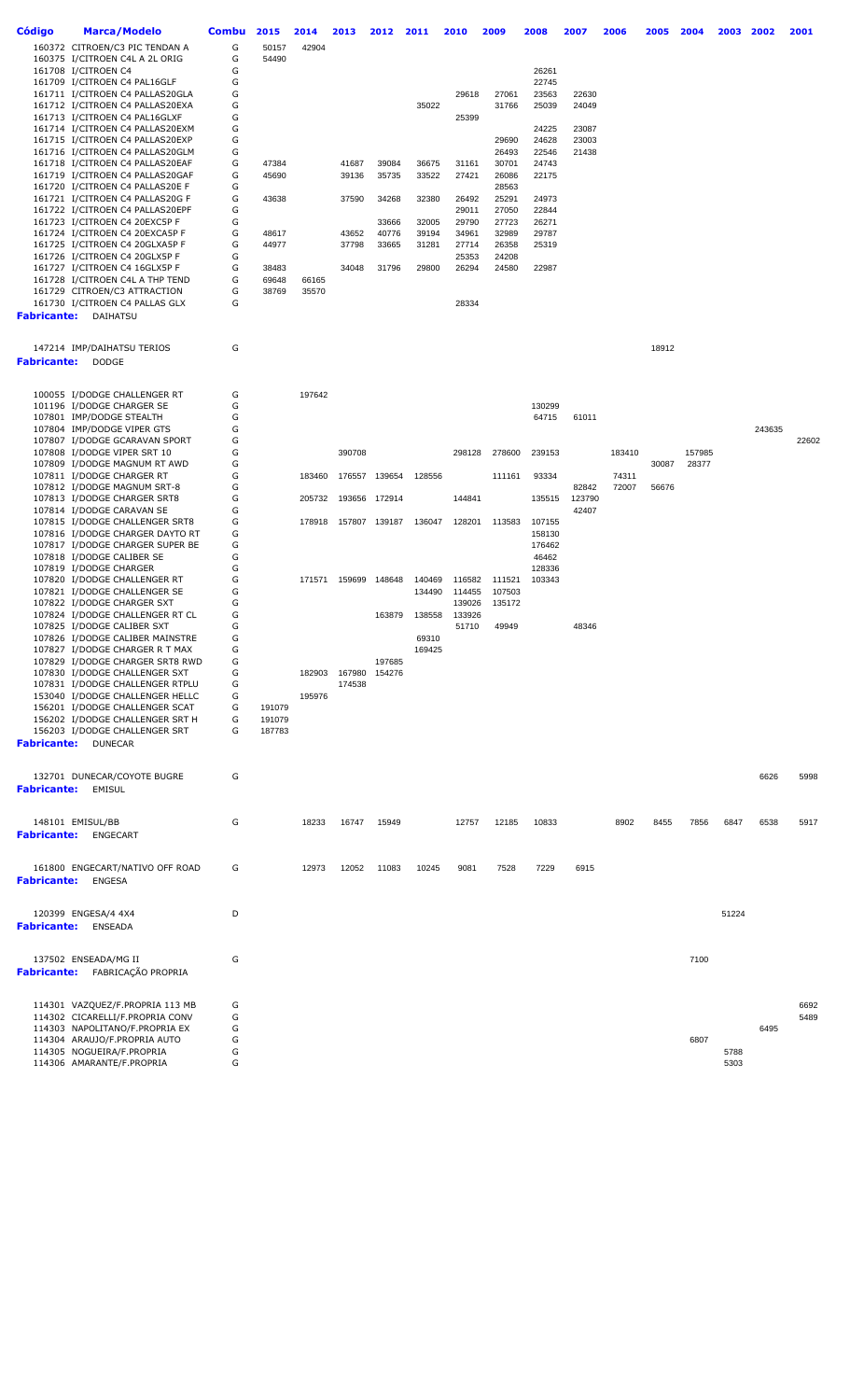| <b>Código</b>          | <b>Marca/Modelo</b>                                                | Combu  | 2015  | 2014  | 2013  | 2012  | 2011           | 2010  | 2009           | 2008  | 2007 | 2006         | 2005 | 2004   | 2003   | 2002                 | 2001   |
|------------------------|--------------------------------------------------------------------|--------|-------|-------|-------|-------|----------------|-------|----------------|-------|------|--------------|------|--------|--------|----------------------|--------|
|                        | 114307 SOCRATTE/F.PROPRIA                                          | G      |       |       |       |       |                |       |                |       |      |              |      |        |        | 5295                 |        |
|                        | 114308 SOARES/F.PROPRIA CONV                                       | G      |       |       |       |       |                |       |                |       |      |              |      | 6632   |        |                      |        |
|                        | 114310 FARIAS/F.PROPRIA                                            | G      |       |       |       |       |                |       |                |       |      |              |      | 5890   |        |                      |        |
|                        | 114312 REVAL/F.PROPRIA                                             | G      |       |       |       |       |                |       |                |       |      |              |      | 7775   |        |                      |        |
|                        | 114313 DE PAULO/F.PROPRIA                                          | G<br>G |       |       |       |       |                |       |                |       |      |              | 6396 | 5890   |        |                      |        |
|                        | 114316 CESAR/F.PROPRIA BUGGY<br>114317 ANTONIO CARLOS/F.PROPRIA    | G      |       |       |       |       |                |       |                |       |      |              |      | 1729   |        |                      |        |
|                        | 114318 AMARAL/F.PROPRIA                                            | G      |       |       |       |       |                |       |                |       |      | 1893         |      |        |        |                      |        |
|                        | 114319 PASQUALI/F.PROPRIA BUGGY                                    | G      |       |       |       |       |                |       |                |       |      | 8946         |      |        |        |                      |        |
|                        | 114320 AUTO CROSS/F.PROPRIA                                        | G      |       |       |       |       |                |       |                |       |      | 4712         |      |        |        |                      |        |
|                        | 114321 C.AGUIAR/F.PROPRIA BUG                                      | G      |       |       |       |       |                |       |                |       |      |              | 2348 |        |        |                      |        |
|                        | 114322 R.DINIZ/F.PROPRIA BUGGY                                     | G      |       |       |       |       |                |       |                |       |      |              | 4250 |        |        |                      |        |
|                        | 114323 FRANCHIM/F.PROPRIA BUGGY                                    | G      |       |       |       |       |                |       |                |       |      |              | 9123 |        |        |                      |        |
|                        | 114324 C.GEISON/F.PROPRIA BUGGY<br>114325 M.MOURA/F.PROPRIA BUGGY  | G<br>G |       |       |       |       |                |       |                |       |      | 9130<br>8615 |      |        |        |                      |        |
|                        | 114326 G.LIPPERT/F.PROPRIA AUTO                                    | G      |       |       |       |       |                |       |                |       |      | 8032         |      |        |        |                      |        |
|                        | 114327 M.PIANELLI/F.PROPRIA AUT                                    | G      |       |       |       |       |                |       |                |       |      | 7968         |      |        |        |                      |        |
|                        | 114328 J.MARIA/F.PROPRIA AUT                                       | G      |       |       |       |       |                |       |                |       | 7788 |              |      |        |        |                      |        |
|                        | 114329 D.ZOPPI/F.PROPRIA BUGGY                                     | G      |       |       |       |       |                |       |                |       |      | 5805         |      |        |        |                      |        |
|                        | 114330 CESAR/F.PROPRIA PILOTO                                      | G      |       |       |       |       |                |       |                |       | 7877 |              |      |        |        |                      |        |
|                        | 114331 C.GONZALEZ/F.PROPRIA AUT                                    | G      |       |       |       |       |                |       |                |       |      | 8149         |      |        |        |                      |        |
|                        | 114332 J.ALBANO/F.PROPRIA AUTO<br>114333 L.FERNANDEZ/F.PROPRIA     | G<br>G |       |       |       |       |                |       |                |       |      | 7017         | 2435 |        |        |                      |        |
|                        | 114334 S.MARTINS/F.PROPRIA AUTO                                    | G      |       |       |       |       |                |       |                |       | 8289 |              |      |        |        |                      |        |
|                        | 114335 GOMES.R/ F.PROPRIA BUGGY                                    | G      |       |       |       |       |                |       |                |       | 6639 |              |      |        |        |                      |        |
|                        | 114336 PICHETH/ F.PROPRIA BUGGY                                    | G      |       |       |       |       |                |       |                |       | 6750 |              |      |        |        |                      |        |
|                        | 114337 S.RAMOS/ F.PROPRIA BUGGY                                    | G      |       |       |       |       |                |       |                |       |      | 6222         |      |        |        |                      |        |
|                        | 114338 R.SILVA/ F.PROPRIA BUGGY                                    | G      |       |       |       |       |                |       |                |       | 7053 |              |      |        |        |                      |        |
|                        | 114339 SOUZA.C/ F.PROPRIA BUGGY                                    | G      |       |       |       |       |                |       |                |       | 6966 |              |      |        |        |                      |        |
|                        | 114340 J.ZIEMER/ F.PROPRIA BUGY                                    | G      |       |       |       |       |                |       |                |       | 7093 |              |      |        |        |                      |        |
|                        | 114341 R.AZEVEDO/ F.PROPRIA AUT<br>114342 CLA.NASC/ F.PROPRIA AUTO | G<br>G |       |       |       |       |                |       |                |       | 6600 | 6584         |      |        |        |                      |        |
|                        | 114344 SACHETIM/ F.PROPRIA BUGY                                    | G      |       |       |       |       |                |       |                |       | 7396 |              |      |        |        |                      |        |
|                        | 114345 J.CUNHA/ F.PROPRIA BUGGY                                    | G      |       |       |       |       |                |       |                |       |      | 6740         |      |        |        |                      |        |
|                        | 114347 E.ULIANO/ F.PROPRIA BUGY                                    | G      |       |       |       |       |                |       |                |       |      | 6429         |      |        |        |                      |        |
|                        | 114348 M.PIMENTEL/F.PROPRIA AUT                                    | G      |       |       |       |       |                |       |                |       |      |              |      | 6043   |        |                      |        |
|                        | 114349 J.ZANCANER/F.PROPRIA AUT                                    | G      |       |       |       |       |                |       |                |       | 7611 |              |      |        |        |                      |        |
|                        | 114351 ANT.SANTOS/F.PROPRIA AUT                                    | G      |       |       |       |       |                |       |                |       | 7850 |              |      |        |        |                      |        |
|                        | 114352 J.FERREIRA/F.PROPRIA AUT                                    | G<br>G |       |       |       |       |                |       |                | 7323  |      |              |      |        |        |                      |        |
|                        | 114353 J.BALBO/F.PROPRIA AUT<br>114354 G.CID/F.PROPRIA AUTO        | G      |       |       |       |       |                |       |                | 8176  |      | 6227         |      |        |        |                      |        |
|                        | 114355 LU.ANDRADE/F.PROPRIA BUG                                    | G      |       |       |       |       |                |       |                |       | 7202 |              |      |        |        |                      |        |
|                        | 114356 F.WILSON/F.PROPRIA AUT                                      | G      |       |       |       |       |                |       |                | 6956  |      |              |      |        |        |                      |        |
|                        | 114357 P.HELYO/F.PROPRIA AUT                                       | G      |       |       |       |       |                |       |                | 10404 |      |              |      |        |        |                      |        |
|                        | 114358 A.GUGELMIN/F.PROPRIA BUG                                    | G      |       |       |       |       |                |       |                | 7298  |      |              |      |        |        |                      |        |
|                        | 114359 J.MINOSSO/F.PROPRIA AUTO                                    | G      |       |       |       |       |                |       |                | 7563  |      |              |      |        |        |                      |        |
|                        | 114363 GAENSLY/F.PROPRIA BUGGY                                     | G      |       |       |       |       |                |       |                | 5676  |      |              |      |        |        |                      |        |
|                        | 114365 CESAR PILO/F.PROPRIA AUT<br>114366 LUIZ.REIS/F.PROPRIA AUTO | G<br>G |       |       |       |       |                |       | 12748<br>12611 |       |      |              |      |        |        |                      |        |
|                        | 114368 V.PIMENTEL/F.PROPRIA AUT                                    | G      |       |       |       |       |                |       | 7598           |       |      |              |      |        |        |                      |        |
|                        | 114369 FAB.COLLA/F.PROPRIA AUTO                                    | G      |       |       |       |       |                |       |                | 9964  |      |              |      |        |        |                      |        |
|                        | 114370 JEFF.SOUZA/F.PROPRIA AUT                                    | G      |       |       |       |       |                |       | 7780           |       |      |              |      |        |        |                      |        |
|                        | 114372 MAR.VIEIRA/F.PROPRIA AUT                                    | G      |       |       |       |       |                |       | 8305           |       |      |              |      |        |        |                      |        |
|                        | 114374 DIR.FILHO/F.PROPRIA AUTO                                    | G      |       |       |       |       |                | 17572 |                |       |      |              |      |        |        |                      |        |
|                        | 114376 PR/MENDES/F.PROPRIA AUTO                                    | G      |       |       |       |       |                |       |                |       |      | 9053         |      |        |        |                      |        |
|                        | 114377 R.HECKMANN/F.PROPRIA AUT<br>114378 RG.SILVA/F.PROPRIA BUGGY | G<br>G |       |       |       |       | 8631<br>13619  |       |                |       |      |              |      |        |        |                      |        |
|                        | 114379 C.OLIVEIRA/F.PROPRIA                                        | G      |       |       |       |       | 13712          |       |                |       |      |              |      |        |        |                      |        |
|                        | 114380 LUIS HASS/F.PROPRIA                                         | G      |       |       |       |       |                |       | 8900           |       |      |              |      |        |        |                      |        |
|                        | 114381 J.SILVA/F.PROPRIA BUGGY                                     | G      |       |       |       |       |                | 12329 |                |       |      |              |      |        |        |                      |        |
|                        | 114382 H.TESTA/F.PROPRIA AUTO                                      | G      |       |       |       |       |                |       | 11925          |       |      |              |      |        |        |                      |        |
|                        | 114383 S.ANDRADE/F.PROPRIA BUG                                     | G      |       |       |       |       | 16121          |       |                |       |      |              |      |        |        |                      |        |
|                        | 114385 VR.ERN/F.PROPRIA AUT                                        | G      |       |       |       |       |                | 5989  |                |       |      |              |      |        |        |                      |        |
|                        | 114386 SAMPAIO/F.PROPRIA BUGGY<br>114387 C RODRIGUES/F.PROPRIA A   | G<br>G |       |       |       |       | 13561<br>11663 |       |                |       |      |              |      |        |        |                      |        |
|                        | 114388 P.DRESCH/F.PROPRIA AUTO                                     | G      |       |       |       | 9696  |                |       |                |       |      |              |      |        |        |                      |        |
|                        | 114389 P.CHIMELLO/F.PROPRIA AUT                                    | G      |       |       |       | 10734 |                |       |                |       |      |              |      |        |        |                      |        |
|                        | 114390 M.MAGALHAES/F.PROPRIA A                                     | G      |       |       | 7196  |       |                |       |                |       |      |              |      |        |        |                      |        |
| <b>Fabricante:</b> FAW |                                                                    |        |       |       |       |       |                |       |                |       |      |              |      |        |        |                      |        |
|                        |                                                                    |        |       |       |       |       |                |       |                |       |      |              |      |        |        |                      |        |
|                        |                                                                    |        |       |       |       |       |                |       |                |       |      |              |      |        |        |                      |        |
|                        | 145400 I/FAW V2 LUXURY<br>145401 I/FAW N5 LUXURY                   | G<br>G |       |       |       |       | 18993<br>19041 |       |                |       |      |              |      |        |        |                      |        |
|                        | 145402 I/FAW VITA SEDAN ELITE                                      | G      |       |       |       |       | 21069          |       |                |       |      |              |      |        |        |                      |        |
|                        | 145403 I/FAW B50 COMFORT                                           | G      |       |       |       |       | 42874          |       |                |       |      |              |      |        |        |                      |        |
|                        | 145404 I/FAW B50 ELEGANCE                                          | G      |       |       |       |       | 43643          |       |                |       |      |              |      |        |        |                      |        |
|                        | <b>Fabricante:</b> FERCAR                                          |        |       |       |       |       |                |       |                |       |      |              |      |        |        |                      |        |
|                        |                                                                    |        |       |       |       |       |                |       |                |       |      |              |      |        |        |                      |        |
|                        | 152701 FERCAR/NAJA ONE                                             | G      | 23432 | 21521 | 19767 | 18141 |                |       | 13650          | 10269 | 9628 | 8592         | 7725 | 7304   | 6662   | 6382                 |        |
|                        | <b>Fabricante:</b> FERRARI                                         |        |       |       |       |       |                |       |                |       |      |              |      |        |        |                      |        |
|                        |                                                                    |        |       |       |       |       |                |       |                |       |      |              |      |        |        |                      |        |
|                        |                                                                    |        |       |       |       |       |                |       |                |       |      |              |      |        |        |                      |        |
|                        | 108114 I/FERRARI 360 MODENA<br>108115 I/FERRARI 360 MODENA F1      | G<br>G |       |       |       |       |                |       |                |       |      |              |      |        | 453393 | 453640 424759 407186 | 370969 |
|                        | 108116 I/FERRARI 360 SPIDER                                        | G      |       |       |       |       |                |       |                |       |      |              |      | 479303 |        |                      | 368950 |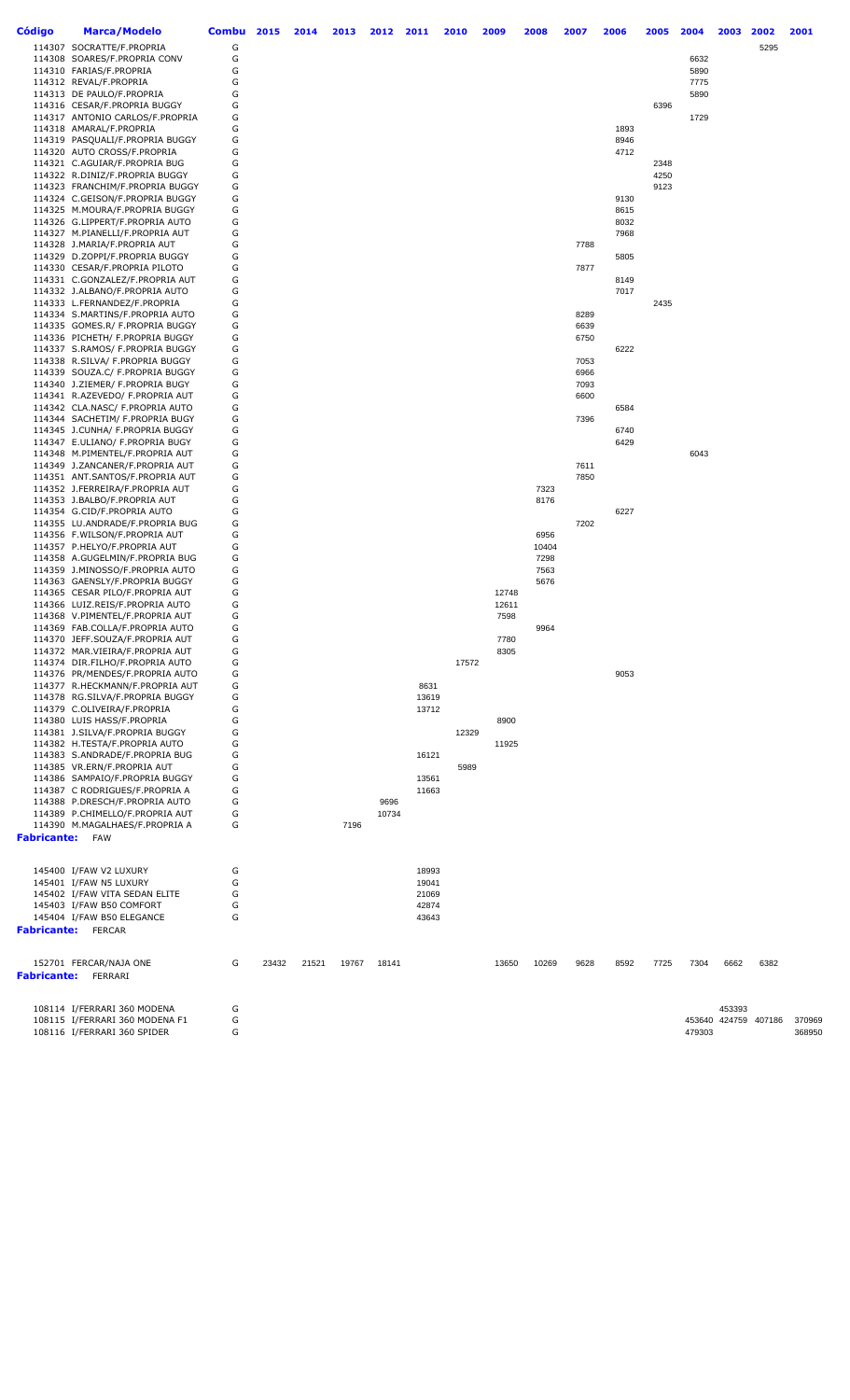| Código      | <b>Marca/Modelo</b>                                                | Combu  | 2015    | 2014                           | 2013                                       | 2012  | 2011                   | 2010             | 2009                    | 2008             | 2007             | 2006             | 2005             | 2004   | 2003   | 2002   | 2001           |
|-------------|--------------------------------------------------------------------|--------|---------|--------------------------------|--------------------------------------------|-------|------------------------|------------------|-------------------------|------------------|------------------|------------------|------------------|--------|--------|--------|----------------|
|             | 108117 I/FERRARI 360 SPIDER F1                                     | G      |         |                                |                                            |       |                        |                  |                         |                  |                  |                  | 512278           | 475448 | 438769 | 417464 |                |
|             | 108123 I/FERRARI 575 MARANELOF1                                    | G      |         |                                |                                            |       |                        |                  |                         |                  |                  |                  |                  | 453484 | 402593 | 361408 |                |
|             | 108125 I/FERRARI CHAL STRADALE                                     | G      |         |                                |                                            |       |                        |                  |                         |                  |                  |                  |                  | 407759 | 402846 |        |                |
|             | 108126 I/FERRARI 612 SCAGLIETTI                                    | G      |         |                                |                                            |       |                        |                  | 1234665                 |                  | 910202           | 852850           | 792669           | 746919 |        |        |                |
|             | 108128 I/FERRARI F430<br>108129 I/FERRARI F430 SPIDER              | G<br>G |         |                                |                                            |       |                        |                  | 766073<br>938804        | 622139<br>793437 | 610015<br>704214 | 563589<br>598903 | 532576<br>560255 |        |        |        |                |
|             | 108131 I/FERRARI 599 GTB                                           | G      |         |                                |                                            |       |                        |                  | 1479968 1337075 1182823 | 949000           | 890516           | 817773           |                  |        |        |        |                |
|             | 108132 I/FERRARI F430 SCUDERIA                                     | G      |         |                                |                                            |       |                        |                  | 852597                  | 785126           |                  |                  |                  |        |        |        |                |
|             | 108133 I/FERRARI 430 SCUDERIA                                      | G      |         |                                |                                            |       |                        |                  |                         | 785126           |                  |                  |                  |        |        |        |                |
|             | 108134 I/FERRARI F430 F1                                           | G      |         |                                |                                            |       |                        |                  |                         | 650673           | 642915           |                  |                  |        |        |        |                |
|             | 108135 I/FERRARI CALIFORNIA                                        | G      | 1170153 |                                |                                            |       | 1057144 1017202 955049 | 879104           | 834199                  |                  |                  |                  |                  |        |        |        |                |
|             | 108136 I/FERRARI F430 SCUDE SPI                                    | G      |         |                                |                                            |       |                        |                  | 905920                  |                  |                  |                  |                  |        |        |        |                |
|             | 108137 I/FERRARI CALIFORNIA<br>108138 I/FERRARI 458 ITALIA         | G<br>G |         | 1179359 1112605 1049628 999647 |                                            |       | 955049<br>952044       | 879103<br>773196 | 834199                  |                  |                  |                  |                  |        |        |        |                |
|             | 108139 I/FERRARI F430 COUPE                                        | G      |         |                                |                                            |       |                        |                  | 771815                  |                  |                  |                  |                  |        |        |        |                |
|             | 108140 I/FERRARI 458 COUPE                                         | G      |         |                                |                                            |       |                        | 849079           |                         |                  |                  |                  |                  |        |        |        |                |
|             | 108141 I/FERRARI 599 GTO                                           | G      |         |                                |                                            |       |                        | 1476055 1351378  |                         |                  |                  |                  |                  |        |        |        |                |
|             | 108142 I/FERRARI CALIFORNIA GT                                     | G      |         |                                |                                            |       |                        | 879519           |                         |                  |                  |                  |                  |        |        |        |                |
|             | 108143 I/FERRARI FF                                                | G      | 3033694 |                                |                                            |       | 2164957 2089958        |                  |                         |                  |                  |                  |                  |        |        |        |                |
|             | 108144 I/FERRARI 599 SA APERTA                                     | G<br>G |         |                                |                                            |       | 1574054                |                  |                         |                  |                  |                  |                  |        |        |        |                |
|             | 108145 I/FERRARI 458 SPIDER<br>108148 I/FERRARI F12 BERLINETTA     | G      |         |                                | 1722656 1608093 1406632<br>2452827 2312805 |       |                        |                  |                         |                  |                  |                  |                  |        |        |        |                |
|             | 108149 I/FERRARI CALIFORNIA CON                                    | G      |         |                                | 1083188                                    |       |                        |                  |                         |                  |                  |                  |                  |        |        |        |                |
|             | 108150 I/FERRARI 458 SPECIALE                                      | G      |         | 2173831 2070315                |                                            |       |                        |                  |                         |                  |                  |                  |                  |        |        |        |                |
|             | 108151 I/FERRARI CALIFORNIA T                                      | G      |         | 1155888 1089904                |                                            |       |                        |                  |                         |                  |                  |                  |                  |        |        |        |                |
| Fabricante: | FIAT                                                               |        |         |                                |                                            |       |                        |                  |                         |                  |                  |                  |                  |        |        |        |                |
|             |                                                                    |        |         |                                |                                            |       |                        |                  |                         |                  |                  |                  |                  |        |        |        |                |
|             | 102000 FIAT/STILO 16V                                              | D      |         |                                |                                            |       |                        |                  |                         |                  |                  |                  |                  |        | 16314  |        |                |
|             | 102000 FIAT/STILO 16V                                              | G      |         |                                |                                            |       |                        |                  |                         |                  |                  | 19167            | 17886            | 17351  | 16314  | 14208  |                |
|             | 102001 FIAT/STILO ABARTH                                           | G      |         |                                |                                            |       |                        |                  |                         | 33736            | 28508            | 27221            | 24369            | 22462  | 16730  | 15027  |                |
|             | 102002 FIAT/STILO                                                  | D      |         |                                |                                            |       |                        |                  |                         |                  |                  |                  |                  |        |        | 13933  |                |
|             | 102002 FIAT/STILO                                                  | G      |         |                                |                                            |       |                        |                  |                         |                  |                  |                  | 18054            | 16380  | 15180  | 13933  |                |
|             | 102003 FIAT/STILO M.SCHUMACHER                                     | G      |         |                                |                                            |       |                        |                  |                         |                  |                  | 24578            | 23404            | 21243  |        |        |                |
|             | 102004 FIAT/STILO FLEX                                             | G<br>G |         |                                |                                            |       |                        | 25428            | 23736                   | 21606            | 19891            | 18360            | 17956            |        |        |        |                |
|             | 102005 FIAT/STILO SPORTING FLEX<br>102006 FIAT/STILO SPORTING DUAL | G      |         |                                |                                            |       |                        | 27496<br>32152   | 25041<br>28754          | 23456<br>28363   | 19552<br>24967   |                  |                  |        |        |        |                |
|             | 102007 FIAT/STILO FLEX DUALOGIC                                    | G      |         |                                |                                            |       |                        | 25881            | 23966                   | 22205            | 20457            |                  |                  |        |        |        |                |
|             | 102008 I/FIAT STILO 1.8 DINAMIC                                    | G      |         |                                |                                            |       |                        |                  |                         |                  |                  |                  |                  |        |        | 13980  |                |
|             | 102009 FIAT/STILO BLACKMOTION                                      | G      |         |                                |                                            |       |                        | 32969            | 30882                   | 29293            |                  |                  |                  |        |        |        |                |
|             | 102010 FIAT/STILO ATTRACTIVE                                       | G      |         |                                |                                            |       |                        | 24146            | 22777                   |                  |                  |                  |                  |        |        |        |                |
|             | 102011 FIAT/STILO ATTRACTIVE DL                                    | G      |         |                                |                                            |       |                        | 29152            | 27949                   |                  |                  |                  |                  |        |        |        |                |
| 102099 FIAT |                                                                    | G<br>G |         |                                |                                            | 13725 |                        |                  |                         |                  |                  |                  |                  |        | 9298   | 8181   |                |
|             | 102601 FIAT/UNO CS<br>102603 FIAT/UNO S                            | G      |         |                                |                                            | 24372 |                        |                  |                         |                  |                  |                  |                  | 9913   |        |        |                |
|             | 102608 FIAT/UNO MILLE                                              | G      |         |                                |                                            |       |                        |                  |                         | 12674            | 12073            | 11162            | 10416            | 9152   | 8988   | 8052   | 7740           |
|             | 102612 FIAT/UNO S IE                                               | G      |         |                                |                                            |       |                        |                  |                         | 13241            |                  | 10940            | 10077            | 9040   | 8666   | 8386   | 8027           |
|             | 102613 FIAT/UNO CS IE                                              | G      |         |                                |                                            |       |                        |                  |                         |                  |                  | 13267            |                  | 11566  | 11055  | 10541  | 9650           |
|             | 102614 FIAT/UNO MILLE ELECTRONI                                    | G      |         |                                |                                            |       |                        |                  |                         |                  |                  |                  |                  | 8623   |        |        |                |
|             | 102616 FIAT/UNO ELECTRONIC                                         | G      |         |                                |                                            |       |                        |                  |                         |                  |                  |                  |                  | 9209   |        |        |                |
|             | 102621 FIAT/UNO MILLE IE<br>102622 FIAT/UNO MILLE SX               | G<br>G |         |                                |                                            |       |                        |                  |                         |                  |                  | 10590<br>10601   | 9363             | 8434   | 8049   |        | 7348           |
|             | 102624 FIAT/UNO MILLE EX                                           | G      |         |                                |                                            |       |                        |                  |                         |                  |                  |                  |                  | 8507   |        |        |                |
|             | 102625 FIAT/UNO 1.0 CITY                                           | G      |         |                                |                                            |       |                        | 15576            |                         |                  |                  |                  |                  |        |        |        |                |
|             | 102626 FIAT/UNO MILLE SMART                                        | G      |         |                                |                                            |       |                        |                  |                         |                  |                  | 10294            |                  |        |        |        | 7899           |
|             | 102626 FIAT/UNO MILLE SMART                                        | D      |         |                                |                                            |       |                        |                  |                         |                  |                  |                  |                  |        |        |        | 7899           |
|             | 102627 FIAT/UNO MILLE FIRE FLEX                                    | D      |         |                                |                                            |       |                        |                  | 13265                   |                  |                  |                  |                  |        |        |        |                |
|             | 102627 FIAT/UNO MILLE FIRE FLEX                                    | G      |         |                                |                                            | 16328 | 14444                  | 13803            | 13265                   | 12595            | 12127            | 10993            | 10731            | 9769   |        | 8592   |                |
|             | 102628 FIAT/UNO MILLE WAY FLEX<br>102630 FIAT/UNO MILLE WAY ECO    | G<br>G |         |                                |                                            |       | 20859<br>17011         |                  | 14841                   |                  |                  |                  |                  |        |        |        |                |
|             | 102631 FIAT/UNO MILLE ECONOMY                                      | G      | 22820   |                                | 19796                                      | 18146 | 17173                  | 15492            | 13854                   | 12912            |                  |                  |                  |        |        |        |                |
|             | 102632 FIAT/UNO MILLE WAY ECON                                     | G      | 22100   |                                | 19848                                      | 18531 | 17011                  | 15842            | 15069                   | 14059            |                  |                  |                  |        |        |        |                |
|             | 102633 FIAT/UNO WAY 1.4                                            | G      | 32581   | 30091                          | 27792                                      | 26088 | 23998                  | 22753            |                         |                  |                  |                  |                  |        |        |        |                |
|             | 102634 FIAT/UNO VIVACE 1.0                                         | G      | 25794   | 24438                          | 23153                                      | 22144 | 20735                  | 18240            |                         |                  |                  |                  |                  |        |        |        |                |
|             | 102635 FIAT/UNO ATTRACTIVE 1.4                                     | G      |         |                                |                                            | 22061 | 20958                  | 19910            |                         |                  |                  |                  |                  |        |        |        |                |
|             | 102636 FIAT/UNO WAY 1.0                                            | G      | 27540   | 26372                          | 25254                                      | 23967 | 22730                  | 19970            |                         |                  |                  |                  |                  |        |        |        |                |
|             | 102637 FIAT/MILLE FIRE ECONOMY<br>102638 FIAT/MILLE WAY ECONOMY    | G<br>G |         |                                |                                            |       |                        | 14713            | 15106                   |                  |                  |                  |                  |        |        |        |                |
|             | 102639 FIAT/UNO SPORTING 1.4                                       | G      | 32040   | 29426                          | 27025                                      | 25738 | 24512                  | 23712            |                         |                  |                  |                  |                  |        |        |        |                |
|             | 102640 FIAT/UNO ECONOMY                                            | G      | 22126   | 20320                          | 18662                                      | 17107 | 16189                  |                  | 14507                   |                  |                  |                  |                  |        |        |        |                |
|             | 102641 FIAT/PALIO SPORT 1.6 DL                                     | G      |         |                                |                                            | 32736 | 32144                  |                  |                         |                  |                  |                  |                  |        |        |        |                |
|             | 102646 FIAT/UNO EVOLUTION 1.4                                      | G      | 31552   | 29751                          |                                            |       |                        |                  |                         |                  |                  |                  |                  |        |        |        |                |
|             | 102649 FIAT/UNO ATTRACTIVE 1.0                                     | G      | 26859   | 25325                          |                                            |       |                        |                  |                         |                  |                  |                  |                  |        |        |        |                |
|             | 102699 FIAT/UNO                                                    | G      | 22588   |                                | 17492                                      | 14025 | 13545                  | 13025            | 12888                   | 12350            | 11912            | 10837            | 10594            | 9572   | 9147   | 7843   | 7525           |
|             | 105815 I/ALFA ROMEO BRERA 2.2                                      | G<br>G |         |                                |                                            |       |                        |                  |                         | 50266            |                  |                  |                  |        |        |        |                |
|             | 105816 I/ALFA ROMEO 159 3.2<br>105817 I/ALFA ROMEO 147 2.0 TS      | G      |         |                                |                                            |       |                        |                  |                         | 70128<br>54169   |                  |                  |                  |        |        |        |                |
|             | 106627 FIAT/UNO MILLE FIRE                                         | D      |         |                                |                                            |       |                        |                  |                         |                  |                  |                  |                  | 9746   | 9274   | 8576   |                |
|             | 106627 FIAT/UNO MILLE FIRE                                         | G      |         |                                |                                            |       |                        | 14090            |                         |                  | 12100            | 10968            | 10703            | 9746   | 9274   | 8576   | 8041           |
|             | 108239 IMP/FIAT PALIO ELX                                          | G      |         |                                |                                            |       |                        |                  | 13905                   |                  |                  |                  |                  |        |        |        |                |
|             | 108240 IMP/FIAT SIENA ELX                                          | G      |         |                                |                                            |       |                        |                  |                         |                  |                  |                  |                  |        |        | 11589  | 10682          |
|             | 108240 IMP/FIAT SIENA ELX                                          | D      |         |                                |                                            |       |                        |                  |                         |                  |                  |                  |                  |        |        |        | 10682          |
|             | 108246 I/FIAT SIENA EX<br>108246 I/FIAT SIENA EX                   | D<br>G |         |                                |                                            |       |                        |                  |                         |                  |                  |                  |                  |        |        |        | 10316<br>10316 |
|             | 108248 I/FIAT UNO MILLE EP                                         | G      |         |                                |                                            |       |                        |                  |                         |                  |                  |                  | 10630            | 10002  |        |        |                |
|             |                                                                    |        |         |                                |                                            |       |                        |                  |                         |                  |                  |                  |                  |        |        |        |                |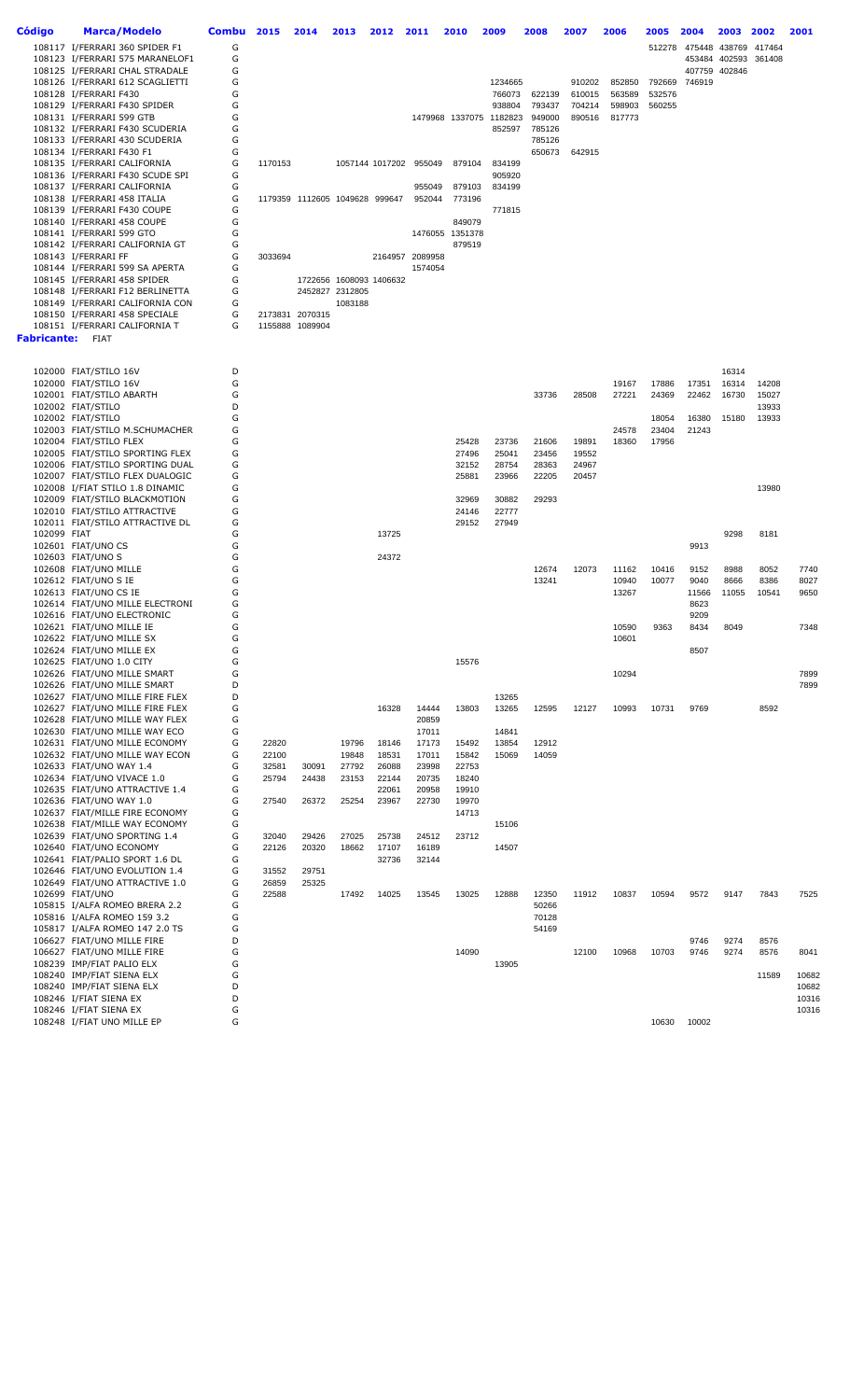| Código | Marca/Modelo                                                       | Combu  | 2015           | 2014           | 2013           | 2012           | 2011           | 2010  | 2009           | 2008           | 2007           | 2006           | 2005           | 2004           | 2003           | 2002           | 2001           |
|--------|--------------------------------------------------------------------|--------|----------------|----------------|----------------|----------------|----------------|-------|----------------|----------------|----------------|----------------|----------------|----------------|----------------|----------------|----------------|
|        | 108250 I/FIAT PANDA                                                | G      |                |                |                |                |                |       |                |                |                |                | 32560          |                |                |                |                |
|        | 108253 I/FIAT SIENA HLX FLEX                                       | G      |                |                |                |                |                | 25286 | 22398          | 20325          |                |                |                |                |                |                |                |
|        | 108255 I/FIAT PALIO FIRE FLEX<br>108256 I/FIAT 500 1.4 16V SPORT   | G<br>G |                |                |                |                |                |       |                | 15627<br>30413 |                |                |                |                |                |                |                |
|        | 108257 I/FIAT 500 ABARTH                                           | G      |                |                |                |                |                |       | 48764          | 43868          |                |                |                |                |                |                |                |
|        | 108258 I/FIAT 500 SPORT                                            | G      |                |                |                |                |                |       | 30027          | 28570          |                |                |                |                |                |                |                |
|        | 108259 I/FIAT 500 LOUNGE                                           | G      |                |                |                | 33944          |                |       | 29942          |                |                |                |                |                |                |                |                |
|        | 108262 I/FIAT 500 LOUNGE DUAL                                      | G      |                |                |                |                |                |       | 34573          |                |                |                |                |                |                |                |                |
|        | 108263 I/FIAT 500 SPORT DUAL<br>108264 I/FIAT GRANDE PUNTO 1.4     | G<br>G |                |                |                |                |                |       | 32200<br>23923 |                |                |                |                |                |                |                |                |
|        | 108265 I/FIAT SEICENTO                                             | G      |                |                |                |                |                |       |                |                |                |                |                |                | 10430          |                |                |
|        | 108267 I/FIAT ABARTH 695 TF                                        | G      |                |                |                |                | 43432          | 42287 |                |                |                |                |                |                |                |                |                |
|        | 108268 I/FIAT 500 CULT                                             | G      | 40755          | 39129          | 37567          | 33343          | 32133          |       |                |                |                |                |                |                |                |                |                |
|        | 108269 I/FIAT 500 CULT DUAL                                        | G      | 43983          | 41172          | 38541          | 34938          | 33739          |       |                |                |                |                |                |                |                |                |                |
|        | 108270 I/FIAT 500 SPORT AIR<br>108271 I/FIAT 500 SPORT AIR AT      | G<br>G | 51839          | 48880          | 44209          | 36501<br>39805 | 34553<br>38501 |       |                |                |                |                |                |                |                |                |                |
|        | 108272 I/FIAT 500 C 1.2 POP                                        | G      |                |                |                |                |                | 30964 |                |                |                |                |                |                |                |                |                |
|        | 108273 I/FIAT 500 LOUNGE AIR AT                                    | G      | 43646          |                | 41962          | 39960          | 38708          |       |                |                |                |                |                |                |                |                |                |
|        | 108281 FIAT/PALIO WK TREKK 1.6                                     | G      | 43160          | 37356          | 32782          | 30083          |                |       |                |                |                |                |                |                |                |                |                |
|        | 108282 I/FIAT 500 CABRIO AIR AT<br>108284 I/FIAT 500 ABARTH TURBO  | G<br>G | 54478<br>75032 | 51452<br>72699 | 48594<br>69451 | 46009          |                |       |                |                |                |                |                |                |                |                |                |
|        | 108289 FIAT/PALIO FIRE WAY                                         | G      | 26013          | 23628          |                |                |                |       |                |                |                |                |                |                |                |                |                |
|        | 108291 I/FIAT 500 ELETRICO                                         | G      |                | 46267          |                |                |                |       |                |                |                |                |                |                |                |                |                |
|        | 108292 I/FIAT PALIO FIRE                                           | G      |                |                |                |                |                |       |                | 15627          |                |                |                |                |                |                |                |
|        | 108293 I/FIAT 500 CABRIO                                           | G      | 50726          | 48433          | 46243          |                |                |       |                |                |                |                |                |                |                |                |                |
|        | 108294 I/FIAT 500 CABRIO DUAL<br>108295 I/FIAT 500 ABARTH CONV     | G<br>G | 53772          | 50703<br>76138 |                |                |                |       |                |                |                |                |                |                |                |                |                |
|        | 108296 I/FIAT 500                                                  | G      |                |                | 35112          |                |                |       |                |                |                |                |                |                |                |                |                |
|        | 152401 FIAT/PALIO 16V                                              | G      |                |                |                |                |                |       |                |                |                |                | 14377          |                |                |                |                |
|        | 152403 FIAT/PALIO ED                                               | G      |                |                |                |                |                |       |                |                |                |                |                | 11413          |                |                |                |
|        | 152405 FIAT/PALIO WEEKEND                                          | G      |                |                |                |                |                |       |                |                |                |                |                |                |                |                | 11552          |
|        | 152407 FIAT/PALIO WEEKEND STILE<br>152407 FIAT/PALIO WEEKEND STILE | G<br>D |                |                |                |                |                |       |                |                |                |                |                | 15221          | 13990          | 13308<br>14136 | 12487          |
|        | 152408 FIAT/PALIO 1.5                                              | G      |                |                |                |                |                |       |                |                |                |                |                | 11433          | 9784           | 8422           | 8097           |
|        | 152409 FIAT/PALIO 1.6                                              | G      |                |                |                |                |                |       |                |                |                |                |                |                |                |                | 10650          |
|        | 152410 FIAT/PALIO WEEKEND 16V                                      | G      |                |                |                |                |                |       |                |                |                |                |                |                |                | 11563          | 10714          |
|        | 152412 FIAT/MAREA WEEKEND ELX                                      | G      |                |                |                |                |                |       |                |                |                | 17673          | 16715          | 14779          | 11619          | 11571          | 10362          |
|        | 152413 FIAT/MAREA WEEKEND HLX<br>152414 FIAT/MAREA ELX             | G<br>G |                |                |                |                |                |       |                |                |                | 21641<br>15389 | 18528<br>15107 | 16829<br>13303 | 12346<br>11382 | 11118<br>10961 | 10454<br>9871  |
|        | 152415 FIAT/MAREA HLX                                              | G      |                |                |                |                |                |       |                |                |                | 21866          | 17650          | 16354          | 13891          | 12368          | 11329          |
|        | 152416 FIAT/PALIO EX                                               | D      |                |                |                |                |                |       |                |                |                |                |                |                |                |                | 8605           |
|        | 152416 FIAT/PALIO EX                                               | G      |                |                |                |                |                |       |                | 13799          | 12965          | 12306          | 11517          | 11070          | 10673          | 9756           | 8605           |
|        | 152418 FIAT/MAREA SX<br>152418 FIAT/MAREA SX                       | G<br>D |                |                |                |                |                |       |                |                | 16226          | 13972          | 13107          | 11739          | 10490          | 9751<br>9751   | 8734           |
|        | 152419 FIAT/MAREA WEEKEND SX                                       | G      |                |                |                |                |                |       |                |                | 17627          | 16714          | 15616          | 13541          | 11251          | 10254          | 9795           |
|        | 152420 FIAT/PALIO ELX                                              | G      |                |                |                |                |                |       |                |                |                |                | 13477          | 12573          | 12178          | 11639          | 10484          |
|        | 152420 FIAT/PALIO ELX                                              | D      |                |                |                |                |                |       |                |                |                |                |                | 12573          | 12178          | 11639          | 10484          |
|        | 152421 FIAT/PALIO WEEKEND ELX<br>152421 FIAT/PALIO WEEKEND ELX     | D<br>G |                |                |                |                |                |       |                |                |                |                |                |                |                | 11589          | 11374<br>11374 |
|        | 152428 FIAT/PALIO WEEKEND EX                                       | G      |                |                |                |                |                |       |                |                |                |                |                | 14663          | 12086<br>13172 | 11768          |                |
|        | 152430 FIAT/MAREA TURBO                                            | G      |                |                |                |                |                |       |                |                |                | 25365          | 20213          | 18884          | 17576          | 16292          | 15688          |
|        | 152431 FIAT/MAREA WEEKEND TURBO                                    | G      |                |                |                |                |                |       |                |                |                | 28111          | 23436          | 21082          | 20159          | 17354          | 16040          |
|        | 152433 FIAT/BRAVA SX                                               | G      |                |                |                |                |                |       |                |                |                |                |                |                | 10999          | 10254          | 9320           |
|        | 152434 FIAT/PALIO 1.0<br>152435 FIAT/PALIO WEEKEND 1.5             | G<br>G |                |                |                |                |                |       |                | 14634          |                |                |                |                | 15612 13178    | 12709          |                |
|        | 152437 FIAT/PALIO WK ADVENTURE                                     | D      |                |                |                |                |                |       |                |                |                |                |                |                |                | 13379          | 12165          |
|        | 152437 FIAT/PALIO WK ADVENTURE                                     | G      |                |                |                |                |                |       |                | 20837          |                |                |                | 15569          | 13944          | 13379          | 12165          |
|        | 152438 FIAT/BRAVA ELX                                              | G      |                |                |                |                |                |       |                |                |                |                |                |                | 10905          | 10067          | 9366           |
|        | 152440 FIAT/BRAVA HGT<br>152442 FIAT/PALIO YOUNG                   | G<br>D |                |                |                |                |                |       |                |                |                |                |                |                |                | 11481<br>9188  | 10023<br>8047  |
|        | 152442 FIAT/PALIO YOUNG                                            | G      |                |                |                |                |                |       |                |                |                |                |                |                |                | 9188           | 8047           |
|        | 152443 FIAT/PALIO STILE                                            | G      |                |                |                |                |                |       |                |                |                |                |                |                |                | 13505          | 11945          |
|        | 152444 FIAT/PALIO                                                  | G      |                |                |                |                |                |       |                |                |                |                |                |                | 10630          | 9133           |                |
|        | 152445 FIAT/PALIO 1.6 16V                                          | G      |                |                |                |                |                |       |                |                |                |                |                |                | 11691          | 11130          | 10522          |
|        | 152446 FIAT/PALIO WEEKEND 1616V<br>152448 FIAT/PALIO W RONTAN AMB  | G<br>G |                |                |                |                |                |       |                |                |                |                |                |                | 13431<br>13255 | 12662          | 12343<br>11549 |
|        | 152449 FIAT/PALIO FIRE                                             | D      |                |                |                |                |                |       |                |                |                |                | 11038          | 10452          | 10193          | 9525           |                |
|        | 152449 FIAT/PALIO FIRE                                             | G      | 23021          | 21706          | 20273          |                |                |       | 14546          | 14229          | 13714          | 13109          | 11038          | 10452          | 10193          | 9525           |                |
|        | 152450 FIAT/PALIO HLX                                              | G      |                |                |                |                |                |       |                |                |                |                |                | 14910          | 13697          |                |                |
|        | 152451 FIAT/PALIO ELX FLEX                                         | G<br>G |                |                |                |                | 21117          | 17847 | 16405          | 15500          | 14691          | 14293          | 13477          | 12573<br>14510 | 12441          |                |                |
|        | 152452 FIAT/PALIO 1.3<br>152453 FIAT/PALIO HLX FLEX                | G      |                |                |                |                |                |       |                |                | 17343          | 16587          | 15810          | 15124          | 13697          | 12523          |                |
|        | 152454 FIAT/PALIO WEEKEND 1.3                                      | G      |                |                |                |                |                |       |                |                |                |                |                |                |                | 10991          |                |
|        | 152455 FIAT/PALIO WEEK ELX FLEX                                    | G      |                |                |                |                |                | 25205 | 22730          | 20816          | 18109          | 16934          | 15959          | 15254          |                |                |                |
|        | 152456 FIAT/SIENA 1.3                                              | G      |                |                |                |                |                |       |                |                |                |                |                | 12550          |                |                |                |
|        | 152457 FIAT/PALIO WEEK HLX FLEX                                    | G<br>G |                |                |                |                |                | 25286 | 23356          | 22089<br>20324 | 20183<br>17285 | 18659<br>16691 | 16864<br>15777 | 14978<br>15259 | 12516          |                |                |
|        | 152458 FIAT/SIENA HLX FLEX<br>152459 FIAT/PALIO WK ADVEN FLEX      | G      | 48800          | 45243          | 42475          | 37941          | 35743          | 32417 | 30040          | 23951          | 20648          | 19027          | 18184          | 16660          |                |                |                |
|        | 152462 FIAT/PALIO FIRE FLEX                                        | G      |                |                |                |                |                |       | 14520          | 14172          | 13660          | 13465          | 11041          | 11028          | 9848           |                |                |
|        | 152465 FIAT/IDEA HLX FLEX                                          | G      |                |                |                |                |                | 29758 | 27124          | 21429          | 20359          | 19349          | 18493          |                |                |                |                |
|        | 152466 FIAT/IDEA ELX FLEX                                          | G      |                |                |                |                |                | 24241 | 22053          | 21168          | 19781          | 18593          | 17512          |                |                |                |                |
|        | 152467 FIAT/PALIO EX FLEX<br>152468 FIAT/PALIO WEEKEND VIDAC       | G<br>G |                |                |                |                |                |       |                |                | 12965          | 12306          | 11517<br>15910 |                |                |                |                |
|        | 152470 FIAT/PALIO 1.8 R FLEX                                       | G      |                |                |                |                |                | 24502 | 23402          | 19495          | 19027          | 17930          | 16839          |                |                |                |                |
|        |                                                                    |        |                |                |                |                |                |       |                |                |                |                |                |                |                |                |                |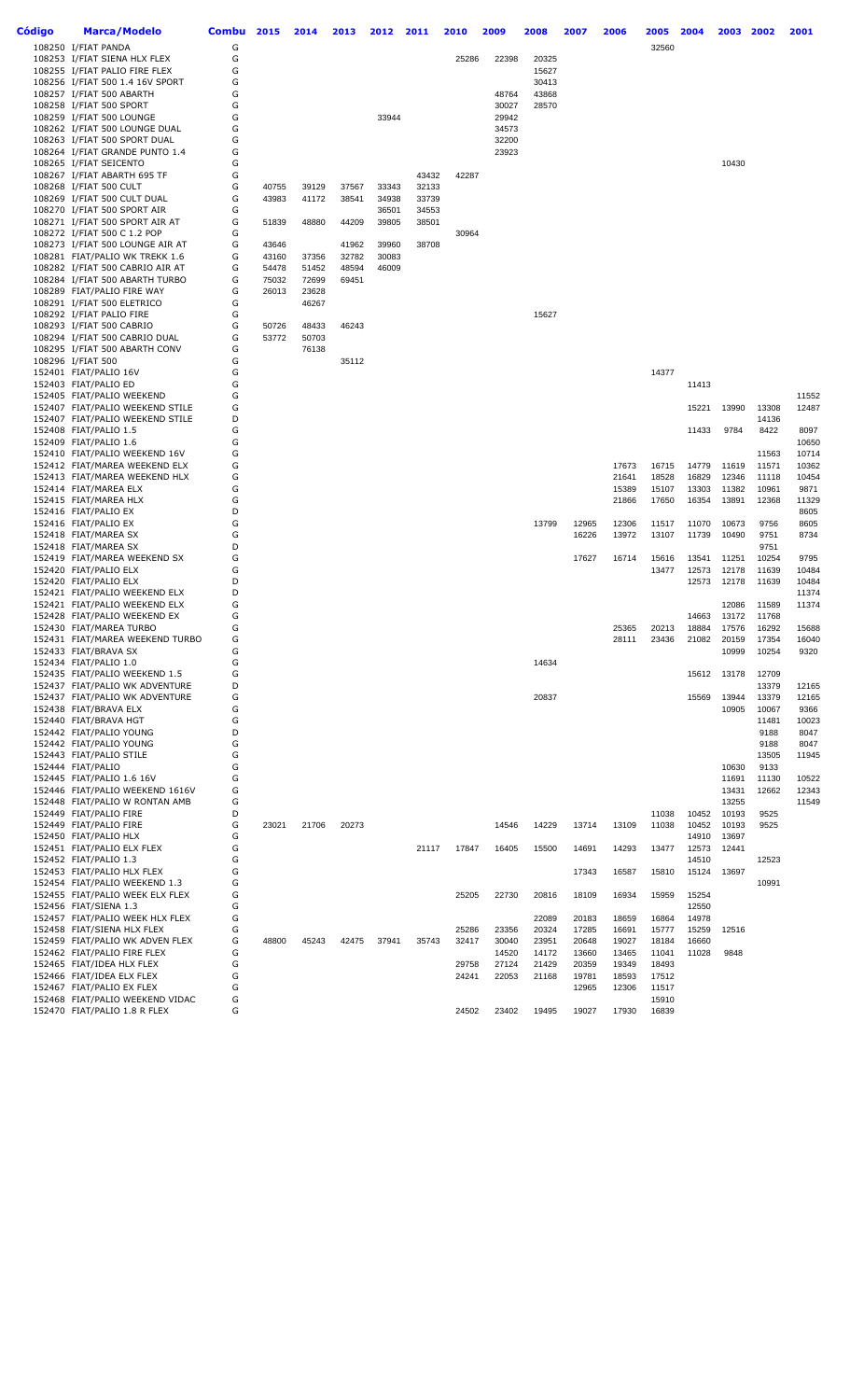| Código | <b>Marca/Modelo</b>                                                | Combu  | 2015           | 2014           | 2013           | 2012           | 2011           | 2010           | 2009           | 2008           | 2007           | 2006           | 2005  | 2004           | 2003           | 2002           | 2001  |
|--------|--------------------------------------------------------------------|--------|----------------|----------------|----------------|----------------|----------------|----------------|----------------|----------------|----------------|----------------|-------|----------------|----------------|----------------|-------|
|        | 152471 FIAT/IDEA ADVENTURE FL                                      | G      |                |                |                |                |                | 30189          | 28172          | 26342          | 24794          | 22340          | 20128 |                |                |                |       |
|        | 152473 FIAT/PALIO WE ELETRICO                                      | G      |                |                | 28008          |                | 24899          | 24461          | 22135          | 20225          | 17657          |                |       |                |                |                |       |
|        | 152474 FIAT/PALIO WEEK TREKKING<br>152475 I/FIAT PALIO WEEKEND 1.4 | G<br>G |                |                |                | 29728          | 27176          | 25388          | 23132          | 22370          |                |                | 14642 |                |                |                |       |
|        | 152476 FIAT/IDEA ADVENTURE DUAL                                    | G      |                |                |                | 37130          | 35643          | 30241          | 29074          |                |                |                |       |                |                |                |       |
|        | 152477 FIAT/PALIO FIRE ECONOMY                                     | G      | 23213          |                | 20342          | 18636          | 17740          | 16334          | 15600          | 14629          |                |                |       |                |                |                |       |
|        | 152478 FIAT/PALIO FIRE REVESCAP                                    | G      |                |                |                |                |                |                |                | 19857          |                |                |       |                |                |                |       |
|        | 152479 FIAT/PALIO WK ADVEN DUAL                                    | G      |                |                |                | 37710          | 34992          | 31401          | 29875          |                |                |                |       |                |                |                |       |
|        | 152480 FIAT/PALIO ELX DUALOGIC<br>152481 FIAT/PALIO A SOBERANA AM  | G<br>G |                |                | 19885          | 18750          |                | 24591          | 23496          |                |                |                |       |                |                |                |       |
|        | 152482 FIAT/IDEA ADVENTURE 1.8                                     | G      | 52809          | 46718          | 40336          | 36657          | 35552          | 30199          |                | 28179          |                |                |       |                |                |                |       |
|        | 152483 FIAT/IDEA SPORTING 1.8                                      | G      |                |                |                | 34971          | 33235          | 28864          |                |                |                |                |       |                |                |                |       |
|        | 152484 FIAT/PALIO ATTRACTIV 1.4                                    | G      | 33945          | 32012          | 30202          | 28471          | 25167          | 24227          |                |                |                |                |       |                |                |                |       |
|        | 152485 FIAT/PALIO WK ATTRAC 1.4                                    | G      | 40795          | 36721          | 31676          | 28621          | 27379          | 25490          |                |                |                |                |       |                |                |                |       |
|        | 152486 FIAT/IDEA SPORTING DUAL<br>152487 FIAT/IDEA ESSENCE 1.6 DL  | G<br>G |                |                |                | 36438<br>32498 | 34449<br>30996 | 30215<br>27662 |                |                |                |                |       |                |                |                |       |
|        | 152488 FIAT/IDEA ATTRACTIVE 1.4                                    | G      | 41567          | 37509          | 33621          | 31064          | 28898          | 26677          |                |                |                |                |       |                |                |                |       |
|        | 152489 FIAT/IDEA ESSENCE 1.6                                       | G      | 45012          | 39981          | 34539          | 31970          | 30039          | 27441          |                |                |                |                |       |                |                |                |       |
|        | 152490 FIAT/PALIO ESSENCE 1.6                                      | G      | 36448          | 33985          | 31978          | 29101          | 26220          | 25304          |                |                |                |                |       |                |                |                |       |
|        | 152491 FIAT/PALIO ATTRACTIV 1.0<br>152492 FIAT/PALIO ESSENC 1.6 DL | G<br>G | 31047          | 29564          | 24777          | 23583<br>31691 | 22694<br>27043 | 21895<br>26445 |                |                |                |                |       |                |                |                |       |
|        | 152493 I/FIAT PALIO ATTRACT 1.4                                    | G      | 33945          | 32012          | 30202          | 28471          |                |                |                |                |                |                |       |                |                |                |       |
|        | 152495 I/FIAT PALIO FIRE ECONOM                                    | G      | 21113          |                | 19833          | 19473          | 18207          |                |                |                |                |                |       |                |                |                |       |
|        | 152496 I/FIAT PALIO ATTRACT 1.0                                    | G      | 30948          | 29564          | 24777          | 23583          |                |                |                |                |                |                |       |                |                |                |       |
|        | 152497 FIAT/PALIO SPORTING 1.6<br>153003 FIAT/SIENA ELX            | G<br>G | 40278          | 36475          | 33596          | 31705          | 30128          |                |                |                |                |                | 14131 | 12574          | 12416          | 11880          | 10734 |
|        | 153003 FIAT/SIENA ELX                                              | D      |                |                |                |                |                |                |                |                |                |                | 14131 | 12574          | 12416          | 11880          |       |
|        | 153005 FIAT/SIENA EX                                               | D      |                |                |                |                |                |                |                |                |                |                |       |                | 11626          |                |       |
|        | 153005 FIAT/SIENA EX                                               | G      |                |                |                |                |                |                |                |                |                |                |       | 11242          | 10928          | 10615          | 10314 |
|        | 153006 FIAT/SIENA FIRE                                             | G<br>D |                |                |                |                |                |                |                |                |                | 12471          | 12035 | 11268          | 10991          | 10088          | 9770  |
|        | 153006 FIAT/SIENA FIRE<br>153007 FIAT/SIENA 1.5                    | G      |                |                |                |                |                |                |                |                |                |                |       | 12206          | 10991<br>11661 | 10088<br>11020 |       |
|        | 153009 FIAT/SIENA ELX FLEX                                         | G      |                |                |                |                |                | 20980          | 20517          | 19347          | 15605          | 14547          | 14131 | 12574          | 11647          |                |       |
|        | 153010 FIAT/SIENA 1.8                                              | G      |                |                |                |                |                |                |                |                |                |                |       | 14410          |                |                |       |
|        | 153011 FIAT/SIENA FIRE FLEX                                        | D      |                |                |                |                |                |                |                |                |                | 13438          |       |                |                |                |       |
|        | 153011 FIAT/SIENA FIRE FLEX<br>153013 FIAT/SIENA 1.0 FLEX          | G<br>G |                |                |                |                |                | 17348          | 16543          | 15874          | 15127          | 13438          | 12731 | 11991<br>13189 |                |                |       |
|        | 153014 FIAT/SIENA 1.4 TETRAFUEL                                    | G      |                |                |                | 29229          | 25725          | 22150          | 20326          | 19054          | 16341          | 15095          |       |                |                |                |       |
|        | 153015 I/FIAT SIENA ELX FLEX                                       | G      |                |                |                |                |                | 20980          | 20517          | 19347          |                |                |       |                |                |                |       |
|        | 153016 FIAT/SIENA HLX DUALOGIC                                     | G      |                |                |                |                |                | 25520          | 24110          |                |                |                |       |                |                |                |       |
|        | 153017 FIAT/SIENA EL FLEX<br>153018 I/FIAT SIENA FIRE FLEX         | G<br>G |                |                |                | 24728<br>21159 | 23453<br>19580 | 21281<br>16440 | 19642<br>15685 |                | 14346          |                |       |                |                |                |       |
|        | 153019 I/FIAT SIENA EL FLEX                                        | G      |                |                |                | 24728          | 23453          | 21281          | 19642          |                |                |                |       |                |                |                |       |
|        | 153020 FIAT/SIENA SPORTING FLEX                                    | G      |                |                |                |                | 30360          | 28354          |                |                |                |                |       |                |                |                |       |
|        | 153021 FIAT/SIENA SPORTING DUAL                                    | G      |                |                |                |                | 30440          | 28873          |                |                |                |                |       |                |                |                |       |
|        | 153022 FIAT/SIENA ATTRACTIV 1.4<br>153023 FIAT/SIENA ESSENCE 1.6   | G<br>G | 34578          | 31756          |                | 28010<br>27766 | 26124<br>26983 | 23693<br>25595 |                |                |                |                |       |                |                |                |       |
|        | 153024 FIAT/SIENA ESSENC 1.6 DL                                    | G      |                |                |                | 29990          | 28350          | 25998          |                |                |                |                |       |                |                |                |       |
|        | 153025 FIAT/SIENA ATTRACTIV 1.0                                    | G      |                |                |                |                |                | 20753          |                |                |                |                |       |                |                |                |       |
|        | 153027 I/FIAT SIENA ATTRACT 1.4                                    | G      |                |                |                |                | 26124          | 23686          |                |                |                |                |       |                |                |                |       |
|        | 153029 I/FIAT SIENA ESSENCE 1.6<br>153030 FIAT/SIENA ESSENC 1.6 DL | G<br>G |                |                |                | 29990          | 26985<br>28350 | 25843          |                |                |                |                |       |                |                |                |       |
|        | 153031 FIAT/SIENA ESSENCE 1.6                                      | G      | 36049          | 33108          | 30407          | 27766          | 26983          |                |                |                |                |                |       |                |                |                |       |
|        | 153032 FIAT/SIENA ATTRACTIV 1.4                                    | G      | 34578          | 31756          | 29164          | 28010          | 26124          |                |                |                |                |                |       |                |                |                |       |
|        | 153034 FIAT/SIENA TETRAFUEL 1.4                                    | G<br>G | 35620          | 32715          | 30046          | 29229<br>22902 |                |                |                |                |                |                |       |                |                |                |       |
|        | 153036 FIAT/SIENA EL 1.0 FLEX<br>153037 FIAT/SIENA EL 1.4 FLEX     | G      | 30020<br>32356 | 28414<br>30891 | 24427<br>29510 | 27102          |                |                |                |                |                |                |       |                |                |                |       |
|        | 153038 I/FIAT SIENA EL 1.0 FLEX                                    | G      | 30020          | 28414          | 24427          | 22902          |                |                |                |                |                |                |       |                |                |                |       |
|        | 153039 I/FIAT SIENA EL 1.4 FLEX                                    | G      | 32356          | 30891          | 29510          | 27102          |                |                |                |                |                |                |       |                |                |                |       |
|        | 154002 FIAT/DOBLO ELX 1.8 FLEX                                     | G<br>G |                |                |                |                |                |                | 29720          | 25451          | 22618          | 21519          |       |                |                |                |       |
|        | 154003 FIAT/DOBLO HLX 1.8 FLEX<br>154004 FIAT/DOBLO ADV 1.8 FLEX   | G      | 57512          | 52820          | 48511          | 46201          | 36312<br>44001 | 32695<br>37409 | 29140<br>33658 | 24917<br>29876 | 23528<br>27392 | 21580<br>24706 |       | 22707          |                |                |       |
|        | 154005 FIAT/DOBLO TECHNOBRAS S                                     | G      | 43260          | 38562          | 34375          | 31939          | 29991          | 29494          | 26568          | 23924          |                |                |       |                |                |                |       |
|        | 154006 FIAT/DOBLO ELX 1.4                                          | G      |                |                |                |                | 35278          | 28720          | 27624          |                |                |                |       |                |                | 20095          |       |
|        | 154007 FIAT/DOBLO 1.4<br>154008 FIAT/DOBLO ANGELUS M1              | G      |                |                |                |                | 33655          | 29592          | 28185          |                |                |                | 23543 |                |                |                |       |
|        | 154009 FIAT/BRAVO ABSOLUTE DUAL                                    | G<br>G | 53448          | 38562<br>51285 | 44715          | 32876<br>40638 | 30871<br>38349 | 29143<br>36969 |                |                |                |                |       | 23025          |                |                |       |
|        | 154010 FIAT/BRAVO ESSENCE 1.8                                      | G      | 51528          | 45543          | 40034          | 36085          | 34618          | 34096          |                |                |                |                |       |                |                |                |       |
|        | 154011 FIAT/BRAVO ABSOLUTE 1.8                                     | G      |                |                |                | 39598          | 36416          | 36034          |                |                |                |                |       |                |                |                |       |
|        | 154012 FIAT/BRAVO ESSENCE DUAL                                     | G      |                |                |                | 36677          | 34794          | 34342          |                |                |                |                |       |                |                |                |       |
|        | 154013 FIAT/BRAVO TURBO T-JET<br>154014 FIAT/DOBLO ATTRACTIV 1.4   | G<br>G | 63755<br>48332 | 58927<br>45656 | 50928<br>41623 | 47965<br>37558 | 45344<br>35630 | 43076          |                |                |                |                |       |                |                |                |       |
|        | 154015 FIAT/DOBLO ESSENCE 1.8                                      | G      | 57000          | 48159          | 41948          | 38394          | 37708          |                |                |                |                |                |       |                |                |                |       |
|        | 154016 FIAT/BRAVO SPORTING 1.8                                     | G      | 58112          | 49843          | 39925          | 38963          |                |                |                |                |                |                |       |                |                |                |       |
|        | 154017 FIAT/BRAVO SPORTING DUAL                                    | G      |                |                |                | 39839          |                |                |                |                |                |                |       |                |                |                |       |
|        | 154018 FIAT/BRAVO BLACKMOTION<br>165000 FIAT/PUNTO SPORTING 1.8    | G<br>G | 59336<br>44808 | 56399<br>41012 | 38706          | 35750          | 33092          | 28987          | 27075          | 25030          | 24425          |                |       |                |                |                |       |
|        | 165001 FIAT/PUNTO HLX 1.8                                          | G      |                |                |                |                |                | 26910          | 24881          | 22726          | 21370          |                |       |                |                |                |       |
|        | 165002 FIAT/PUNTO 1.4                                              | G      |                |                |                |                |                | 24524          | 23100          | 20980          | 19523          |                |       |                |                |                |       |
|        | 165003 FIAT/PUNTO ELX 1.4                                          | G      |                |                |                |                |                | 25293          | 23116          | 21804          | 20435          |                |       |                |                |                |       |
|        | 165004 FIAT/LINEA 16V<br>165005 FIAT/LINEA ABSOLUTE DUAL           | G<br>G |                |                |                |                |                | 30056          | 25056<br>27982 | 24370<br>27582 |                |                |       |                |                |                |       |
|        | 165006 FIAT/LINEA 16V DUALOGIC                                     | G      |                |                |                |                |                |                | 25991          | 25084          |                |                |       |                |                |                |       |
|        | 165007 FIAT/PUNTO TURBO T-JET                                      | G      | 54002          | 50976          | 48120          | 43027          | 38131          | 36099          | 33019          | 31673          |                |                |       |                |                |                |       |
|        |                                                                    |        |                |                |                |                |                |                |                |                |                |                |       |                |                |                |       |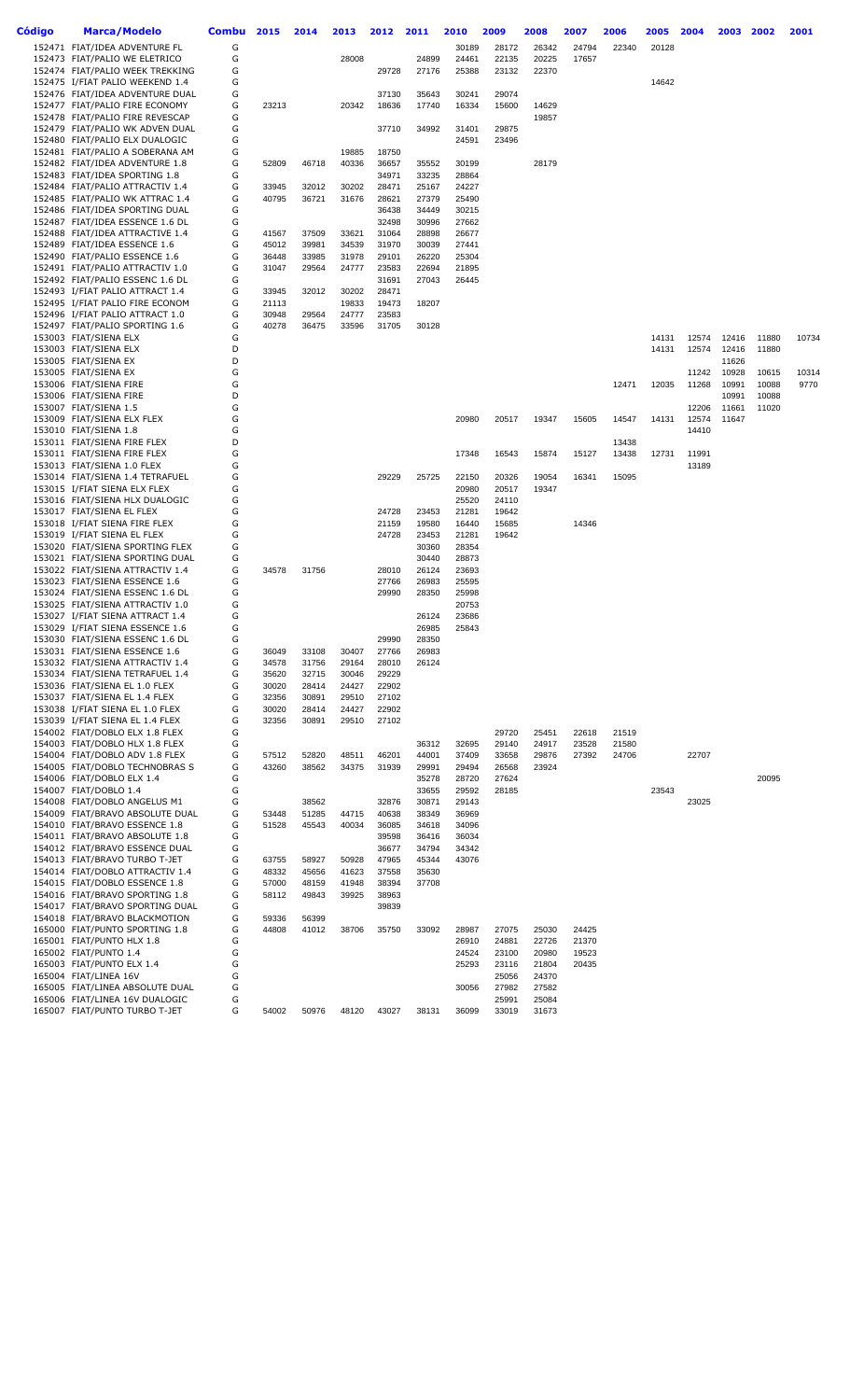| Código      | <b>Marca/Modelo</b>                                               | <b>Combu</b> | 2015   | 2014   | 2013                 | 2012           | 2011           | 2010           | 2009          | 2008   | 2007            | 2006           | 2005           | 2004  | 2003           | 2002  | 2001  |
|-------------|-------------------------------------------------------------------|--------------|--------|--------|----------------------|----------------|----------------|----------------|---------------|--------|-----------------|----------------|----------------|-------|----------------|-------|-------|
|             | 165008 FIAT/LINEA TURBO T-JET                                     | G            |        |        |                      | 41593          | 39165          | 32797          | 31513         | 30493  |                 |                |                |       |                |       |       |
|             | 165011 FIAT/PUNTO SPORTING DUAL                                   | G            |        |        |                      | 35882          | 33217          | 31584          |               |        |                 |                |                |       |                |       |       |
|             | 165013 FIAT/LINEA LX 1.9 DUAL                                     | G            |        |        |                      |                |                | 25387          | 24635         |        |                 |                |                |       |                |       |       |
|             | 165014 FIAT/LINEA LX 1.9                                          | G            |        |        |                      |                |                | 25568          | 24523         |        |                 |                |                |       |                |       |       |
|             | 165015 FIAT/LINEA HLX 1.9 DUAL                                    | G            |        |        |                      |                |                | 28185          | 25459         |        |                 |                |                |       |                |       |       |
|             | 165016 FIAT/LINEA HLX 1.9                                         | G            |        |        |                      |                |                | 28398          | 26160         |        |                 |                |                |       |                |       |       |
|             | 165017 FIAT/PUNTO ATTRACTIVE                                      | G            | 38402  | 36196  | 32421                | 29562          | 27653          | 25078          |               |        |                 |                |                |       |                |       |       |
|             | 165018 FIAT/PUNTO ESSENCE 1.8                                     | G<br>G       |        |        |                      | 31406          | 30245          | 26834<br>26801 |               |        |                 |                |                |       |                |       |       |
|             | 165019 FIAT/PUNTO ESSENCE 1.6<br>165020 FIAT/PUNTO ESSEN. 1.8 DL  | G            | 41133  | 38520  | 35641                | 30825<br>32469 | 29717<br>30043 | 27689          |               |        |                 |                |                |       |                |       |       |
|             | 165021 FIAT/LINEA HLX 1.8                                         | G            |        |        |                      |                | 31484          | 28651          |               |        |                 |                |                |       |                |       |       |
|             | 165022 FIAT/LINEA ABSOL. 1.8 DL                                   | G            | 58192  | 51404  | 41514                | 39498          | 34743          | 28720          |               |        |                 |                |                |       |                |       |       |
|             | 165023 FIAT/LINEA LX 1.8 DUAL                                     | G            |        |        |                      |                | 30962          | 26234          |               |        |                 |                |                |       |                |       |       |
|             | 165024 FIAT/LINEA HLX 1.8 DUAL                                    | G            |        |        |                      |                | 31808          | 29068          |               |        |                 |                |                |       |                |       |       |
|             | 165025 FIAT/LINEA LX 1.8                                          | G            |        |        |                      |                | 30239          | 25888          |               |        |                 |                |                |       |                |       |       |
|             | 165027 FIAT/PUNTO BLACKMOTIN                                      | G            | 47288  | 45071  | 43919                |                |                |                |               |        |                 |                |                |       |                |       |       |
|             | 165028 FIAT/PUNTO ESSEN. 1.6 DL                                   | G            |        |        |                      | 32394          | 29989          | 27451          |               |        |                 |                |                |       |                |       |       |
|             | 165029 FIAT/LINEA ESSENCE 1.8<br>165030 FIAT/LINEA ESSENCE DUAL   | G<br>G       | 49457  | 42781  | 36882                | 34529<br>34563 | 32826<br>33477 |                |               |        |                 |                |                |       |                |       |       |
|             | 165031 FIAT/WEEKEND ADVENTURE                                     | G            | 51866  | 47334  |                      |                |                |                |               |        |                 |                |                |       |                |       |       |
|             | 165032 FIAT/WEEKEND TREKKING                                      | G            | 41570  | 37356  |                      |                |                |                |               |        |                 |                |                |       |                |       |       |
|             | 165033 FIAT/WEEKEND ATTRACTIVE                                    | G            | 40179  | 36721  |                      |                |                |                |               |        |                 |                |                |       |                |       |       |
| Fabricante: | FIBRAVAN                                                          |              |        |        |                      |                |                |                |               |        |                 |                |                |       |                |       |       |
|             |                                                                   |              |        |        |                      |                |                |                |               |        |                 |                |                |       |                |       |       |
|             | 140901 FIBRAVAN/KAUIPE LUXO                                       | G            | 21850  | 20066  | 18427                | 17592          | 16114          | 14876          | 13883         | 12466  | 11372           | 10088          | 9329           | 9201  | 7953           | 7190  | 6547  |
| Fabricante: | FISKER                                                            |              |        |        |                      |                |                |                |               |        |                 |                |                |       |                |       |       |
|             |                                                                   |              |        |        |                      |                |                |                |               |        |                 |                |                |       |                |       |       |
|             | 124603 I/FISKER KARMA SPORT                                       | G            |        |        |                      | 327701         |                |                |               |        |                 |                |                |       |                |       |       |
| Fabricante: | <b>FORD</b>                                                       |              |        |        |                      |                |                |                |               |        |                 |                |                |       |                |       |       |
|             |                                                                   |              |        |        |                      |                |                |                |               |        |                 |                |                |       |                |       |       |
|             | 101113 I/FORD MUSTANG CONVERS                                     | G            |        |        |                      |                |                |                |               | 124211 |                 |                |                |       |                |       |       |
|             | 101182 I/FORD MUSTANG GT CONV                                     | G            |        |        | 217629               |                | 201285         |                |               |        |                 |                |                |       |                |       |       |
|             | 103329 I/FORD FOCUS SE AT 2.0SB                                   | G            | 67899  | 60148  |                      |                |                |                |               |        |                 |                |                |       |                |       |       |
|             | 103330 I/FORD FOCUS TI AT 2.0SB                                   | G            | 76120  | 69040  |                      |                |                |                |               |        |                 |                |                |       |                |       |       |
|             | 103332 I/FORD FOCUS SE 1.6 HB                                     | G            | 57929  | 54391  |                      |                |                |                |               |        |                 |                |                |       |                |       |       |
|             | 103333 I/FORD MUSTANG ECO PREM                                    | G            |        | 137659 |                      |                |                |                |               |        |                 |                |                |       |                |       |       |
|             | 103334 I/FORD MUSTANG ECOBOOST                                    | G            |        | 137659 |                      |                |                |                |               |        |                 |                |                |       |                |       |       |
|             | 103335 I/FORD FOCUS SE 1.6 HC                                     | G            | 57975  |        |                      |                |                |                |               |        |                 |                |                |       |                |       |       |
|             | 103339 I/FORD FOCUS SE AT 2.0HC                                   | G            | 65697  |        |                      |                |                |                |               |        |                 |                |                |       |                |       |       |
|             | 103340 I/FORD FOCUS TI AT 2.0SC                                   | G            | 76246  |        |                      |                |                |                |               |        |                 |                |                |       |                |       |       |
|             | 103341 I/FORD FOCUS SE AT 2.0SC                                   | G<br>G       | 67098  |        |                      |                |                |                |               |        |                 |                |                |       |                |       |       |
|             | 103342 I/FORD FOCUS TI AT 2.0HC<br>106305 I/FORD MUSTANG GT COUPE | G            | 76176  |        |                      | 170833         |                |                |               | 132440 |                 |                |                |       |                |       |       |
|             | 108307 IMP/FORD FIESTA                                            | G            |        |        |                      |                |                |                |               |        |                 |                |                |       |                | 9464  |       |
|             | 108308 I/FORD TAURUS LX                                           | G            |        |        |                      |                |                |                |               |        |                 |                |                |       | 21823          |       |       |
|             | 108333 IMP/FORD ESCORT GL 16V F                                   | G            |        |        |                      |                |                |                |               |        |                 |                |                |       |                | 9799  |       |
|             | 108334 IMP/FORD ESCORT GL 16V H                                   | G            |        |        |                      |                |                |                |               |        |                 |                |                |       |                | 9245  |       |
|             | 108335 IMP/FORD ESCORT GLX 16V                                    | G            |        |        |                      |                |                |                |               |        |                 |                |                |       |                |       | 10423 |
|             | 108337 IMP/FORD ESCORT GLX 16VF                                   | G            |        |        |                      |                |                |                |               |        |                 |                |                |       |                | 10971 | 10387 |
|             | 108338 IMP/FORD ESCORT GLX 16VH                                   | G            |        |        |                      |                |                |                |               |        |                 |                |                |       |                |       | 10427 |
|             | 108339 I/FORD MUSTANG GT                                          | G            | 191079 | 182571 |                      | 176557 170348  | 160980         |                | 137617 134132 | 127054 | 112537          | 104078         | 94762          | 82512 |                |       | 67430 |
|             | 108345 IMP/FORD EXPEDITION XLT                                    | G            |        |        |                      |                |                |                |               | 51958  | 49289           |                |                |       |                |       |       |
|             | 108348 I/FORD ESCORT GL 1.6 F                                     | G            |        |        |                      |                |                |                |               |        |                 |                |                |       |                | 9484  | 9184  |
|             | 108349 I/FORD ESCORT GL 1.6 H                                     | G            |        |        |                      |                |                |                |               |        |                 |                |                |       |                | 9433  | 8802  |
|             | 108349 I/FORD ESCORT GL 1.6 H                                     | D            |        |        |                      |                |                |                |               |        |                 |                |                |       |                |       | 8802  |
|             | 108350 I/FORD MRE CGPI                                            | G            |        |        |                      |                |                |                |               |        |                 |                |                |       | 16981          | 16632 |       |
|             | 108352 I/FORD TAURUS SE                                           | G            |        |        |                      |                |                |                |               |        |                 |                |                |       | 22447          | 19512 | 14749 |
|             | 108355 I/FORD FOCUS 1.8L HA<br>108355 I/FORD FOCUS 1.8L HA        | G<br>D       |        |        |                      |                |                |                |               |        |                 |                |                |       | 14078<br>14078 | 13518 | 12962 |
|             | 108356 I/FORD FOCUS GHIA 2.0LFC                                   | G            |        |        |                      |                |                |                | 34210         | 23406  | 22494           | 20619          | 17769          | 16759 | 15316          | 15067 | 13706 |
|             | 108356 I/FORD FOCUS GHIA 2.0LFC                                   | D            |        |        |                      |                |                |                | 34210         |        |                 |                |                |       |                |       |       |
|             | 108357 I/FORD FOCUS 2.0L FC                                       | D            |        |        |                      |                |                |                |               | 22757  |                 |                |                |       |                |       |       |
|             | 108357 I/FORD FOCUS 2.0L FC                                       | G            |        |        |                      |                |                |                | 28937         | 19869  | 18796           | 17446          | 16368          | 15774 | 14009          | 13207 | 12834 |
|             | 108359 I/FORD FOCUS 2.0L HA                                       | G            |        |        |                      |                |                |                | 28817         | 19849  | 18480           | 17312          | 15969          | 15729 | 14105          |       |       |
|             | 108360 I/FORD FOCUS GHIA 2.0LHA                                   | G            |        |        |                      |                |                |                | 33452         | 23327  | 21257           | 20160          | 17526          | 16755 | 15313          | 14642 | 13704 |
|             | 108366 I/FORD FOCUS 1.8L FC                                       | G            |        |        |                      |                |                |                |               |        |                 |                |                | 15175 | 14072          | 13520 |       |
|             | 108366 I/FORD FOCUS 1.8L FC                                       | D            |        |        |                      |                |                |                |               |        |                 |                |                |       |                | 13520 |       |
|             | 108370 I/FORD MONDEO 2.0 GHIA 4                                   | G            |        |        |                      |                |                |                |               |        |                 | 23695          | 22340          | 21353 | 18023          | 17233 | 15641 |
|             | 108371 I/FORDESCORT16 RONTANAMB                                   | G            |        |        |                      |                |                |                |               |        |                 |                |                |       |                |       | 10362 |
|             | 108374 I/FORD FIESTA STREET 1.6                                   | G            |        |        |                      |                |                |                |               |        |                 |                |                |       | 11125          | 9915  | 9243  |
|             | 108375 I/FORD FIESTA STREET                                       | G            |        |        |                      |                |                |                |               |        |                 |                |                |       | 9619           | 8614  | 8161  |
|             | 108375 I/FORD FIESTA STREET                                       | D            |        |        |                      |                |                |                |               |        |                 |                |                |       |                | 8614  |       |
|             | 108380 I/FORD FOCUS 1.6L FC                                       | G            |        |        |                      |                |                |                |               |        | 17997           | 16038          | 15474          | 14153 | 13743          |       |       |
|             | 108381 I/FORD FOCUS 1.6L HA                                       | D            |        |        |                      |                |                |                |               |        |                 |                | 15474          | 14152 |                |       |       |
|             | 108381 I/FORD FOCUS 1.6L HA<br>108386 I/FORD MUSTANG GT COUPE     | G<br>G       |        | 183246 |                      | 170833         |                |                | 136115        |        | 17997<br>112532 | 16038<br>97304 | 15474<br>92877 |       | 14152 13746    |       |       |
|             | 108387 I/FORD MUSTANG GT CONV                                     | G            | 191785 |        | 177209<br>215866     |                | 163815         | 146880         |               | 130376 |                 | 97728          | 93146          |       |                |       |       |
|             | 108388 I/FORD MUSTANG V6 COUPE                                    | G            | 145502 | 131486 | 118820               | 112100         | 106624         | 97468          | 85518         | 80955  | 71787           |                | 58634          |       |                |       |       |
|             | 108390 I/FORD FUSION                                              | G            |        |        |                      | 46009          | 43818          | 37445          | 33102         | 30539  | 27722           | 26714          |                |       |                |       |       |
|             | 108391 I/FORD GT                                                  | G            |        |        |                      |                |                |                |               |        |                 | 325350         | 282731         |       |                |       |       |
|             | 108392 I/FORD FOCUS 1.6 FLEX FC                                   | G            |        |        |                      |                |                |                | 23584         | 20855  | 19809           |                |                |       |                |       |       |
|             | 108393 I/FORD FOCUS 1.6 FLEX HA                                   | G            |        |        |                      |                |                |                | 22952         | 19466  | 17466           |                |                |       |                |       |       |
|             | 108394 I/FORD MUSTANG SHELBY GT                                   | G            | 267261 |        | 253615 232925 205081 |                |                | 194472 175449  | 153675        | 146552 | 127200          | 126133         |                |       |                |       |       |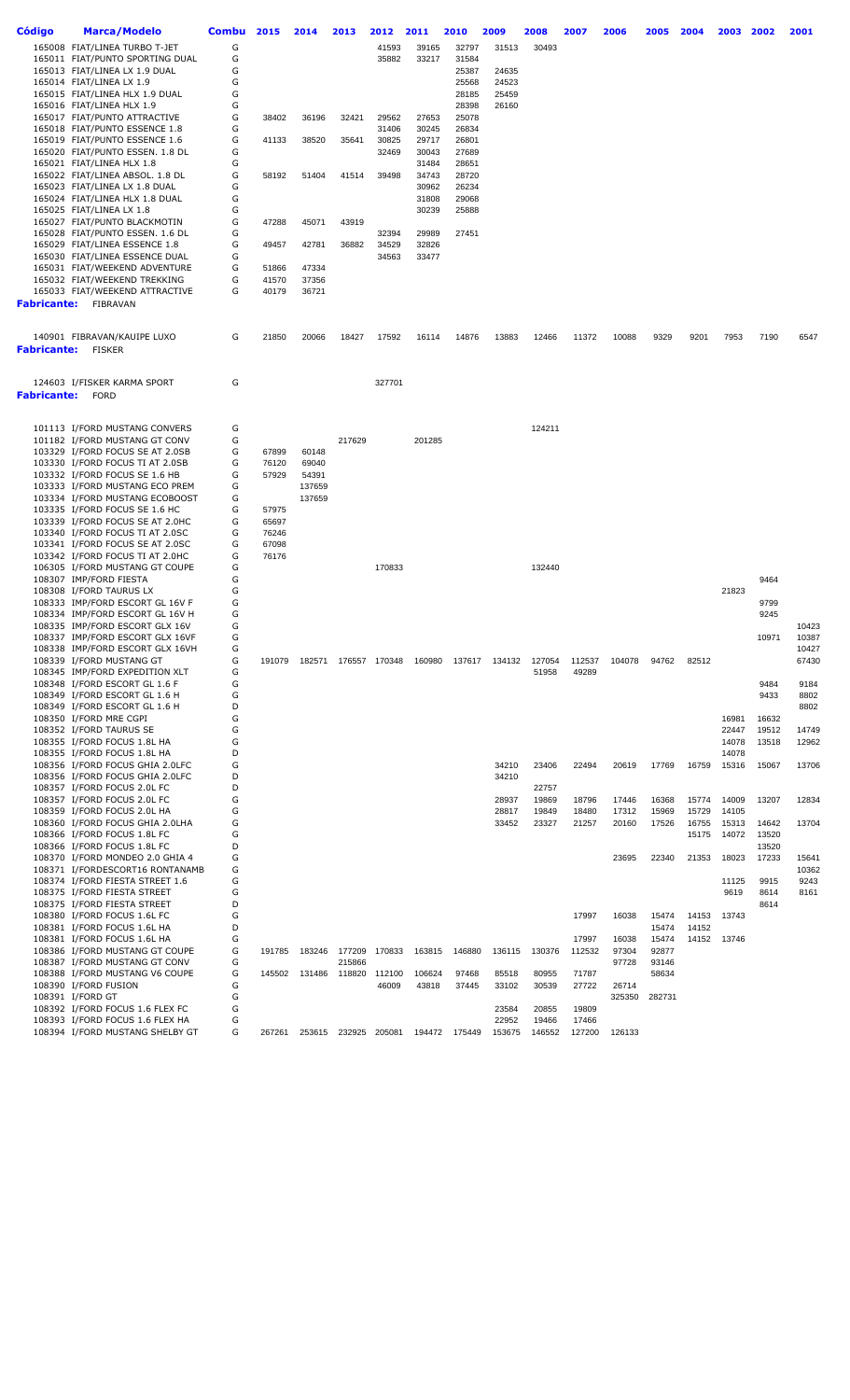| Código | Marca/Modelo                                                       | <b>Combu</b> | 2015            | 2014            | 2013           | 2012           | 2011            | 2010            | 2009           | 2008             | 2007   | 2006  | 2005  | 2004   | 2003  | 2002          | 2001  |
|--------|--------------------------------------------------------------------|--------------|-----------------|-----------------|----------------|----------------|-----------------|-----------------|----------------|------------------|--------|-------|-------|--------|-------|---------------|-------|
|        | 108397 I/FORD MUSTANG V6 CONV                                      | G            |                 | 194685          | 185415         | 183251         | 166750          | 147382          | 136163         | 122403           | 109368 |       | 85622 |        |       |               |       |
|        | 108398 I/FORD MUSTANG GT CONV                                      | G            |                 |                 | 215866         | 198784         | 189672          | 170060          | 142847         | 132888           | 113132 | 97728 |       |        |       | 87947         |       |
|        | 109714 I/FORD THUNDERBIRD CONV<br>110194 I/FORD MUSTANG GT 5.0L    | G<br>G       |                 |                 | 176557         |                | 160980          | 137617          |                |                  |        |       |       |        |       | 117705 107500 |       |
|        | 135603 I/FORD THUNDERBIRD                                          | G            |                 |                 |                |                |                 |                 |                |                  |        |       |       | 114390 |       |               | 17266 |
|        | 135606 I/FORD CROWN VICTORIA                                       | G            |                 |                 |                |                | 88416           | 70518           |                |                  |        | 45046 |       |        |       |               |       |
|        | 135612 I/FORD MUSTANG V6PREMIUM                                    | G            | 198324          |                 |                | 162488 154312  | 133127          | 119731          | 116416         | 108257           |        |       | 92238 |        |       |               |       |
|        | 135613 I/FORD MUSTANG COUPE                                        | G            | 183228          |                 |                | 165775         | 153088          | 136652          |                | 121370           | 107482 |       |       |        |       |               |       |
|        | 135614 I/FORD MUSTANG GTPREMIUM                                    | G<br>G       | 186635          | 178844          | 173199         | 166397         | 157781          | 138862          | 122995         | 116172           | 107470 |       |       |        |       |               |       |
|        | 135615 I/FORD MUSTANG BULLITT<br>135616 I/FORD MUSTANG GTPR CONV   | G            | 241129          |                 | 212093         | 192322         | 186554          | 174031          | 146267         | 128350<br>132340 |        |       |       |        |       |               |       |
|        | 135617 I/FORD MUSTANG V6PR CONV                                    | G            |                 |                 |                | 165137         | 155072          |                 |                | 126519           |        |       |       |        |       |               |       |
|        | 135618 I/FORD MUSTANG V6                                           | G            | 145644          | 132822          | 118813         | 112093         | 106618          | 97463           | 85514          | 80950            |        |       |       |        |       |               |       |
|        | 135619 I/FORD MUSTANG CONV                                         | G            | 210692          | 198664          | 187323         |                | 154817          | 148375          | 127650         |                  | 124773 |       |       |        |       |               |       |
|        | 135622 I/FORD MUSTANG GT SALEEN                                    | G            |                 |                 |                |                |                 |                 |                | 128357           |        |       |       |        |       |               |       |
|        | 135623 I/FORD FUSION V6<br>135625 I/FORD FOCUS GHIA 2.0LHC         | G<br>G       |                 |                 |                | 52401          | 49607           | 46243           | 42128          | 37500<br>22797   |        |       |       |        |       |               |       |
|        | 135626 I/FORD FOCUS SEDAN SE                                       | G            |                 |                 |                |                |                 |                 |                | 19392            |        |       |       |        |       | 12698         | 12319 |
|        | 135627 I/FORD TAURUS X SEL                                         | G            |                 |                 |                |                |                 |                 |                | 54432            |        |       |       |        |       |               |       |
|        | 135629 I/FORD FOCUS HC FLEX                                        | G            | 48213           |                 | 39799          | 36729          | 33951           | 32125           | 24111          |                  |        |       |       |        |       |               |       |
|        | 135630 I/FORD FOCUS TI 2LHCFLEX                                    | G            | 56832           |                 | 47561          | 42140          | 39803           | 36485           | 30899          |                  |        |       |       |        |       |               |       |
|        | 135631 I/FORD FOCUS 2L FC FLEX<br>135632 I/FORD FOCUS FC FLEX      | G<br>G       | 45932<br>45102  |                 | 41381<br>40363 | 38066<br>35782 | 35176<br>33825  | 33188<br>31602  | 30124<br>26105 |                  |        |       |       |        |       |               |       |
|        | 135633 I/FORD FOCUS 2L HC FLEX                                     | G            | 46942           |                 | 42014          | 37427          | 35223           | 33220           | 30124          |                  |        |       |       |        |       |               |       |
|        | 135634 I/FORD FOCUS TI 2LFCFLEX                                    | G            | 53630           |                 | 46568          | 42066          | 40436           | 39390           |                |                  |        |       |       |        |       |               |       |
|        | 135635 I/FORD FOCUS SW SE                                          | G            |                 |                 |                |                |                 |                 |                |                  |        |       |       |        |       | 14779         |       |
|        | 135636 I/FORD FOCUS SEDAN                                          | G            |                 | 54490           | 40404          |                |                 | 32722           |                |                  |        |       | 14941 |        |       |               |       |
|        | 135637 I/FORD MUSTANG GT 500                                       | G            |                 |                 | 176557         |                |                 |                 | 134132         | 127054           |        |       |       |        |       |               |       |
|        | 135638 I/FORD FOCUS ZX4<br>135640 I/FORD FOCUS GH 2LFCFLEX         | G<br>G       |                 |                 |                |                |                 | 34803           | 32914          |                  |        | 18886 | 17792 |        |       |               |       |
|        | 135641 I/FORD FOCUS GH 2LHCFLEX                                    | G            |                 |                 |                |                |                 | 33697           | 31786          |                  |        |       |       |        |       |               |       |
|        | 135642 I/FORD MUSTANG S GT500 C                                    | G            |                 |                 |                | 196025         |                 | 157471          | 145800         |                  |        |       |       |        |       |               |       |
|        | 135643 I/FORD TAURUS SES                                           | G            |                 |                 |                |                |                 |                 |                |                  |        |       |       |        | 20210 |               |       |
|        | 135644 I/FORD MUSTANG V6 CONV P                                    | G            |                 |                 |                |                |                 | 147839          | 138234         |                  |        |       |       |        |       |               |       |
|        | 135646 I/FORD FIESTA SE                                            | G            | 40258           |                 | 35961          | 33674          | 32122           | 29949           |                |                  |        |       |       |        |       |               |       |
|        | 135647 I/FORD FUSION HYBRID<br>135648 I/FORD MUSTANG V6 3.7L       | G<br>G       | 98745           | 93100           | 85505          | 80498          | 77026<br>131186 | 69651<br>117084 |                |                  |        |       |       |        |       |               |       |
|        | 135649 I/FORD MUSTANG SHELBY KR                                    | G            |                 |                 |                |                |                 |                 | 170803         |                  |        |       |       |        |       |               |       |
|        | 135650 I/FORD FOCUS SE                                             | G            |                 | 44561           |                | 36502          |                 | 31250           |                |                  |        |       |       |        |       |               |       |
|        | 135651 I/FORD MUSTANG DAYTO.500                                    | G            |                 |                 |                |                |                 | 148760          |                |                  |        |       |       |        |       |               |       |
|        | 135652 I/FORD MUSTANG GT CONV P                                    | G            |                 |                 | 207803         |                |                 | 170060          |                |                  |        |       |       |        |       |               |       |
|        | 135653 I/FORD FUSION SEL FWD<br>135654 I/FORD FUSION V6 FWD        | G<br>G       |                 |                 |                | 57852          | 55528           | 43650           |                |                  |        |       |       |        |       |               |       |
|        | 135655 I/FORD FIESTA SES                                           | G            |                 |                 |                |                | 32660           |                 |                |                  |        |       |       |        |       |               |       |
|        | 135656 I/FORD FOCUS RS                                             | G            |                 |                 |                |                |                 | 46786           |                |                  |        |       |       |        |       |               |       |
|        | 135657 I/FORD GRAND MARQUIS LS                                     | G            |                 |                 |                |                | 101585          |                 |                |                  |        |       |       |        |       |               |       |
|        | 135658 I/FORD FUSION 1.6                                           | G            |                 |                 |                |                |                 |                 |                |                  | 24850  |       |       |        | 21039 |               |       |
|        | 135659 I/FORD TAURUS LIMITED                                       | G<br>G       |                 |                 |                |                | 170560          | 85201           |                |                  |        |       |       |        |       |               |       |
|        | 135661 I/FORD MUSTANG GT CS<br>135662 I/FORD MUSTANG BOSS 302      | G            |                 |                 |                | 171487 168910  | 156728          |                 |                |                  |        |       |       |        |       |               |       |
|        | 135663 I/FORD MUSTANG SHELBY C                                     | G            |                 |                 |                | 223176         | 212549          |                 |                |                  |        |       |       |        |       |               |       |
|        | 135664 I/FORD FOCUS ZX5                                            | G            |                 |                 |                |                |                 |                 |                |                  | 22334  |       |       |        |       |               |       |
|        | 135665 I/FORD FOCUS ZTS                                            | G            |                 |                 |                |                |                 |                 |                |                  |        |       |       |        |       | 16221         |       |
|        | 135666 I/FORD FUSION SEL                                           | G<br>G       |                 |                 |                | 52702          |                 |                 |                |                  |        |       |       |        |       |               |       |
|        | 135668 I/FORD FUSION FLEX<br>135669 I/FORD FUSION FWD GTDI         | G            | 86638<br>95256  | 83025<br>91940  | 77782<br>85645 | 75107<br>81507 |                 |                 |                |                  |        |       |       |        |       |               |       |
|        | 135670 I/FORD FUSION AWD GTDI                                      | G            | 107985          | 99337           | 89747          | 85391          |                 |                 |                |                  |        |       |       |        |       |               |       |
|        | 135671 I/FORD MUSTANG V8 COUPE                                     | G            |                 |                 |                | 170917         |                 |                 |                |                  |        |       |       |        |       |               |       |
|        | 135672 I/FORD FUSION SE FWD                                        | G            |                 |                 |                | 65603          |                 |                 | 45614          |                  |        |       |       |        |       |               |       |
|        | 135673 I/FORD FOCUS S AT 1.6 H                                     | G            | 61749           | 56266           | 45772          |                |                 |                 |                |                  |        |       |       |        |       |               |       |
|        | 135674 I/FORD FOCUS TI AT 2.0 H<br>135675 I/FORD FOCUS S AT 2.0 S  | G<br>G       | 76110<br>65785  | 68839<br>57544  | 51208<br>46376 |                |                 |                 |                |                  |        |       |       |        |       |               |       |
|        | 135676 I/FORD FOCUS TI AT 2.0 S                                    | G            | 76120           | 69040           | 51420          |                |                 |                 |                |                  |        |       |       |        |       |               |       |
|        | 135677 I/FORD FOCUS S 1.6 S                                        | G            | 51470           | 47270           | 43413          |                |                 |                 |                |                  |        |       |       |        |       |               |       |
|        | 135678 I/FORD FOCUS SE AT 2.0 H                                    | G            | 65664           | 60801           | 42691          |                |                 |                 |                |                  |        |       |       |        |       |               |       |
|        | 135679 I/FORD FOCUS S 1.6 H                                        | G            | 56266           | 49397           | 42444          |                |                 |                 |                |                  |        |       |       |        |       |               |       |
|        | 135680 I/FORD FOCUS SE 1.6 H<br>135681 I/FORD FOCUS SE AT 1.6 H    | G<br>G       | 57929<br>61952  | 52490<br>56931  | 42449<br>42592 |                |                 |                 |                |                  |        |       |       |        |       |               |       |
|        | 135682 I/FORD FOCUS S AT 1.6 S                                     | G            | 64066           | 56276           | 45804          |                |                 |                 |                |                  |        |       |       |        |       |               |       |
|        | 135683 I/FORD FOCUS SE 1.6 S                                       | G            | 50332           | 46831           | 42256          |                |                 |                 |                |                  |        |       |       |        |       |               |       |
|        | 135684 I/FORD FOCUS SE AT 2.0 S                                    | G            | 66138           | 61851           | 44836          |                |                 |                 |                |                  |        |       |       |        |       |               |       |
|        | 135685 I/FORD MUSTANG                                              | G            |                 |                 | 159131         |                |                 |                 |                |                  | 84030  |       |       |        |       |               |       |
|        | 135686 I/FORD MUSTANG SHELBY                                       | G            |                 |                 | 229042         |                |                 |                 |                |                  |        |       |       |        |       |               |       |
|        | 135687 I/FORD FUSION AWD GTDI B<br>135688 I/FORD FUSION FWD GTDI B | G<br>G       | 109774<br>96504 | 100786<br>90995 |                |                |                 |                 |                |                  |        |       |       |        |       |               |       |
|        | 135689 I/FORD FUSION FLEX B                                        | G            | 91249           | 86040           |                |                |                 |                 |                |                  |        |       |       |        |       |               |       |
|        | 135690 I/FORD FUSION HYBRID B                                      | G            | 115060          | 108492          |                |                |                 |                 |                |                  |        |       |       |        |       |               |       |
|        | 135691 I/FORD FOCUS S 1.6 HB                                       | G            | 57929           | 54391           |                |                |                 |                 |                |                  |        |       |       |        |       |               |       |
|        | 135692 I/FORD FOCUS S AT 1.6 HB                                    | G            | 62431           |                 |                |                |                 |                 |                |                  |        |       |       |        |       |               |       |
|        | 135694 I/FORD FOCUS TI AT 2.0HB<br>135695 I/FORD FOCUS SE AT 1.6HB | G<br>G       | 76176<br>61952  | 69738<br>56931  |                |                |                 |                 |                |                  |        |       |       |        |       |               |       |
|        | 135696 I/FORD FOCUS SE AT 2.0HB                                    | G            | 65664           | 60330           |                |                |                 |                 |                |                  |        |       |       |        |       |               |       |
|        | 135697 I/FORD FOCUS S AT 2.0 SB                                    | G            | 67899           | 60148           |                |                |                 |                 |                |                  |        |       |       |        |       |               |       |
|        | 147800 FORD/KA 1.6 SULAM KABRIO                                    | G            |                 |                 |                |                |                 |                 |                |                  |        |       |       |        |       |               | 17002 |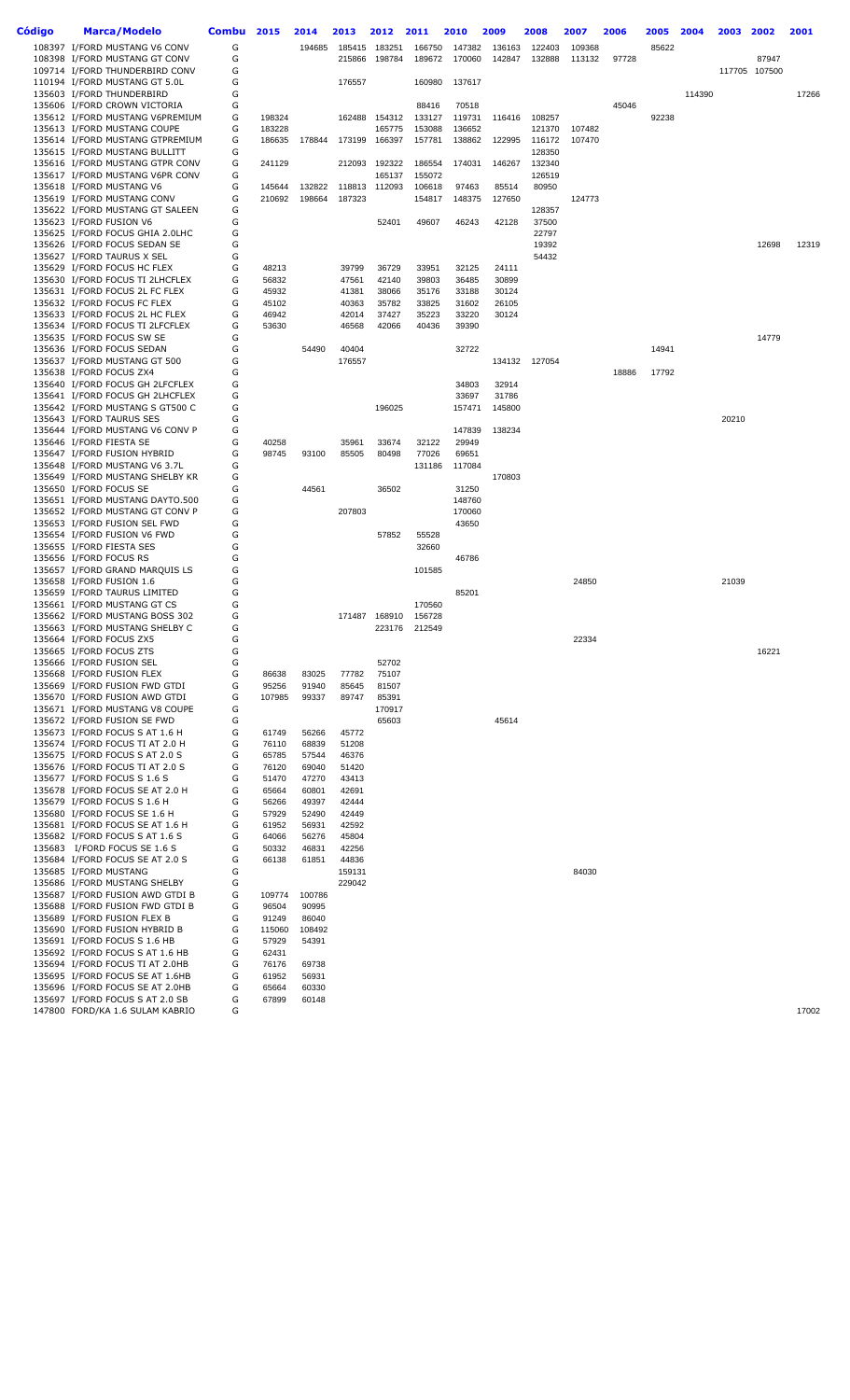| Código             | <b>Marca/Modelo</b>                                                | <b>Combu</b> | 2015           | 2014           | 2013           | 2012  | 2011           | 2010  | 2009  | 2008           | 2007  | 2006           | 2005           | 2004           | 2003  | 2002          | 2001          |
|--------------------|--------------------------------------------------------------------|--------------|----------------|----------------|----------------|-------|----------------|-------|-------|----------------|-------|----------------|----------------|----------------|-------|---------------|---------------|
|                    | 147801 FORD/KA SULAM KABRIOLET<br>153301 FORD/KA                   | G<br>G       |                |                |                |       |                |       |       |                | 11413 | 11337          | 10857          | 17212<br>10399 | 10250 | 8923          | 8538          |
|                    | 153303 FORD/KA BLACK                                               | G            |                |                |                |       |                |       |       |                |       |                |                |                |       |               | 10699         |
|                    | 153304 FORD/KA BLACK 1.6                                           | G            |                |                |                |       |                |       |       |                |       |                |                |                |       |               | 10955         |
|                    | 153305 FORD/KA 1.6<br>153306 FORD/KA XR 1.6                        | G<br>D       |                |                |                |       |                |       |       |                | 15427 | 14400          | 12595          | 11741          | 11132 | 10360         | 10179         |
|                    | 153306 FORD/KA XR 1.6                                              | G            |                |                |                |       |                | 20160 |       |                | 15763 | 15551          | 13635          | 12702          | 11888 | 10696         | 10179         |
|                    | 153308 FORD/KA 1.6 FLEX                                            | G            | 25595          |                | 23157          |       | 20951          | 18516 | 16876 | 15960          | 15427 |                |                |                |       |               |               |
|                    | 153309 FORD/KA FLEX                                                | G            | 26487          |                | 21086          | 19354 | 17870          | 16834 | 15898 | 15512          | 13215 |                |                |                |       |               |               |
|                    | 153310 FORD/KA SPORT 1.6 FLEX                                      | G            |                |                |                | 24141 | 23308          |       |       |                |       |                |                |                |       |               |               |
|                    | 153311 Ford/KA S1.0 HA<br>153312 FORD/KA SE 1.0 HA                 | G<br>G       | 30425<br>34331 | 29477          |                |       |                |       |       |                |       |                |                |                |       |               |               |
|                    | 153313 FORD/KA SEL 1.0 HA                                          | G            | 36660          | 31411<br>34746 |                |       |                |       |       |                |       |                |                |                |       |               |               |
|                    | 153315 FORD/KA SE 1.0 SD                                           | G            | 34642          | 32144          |                |       |                |       |       |                |       |                |                |                |       |               |               |
|                    | 153316 FORD/KA SEL 1.0 SD                                          | G            | 34128          |                |                |       |                |       |       |                |       |                |                |                |       |               |               |
|                    | 153317 FORD/KA SE 1.5 HA                                           | G            | 39235          | 35747          |                |       |                |       |       |                |       |                |                |                |       |               |               |
|                    | 153318 FORD/KA SEL 1.5 HA<br>153319 FORD/KA SE 1.5 SD              | G<br>G       | 40552<br>39396 | 37079<br>36052 |                |       |                |       |       |                |       |                |                |                |       |               |               |
|                    | 153320 FORD/KA SEL 1.5 SD                                          | G            | 41551          | 39498          |                |       |                |       |       |                |       |                |                |                |       |               |               |
|                    | 156400 I/FORD TAURUS SEL FWD                                       | G            |                |                | 102601         |       |                |       |       |                |       |                |                |                |       |               |               |
|                    | 159902 FORD/FIESTA CLX 16V                                         | G            |                |                |                |       |                |       |       |                |       |                |                |                |       |               | 10294         |
|                    | 159903 FORD/FIESTA                                                 | D            |                |                |                |       |                |       |       |                |       | 14459          |                |                | 12518 |               |               |
|                    | 159903 FORD/FIESTA<br>159907 FORD/KA GL IMAGE                      | G<br>G       |                |                |                |       |                | 18183 | 17188 |                |       | 14459<br>12193 | 13504          | 13095          | 12518 | 8441<br>10171 | 8039<br>9329  |
|                    | 159908 FORD/KA GL                                                  | G            |                |                |                |       |                |       |       |                | 11865 | 11490          | 10679          | 10344          | 10208 | 9750          | 9290          |
|                    | 159908 FORD/KA GL                                                  | D            |                |                |                |       |                |       |       |                | 13357 |                |                |                |       |               |               |
|                    | 159909 FORD/FIESTA GL                                              | D            |                |                |                |       |                |       |       |                |       |                |                |                |       |               | 7854          |
|                    | 159909 FORD/FIESTA GL                                              | G            |                |                |                |       |                |       |       |                |       |                |                |                |       | 8436          | 7854          |
|                    | 159910 FORD/FIESTA GL CLASS<br>159911 FORD/FIESTA GLX              | G<br>G       |                |                |                |       |                |       |       |                |       | 16449          |                |                | 10544 |               | 9834<br>10899 |
|                    | 159912 FORD/FIESTA STREET                                          | G            |                |                |                |       |                |       |       |                |       | 11567          | 11320          | 10549          | 9886  | 8846          | 8387          |
|                    | 159913 FORD/FIESTA STREET 1.6                                      | G            |                |                |                |       |                |       |       |                |       |                |                | 12971          | 11126 | 9917          | 9194          |
|                    | 159914 FORD/FIESTA 1.6                                             | G            |                |                |                |       |                |       |       |                |       |                |                | 13731          | 12961 | 11971         |               |
|                    | 159915 FORD/FIESTA EDGE                                            | G            |                |                |                |       |                |       |       |                |       |                |                | 12882          | 11951 | 10768         |               |
|                    | 159916 FORD/FIESTA SUPERCHARGER<br>159917 FORD/FIESTA 1.6 FLEX     | G<br>G       |                |                | 26449          | 25331 | 23972          |       |       |                |       | 14114<br>15867 | 13448<br>15515 | 13242<br>13964 | 11600 | 11096         |               |
|                    | 159918 FORD/FIESTA SEDAN 1.6                                       | G            |                |                |                |       | 24720          |       |       |                |       |                |                |                |       |               |               |
|                    | 159919 FORD/FIESTA SEDAN SC                                        | G            |                |                |                |       |                |       |       |                |       | 15168          | 14577          | 13414          |       |               |               |
|                    | 159919 FORD/FIESTA SEDAN SC                                        | D            |                |                |                |       |                |       |       |                |       |                | 14577          | 13414          |       |               |               |
|                    | 159920 FORD/FIESTA SEDAN                                           | D<br>G       |                |                |                |       |                |       |       |                |       | 15608          | 14049          |                |       |               |               |
|                    | 159920 FORD/FIESTA SEDAN<br>159921 FORD/FIESTA SEDAN1.6FLEX        | G            | 32732          | 30062          | 27609          | 26841 | 17550<br>25256 | 22302 | 21064 | 19384          | 16865 | 15608<br>16289 | 14049<br>16146 | 10936<br>14558 |       |               |               |
|                    | 159922 FORD/FIESTA 1.6 FLEX                                        | G            | 30808          | 28294          | 26449          | 25331 | 23972          | 21867 | 20111 | 18509          | 16706 | 16198          | 15822          | 14313          |       |               |               |
|                    | 159923 FORD/FIESTA FLEX                                            | G            | 27407          | 25170          | 23116          | 21702 | 21019          | 19116 | 18197 | 16564          | 14372 | 13306          |                |                |       |               |               |
|                    | 159924 FORD/FIESTA SEDAN FLEX                                      | G            | 28980          | 27339          | 25255          | 24044 | 22866          | 19470 | 18623 | 17059          | 16586 | 16372          |                |                |       |               |               |
|                    | 159925 FORD/FIESTA 1.0F TRAIL 5                                    | G            |                |                |                |       |                |       |       | 18542          | 16901 |                |                |                |       |               |               |
|                    | 159926 FORD/FIESTA 1.6F TRAIL 5<br>159927 FORD/FIESTA TRAIL        | G<br>G       |                |                |                |       |                | 20464 | 19813 | 18661<br>18560 | 17333 |                |                |                |       |               |               |
|                    | 159928 FORD/FIESTA TRAIL 1.6F                                      | G            |                |                |                |       |                | 21921 | 21376 | 18664          |       |                |                |                |       |               |               |
|                    | 159930 I/FORD FIESTA SE HA                                         | G            | 38051          |                | 34252          | 33029 | 30414          |       |       |                |       |                |                |                |       |               |               |
|                    | 159931 I/FORD FIESTA S                                             | G            |                |                |                | 23917 |                |       |       |                |       |                |                |                |       |               |               |
|                    | 159932 FORD/FIESTA HA 1.6L TI<br>159933 FORD/FIESTA HA 1.6L SE     | G<br>G       | 50132<br>43082 | 47001<br>40442 | 43656<br>37964 | 42464 |                |       |       |                |       |                |                |                |       |               |               |
|                    | 159934 I/FORD FIESTA SD 1.6LTI                                     | G            | 49989          | 46717          | 43660          |       |                |       |       |                |       |                |                |                |       |               |               |
|                    | 159935 I/FORD FIESTA SD 1.6LSE                                     | G            | 46090          | 42466          | 39127          |       |                |       |       |                |       |                |                |                |       |               |               |
|                    | 159937 I/FORD FIESTA SD 1.6LSEA                                    | G            | 54257          | 48940          | 45756          |       |                |       |       |                |       |                |                |                |       |               |               |
|                    | 159938 I/FORD FIESTA SD 1.6LTIA                                    | G            | 54371          | 49909          | 47935          |       |                |       |       |                |       |                |                |                |       |               |               |
|                    | 159939 FORD/FIESTA HA 1.6L SE A<br>159940 FORD/FIESTA HA 1.5L SE   | G<br>G       | 45275<br>40412 | 43363<br>37869 | 39774<br>34642 |       |                |       |       |                |       |                |                |                |       |               |               |
|                    | 159941 FORD/FIESTA HA 1.5L S                                       | G            | 39498          | 37011          | 33417          |       |                |       |       |                |       |                |                |                |       |               |               |
|                    | 159942 FORD/FIESTA HA 1.6L TI A                                    | G            | 50346          | 48078          | 46281          | 44432 |                |       |       |                |       |                |                |                |       |               |               |
|                    | 159944 I/FORD FIESTA 1.3                                           | G            |                |                |                |       |                |       |       |                |       |                | 14086          |                |       |               |               |
|                    | 159946 I/FORD FIESTA SD 1.6LSEB                                    | G<br>G       | 45929          |                |                |       |                |       |       |                |       |                |                |                |       |               |               |
|                    | 159947 I/FORD FIESTA SD1.6LTIAB<br>159948 I/FORD FIESTA SD1.6LSEAB | G            | 54542<br>47232 |                |                |       |                |       |       |                |       |                |                |                |       |               |               |
|                    | 159949 FORD/FIESTA HA 1.6L SEB                                     | G            | 41956          |                |                |       |                |       |       |                |       |                |                |                |       |               |               |
|                    | 159950 FORD/FIESTA HA 1.5L SB                                      | G            | 39498          |                |                |       |                |       |       |                |       |                |                |                |       |               |               |
|                    | 159951 FORD/FIESTA HA 1.5L SEB                                     | G            | 39053          |                |                |       |                |       |       |                |       |                |                |                |       |               |               |
|                    | 159952 FORD/FIESTA HA 1.6L TIAB                                    | G            | 51440          |                |                |       |                |       |       |                |       |                |                |                |       |               |               |
|                    | 159953 FORD/FIESTA HA 1.6L SEAB<br>159954 FORD/FIESTA HA 1.6L TIB  | G<br>G       | 46635<br>51025 |                |                |       |                |       |       |                |       |                |                |                |       |               |               |
|                    | 159956 I/FORD MUSTANG FASTBACK                                     | G            |                | 149709         |                |       |                |       |       |                |       |                |                |                |       |               |               |
| <b>Fabricante:</b> | <b>FOTON</b>                                                       |              |                |                |                |       |                |       |       |                |       |                |                |                |       |               |               |
|                    | 156000 I/FOTON MIDI                                                | G            |                |                |                |       | 20098          |       |       |                |       |                |                |                |       |               |               |
| Fabricante:        | GEELY                                                              |              |                |                |                |       |                |       |       |                |       |                |                |                |       |               |               |
|                    | 162303 I/GEELY LC GS                                               | G            |                |                |                |       | 15240          |       |       |                |       |                |                |                |       |               |               |
|                    | 162306 I/GEELY GX2 GL                                              | G            |                |                |                |       | 23533          |       |       |                |       |                |                |                |       |               |               |
|                    | 162310 I/GEELY EC-7 1.8 GS                                         | G            | 47489          | 42925          | 40022          | 37166 |                |       |       |                |       |                |                |                |       |               |               |
|                    | 162313 I/GEELY GX2 1.5<br>162314 I/GEELY GC2 1.0                   | G<br>G       |                |                | 23414<br>19532 |       |                |       |       |                |       |                |                |                |       |               |               |
|                    | 162315 I/GEELY EC7-RV 1.8L GS                                      | G            |                |                |                | 36502 |                |       |       |                |       |                |                |                |       |               |               |
|                    | 162320 I/GEELY GC2 GL                                              | G            | 28034          | 26606          |                |       |                |       |       |                |       |                |                |                |       |               |               |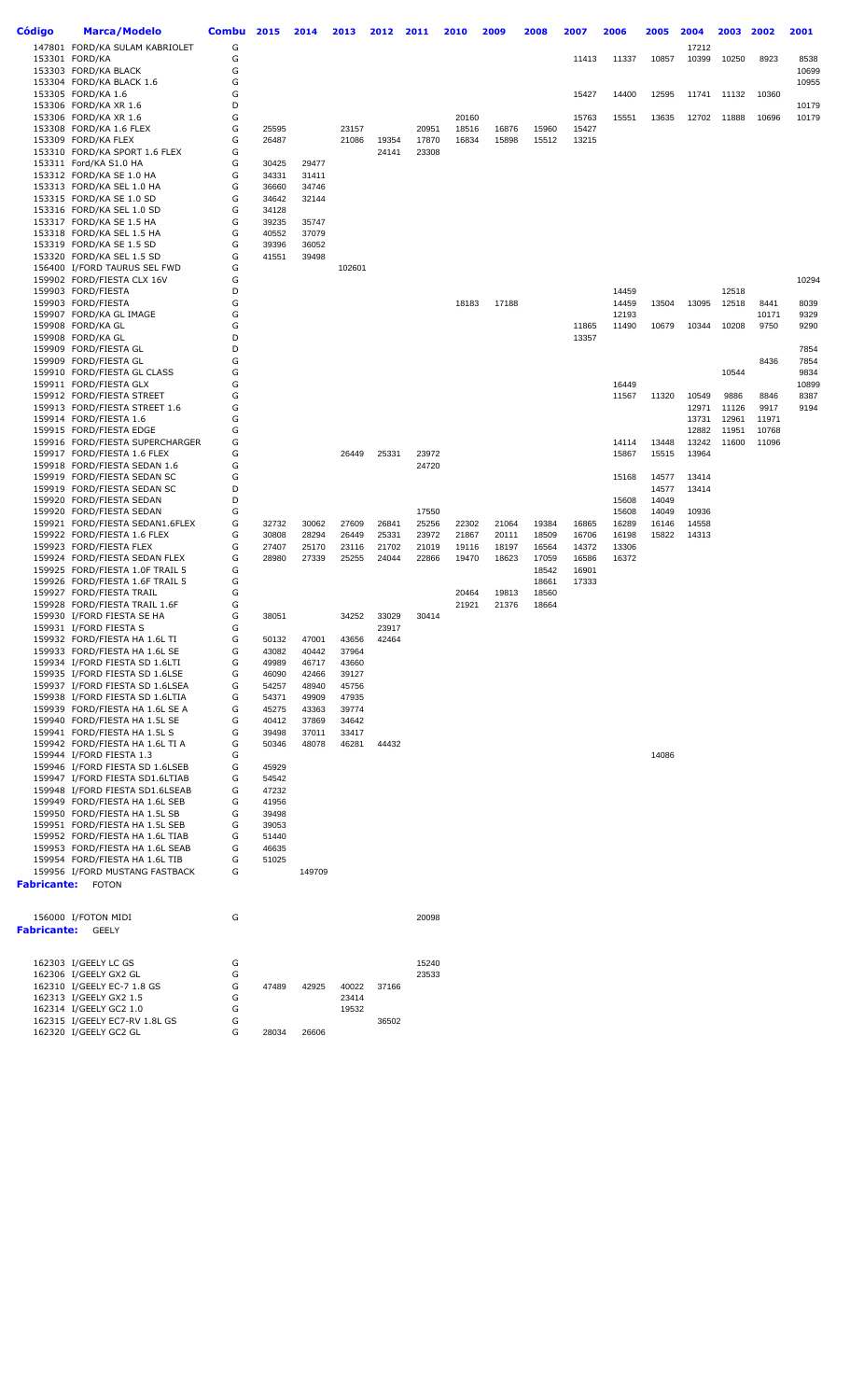| Código      | Marca/Modelo                                                       | <b>Combu</b> | 2015            | 2014             | 2013           | 2012            | 2011             | 2010             | 2009             | 2008             | 2007             | 2006          | 2005          | 2004          | 2003 | 2002   | 2001   |
|-------------|--------------------------------------------------------------------|--------------|-----------------|------------------|----------------|-----------------|------------------|------------------|------------------|------------------|------------------|---------------|---------------|---------------|------|--------|--------|
|             | 162326 I/GEELY GX2 1.5 GL                                          | G            |                 | 24221            |                |                 |                  |                  |                  |                  |                  |               |               |               |      |        |        |
|             | 162328 I/GEELY GC2 1.0 GL                                          | G            |                 | 20277            |                |                 |                  |                  |                  |                  |                  |               |               |               |      |        |        |
| Fabricante: | <b>GM - CHEVROLET</b>                                              |              |                 |                  |                |                 |                  |                  |                  |                  |                  |               |               |               |      |        |        |
|             |                                                                    |              |                 |                  |                |                 |                  |                  |                  |                  |                  |               |               |               |      |        |        |
|             | 100028 I/CHEVROLET CORVETTE                                        | G            |                 |                  |                |                 |                  |                  |                  |                  |                  |               | 147068 131114 |               |      |        |        |
|             | 101139 I/CHEVROLET CAMARO SS                                       | G            |                 |                  |                |                 | 148591           |                  |                  |                  |                  |               |               |               |      |        |        |
|             | 104601 I/CHEVROLET CAMARO                                          | G            |                 |                  |                |                 | 125375           |                  | 120443           |                  |                  |               |               |               |      |        |        |
|             | 104602 I/CHEVROLET CAMARO V6                                       | G<br>G       |                 |                  | 131217         |                 | 90780            |                  | 86875            |                  |                  |               |               |               |      |        |        |
|             | 104603 I/CHEVROLET CAMARO SS<br>104604 I/CHEVROLET CAMARO 1SS      | G            |                 |                  |                | 143177 133269   | 141282<br>126387 | 123251<br>118833 | 121437<br>114056 |                  |                  |               |               |               |      |        |        |
|             | 104605 I/CHEVROLET CAMARO 2SS                                      | G            | 178225          | 165464           | 152083         | 144895          | 131332           | 127653           | 125294           |                  |                  |               |               |               |      |        |        |
|             | 104606 I/CHEVROLET CAMARO 2LT                                      | G            | 137661          |                  |                | 123741 115179   | 111229           | 103514           | 100563           |                  |                  |               |               |               |      |        |        |
|             | 104607 I/CHEVROLET CAMARO 1LT                                      | G            | 125219          |                  | 120560         | 112219          | 108627           | 102586           | 98652            |                  |                  |               |               |               |      |        |        |
|             | 104608 I/CHEVROLET CAMARO LT                                       | G            |                 |                  |                | 105119          | 101136           | 97390            | 91487            |                  |                  |               |               |               |      |        |        |
|             | 104609 I/CHEVROLET CAMARO 2SSRS                                    | G            |                 |                  |                |                 | 130284           |                  | 124789           |                  |                  |               |               |               |      |        |        |
|             | 104610 I/CHEVROLET MALIBU LTZ                                      | G            | 63275           |                  | 56332          | 52529           | 47802            | 44833            | 42748            |                  |                  |               |               |               |      |        |        |
|             | 104611 I/CHEVROLET CAMARO LS<br>104612 I/CHEVROLET CAMARO RS       | G<br>G       |                 |                  | 147657         |                 | 100762<br>126340 | 96186            | 90448<br>121259  |                  |                  |               |               |               |      |        |        |
|             | 104615 CHEVROLET/CRUZE LTZ NB                                      | G            | 71363           | 65257            | 59382          | 55075           | 53182            |                  |                  |                  |                  |               |               |               |      |        |        |
|             | 104616 CHEVROLET/CRUZE LT NB                                       | G            | 58053           | 55393            | 51734          | 48529           | 46385            |                  |                  |                  |                  |               |               |               |      |        |        |
|             | 104619 I/CHEVROLET CAMARO V8 CO                                    | G            |                 |                  |                | 145184          | 131251           |                  |                  |                  |                  |               |               |               |      |        |        |
|             | 104620 I/CHEVROLET CAMARO V6 CO                                    | G            | 154410          |                  | 133294         |                 | 114335           | 105769           |                  |                  |                  |               |               |               |      |        |        |
|             | 104621 I/CHEVROLET VOLT                                            | G            |                 |                  |                |                 | 68428            |                  |                  |                  |                  |               |               |               |      |        |        |
|             | 104622 I/CHEVROLET CAMARO CONV<br>104623 I/CHEVROLET CAMARO C 1LT  | G<br>G       |                 | 148919<br>140204 | 130501         | 136305          | 127573<br>114335 |                  |                  |                  |                  |               |               |               |      |        |        |
|             | 104624 I/CHEVROLET CAMARO COUPE                                    | G            |                 |                  |                | 121469          | 109389           |                  |                  |                  |                  |               |               |               |      |        |        |
|             | 104625 I/CHEVROLET CAMARO C 2LT                                    | G            |                 |                  |                | 130639          | 118102           |                  |                  |                  |                  |               |               |               |      |        |        |
|             | 104626 I/CHEVROLET CAMARO 2SS C                                    | G            | 189794          | 178959           | 166577         | 155051          | 140170           | 134088           |                  |                  |                  |               |               |               |      |        |        |
|             | 104627 I/CHEVROLET CAMARO 2LS                                      | G            | 139083          | 118438           | 98787          | 89080           | 85364            |                  |                  |                  |                  |               |               |               |      |        |        |
|             | 104628 I/CHEV SONIC LTZ NB AT                                      | G            | 49466           | 46452            | 39597          | 37536           | 34981            |                  |                  |                  |                  |               |               |               |      |        |        |
|             | 104629 I/CHEV SONIC LTZ HB AT                                      | G            | 46921           | 45289            | 40981          | 38064           | 36111            |                  |                  |                  |                  |               |               |               |      |        |        |
|             | 104630 I/CHEV SONIC LT NB MT                                       | G            |                 |                  |                | 35958           | 34528            |                  |                  |                  |                  |               |               |               |      |        |        |
|             | 104631 I/CHEV SONIC LT HB MT<br>104633 I/CHEVROLET CAMARO SS CO    | G<br>G       | 42025           | 39507            | 37139          | 35958<br>153569 | 34528<br>138831  |                  |                  |                  |                  |               |               |               |      |        |        |
|             | 104634 I/CHEV SONIC LTZ HB MT                                      | G            |                 |                  |                | 35479           | 33791            |                  |                  |                  |                  |               |               |               |      |        |        |
|             | 104636 I/CHEVROLET CAMARO 1LS                                      | G            |                 |                  | 92281          | 87250           | 81492            |                  |                  |                  |                  |               |               |               |      |        |        |
|             | 104637 I/CHEV SONIC LTZ NB MT                                      | G            |                 |                  |                | 35479           | 33791            |                  |                  |                  |                  |               |               |               |      |        |        |
|             | 104638 I/CHEV SONIC LT NB AT                                       | G            | 41112           |                  | 37630          | 36443           |                  |                  |                  |                  |                  |               |               |               |      |        |        |
|             | 104639 I/CHEV SONIC LT HB AT                                       | G            | 46168           | 41892            | 38012          | 36913           |                  |                  |                  |                  |                  |               |               |               |      |        |        |
|             | 104640 CHEVROLET/CRUZE LT HB                                       | G            | 59035           | 55486            | 53111          | 48911           | 47324            |                  |                  |                  |                  |               |               |               |      |        |        |
|             | 104641 CHEVROLET/CRUZE LTZ HB<br>104642 I/CHEVROLET CAMARO 2LTRS   | G<br>G       | 72609           | 65946            | 60193          | 56242           | 53897<br>132666  |                  |                  |                  |                  |               |               |               |      |        |        |
|             | 104643 I/CHEVROLET CAMARO 45TH                                     | G            |                 |                  |                |                 | 160803           |                  |                  |                  |                  |               |               |               |      |        |        |
|             | 104644 CHEV/SPIN 1.8L MT LTZ                                       | G            | 52275           | 48658            | 44895          | 43708           |                  |                  |                  |                  |                  |               |               |               |      |        |        |
|             | 104645 CHEV/SPIN 1.8L MT LT                                        | G            | 44717           | 41436            | 39049          | 37613           |                  |                  |                  |                  |                  |               |               |               |      |        |        |
|             | 104646 CHEV/SPIN 1.8L MT                                           | G            | 37567           |                  | 34385          | 33301           |                  |                  |                  |                  |                  |               |               |               |      |        |        |
|             | 104647 CHEV/SPIN 1.8L AT LTZ                                       | G            | 55529           | 51052            | 45729          | 43939           |                  |                  |                  |                  |                  |               |               |               |      |        |        |
|             | 104648 CHEV/SPIN 1.8L AT LT                                        | G            | 49671           | 44851            | 40828          | 39705           |                  |                  |                  |                  |                  |               |               |               |      |        |        |
|             | 104649 I/CHEVROLET CAMARO ZL1                                      | G            |                 | 237738           | 226418         | 211264          |                  |                  |                  |                  |                  |               |               |               |      |        |        |
|             | 104650 I/CHEVROLET CRUZE LT<br>104651 I/CHEVROLET CAMARO ZL1 C     | G<br>G       |                 | 55620            |                | 218964          |                  |                  |                  |                  |                  |               |               |               |      |        |        |
|             | 104652 I/CHEVROLET SONIC RS                                        | G            |                 |                  | 45557          |                 |                  |                  |                  |                  |                  |               |               |               |      |        |        |
|             | 104653 I/CHEV SONIC 16MH LTZ EF                                    | G            | 48461           |                  | 44357          |                 |                  |                  |                  |                  |                  |               |               |               |      |        |        |
|             | 104654 CHEV/SPIN 1.8L AT LT ADV                                    | G            | 52702           | 48481            | 46741          |                 |                  |                  |                  |                  |                  |               |               |               |      |        |        |
|             | 104655 CHEV/SPIN 1.8L MT LT ADV                                    | G            | 49337           | 45184            | 43082          |                 |                  |                  |                  |                  |                  |               |               |               |      |        |        |
|             | 104656 CHEVROLET CORVETTE Z51                                      | G            | 270978          | 248869           | 228564         |                 |                  |                  |                  |                  |                  |               |               |               |      |        |        |
|             | 104657 I/CHEV CAMARO 2SS CONV                                      | G<br>G       | 211930<br>58886 | 199832<br>56177  |                |                 |                  |                  |                  |                  |                  |               |               |               |      |        |        |
|             | 104658 CHEV/SPIN 1.8L AT ACT<br>104659 CHEV/SPIN 1.8L MT ACT       | G            | 58561           | 55218            |                |                 |                  |                  |                  |                  |                  |               |               |               |      |        |        |
|             | 104660 I/CHEVROLET CRUZE A                                         | G            |                 |                  |                |                 | 52478            |                  |                  |                  |                  |               |               |               |      |        |        |
|             | 106717 I/CHEVROLET CADILLAC CTS                                    | G            |                 |                  |                |                 |                  |                  |                  | 75881            |                  |               |               |               |      |        |        |
|             | 107100 I/CHEVROLET CORVETTE                                        | G            |                 |                  |                |                 | 189559           |                  | 180076 174601    | 164534           |                  | 154594 147068 |               | 131114 120306 |      | 106311 | 100258 |
|             | 107104 IMP/CHEVROLET CORSICA LT                                    | G            |                 |                  |                |                 |                  |                  |                  |                  |                  |               |               |               |      | 31259  |        |
|             | 107111 I/CHEVROLET SSR                                             | G            |                 |                  |                |                 |                  |                  |                  |                  |                  |               | 61909         | 59080         |      |        |        |
|             | 107112 I/CHEVROLET CORVET COUPE<br>107113 I/CHEVROLET CORVETTE Z06 | G            |                 |                  |                |                 |                  |                  |                  | 154199           | 145752           | 139233        |               |               |      |        |        |
|             | 107115 I/CHEVROLET CORVETTE COP                                    | G<br>G       |                 |                  |                | 204221          | 181054<br>194497 | 175878<br>186691 | 171330<br>181963 | 162387<br>172299 | 153515<br>166931 | 146689        |               |               |      |        |        |
|             | 107116 I/CHEVROLET CORVETTE CON                                    | G            |                 |                  |                |                 | 206945           |                  |                  | 183489           | 164486           |               |               |               |      |        |        |
|             | 107117 I/CHEVROLET CORVETTE LT2                                    | G            |                 |                  |                |                 |                  |                  |                  | 178856           | 169134           |               |               |               |      |        |        |
|             | 107119 I/CHEVROLET CORVETTE C6                                     | G            |                 |                  |                |                 |                  |                  | 164511           | 155847           |                  |               |               |               |      |        |        |
|             | 107120 I/CHEVROLET CORVETTE ZR1                                    | G            |                 |                  |                | 229174          | 209477           | 165729           | 161469           | 152928           |                  |               |               |               |      |        |        |
|             | 107121 I/GM IMPALA SE                                              | G            |                 |                  |                |                 |                  |                  |                  | 56262            | 50949            |               |               |               |      |        |        |
|             | 107122 I/CHEVROLET AGILE LTZ                                       | G            | 37113           |                  | 31240          | 28050           | 26296            | 23918            | 22729            |                  |                  |               |               |               |      |        |        |
|             | 107124 I/CHEVROLET AGILE LT<br>107125 I/CHEVROLET CORVETTE LT      | G<br>G       |                 |                  |                | 27524           | 24634            | 22701<br>186072  | 22004<br>178907  |                  |                  |               |               |               |      |        |        |
|             | 107126 I/CHEVROLET IMPALA LS                                       | G            |                 | 126320           |                |                 |                  |                  | 79280            |                  |                  |               |               |               |      |        |        |
|             | 107128 I/CHEVROLET CORVETTE GSC                                    | G            |                 |                  |                | 213755          | 205515           | 178465           | 172915           |                  |                  |               |               |               |      |        |        |
|             | 107129 I/CHEVROLET CORVETTE 1LT                                    | G            | 267814          | 252526           | 238110         |                 | 222996           | 216390           | 178121           |                  |                  |               |               |               |      |        |        |
|             | 107131 I/CHEVROLET CORVETTE GS                                     | G            |                 |                  |                | 192546          | 188247           | 180415           | 174901           |                  |                  |               |               |               |      |        |        |
|             | 107132 I/CHEVROLET COBALT LT                                       | G            |                 |                  |                |                 |                  |                  | 28744            | 27305            |                  |               |               |               |      |        |        |
|             | 107133 I/CHEVROLET CORVETTE 3LT                                    | G            |                 | 236833           | 216507         |                 | 198168           |                  |                  |                  |                  |               |               |               |      |        |        |
|             | 107134 I/CHEVROLET IMPALA<br>107135 CHEVROLET/COBALT 1.4 LS        | G<br>G       |                 |                  | 55998          | 52218           |                  | 48919            |                  |                  |                  |               | 39006         |               |      |        |        |
|             | 107136 CHEVROLET/COBALT 1.4 LT                                     | G            | 37252<br>40208  | 34625<br>36724   | 31370<br>33541 | 29672<br>32223  | 27097<br>30980   |                  |                  |                  |                  |               |               |               |      |        |        |
|             |                                                                    |              |                 |                  |                |                 |                  |                  |                  |                  |                  |               |               |               |      |        |        |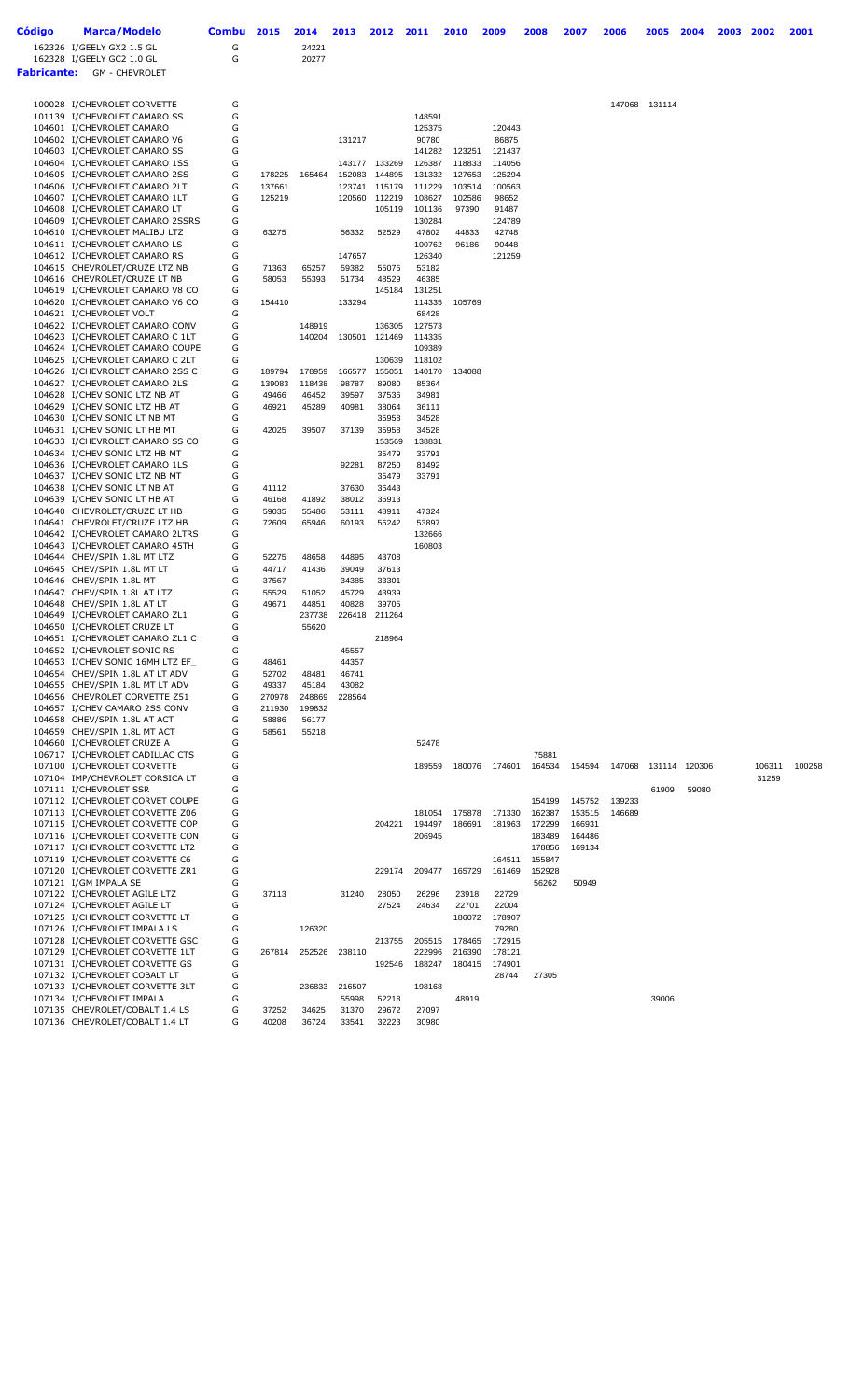| Código | <b>Marca/Modelo</b>                                                | <b>Combu</b> | 2015           | 2014             | 2013           | 2012   | 2011           | 2010   | 2009   | 2008           | 2007           | 2006  | 2005           | 2004  | 2003           | 2002           | 2001           |
|--------|--------------------------------------------------------------------|--------------|----------------|------------------|----------------|--------|----------------|--------|--------|----------------|----------------|-------|----------------|-------|----------------|----------------|----------------|
|        | 107137 CHEVROLET/COBALT 1.4 LTZ                                    | G            | 40926          | 38879            | 36097          | 34229  | 32383          |        |        |                |                |       |                |       |                |                |                |
|        | 107138 I/CHEVROLET CORVETTE GS                                     | G            |                |                  |                | 194905 | 188757         |        |        |                |                |       |                |       |                |                |                |
|        | 107139 CHEVROLET/COBALT 1.8 LT                                     | G            | 41406          | 39209            | 36670          | 35631  |                |        |        |                |                |       |                |       |                |                |                |
|        | 107140 CHEVROLET/COBALT 1.8 LTZ<br>107141 I/CHEV AGILE 1.4MT LTZ   | G<br>G       | 44909<br>36660 | 41209<br>35130   | 38444<br>32470 | 36720  |                |        |        |                |                |       |                |       |                |                |                |
|        | 107143 I/CHEV AGILE 1.4MA LTZ                                      | G            | 37711          |                  | 32798          |        |                |        |        |                |                |       |                |       |                |                |                |
|        | 107144 I/CHEV AGILE 14MA LTZ EF                                    | G            | 41644          | 39641            | 37734          |        |                |        |        |                |                |       |                |       |                |                |                |
|        | 107145 I/CHEV AGILE 14MT LTZ EF                                    | G            | 37730          | 36578            | 35343          |        |                |        |        |                |                |       |                |       |                |                |                |
|        | 107146 CHEV/COBALT 1.4M LTZ ADV                                    | G            | 41667          |                  | 38138          |        |                |        |        |                |                |       |                |       |                |                |                |
|        | 107147 CHEV/COBALT 1.8A LTZ ADV                                    | G            | 40604          |                  | 37165          |        |                |        |        |                |                |       |                |       |                |                |                |
|        | 107148 I/CHEVROLET CORVETTE 2LT<br>107149 I/CHEVROLET CORVETTE S C | G<br>G       |                | 231254<br>313751 |                |        |                |        |        |                |                |       |                |       |                |                |                |
|        | 107154 CHEVROLET/COBALT GRAPH M                                    | G            | 53912          |                  |                |        |                |        |        |                |                |       |                |       |                |                |                |
|        | 107155 CHEVROLET/COBALT GRAPH A                                    | G            | 53912          |                  |                |        |                |        |        |                |                |       |                |       |                |                |                |
|        | 110301 I/OPEL ASTRA 1.8 16V EA                                     | G            |                |                  |                |        |                |        |        |                |                |       |                |       |                |                | 12224          |
|        | 123300 I/CHEVROLET CORVETTE COP                                    | G            |                | 217213           |                |        | 194497         | 186691 | 181963 | 172299         |                |       |                |       |                |                |                |
|        | 123301 I/CHEVROLET CORVETTE CON                                    | G            |                |                  |                |        |                |        | 188837 | 183489         |                |       |                |       |                |                |                |
|        | 123302 I/CHEVROLET CORVETTE STI<br>123303 I/CHEVROLET CORVETTE C7  | G<br>G       | 288288         | 271830<br>248269 |                |        |                |        |        |                |                |       |                |       |                |                |                |
|        | 123304 I/CHEVROLET CORVETTE S                                      | G            | 281489         | 257364           |                |        |                |        |        |                |                |       |                |       |                |                |                |
|        | 148801 GM/VECTRA CD                                                | D            |                |                  |                |        |                |        |        |                |                |       |                |       |                | 17452          |                |
|        | 148801 GM/VECTRA CD                                                | G            |                |                  |                |        |                |        |        |                |                |       |                |       |                | 17452          | 15345          |
|        | 148802 GM/VECTRA GLS                                               | D            |                |                  |                |        |                |        |        |                |                |       |                |       |                | 15008          |                |
|        | 148802 GM/VECTRA GLS<br>148804 GM/VECTRA GL                        | G<br>G       |                |                  |                |        |                |        |        |                |                |       |                |       |                | 15008          | 14827          |
|        | 148805 GM/VECTRA MILENIUM                                          | D            |                |                  |                |        |                |        |        |                |                |       |                |       |                | 15022          | 14655<br>15101 |
|        | 148805 GM/VECTRA MILENIUM                                          | G            |                |                  |                |        |                |        |        |                |                |       |                |       |                |                | 15101          |
|        | 148806 GM/VECTRA CHALLENGE                                         | D            |                |                  |                |        |                |        |        |                |                |       |                |       |                |                | 14938          |
|        | 148806 GM/VECTRA CHALLENGE                                         | G            |                |                  |                |        |                |        |        |                |                |       |                |       |                | 17129          | 14938          |
|        | 148807 GM/VECTRA EXPRESSION                                        | G            |                |                  |                |        |                |        |        |                |                |       | 19114          | 18089 | 17266          | 15507          | 14866          |
|        | 148807 GM/VECTRA EXPRESSION<br>148808 GM/VECTRA SEDAN              | D            |                |                  |                |        |                |        |        |                |                |       | 19114          |       |                |                |                |
|        | 148809 GM/VECTRA SEDAN CD                                          | G<br>D       |                |                  |                |        |                |        |        |                |                |       |                | 18147 | 17247<br>18897 | 15091          |                |
|        | 148809 GM/VECTRA SEDAN CD                                          | G            |                |                  |                |        |                |        |        |                |                |       |                | 20371 | 18897          | 17792          |                |
|        | 148810 GM/VECTRA ELEGANCE                                          | G            |                |                  |                |        |                |        |        |                |                |       | 20413          | 18727 |                |                |                |
|        | 148811 GM/VECTRA ELITE                                             | G            |                |                  |                |        |                |        |        |                | 24655          |       | 22419          | 20541 |                |                |                |
|        | 148812 GM/VECTRA COMFORT                                           | G            |                |                  |                |        |                |        |        |                |                |       | 18851          | 17141 |                |                |                |
|        | 148813 GM/VECTRA COLLECTION<br>148814 GM/VECTRA SEDAN ELITE        | G<br>G       |                |                  |                |        | 40620          | 35866  | 31648  | 28590          | 26052          | 24010 | 19275<br>21291 |       |                |                |                |
|        | 148815 GM/VECTRA SEDAN ELEGANCE                                    | G            |                |                  |                |        | 33579          | 31652  | 28274  | 26447          | 24652          | 23290 | 21264          |       |                |                |                |
|        | 148816 GM/VECTRA SEDAN COMFORT                                     | G            |                |                  |                |        |                |        |        |                |                | 20904 | 18465          |       |                |                |                |
|        | 148817 GM/VECTRA SD EXPRESSION                                     | G            |                |                  |                |        | 31506          | 29435  | 26118  | 24412          | 23100          | 21223 |                |       |                |                |                |
|        | 148818 GM/VECTRA HATCH 4P GT-X                                     | G            |                |                  |                |        | 34253          | 32059  | 28517  | 27322          | 25332          |       |                |       |                |                |                |
|        | 148819 GM/VECTRA HATCH 4P GT<br>148821 GM/VECTRA SD COLLECTION     | G<br>G       |                |                  |                |        | 30984<br>41802 | 29161  | 27417  | 24898          | 23388          |       |                |       |                |                |                |
|        | 149000 I/GM MRE CGPI                                               | G            |                |                  |                |        |                |        |        |                |                |       |                | 16446 |                |                |                |
|        | 149010 IMP/GM OMEGA CD                                             | G            |                |                  |                |        | 68220          | 66722  |        | 46664          | 45094          | 31724 | 27999          | 25737 | 24105          | 18891          |                |
|        | 149012 I/GM TRACKER 2.0                                            | G            |                |                  |                |        |                |        |        |                | 27506          |       |                | 24508 | 23421          |                | 21607          |
|        | 149013 I/GM CORSA CLASSIC<br>149013 I/GM CORSA CLASSIC             | D<br>G       |                |                  |                |        |                |        |        |                |                |       |                |       |                | 11334          |                |
|        | 149014 I/GM CORSA MILENIUM                                         | G            |                |                  |                |        |                |        |        | 17239          |                |       | 13126          | 12595 | 11792          | 11334<br>11283 |                |
|        | 149015 I/GM CORSA SEDAN                                            | G            |                |                  |                |        |                |        |        |                |                |       |                |       |                |                | 11520          |
|        | 149016 I/GM CORSA HATCH                                            | G            |                |                  |                |        |                |        |        |                |                |       |                |       |                | 10695          |                |
|        | 149017 I/GM CLASSIC LIFE                                           | G            |                |                  |                |        |                |        | 16128  | 15033          | 14341          | 13196 | 12200          | 11698 |                |                |                |
|        | 149018 I/GM CLASSIC SUPER                                          | G<br>G       |                |                  |                |        |                |        |        | 16797          | 15520          |       |                |       |                |                |                |
|        | 149019 I/GM CLASSIC SPIRIT<br>149027 I/GM SKY                      | G            |                |                  |                |        |                |        | 16388  | 15843<br>54681 | 14300<br>53317 |       | 13269          | 11923 |                |                |                |
|        | 149028 I/CHEVROLET CLASSIC                                         | G            |                |                  |                |        |                |        | 16472  |                |                |       |                |       |                |                |                |
|        | 149030 I/CHEVROLET CLASSIC LS                                      | G            | 27080          | 24719            | 22216          | 19907  |                |        |        |                |                | 14889 |                |       |                |                |                |
|        | 149033 I/CHEV CLASSIC 1.0LS ADV                                    | G            | 30557          | 26930            | 25949          |        |                |        |        |                |                |       |                |       |                |                |                |
|        | 149502 GM/CORSA WIND                                               | G            |                |                  |                |        |                |        |        |                |                |       |                |       |                | 10293          | 9560           |
|        | 149502 GM/CORSA WIND                                               | D<br>G       |                |                  |                |        |                |        |        |                |                |       |                |       |                |                | 9560           |
|        | 149504 GM/CORSA GLS<br>149505 GM/CORSA GL 1.6                      | G            |                |                  |                |        |                |        |        |                |                |       |                |       |                |                | 13155<br>11625 |
|        | 149506 GM/CORSA SUPER                                              | G            |                |                  |                |        |                |        |        |                |                |       |                |       |                | 11194          | 10309          |
|        | 149507 GM/CORSA GL W                                               | G            |                |                  |                |        |                |        |        |                |                |       |                | 17142 |                |                |                |
|        | 149513 I/GM CORSA SUPER W                                          | G            |                |                  |                |        |                |        |        |                |                |       |                |       |                |                | 9676           |
|        | 149514 I/GM CORSA SUPER                                            | G            |                |                  |                |        |                |        |        |                |                |       |                |       |                | 11069          | 10507          |
|        | 149515 GM/CORSA MILENIUM<br>149515 GM/CORSA MILENIUM               | D<br>G       |                |                  |                |        |                |        |        |                |                |       |                |       |                | 11324<br>11324 | 11105<br>11105 |
|        | 149516 GM/CELTA                                                    | G            |                |                  |                |        |                |        |        | 14125          |                |       |                | 11410 | 10610          | 10401          | 9961           |
|        | 149517 GM/CORSA HATCH                                              | D            |                |                  |                |        |                |        |        |                |                |       |                |       | 14133          |                |                |
|        | 149517 GM/CORSA HATCH                                              | G            |                |                  |                |        |                |        |        |                |                |       |                | 14702 | 14133          | 11008          | 10086          |
|        | 149518 GM/CORSA SEDAN                                              | G            |                |                  |                |        |                |        |        |                |                |       | 13733          | 13033 | 12375          | 11715          | 11185          |
|        | 149518 GM/CORSA SEDAN                                              | D            |                |                  |                |        |                |        |        |                |                |       |                |       | 12375          | 11715          |                |
|        | 149519 GM/MERIVA<br>149519 GM/MERIVA                               | G<br>D       |                |                  |                |        |                |        |        |                |                |       |                | 16957 | 16266<br>16266 | 15159          |                |
|        | 149520 GM/CORSA CLASSIC                                            | G            |                |                  |                |        |                |        | 16768  |                |                |       | 13123          | 12593 | 11796          | 11336          |                |
|        | 149520 GM/CORSA CLASSIC                                            | D            |                |                  |                |        |                |        |        |                |                |       |                |       | 11796          |                |                |
|        | 149521 GM/CELTA 3 PORTAS SUPER                                     | G            |                |                  |                |        |                |        |        |                |                |       |                | 11009 | 10631          | 10160          |                |
|        | 149522 GM/CELTA 5 PORTAS SUPER                                     | G<br>D       |                |                  |                |        |                |        |        |                |                |       |                | 11527 | 11061          | 10363          |                |
|        | 149523 GM/CELTA 3 PORTAS<br>149523 GM/CELTA 3 PORTAS               | G            |                |                  |                |        |                |        |        |                |                |       |                | 11411 | 10612<br>10612 | 10398          |                |
|        | 149524 GM/CELTA 5 PORTAS                                           | D            |                |                  |                |        |                |        |        |                |                |       |                |       | 11028          |                |                |
|        |                                                                    |              |                |                  |                |        |                |        |        |                |                |       |                |       |                |                |                |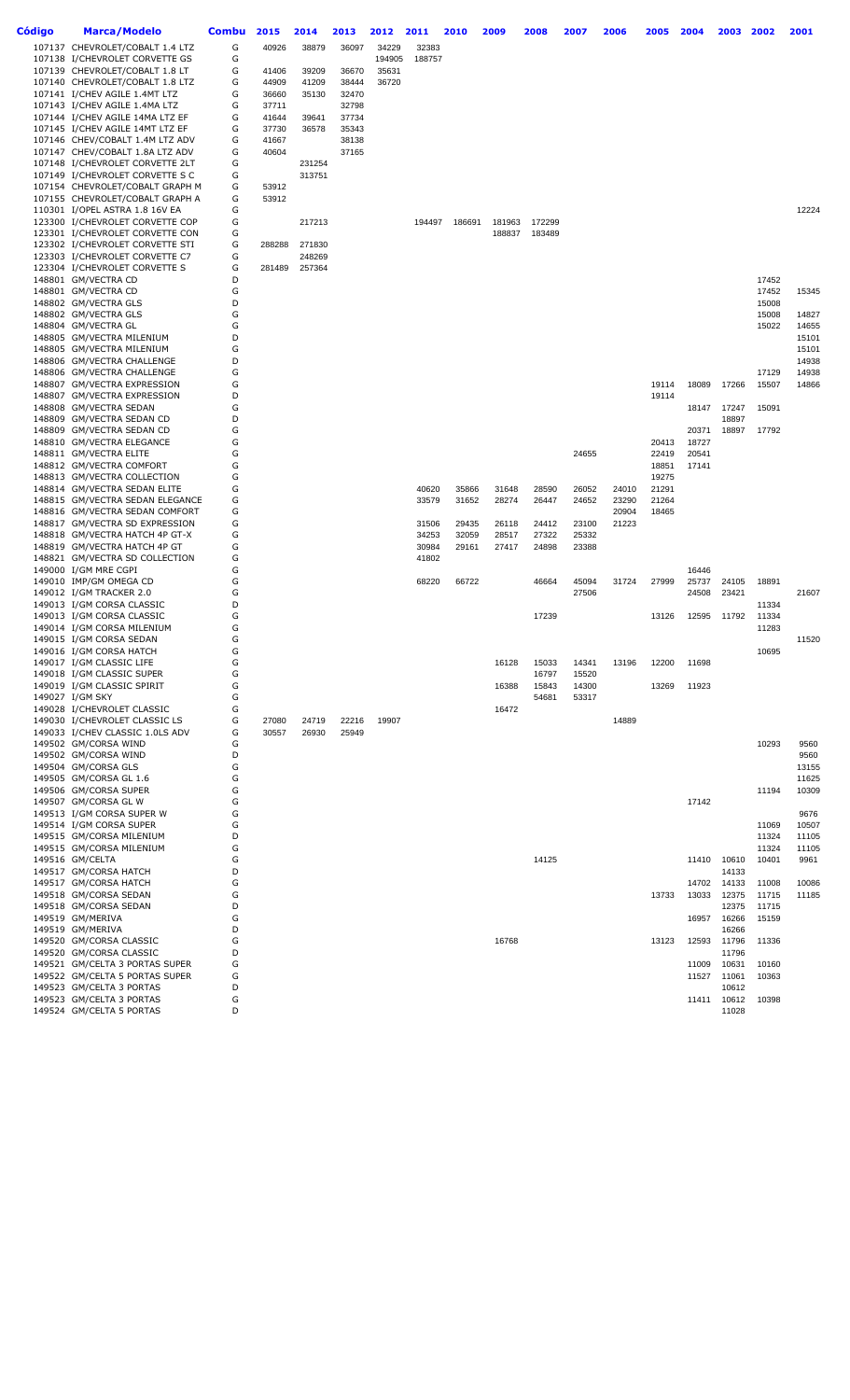| Código | Marca/Modelo                                                      | Combu  | 2015           | 2014           | 2013           | 2012           | 2011           | 2010           | 2009           | 2008           | 2007           | 2006           | 2005           | 2004           | 2003           | 2002           | 2001           |
|--------|-------------------------------------------------------------------|--------|----------------|----------------|----------------|----------------|----------------|----------------|----------------|----------------|----------------|----------------|----------------|----------------|----------------|----------------|----------------|
|        | 149524 GM/CELTA 5 PORTAS                                          | G      |                |                |                |                |                |                |                |                |                |                |                | 11633          | 11028          | 10245          |                |
|        | 149525 GM/MERIVA CD                                               | G      |                |                |                |                |                |                |                |                |                |                |                | 17987          | 16716          | 15520          |                |
|        | 149526 GM/CELTA 3P ENERGY<br>149527 GM/CELTA 5P ENERGY            | G<br>G |                |                |                |                |                |                |                |                |                |                |                | 12559<br>12640 | 11407<br>11864 |                |                |
|        | 149528 GM/CELTA 3P ENERGY SUPER                                   | G      |                |                |                |                |                |                |                |                |                |                |                |                | 10861          |                |                |
|        | 149529 GM/CELTA 5P ENERGY SUPER                                   | G      |                |                |                |                |                |                |                |                |                |                |                |                | 12099          |                |                |
|        | 149530 GM/CORSA SEDAN PREMIUM                                     | G      |                |                |                |                | 23354          | 21338          | 20366          | 18595          | 17378          | 15796          | 14928          | 13827          |                |                |                |
|        | 149531 GM/CORSA SEDAN JOY                                         | G      |                |                |                |                |                |                |                |                | 15127          | 14462          | 13307          | 12430          |                |                |                |
|        | 149532 GM/CORSA HATCH PREMIUM                                     | G<br>D |                |                |                |                |                |                | 21097          | 19853          | 18756          | 17155          | 15791          | 14922          |                |                |                |
|        | 149533 GM/CELTA 2P LIFE<br>149533 GM/CELTA 2P LIFE                | G      |                |                |                |                | 17002          | 15002          | 14503          | 13601          | 12861          | 12343<br>12343 | 11064<br>11064 | 10094          |                |                |                |
|        | 149534 GM/CELTA 4P LIFE                                           | D      |                |                |                |                |                |                |                |                |                |                | 12317          |                |                |                |                |
|        | 149534 GM/CELTA 4P LIFE                                           | G      |                |                |                |                | 18284          | 16753          | 15631          | 14861          | 14041          | 13025          | 12317          | 11328          |                |                |                |
|        | 149535 GM/CELTA 4P SPIRIT                                         | G      |                |                |                |                | 19736          | 17830          | 16000          | 15482          | 14783          | 13565          | 11660          | 10962          |                |                |                |
|        | 149535 GM/CELTA 4P SPIRIT                                         | D      |                |                |                |                |                |                |                |                |                |                | 11660          |                |                |                |                |
|        | 149536 GM/CELTA 2P SPIRIT<br>149537 GM/CELTA 4P SUPER             | G<br>G |                |                |                |                | 17266          | 15061          | 14646<br>17106 | 13991<br>15885 | 12976<br>14987 | 12379<br>13454 | 11184<br>12621 | 10226<br>11633 |                |                |                |
|        | 149538 GM/CELTA 2P SUPER                                          | G      |                |                |                |                |                |                |                | 14033          | 13289          | 12441          | 11502          | 10976          |                |                |                |
|        | 149539 GM/CORSA SEDAN MAXX                                        | G      |                |                |                |                | 22648          | 19405          | 18394          | 17201          | 15357          | 14560          | 14339          | 13518          |                |                |                |
|        | 149539 GM/CORSA SEDAN MAXX                                        | D      |                |                |                |                |                |                |                |                |                |                | 14339          |                |                |                |                |
|        | 149540 GM/CLASSIC LIFE                                            | G      |                |                |                |                |                |                | 16120          | 15035          | 14346          | 13197          | 12200          | 11816          |                |                |                |
|        | 149541 GM/CLASSIC SUPER                                           | G      |                |                |                |                |                |                | 17100          | 16030          | 14806          | 13712          | 12299          | 11722          |                |                |                |
|        | 149542 GM/CLASSIC SPIRIT<br>149542 GM/CLASSIC SPIRIT              | D<br>G |                |                |                |                |                | 18489          | 16387          | 15847          | 14298          | 13891          | 13276<br>13276 | 11963          |                |                |                |
|        | 149543 GM/MERIVA JOY                                              | G      | 31943          |                |                | 28177          | 26019          | 23970          | 23389          | 19721          | 18868          | 17735          | 16838          | 15587          |                | 14378          |                |
|        | 149544 GM/CORSA HATCH MAXX                                        | G      |                |                |                | 21426          | 20407          | 18857          | 18062          | 17580          | 16204          | 15841          | 14522          | 13709          | 13101          |                |                |
|        | 149545 GM/MERIVA MAXX                                             | G      |                |                |                | 31041          | 28844          | 26540          | 25064          | 23569          | 21604          | 20351          | 19396          | 17281          | 16194          |                |                |
|        | 149546 GM/MERIVA PREMIUM                                          | G      |                |                |                | 32405          | 29067          | 26643          | 25081          | 23787          | 22242          | 20835          | 19456          | 17714          |                |                |                |
|        | 149547 GM/CORSA HATCH JOY                                         | G      |                |                |                |                |                |                | 16896          | 16313          | 14704          | 13436          | 12722          | 11859          | 11460          |                |                |
|        | 149548 GM/MERIVA SS                                               | G      |                |                |                |                |                | 27088          | 25398          | 23948          | 22359          | 20844          | 19493          |                |                |                |                |
|        | 149549 GM/CORSA HATCH SS<br>149552 GM/PRISMA JOY                  | G<br>G |                |                |                |                | 20293          | 17718          | 16635          | 20263<br>15796 | 19460<br>15076 | 18417<br>14586 | 16310          |                |                |                |                |
|        | 149553 GM/PRISMA MAXX                                             | G      |                |                |                |                | 22202          | 19819          | 17995          | 17382          | 16727          | 15335          |                |                |                |                |                |
|        | 149554 GM/MERIVA EXPRESSION                                       | G      |                |                |                | 28974          | 26286          | 24507          | 23103          | 22477          |                |                |                |                |                |                |                |
|        | 149556 CHEVROLET/CLASSIC                                          | G      |                |                |                |                |                | 17575          | 16472          |                |                |                |                |                |                |                |                |
|        | 149558 CHEVROLET/CLASSIC LS                                       | G      | 27080          | 24719          | 22216          | 19907          | 18110          | 17403          | 16470          |                |                |                |                |                |                |                |                |
|        | 149560 CHEVROLET/CELTA 1.0L LT                                    | G      | 27111          | 25335          | 23676          | 21628          | 20109          | 18713          |                |                |                |                |                |                |                |                |                |
|        | 149561 CHEVROLET/CELTA 1.0L LS<br>149564 CHEVROLET/PRISMA 1.0L LS | G<br>G | 21236          |                | 18970          | 17788          | 16946<br>20266 | 15722<br>18096 |                |                |                |                |                |                |                |                |                |
|        | 149567 CHEVROLET/PRISMA 1.4L LT                                   | G      |                |                |                | 23440          | 22154          | 21124          |                |                |                |                |                |                |                |                |                |
|        | 149568 GM/MERIVA SITNEI MED                                       | G      |                |                |                | 24973          |                | 24417          |                |                |                |                |                |                |                |                |                |
|        | 149569 GM/MERIVA COLLECTION                                       | G      |                |                |                | 27268          |                |                |                |                |                |                |                |                |                |                |                |
|        | 149570 CHEVROLET/ONIX 1.0MT LS                                    | G      | 30292          | 28039          | 25646          | 24758          |                |                |                |                |                |                |                |                |                |                |                |
|        | 149572 CHEVROLET/ONIX 1.0MT LT                                    | G      | 35424          | 32574          | 29584          | 27892          |                |                |                |                |                |                |                |                |                |                |                |
|        | 149573 CHEVROLET/ONIX 1.4MT LT                                    | G<br>G | 38446          | 36152          | 33150          | 32065          |                |                |                |                |                |                |                |                |                |                |                |
|        | 149574 CHEVROLET/ONIX 1.4MT LTZ<br>149576 CHEV/PRISMA 1.0MT LS    | G      | 43039          | 40012          | 35588          | 33951<br>22994 |                |                |                |                |                |                |                |                |                |                |                |
|        | 149577 CHEV/PRISMA 1.0MT LT                                       | G      | 36913          | 35156          | 33493          | 31797          |                |                |                |                |                |                |                |                |                |                |                |
|        | 149579 CHEV/PRISMA 1.4MT LS                                       | G      |                |                |                | 22810          |                |                |                |                |                |                |                |                |                |                |                |
|        | 149580 CHEV/PRISMA 1.4MT LT                                       | G      | 40865          | 37757          | 33660          | 32768          |                |                |                |                |                |                |                |                |                |                |                |
|        | 149581 CHEV/PRISMA 1.4MT LTZ                                      | G      | 49314          | 45301          | 40788          | 38947          |                |                |                |                |                |                |                |                |                |                |                |
|        | 149582 CHEVROLET/ONIX 1.4AT LTZ<br>149583 CHEVROLET/ONIX 1.4AT LT | G      | 46822<br>42249 | 43407          | 41753          |                |                |                |                |                |                |                |                |                |                |                |                |
|        | 149584 CHEV/PRISMA 1.4AT LT                                       | G<br>G | 45028          | 39556<br>41262 | 38296<br>40470 |                |                |                |                |                |                |                |                |                |                |                |                |
|        | 149585 CHEV/PRISMA 1.4AT LTZ                                      | G      | 49431          | 45356          | 44280          |                |                |                |                |                |                |                |                |                |                |                |                |
|        | 149586 CHEV/CELTA 1.0L LT ADVAN                                   | G      | 29023          | 26830          | 24803          |                |                |                |                |                |                |                |                |                |                |                |                |
|        | 149587 CHEVROLET/ONIX 10M LOLLA                                   | G      | 36925          | 34430          |                |                |                |                |                |                |                |                |                |                |                |                |                |
|        | 149588 CHEV/PRISMA 1.0MT ADV                                      | G      | 38949          | 37558          |                |                |                |                |                |                |                |                |                |                |                |                |                |
|        | 149590 CHEVROLET/ONIX 1.4MT EFF<br>149592 GM/CORSA 1.8            | G<br>G | 41410          | 39046          |                |                |                |                |                | 19147          |                |                |                |                |                |                |                |
|        | 149593 CHEVROLET/ONIX 1.0MT SEL                                   | G      | 37673          |                |                |                |                |                |                |                |                |                |                |                |                |                |                |
|        | 149594 CHEV/PRISMA 1.4AT ADV                                      | G      | 49501          |                |                |                |                |                |                |                |                |                |                |                |                |                |                |
|        | 154501 GM/ASTRA GL                                                | G      |                |                |                |                |                |                |                |                |                |                |                |                |                | 14827          | 12037          |
|        | 154501 GM/ASTRA GL                                                | D      |                |                |                |                |                |                |                |                |                |                |                |                |                |                | 12037          |
|        | 154502 GM/ASTRA GLS                                               | G      |                |                |                |                |                |                |                |                |                |                |                |                |                |                | 14824          |
|        | 154503 GM/ASTRA MILENIUM<br>154505 GM/ASTRA SPORT                 | G<br>G |                |                |                |                |                |                |                |                |                |                |                |                |                | 14474          | 12709<br>13605 |
|        | 154506 GM/ZAFIRA 2.0                                              | G      |                |                |                |                |                |                |                |                |                |                |                | 20282          | 19200          | 17209          | 16543          |
|        | 154506 GM/ZAFIRA 2.0                                              | D      |                |                |                |                |                |                |                |                |                |                |                |                |                |                | 16543          |
|        | 154507 GM/ZAFIRA 2.0 16V                                          | G      |                |                |                |                |                |                |                |                |                |                |                | 20294          | 19599          | 17828          | 17115          |
|        | 154507 GM/ZAFIRA 2.0 16V                                          | D      |                |                |                |                |                |                |                |                |                |                |                |                |                |                | 17115          |
|        | 154508 GM/ASTRA ADVANTAGE                                         | G      |                |                |                |                |                |                |                |                |                |                |                |                |                |                | 14112          |
|        | 154509 GM/ZAFIRA CD                                               | D      |                |                |                |                |                |                |                |                |                |                |                |                | 19300          | 17508          |                |
|        | 154509 GM/ZAFIRA CD<br>154510 GM/ASTRA HATCH CD                   | G<br>D |                |                |                |                |                |                |                |                |                |                |                | 20115          | 19300          | 17508<br>14284 | 16815          |
|        | 154510 GM/ASTRA HATCH CD                                          | G      |                |                |                |                |                |                |                |                | 19770          |                |                |                | 15167          | 14284          | 13539          |
|        | 154511 GM/ASTRA SEDAN                                             | G      |                |                |                |                |                |                |                |                |                |                |                |                | 16716 16090    | 15143          | 13227          |
|        | 154512 GM/ASTRA HATCH                                             | G      |                |                |                |                |                |                |                |                |                |                |                |                | 15295          | 14209          | 12999          |
|        | 154513 GM/ASTRA SEDAN CD                                          | D      |                |                |                |                |                |                |                |                |                |                |                | 16916          | 16394          |                |                |
|        | 154513 GM/ASTRA SEDAN CD                                          | G      |                |                |                |                |                |                |                |                |                |                |                | 16916          | 16394          | 15394          | 13733          |
|        | 154514 GM/ASTRA EXPRESSION<br>154515 GM/ASTRA SUNNY               | G<br>G |                |                |                |                |                |                |                |                |                |                |                |                |                | 15325<br>14183 | 13676<br>13504 |
|        | 154516 GM/ASTRA HATCH 5P GSI                                      | G      |                |                |                |                |                |                |                |                |                |                | 19910          | 19560          | 19056          | 16806          |                |
|        | 154517 GM/ASTRA HATCH 3P                                          | D      |                |                |                |                |                |                |                |                |                |                |                |                | 18239          |                |                |
|        |                                                                   |        |                |                |                |                |                |                |                |                |                |                |                |                |                |                |                |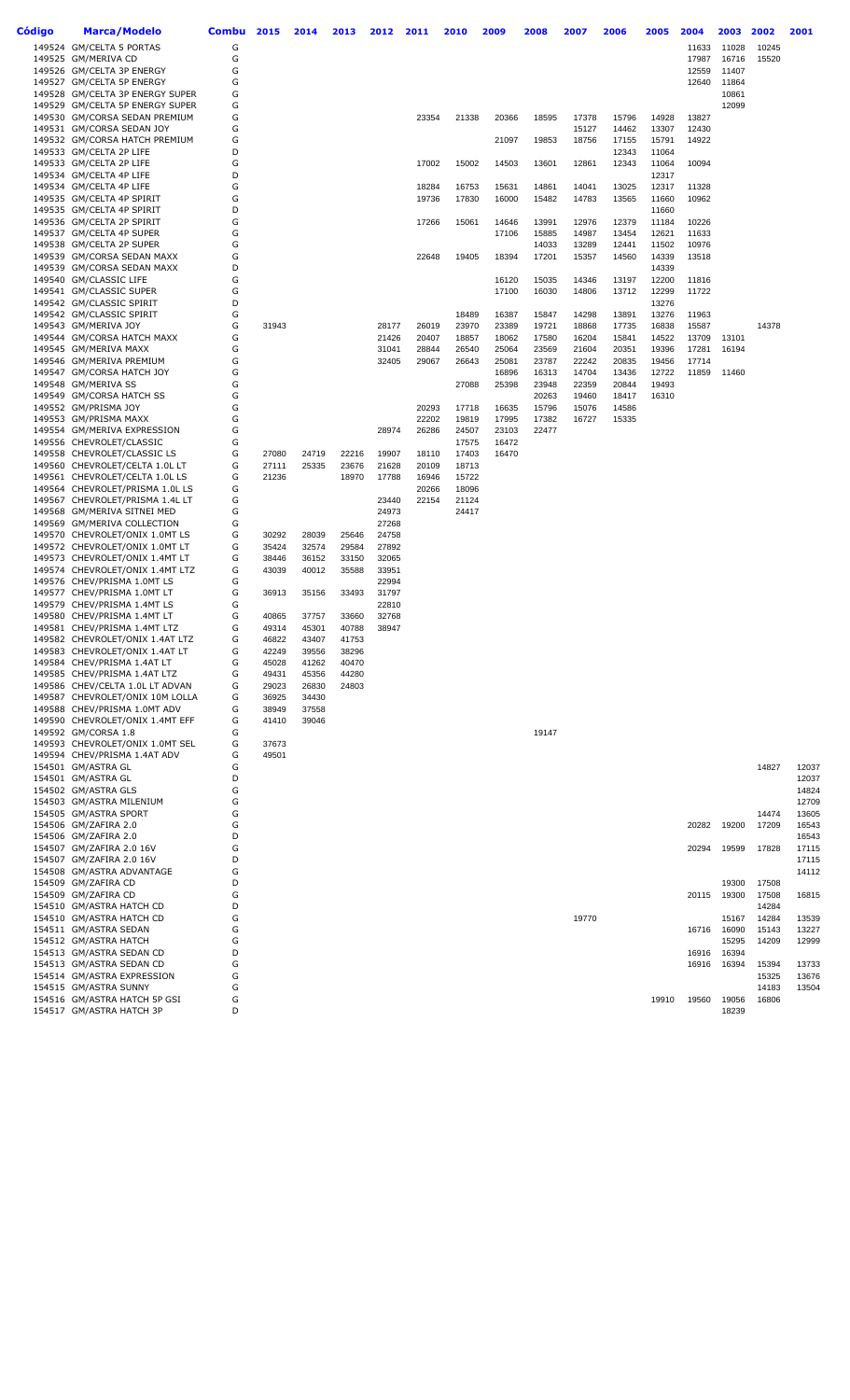| <b>Código</b>      | <b>Marca/Modelo</b>                                         | Combu  | 2015   | 2014   | 2013          | 2012  | 2011  | 2010  | 2009  | 2008           | 2007           | 2006           | 2005           | 2004           | 2003           | 2002           | 2001           |
|--------------------|-------------------------------------------------------------|--------|--------|--------|---------------|-------|-------|-------|-------|----------------|----------------|----------------|----------------|----------------|----------------|----------------|----------------|
|                    |                                                             |        |        |        |               |       |       |       |       |                |                |                |                |                |                |                |                |
|                    | 154517 GM/ASTRA HATCH 3P<br>154518 GM/ASTRA HATCH 3P CD     | G<br>G |        |        |               |       |       |       |       |                |                |                |                | 15983<br>16215 | 14473<br>14690 | 14414<br>14627 |                |
|                    | 154519 GM/ASTRA HATCH 5P                                    | G      |        |        |               |       |       |       |       |                |                |                |                | 17815          | 16264          | 15029          |                |
|                    | 154520 GM/ASTRA HATCH 5P CD                                 | G      |        |        |               |       |       |       |       |                |                |                |                | 17819          | 16264          | 15187          |                |
|                    | 154520 GM/ASTRA HATCH 5P CD                                 | D      |        |        |               |       |       |       |       |                |                |                |                |                | 16264          |                |                |
|                    | 154521 GM/ZAFIRA ELITE                                      | G      |        |        |               | 43501 | 39789 | 34585 | 33013 | 29952          | 26501          | 24359          | 21525          | 20410          | 19428          |                |                |
|                    | 154522 GM/ZAFIRA ELEGANCE                                   | G      |        |        |               | 42499 | 40476 | 34889 | 30825 | 27293          | 24996          | 22256          | 21419          | 19368          |                |                |                |
|                    | 154523 GM/ZAFIRA COMFORT                                    | G      |        |        |               | 36437 | 33515 | 30403 | 28179 | 25880          | 23462          | 22147          | 20986          | 19117          |                |                |                |
|                    | 154524 GM/ASTRA HB 2P ELEGANCE                              | G      |        |        |               |       |       |       |       |                |                |                |                | 16781          |                |                |                |
|                    | 154526 GM/ASTRA SEDAN ELITE                                 | G      |        |        |               |       |       |       |       |                |                |                | 19293          | 18453          | 17353          |                |                |
|                    | 154527 GM/ASTRA SEDAN ELEGANCE                              | G      |        |        |               |       |       |       | 25700 | 21830          | 20359          | 20327          | 18835          | 15958          |                |                |                |
|                    | 154528 GM/ASTRA HB 4P ELEGANCE                              | G      |        |        |               |       |       |       | 25853 | 22253          | 21726          | 20471          | 18500          | 17221          |                |                |                |
|                    | 154529 GM/ASTRA HB 4P ELITE                                 | G      |        |        |               |       |       |       |       |                | 22287          | 22088          | 19839          | 18297          |                |                |                |
|                    | 154530 GM/ASTRA HB 2P COMFORT                               | G      |        |        |               |       |       |       |       |                |                |                |                | 16669          | 15290          |                |                |
|                    | 154531 GM/ASTRA HB 4P COMFORT                               | G      |        |        |               |       |       |       |       |                | 21563          | 20027          | 18194          | 16855          |                |                |                |
|                    | 154532 GM/ASTRA SEDAN CONFORT                               | G      |        |        |               |       |       |       |       |                | 20016          | 19562          | 18580          | 16498          |                |                |                |
|                    | 154532 GM/ASTRA SEDAN CONFORT                               | D      |        |        |               |       |       |       |       |                |                |                | 18580          |                |                |                |                |
|                    | 154533 GM/ASTRA HB 2P ADVANTAGE                             | G<br>G |        |        |               |       |       |       |       |                | 19907          | 17791          | 16883          | 15216          |                |                |                |
|                    | 154534 GM/ASTRA HB 4P SS<br>154535 GM/ASTRA SEDAN ADVANTAGE | G      |        |        |               |       | 27709 | 26735 | 22591 | 27133<br>21230 | 26698<br>19961 | 23130<br>18230 | 21621          |                |                |                |                |
|                    | 154536 GM/ASTRA HB 4P ADVANTAGE                             | G      |        |        |               |       | 27360 | 26362 | 23534 | 21518          | 19517          | 18504          |                |                |                |                |                |
|                    | 154537 GM/ZAFIRA EXPRESSION                                 | G      |        |        |               | 36238 | 33713 | 31480 | 28331 | 26108          | 24093          | 22643          |                |                |                |                |                |
|                    | 154538 GM/ZAFIRA COLLECTION                                 | G      |        |        |               | 54688 |       |       |       |                |                |                |                |                |                |                |                |
|                    | <b>Fabricante:</b> GREAT WALL                               |        |        |        |               |       |       |       |       |                |                |                |                |                |                |                |                |
|                    |                                                             |        |        |        |               |       |       |       |       |                |                |                |                |                |                |                |                |
|                    |                                                             |        |        |        |               |       |       |       |       |                |                |                |                |                |                |                |                |
|                    | 139600 I/GREAT WALL COOLBEAR SR                             | G      |        |        |               |       |       | 32119 |       |                |                |                |                |                |                |                |                |
| <b>Fabricante:</b> | HAFEI                                                       |        |        |        |               |       |       |       |       |                |                |                |                |                |                |                |                |
|                    |                                                             |        |        |        |               |       |       |       |       |                |                |                |                |                |                |                |                |
|                    |                                                             |        |        |        |               |       |       |       |       |                |                |                |                |                |                |                |                |
|                    | 137100 I/HAFEI HFJ7152E4 SL                                 | G      |        |        |               |       |       | 12973 |       |                |                |                |                |                |                |                |                |
| <b>Fabricante:</b> | HAIMA                                                       |        |        |        |               |       |       |       |       |                |                |                |                |                |                |                |                |
|                    |                                                             |        |        |        |               |       |       |       |       |                |                |                |                |                |                |                |                |
|                    | 132001 I/HAIMA 3 MT                                         | G      |        |        |               |       |       | 27484 |       |                |                |                |                |                |                |                |                |
|                    | <b>Fabricante:</b> HONDA                                    |        |        |        |               |       |       |       |       |                |                |                |                |                |                |                |                |
|                    |                                                             |        |        |        |               |       |       |       |       |                |                |                |                |                |                |                |                |
|                    |                                                             |        |        |        |               |       |       |       |       |                |                |                |                |                |                |                |                |
|                    | 108601 IMP/HONDA ACCORD LX                                  | D      |        |        |               |       |       |       |       |                |                | 23211          |                |                |                |                |                |
|                    | 108601 IMP/HONDA ACCORD LX                                  | G      |        |        |               |       |       |       | 42028 | 39114          | 27828          | 23211          | 22445          |                |                |                |                |
|                    | 108602 I/HONDA ACCORD EX                                    | G      | 119334 | 101674 | 86627         |       | 63700 | 59291 | 48064 | 46549          | 35377          |                | 26827          | 23262          | 21377          | 20159          | 15615          |
|                    | 108605 IMP/HONDA CIVIC LX                                   | G      |        |        | 56112         |       |       | 22295 |       | 17819          |                | 16381          |                |                |                | 13200          |                |
|                    | 108606 IMP/HONDA CIVIC EX                                   | G      |        |        | 63860         |       | 45443 |       |       |                | 31621          |                | 20933          |                | 16026          | 15658          |                |
|                    | 108610 IMP/HONDA PRELUDE SI                                 | G      |        |        |               |       |       |       |       |                | 29859          |                |                |                |                |                |                |
|                    | 108619 I/HONDA ACCORD EXR                                   | G      |        |        |               |       |       |       |       |                |                |                |                |                |                |                | 18669          |
|                    | 108621 IMP/HONDA CR-V RVI                                   | G      |        |        |               |       |       |       |       |                |                |                |                |                |                | 24213          | 16455          |
|                    | 108622 I/HONDA MRE CGPI                                     | G      |        |        |               |       |       |       |       |                |                |                | 23961          | 22915          |                |                |                |
|                    | 108623 I/HONDA JAZZ S                                       | G      |        |        |               |       |       |       |       |                |                |                |                | 15272          |                | 13752          |                |
|                    | 108625 I/HONDA INSIGHT                                      | G      |        |        |               |       |       | 79704 |       |                |                |                |                |                |                |                | 16827          |
|                    | 108626 I/HONDA FIT LS<br>108627 I/HONDA ACCORD V6           | G<br>G |        |        |               |       |       |       |       |                | 34589          | 32350          | 25457          | 24577          |                | 17830          |                |
|                    | 108628 I/HONDA CIVIC GX NGV                                 | G      |        |        |               |       |       |       |       |                |                | 34728          |                |                |                |                |                |
|                    | 108629 I/HONDA ACCORD EX V6                                 | G      | 125533 |        | 118611 110266 | 89759 | 75192 | 63031 | 50337 | 47843          | 34543          | 28977          |                |                |                |                |                |
|                    | 108630 I/HONDA ACCORD EX-L                                  | G      |        |        |               |       |       | 36474 | 36113 | 34347          | 30813          |                |                |                | 16638          |                |                |
|                    | 108631 I/HONDA CIVIC SI COUPE                               | G      |        |        |               |       |       |       |       | 44249          |                |                |                |                |                |                |                |
|                    | 108632 I/HONDA ACCORD EX 3.0 V6                             | G      |        |        |               |       |       |       |       |                |                |                |                |                |                | 19837          |                |
|                    | 108633 I/HONDA ACCORD 2 DE EXL                              | G      |        |        |               |       |       |       |       | 47751          |                |                |                |                |                |                |                |
|                    | 108634 I/HONDA CIVIC EX-L                                   | G      |        |        |               |       |       | 52641 |       | 41502          |                |                |                |                |                |                |                |
|                    | 108635 I/HONDA FIT 1.5                                      | G      |        |        |               |       |       |       |       | 22433          | 20279          |                |                |                |                |                |                |
|                    | 108637 I/HONDA FIT                                          | G      |        | 40719  |               |       | 31380 | 30241 |       |                |                |                |                |                |                |                |                |
|                    | 108638 I/HONDA CITY LX FLEX                                 | G      | 45746  | 42691  | 40198         | 37204 |       |       |       |                |                |                |                |                |                |                |                |
|                    | 108640 I/HONDA CITY EX FLEX                                 | G      | 49298  | 45915  | 41334         | 38059 |       |       |       |                |                |                |                |                |                |                |                |
|                    | 108642 I/HONDA ACCORD SE                                    | G      |        |        |               |       |       |       |       |                |                |                | 27800          |                |                | 20134          |                |
|                    | 108643 I/HONDA ACCORD SPORT                                 | G      |        |        | 123353        |       |       |       |       |                |                |                |                |                |                |                |                |
|                    | 108644 I/CIVIC HYBRID                                       | G      |        |        |               |       |       |       |       |                |                | 37081          |                |                |                |                |                |
|                    | 108645 I/HONDA CIVIC COUPE SI                               | G      | 104264 | 98311  |               |       |       |       |       |                |                |                |                |                |                |                |                |
|                    | 147707 I/HONDA ACURA TSX                                    | G      |        |        |               |       |       | 70789 |       |                |                |                | 45589          |                |                |                |                |
|                    | 153701 HONDA/CIVIC EX                                       | G<br>G |        |        |               |       |       |       |       |                |                | 25357          | 23402          | 21788          | 18108          | 16897          | 15710          |
|                    | 153702 HONDA/CIVIC LX<br>153702 HONDA/CIVIC LX              | D      |        |        |               |       |       |       |       |                | 25604          | 20075<br>20075 | 18601<br>18601 | 18124          | 16395          | 15349          | 14593<br>14593 |
|                    | 153704 HONDA/FIT LXL                                        | G      |        |        |               |       |       | 27474 |       | 23434          | 21476          | 19989          | 18271          | 17068          | 16190          |                |                |
|                    | 153705 HONDA/FIT LX                                         | G      |        |        |               |       |       |       |       | 22673          | 20364          | 18104          | 16654          | 16245          | 15221          |                |                |
|                    | 153706 HONDA/FIT LXB                                        | G      |        |        |               |       |       |       |       |                |                | 18549          |                |                |                |                |                |
|                    | 153707 HONDA/CIVIC LXL                                      | D      |        |        |               |       |       |       |       |                |                | 21628          | 20393          |                |                |                |                |
|                    | 153707 HONDA/CIVIC LXL                                      | G      |        |        |               | 48132 | 43090 |       |       |                |                | 21121          | 20393          | 20006          | 16930          |                |                |
|                    | 153708 HONDA/FIT EX                                         | G      |        |        |               |       |       |       |       | 23795          | 21510          | 19660          | 18070          | 17459          |                |                |                |
|                    | 153709 HONDA/CIVIC EXS                                      | G      |        |        |               | 50458 | 47985 |       |       | 36254          | 34796          | 31993          |                |                |                |                |                |
|                    | 153710 HONDA/CIVIC LXS                                      | D      |        |        |               |       |       |       |       |                | 29630          |                |                |                |                |                |                |
|                    | 153710 HONDA/CIVIC LXS                                      | G      | 59874  | 54626  | 43980         | 42040 | 40261 |       | 34661 | 31809          | 29630          | 27619          |                |                |                |                |                |
|                    | 153712 HONDA/CIVIC LXS FLEX                                 | G      |        |        |               |       |       | 37015 | 34661 | 31809          | 29630          | 28325          |                |                |                |                |                |
|                    | 153713 HONDA/CIVIC EXS FLEX                                 | G      |        |        |               |       | 47985 | 42704 | 39904 | 36254          | 34796          | 31993          |                |                |                |                |                |
|                    | 153714 HONDA/FIT LXL FLEX                                   | G      |        |        |               |       |       | 31324 | 30396 | 23434          | 21476          | 19989          |                |                |                |                |                |
|                    | 153715 HONDA/FIT LX FLEX                                    | G      |        |        |               | 36078 |       | 30879 |       | 22807          | 20488          | 18216          |                |                |                |                |                |
|                    | 153716 HONDA/CIVIC SI                                       | G      |        |        |               |       | 66469 | 56289 | 51629 | 41615          | 40132          | 36639          |                |                |                |                |                |
|                    | 153717 HONDA/FIT 1.5 S                                      | G      |        |        |               |       |       |       |       | 23664          | 21396          |                |                |                |                |                |                |
|                    | 153718 HONDA/GHX-S 2.0 DJHD                                 | G      |        |        |               |       |       |       |       |                |                |                |                | 15394          |                |                |                |
|                    | 153719 HONDA/FIT EXL FLEX                                   | G      | 50923  |        | 44773         | 43207 | 37790 | 33329 | 31073 | 30294          |                |                |                |                |                |                |                |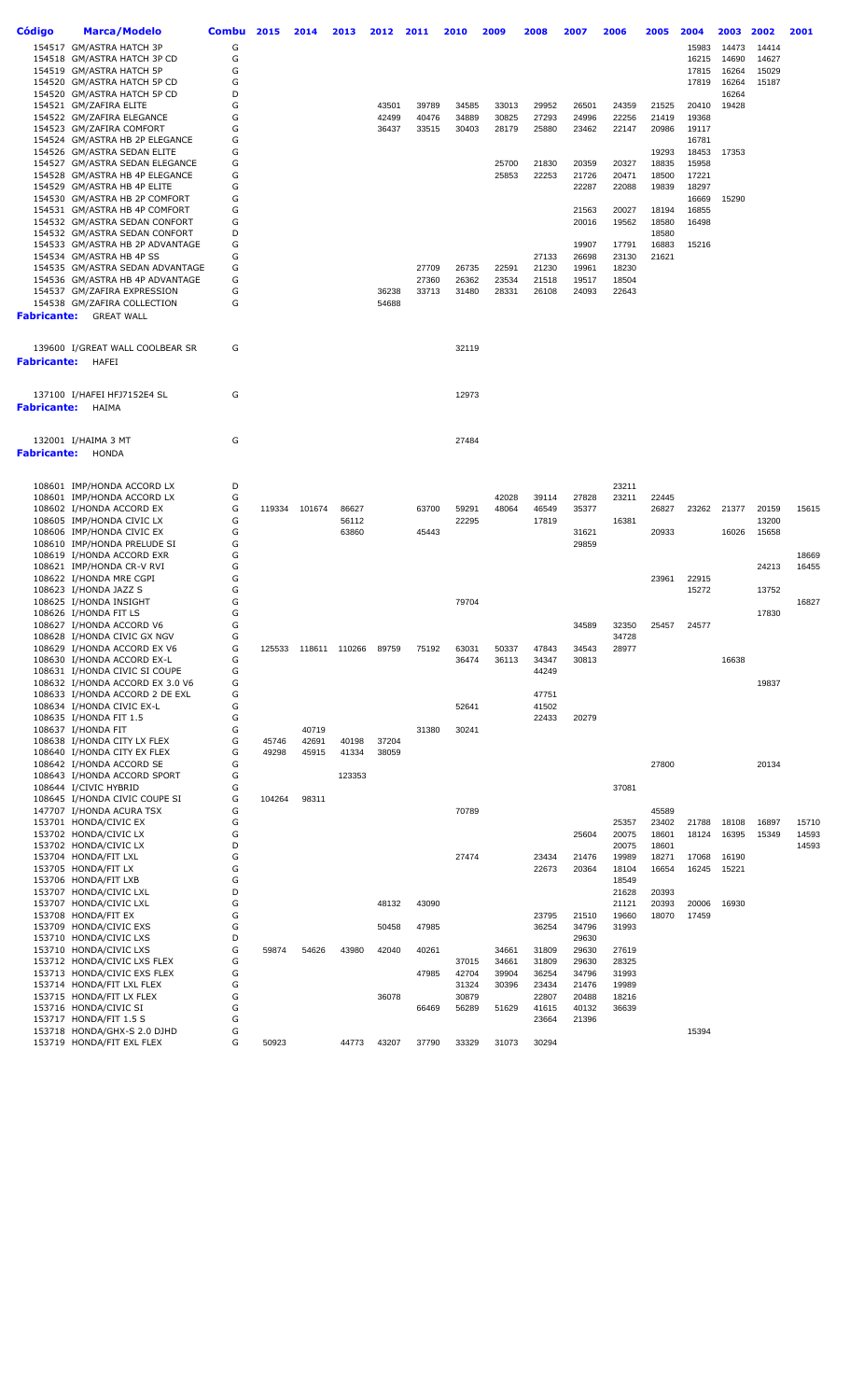| Código      | Marca/Modelo                                                      | <b>Combu</b> | 2015           | 2014           | 2013           | 2012           | 2011           | 2010           | 2009           | 2008           | 2007  | 2006  | 2005  | 2004  | 2003           | 2002  | 2001           |
|-------------|-------------------------------------------------------------------|--------------|----------------|----------------|----------------|----------------|----------------|----------------|----------------|----------------|-------|-------|-------|-------|----------------|-------|----------------|
|             | 153720 HONDA/FIT LX FLEX                                          | G            | 48215          | 44996          | 38598          | 36078          | 33779          | 30879          | 29594          | 22807          | 20478 |       |       |       |                |       |                |
|             | 153721 HONDA/FIT EX FLEX                                          | G            | 54892          | 48542          | 42302          | 39129          | 36538          | 32769          | 31201          | 23795          |       |       |       |       |                |       |                |
|             | 153722 HONDA/FIT LXL FLEX                                         | G            |                |                |                | 38526          | 35711          | 31748          | 30396          | 23434          | 21476 |       |       |       |                |       |                |
|             | 153723 HONDA/CITY LX FLEX                                         | G            | 45746          | 42691          | 40198          | 37204          | 35118          | 31586          | 29395          |                |       |       |       |       |                |       |                |
|             | 153724 HONDA/CITY EX FLEX<br>153725 HONDA/CITY EXL FLEX           | G<br>G       | 49298          | 45915          | 41334          | 38059<br>41303 | 35489<br>40822 | 31836<br>34996 | 29171<br>32792 |                |       |       |       |       |                |       |                |
|             | 153727 HONDA/CIVIC LXL FLEX                                       | G            |                |                |                |                | 41652          | 37659          | 36080          | 34265          |       |       |       |       |                |       |                |
|             | 153728 HONDA/CITY DX FLEX                                         | G            | 44687          | 41794          | 39089          | 36887          | 35588          | 33114          |                |                |       |       |       |       |                |       |                |
|             | 153729 HONDA/FIT DX FLEX                                          | G            | 39514          |                | 35885          | 34927          | 32984          | 31841          |                |                |       |       |       |       |                |       |                |
|             | 153730 I/HONDA CR-Z TOP                                           | G            |                |                |                |                |                | 63817          |                |                |       |       |       |       |                |       |                |
|             | 153733 I/HONDA FIT EXL                                            | G            |                |                |                |                | 37790          |                |                |                |       |       |       |       |                |       |                |
|             | 153734 HONDA/FIT TWIST                                            | G            | 48521          | 46881          | 44734          | 43525          |                |                |                |                |       |       |       |       |                |       |                |
|             | 153736 HONDA/CIVIC EXR                                            | G<br>G       | 70805<br>67026 | 67432          | 66009<br>60683 |                |                |                |                |                |       |       |       |       |                |       |                |
|             | 153737 HONDA/CIVIC LXR<br>153738 HONDA/CITY SPORT                 | G            | 48163          | 62801<br>45645 | 43344          |                |                |                |                |                |       |       |       |       |                |       |                |
|             | 153739 HONDA/FIT CX FLEX                                          | G            | 45492          | 41964          | 38710          |                |                |                |                |                |       |       |       |       |                |       |                |
|             | 153740 I/HONDA CIVIC SI                                           | G            |                |                |                |                |                |                |                | 41615          |       |       |       |       |                |       |                |
|             | 153741 HONDA/FIT DX CVT                                           | G            | 48760          | 46967          |                |                |                |                |                |                |       |       |       |       |                |       |                |
|             | 153742 HONDA/FIT DX MT                                            | G            | 44014          | 42656          |                |                |                |                |                |                |       |       |       |       |                |       |                |
|             | 153743 HONDA/FIT LX CVT                                           | G            | 52093          | 49489          |                |                |                |                |                |                |       |       |       |       |                |       |                |
|             | 153744 HONDA/FIT LX MT                                            | G<br>G       | 48215          | 46211          |                |                |                |                |                |                |       |       |       |       |                |       |                |
|             | 153745 HONDA/FIT EX CVT<br>153747 HONDA/FIT EXL CVT               | G            | 55685<br>59247 | 50981<br>55864 |                |                |                |                |                |                |       |       |       |       |                |       |                |
|             | 153749 HONDA/CIVIC LXS AT                                         | G            | 61675          | 58154          |                |                |                |                |                |                |       |       |       |       |                |       |                |
|             | 153750 HONDA/CIVIC LXS MT                                         | G            | 58586          | 54626          |                |                |                |                |                |                |       |       |       |       |                |       |                |
|             | 153752 HONDA/CITY DX MT                                           | G            | 44004          | 41492          |                |                |                |                |                |                |       |       |       |       |                |       |                |
|             | 153753 HONDA/CITY LX CVT                                          | G            | 53422          | 50042          |                |                |                |                |                |                |       |       |       |       |                |       |                |
|             | 153755 HONDA/CITY EX CVT                                          | G            | 56100          | 52898          |                |                |                |                |                |                |       |       |       |       |                |       |                |
|             | 153757 HONDA/CITY EXL CVT                                         | G            | 59443          | 56050          |                |                |                |                |                |                |       |       |       |       |                |       |                |
|             | 153759 HONDA/HR-V EXL CVT                                         | G            | 76440          |                |                |                |                |                |                |                |       |       |       |       |                |       |                |
|             | 153760 HONDA/HR-V LX CVT<br>153761 HONDA/HR-V EX CVT              | G<br>G       | 66660<br>72585 |                |                |                |                |                |                |                |       |       |       |       |                |       |                |
|             | 153763 HONDA/HR-V LX MT                                           | G            | 61729          |                |                |                |                |                |                |                |       |       |       |       |                |       |                |
|             | 153767 I/HONDA HR-V EX CVT                                        | G            | 72585          |                |                |                |                |                |                |                |       |       |       |       |                |       |                |
| Fabricante: | <b>HONGXING</b>                                                   |              |                |                |                |                |                |                |                |                |       |       |       |       |                |       |                |
|             |                                                                   |              |                |                |                |                |                |                |                |                |       |       |       |       |                |       |                |
|             |                                                                   |              |                |                |                |                |                |                |                |                |       |       |       |       |                |       |                |
|             | 162300 I/HONGXING NOBLE N2 1.1<br>162301 I/HONGXING NOBLE N1 1.0  | G<br>G       |                |                |                |                |                |                |                | 26621<br>20170 |       |       |       |       |                |       |                |
|             | 162302 I/HONGXING NOBLE 1.1L                                      | G            |                |                |                |                |                | 15513          |                |                |       |       |       |       |                |       |                |
|             | 162304 I/HONGXING NOBLE SLX                                       | G            |                |                |                |                | 28056          |                |                |                |       |       |       |       |                |       |                |
|             | 162305 I/HONGXING NOBLE LX                                        | G            |                |                |                |                | 26402          |                |                |                |       |       |       |       |                |       |                |
|             | 162307 I/HONGXING NOBLE CROSS                                     | G            |                |                |                |                | 29335          |                |                |                |       |       |       |       |                |       |                |
|             | 162308 I/HONGXING NOBLE POPPY                                     | G            |                |                |                |                | 28810          |                |                |                |       |       |       |       |                |       |                |
|             | <b>Fabricante:</b> HYUNDAI                                        |              |                |                |                |                |                |                |                |                |       |       |       |       |                |       |                |
|             |                                                                   |              |                |                |                |                |                |                |                |                |       |       |       |       |                |       |                |
|             | 146707 IMP/HYUNDAI ELANTRA GLS                                    | G            |                |                |                |                | 52414          |                |                |                | 16652 |       | 15085 |       |                |       | 12830          |
|             | 146708 IMP/HYUNDAI SONATA GL                                      | G            |                |                |                |                |                |                |                |                |       |       | 25526 |       |                |       |                |
|             | 146709 I/HYUNDAI SONATA GLS                                       | G            | 85836          |                | 75588          | 72894          | 66563          | 56819          |                | 36016          | 32335 | 30984 | 28222 | 25072 |                | 18255 | 13216          |
|             | 146720 IMP/HYUNDAI COUPE FX                                       | G            |                |                |                |                |                |                |                |                |       |       |       |       |                | 21491 | 20606          |
|             | 146723 IMP/HYUNDAI ACCENT GS                                      | G            |                |                | 59546          |                |                |                |                |                |       |       |       |       |                |       |                |
|             | 146724 IMP/HYUNDAI ACCENT GLS<br>146725 I/HYUNDAI ATOS GL         | G<br>G       |                |                |                |                |                |                |                |                |       | 20190 |       |       |                | 12307 |                |
|             | 146727 I/HYUNDAI ACCENT GLS5DR                                    | G            |                |                |                |                |                |                |                |                |       |       |       |       |                | 9591  |                |
|             | 146728 I/HYUNDAI ACCENT GLS4DR                                    | G            |                |                |                |                |                |                |                | 22437          |       |       |       |       |                | 9736  | 9019           |
|             | 146731 I/HYUNDAI ATOS PRIMEGLS                                    | G            |                |                |                |                |                |                |                |                |       |       |       |       | 13795          | 11622 | 9198           |
|             | 146732 I/HYUNDAI ATOS PRIMEGL                                     | G            |                |                |                |                |                |                |                |                |       |       |       |       |                | 9433  | 8768           |
|             | 146734 I/HYUNDAI SONATA GLS V6                                    | G            |                |                |                |                |                |                |                |                |       |       |       |       | 18061          | 15410 | 13267          |
|             | 146737 I/HYUNDAI CENTENNIAL VS4                                   | G            |                |                |                |                |                |                |                |                |       |       | 21877 |       |                |       |                |
|             | 146738 I/HYUNDAI TRAJET GLS V6<br>146742 I/HYUNDAI ELANTRA GLS2LS | G            |                |                |                |                |                |                |                |                |       |       |       |       |                |       | 16395          |
|             | 146747 I/HYUNDAI MATRIX GLS 18L                                   | G<br>G       |                |                |                |                |                |                |                |                |       |       | 15653 |       | 12932<br>13560 | 11768 | 10935<br>12269 |
|             | 146749 I/HYUNDAI MATRIX GLS 16L                                   | G            |                |                |                |                |                |                |                |                |       |       | 15002 |       |                |       | 11595          |
|             | 146754 I/HYUNDAI TIBURON FX6A4                                    | G            |                |                |                |                |                |                |                |                |       |       |       |       | 31734          | 28805 |                |
|             | 146755 I/HYUNDAI GETZ GLS 1.6                                     | G            |                |                |                |                |                |                |                |                |       |       | 18372 |       |                |       |                |
|             | 146756 I/HYUNDAI ACCENT GLS 1.6                                   | G            |                |                |                |                |                |                |                |                |       |       | 16797 |       |                |       |                |
|             | 146758 I/HYUNDAI CENTENIAL45TOP                                   | G            |                |                |                |                |                | 44132          |                |                |       |       | 32484 |       |                |       |                |
|             | 146759 I/HYUNDAI ELANTRA HD                                       | G            |                |                |                | 44964          | 42991          |                |                |                | 32311 |       |       |       |                |       |                |
|             | 146760 I/HYUNDAI AZERA 3.3 V6                                     | G            | 58870          | 55509          |                |                | 47819          | 40486          | 37201          | 35096          | 33666 |       | 31567 |       |                |       |                |
|             | 146760 I/HYUNDAI AZERA 3.3 V6<br>146761 I/HYUNDAI I30 WAGON       | D<br>G       |                |                |                |                | 33873          | 30044          |                | 58436<br>26859 |       |       |       |       |                |       |                |
|             | 146762 I/HYUNDAI GENESIS                                          | G            |                |                |                | 137040         | 129054         | 100665         | 92894          | 83640          | 78618 |       |       |       |                |       |                |
|             | 146763 I/HYUNDAI I30 2.0                                          | D            |                |                |                |                |                |                | 31582          |                |       |       |       |       |                |       |                |
|             | 146763 I/HYUNDAI I30 2.0                                          | G            |                |                |                | 39005          | 34358          | 33522          | 31582          | 27231          |       |       |       |       |                |       |                |
|             | 146764 I/HYUNDAI GETZ 1.1                                         | G            |                |                |                |                |                |                |                |                |       |       |       | 14314 |                |       |                |
|             | 146765 I/HYUNDAI AVANTE XD SPRT                                   | G            |                |                |                |                |                |                |                |                |       |       |       |       |                | 12530 |                |
|             | 146766 I/HYUNDAI GENESIS 2.0 T                                    | G            |                |                |                |                |                | 82355          | 76061          |                |       |       |       |       |                |       |                |
|             | 146767 I/HYUNDAI GENESIS C3.8V6                                   | G            |                |                |                | 121648         |                | 93230          |                |                |       |       |       |       |                |       |                |
|             | 146768 I/HYUNDAI SONATA<br>146769 I/HYUNDAI SONATA 2.0T           | G<br>G       |                |                |                |                | 41990<br>50045 | 47354          |                |                |       | 32489 |       |       |                |       |                |
|             | 146771 I/HYUNDAI VELOSTER                                         | G            |                |                |                | 52006          | 50445          |                |                |                |       |       |       |       |                |       |                |
|             | 146772 I/HYUNDAI ELANTRA GLS                                      | G            |                |                |                | 55033          | 52414          | 50922          |                |                |       | 16421 |       |       | 14146          |       |                |
|             | 146773 I/HYUNDAI SONATA 2.0                                       | G            |                |                |                |                |                | 47354          |                |                |       |       |       |       |                |       |                |
|             | 146774 I/HYUNDAI AZERA 3.0 V6                                     | G            | 110600         | 100133         | 90658          | 85596          | 81876          |                |                |                |       |       |       |       |                |       |                |
|             | 146775 I/HYUNDAI ACCENT 1.4                                       | G            |                |                |                |                | 28586          |                |                |                |       |       |       |       |                |       |                |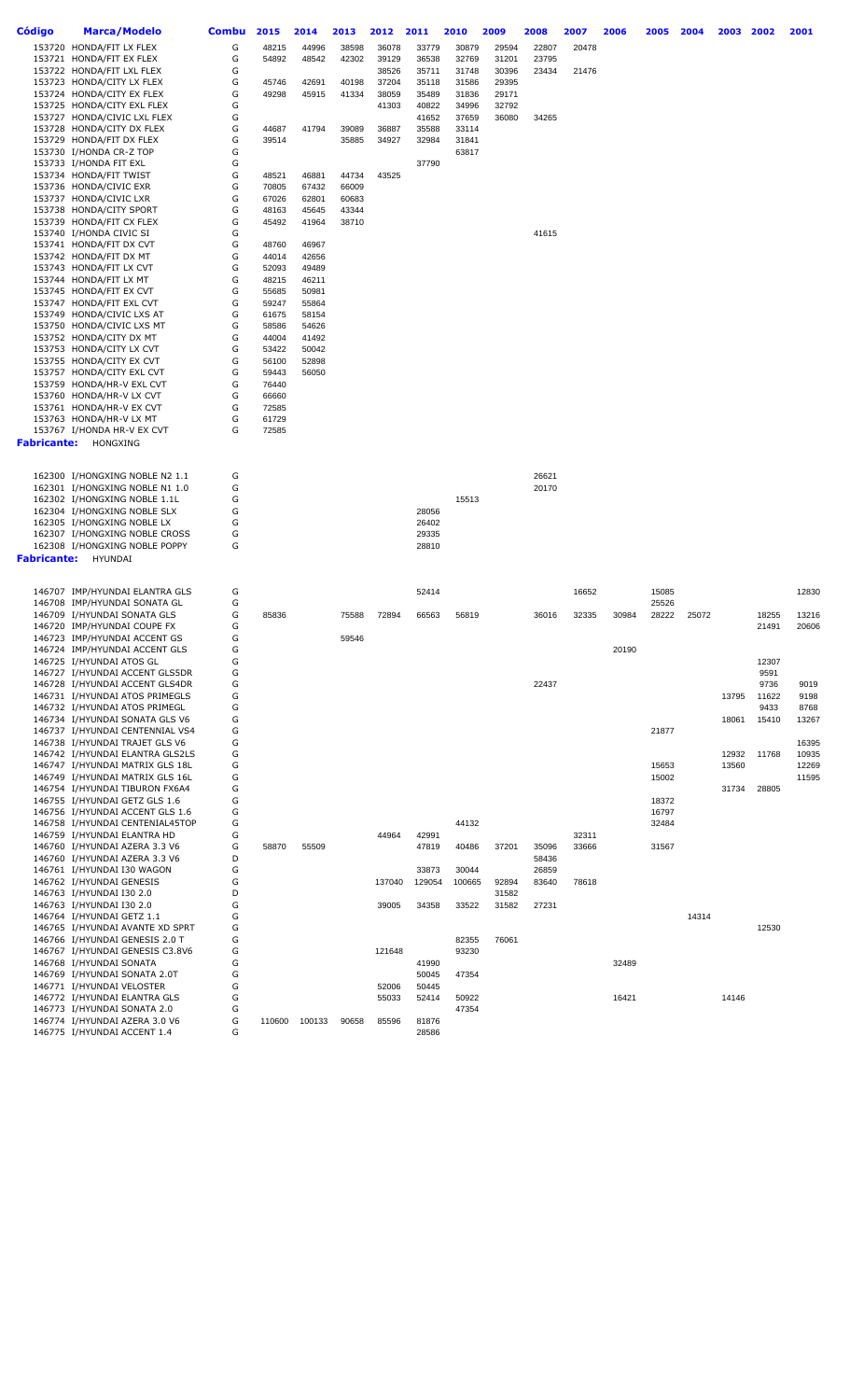| Código                 | <b>Marca/Modelo</b>                                              | <b>Combu</b> | 2015           | 2014           | 2013           | 2012           | 2011           | 2010          | 2009   | 2008  | 2007  | 2006                 | 2005  | 2004  | 2003  | 2002  | 2001   |
|------------------------|------------------------------------------------------------------|--------------|----------------|----------------|----------------|----------------|----------------|---------------|--------|-------|-------|----------------------|-------|-------|-------|-------|--------|
|                        | 146776 I/HYUNDAI EQUUS 4.6                                       | G            |                |                |                | 245354         |                |               |        |       |       |                      |       |       |       |       |        |
|                        | 146780 I/HYUNDAI ELANTRA 1.8                                     | G            |                |                |                | 54805          |                |               |        |       |       |                      |       |       |       |       |        |
|                        | 146781 I/HYUNDAI EQUUS VS460                                     | G            |                |                |                | 245354         |                | 228962 211004 |        |       |       |                      |       |       |       |       |        |
|                        | 146783 HYUNDAI/HB20 1.6M 1.6M                                    | G            | 39604          |                | 36115          | 34366          |                |               |        |       |       |                      |       |       |       |       |        |
|                        | 146785 HYUNDAI/HB20 1.6A COMF                                    | G            | 43672          | 41220          | 39328          |                |                |               |        |       |       |                      |       |       |       |       |        |
|                        | 146786 HYUNDAI/HB20 1.0M 1.0 M                                   | G            | 34582          |                | 30357          | 28787          |                |               |        |       |       |                      |       |       |       |       |        |
|                        | 146788 HYUNDAI/HB20 1.6A 1.6 A                                   | G            | 43431          |                | 39320          | 37779          |                |               |        |       |       |                      |       |       |       |       |        |
|                        | 146789 HYUNDAI/HB20 1.6M PREM                                    | G            | 45718          | 43316          | 39646          | 38140          |                |               |        |       |       |                      |       |       |       |       |        |
|                        | 146790 HYUNDAI/HB20 1.6A PREM                                    | G            | 50082          | 46530          | 41897          | 40134          |                |               |        |       |       |                      |       |       |       |       |        |
|                        | 146791 HYUNDAI/HB20 1.0M UNIQUE<br>146792 HYUNDAI/HB20 1.6M COMF | G<br>G       | 30602<br>42044 | 38107          | 28011<br>32655 |                |                |               |        |       |       |                      |       |       |       |       |        |
|                        | 146793 HYUNDAI/HB20 1.0M COMFOR                                  | G            | 34045          | 31484          | 29115          |                |                |               |        |       |       |                      |       |       |       |       |        |
|                        | 146795 HYUNDAI/HB20 1.0M STYLE                                   | G            |                |                |                | 29924          |                |               |        |       |       |                      |       |       |       |       |        |
|                        | 146796 I/HYUNDAI ELANTRA                                         | G            | 65807          | 60438          | 55507          | 52709          |                | 47369         |        |       |       |                      |       |       |       |       |        |
|                        | 146798 HYUNDAI/HB20X 1.6A 1.6 A                                  | G            | 49233          |                | 44208          | 42912          |                |               |        |       |       |                      |       |       |       |       |        |
|                        | 146799 IMP/HYUNDAI                                               | G            |                |                |                |                |                | 39046         |        |       |       |                      |       |       |       |       |        |
|                        | 155700 HYUNDAI/HB20X 1.6M PREMI                                  | G            |                |                |                | 37032          |                |               |        |       |       |                      |       |       |       |       |        |
|                        | 155701 HYUNDAI/HB20X 1.6M STYLE                                  | G            | 44972          | 42449          | 40490          |                |                |               |        |       |       |                      |       |       |       |       |        |
|                        | 155702 HYUNDAI/HB20X 1.6A PREMI                                  | G            | 51371          | 47882          | 44875          |                |                |               |        |       |       |                      |       |       |       |       |        |
|                        | 155704 HYUNDAI/HB20X 1.6A STYLE                                  | G            | 49233          | 46426          | 44208          |                |                |               |        |       |       |                      |       |       |       |       |        |
|                        | 155706 HYUNDAI/HB20X 1.6M 1.6 M                                  | G            | 44972          |                | 40490          | 38592          |                |               |        |       |       |                      |       |       |       |       |        |
|                        | 155707 I/HYUNDAI I30                                             | G            | 65508          | 61620          | 57964          | 53868          |                |               | 46184  |       |       |                      |       |       |       |       |        |
|                        | 155709 HYUNDAI/HB20S 1.0M 1.0M                                   | G            | 38999          |                | 35227          |                |                |               |        |       |       |                      |       |       |       |       |        |
|                        | 155711 HYUNDAI/HB20S 1.0M COMF                                   | G            | 38999          | 37098          | 35227          |                |                |               |        |       |       |                      |       |       |       |       |        |
|                        | 155713 HYUNDAI/HB20S 1.6A 1.6A                                   | G            | 48107<br>43465 |                | 44407          |                |                |               |        |       |       |                      |       |       |       |       |        |
|                        | 155714 HYUNDAI/HB20S 1.6M 1.6M<br>155715 HYUNDAI/HB20S 1.6M PREM | G<br>G       | 45056          | 43767          | 39841<br>42515 |                |                |               |        |       |       |                      |       |       |       |       |        |
|                        | 155716 HYUNDAI/HB20S 1.6M COMF                                   | G            | 42693          | 40864          | 36695          |                |                |               |        |       |       |                      |       |       |       |       |        |
|                        | 155718 HYUNDAI/HB20S 1.6A COMF                                   | G            | 47547          | 44658          | 42629          |                |                |               |        |       |       |                      |       |       |       |       |        |
|                        | 155719 HYUNDAI/HB20S 1.0M UNIQ                                   | G            | 36251          |                | 33180          |                |                |               |        |       |       |                      |       |       |       |       |        |
|                        | 155721 HYUNDAI/HB20S 1.6A PREM                                   | G            | 52483          | 46248          | 45258          |                |                |               |        |       |       |                      |       |       |       |       |        |
|                        | 155722 I/HYUNDAI I30 1.8                                         | G            | 73254          | 65840          | 62395          |                |                |               |        |       |       |                      |       |       |       |       |        |
|                        | 155722 I/HYUNDAI I30 1.8                                         | D            |                | 65840          |                |                |                |               |        |       |       |                      |       |       |       |       |        |
|                        | 221040 I/HYUNDAI SANTA FE V6                                     | D            |                | 115603         | 106171         | 74422          |                |               |        |       |       |                      |       |       |       |       |        |
|                        | 221073 I/HYUNDAI TUCSON D4HA                                     | G            |                |                |                | 41158          |                |               |        |       |       |                      |       |       |       |       |        |
|                        | 221074 I/HYUNDAI TUCSON S                                        | G            |                |                |                |                |                |               |        | 31711 |       |                      |       |       |       |       |        |
|                        | <b>Fabricante:</b> IMPALA                                        |              |                |                |                |                |                |               |        |       |       |                      |       |       |       |       |        |
|                        |                                                                  |              |                |                |                |                |                |               |        |       |       |                      |       |       |       |       |        |
|                        |                                                                  |              |                |                |                |                |                |               |        |       |       |                      |       |       |       |       |        |
|                        | 110136 I/CHEVROLET IMPALA SEDAN                                  | G            |                | 85572          |                |                |                |               |        |       |       |                      |       |       |       |       |        |
|                        | <b>Fabricante: INFINITI</b>                                      |              |                |                |                |                |                |               |        |       |       |                      |       |       |       |       |        |
|                        |                                                                  |              |                |                |                |                |                |               |        |       |       |                      |       |       |       |       |        |
|                        | 141273 I/INFINITI G37 C JOURNEY                                  | G            |                |                |                |                |                | 135177 128742 |        |       |       |                      |       |       |       |       |        |
|                        | 141277 I/INFINITI G 37 CONV                                      | G            |                |                |                |                | 180314         |               |        |       |       |                      |       |       |       |       |        |
|                        | 146800 I/INFINITI Q50 S HYBRID                                   | G            |                |                | 108515         |                |                |               |        |       |       |                      |       |       |       |       |        |
| <b>Fabricante:</b> JAC |                                                                  |              |                |                |                |                |                |               |        |       |       |                      |       |       |       |       |        |
|                        |                                                                  |              |                |                |                |                |                |               |        |       |       |                      |       |       |       |       |        |
|                        |                                                                  |              |                |                |                |                |                |               |        |       |       |                      |       |       |       |       |        |
|                        | 141300 I/JAC A13 HATCH                                           | G            |                |                |                |                |                | 20180         |        |       |       |                      |       |       |       |       |        |
|                        | 141302 I/JAC J3                                                  | D            |                | 29010          | 25449          |                |                |               |        |       |       |                      |       |       |       |       |        |
|                        | 141302 I/JAC J3                                                  | G<br>G       | 34415<br>37061 | 29010          | 25429          | 22316<br>24456 | 21495          | 20138         |        |       |       |                      |       |       |       |       |        |
|                        | 141305 I/JAC J3 TURIN<br>141305 I/JAC J3 TURIN                   | D            |                | 31949          | 27143          |                | 23727<br>23780 | 22890         |        |       |       |                      |       |       |       |       |        |
|                        | 141306 I/JAC J6 2.0                                              | G            |                |                |                |                |                | 32885         |        |       |       |                      |       |       |       |       |        |
|                        | 141308 I/JAC J6 2.0                                              | G            |                |                |                |                |                | 33101         |        |       |       |                      |       |       |       |       |        |
|                        | 141310 I/JAC J6 2.0 DIAMOND 7S                                   | G            | 50165          | 42534          | 39569          |                | 32157          | 31193         |        |       |       |                      |       |       |       |       |        |
|                        | 141314 I/JAC J6 2.0 5S                                           | G            | 43521          |                | 36678          |                | 30911          | 28332         |        |       |       |                      |       |       |       |       |        |
|                        | 141315 I/JAC J3 SEDAN 1.4                                        | G            |                |                |                |                |                | 22719         |        |       |       |                      |       |       |       |       |        |
|                        | 141316 I/JAC J5 1.5                                              | G            |                |                |                |                |                | 30268         |        |       |       |                      |       |       |       |       |        |
|                        | 141317 I/JAC J6 2.0 5S                                           | G            |                |                |                |                | 30911          |               |        |       |       |                      |       |       |       |       |        |
|                        | 141318 I/JAC J5                                                  | G            | 47772          | 40043          | 34426          | 30509          | 29768          |               |        |       |       |                      |       |       |       |       |        |
|                        | 141320 I/JAC 15 1.5                                              | G            |                |                |                |                |                | 29587         |        |       |       |                      |       |       |       |       |        |
|                        | 141321 I/JAC B15 1.5                                             | G            |                |                |                |                | 31460          | 30467         |        |       |       |                      |       |       |       |       |        |
|                        | 141323 I/JAC J3 1.5                                              | G            |                |                |                | 23219          | 21894          |               |        |       |       |                      |       |       |       |       |        |
|                        | 141324 I/JAC A13 1.3                                             | G            |                |                |                |                | 22807          |               |        |       |       |                      |       |       |       |       |        |
|                        | 141326 I/JAC J3 FLEX SPORT                                       | G            | 31385          |                | 28726          | 25572          |                | 23357         |        |       |       |                      |       |       |       |       |        |
|                        | 141327 I/JAC J3 FLEX                                             | G            |                |                |                | 28528          |                |               |        |       |       |                      |       |       |       |       |        |
|                        | 141328 I/JAC J2 1.4                                              | G            | 28080          | 25653          | 23685          | 21672          | 21065          |               |        |       |       |                      |       |       |       |       |        |
|                        | 141330 I/JAC J2                                                  | G<br>G       |                |                | 23685          |                |                |               |        |       |       |                      |       |       |       |       |        |
|                        | 141334 I/JAC J3 S 1.5 JETFLEX<br>141335 I/JAC J3 S 1.5 JETFLEX T | G            | 34592<br>36378 | 31843          | 29312<br>30894 | 26983<br>28471 |                |               |        |       |       |                      |       |       |       |       |        |
|                        | 141337 I/JAC J2 1.4 JETFLEX                                      | G            | 29591          | 33524<br>27193 |                |                |                |               |        |       |       |                      |       |       |       |       |        |
|                        | 141338 I/JAC J6 2.0 JETFLEX 7S                                   | G            | 55092          | 51441          |                |                |                |               |        |       |       |                      |       |       |       |       |        |
|                        | 141339 I/JAC J6 2.0 JETFLEX 5S                                   | G            | 50877          | 47973          |                |                |                |               |        |       |       |                      |       |       |       |       |        |
|                        | 141340 I/JAC J3 IEV                                              | G            | 34704          | 29010          |                |                |                |               |        |       |       |                      |       |       |       |       |        |
|                        | 201524 I/JAC T6 2.0 JETFLEX                                      | G            | 58914          | 55551          |                |                |                |               |        |       |       |                      |       |       |       |       |        |
|                        | <b>Fabricante:</b> JAGUAR                                        |              |                |                |                |                |                |               |        |       |       |                      |       |       |       |       |        |
|                        |                                                                  |              |                |                |                |                |                |               |        |       |       |                      |       |       |       |       |        |
|                        |                                                                  |              |                |                |                |                |                |               |        |       |       |                      |       |       |       |       |        |
|                        | 106390 I/JAGUAR XF PREMIUM                                       | G            |                |                |                |                |                |               | 119050 |       |       |                      |       |       |       |       |        |
|                        | 108907 IMP/JAGUAR XK8 COUPE                                      | G            |                |                |                |                |                |               |        |       |       |                      |       |       |       |       | 91820  |
|                        | 108908 IMP/JAGUAR XK8 CV                                         | G            |                |                |                |                |                |               |        |       |       |                      |       |       |       |       | 116207 |
|                        | 108915 I/JAGUAR S-TYPE V6 SE                                     | G            |                |                |                |                |                |               |        |       | 81844 | 75363                | 69185 | 62034 | 52093 | 48261 | 43229  |
|                        | 108918 I/JAGUAR X-TYPE 2.5 SE                                    | G            |                |                |                |                |                |               |        |       |       |                      |       |       |       | 45996 | 40126  |
|                        | 108919 I/JAGUAR X-TYPE 3.0 SE                                    | G            |                |                |                |                |                |               |        |       |       |                      |       | 56440 | 52718 | 48338 | 46273  |
|                        | 108923 I/JAGUAR S-TYPE V8 R                                      | G            |                |                |                |                |                |               |        |       |       | 134107 120853 100206 |       | 98520 |       |       |        |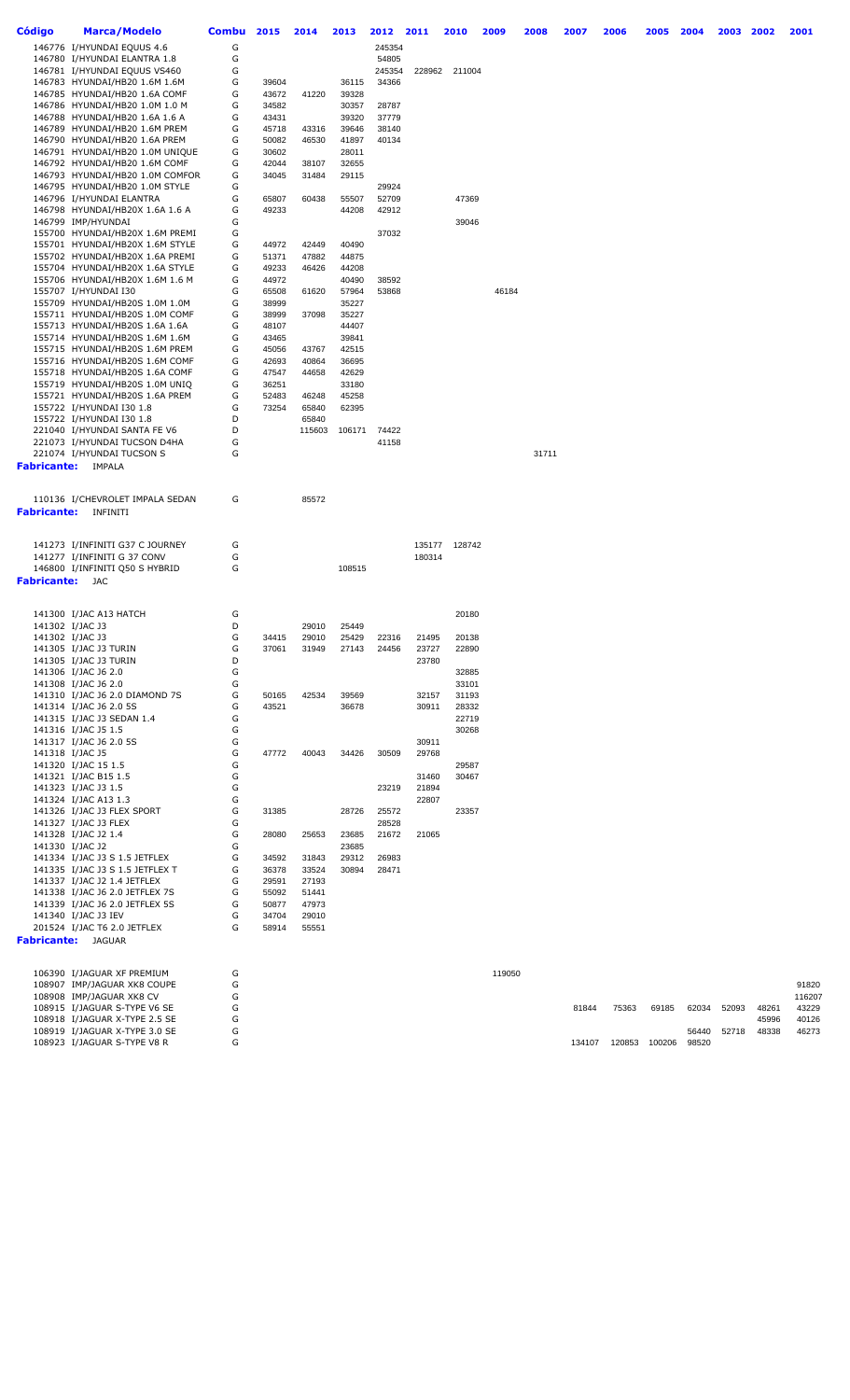| <b>Código</b>          | Marca/Modelo                                                       | Combu  | 2015             | 2014             | 2013   | 2012                    | 2011   | 2010   | 2009             | 2008   | 2007            | 2006            | 2005           | 2004           | 2003          | 2002  | 2001  |
|------------------------|--------------------------------------------------------------------|--------|------------------|------------------|--------|-------------------------|--------|--------|------------------|--------|-----------------|-----------------|----------------|----------------|---------------|-------|-------|
|                        |                                                                    |        |                  |                  |        |                         |        |        |                  |        |                 |                 |                |                |               |       |       |
|                        | 108924 I/JAGUAR S-TYPE V8 SE<br>108925 I/JAGUAR X-TYPE 3.0         | G<br>G |                  |                  |        |                         |        |        |                  | 79241  | 112964<br>71355 | 102663<br>66308 | 91559<br>59352 | 78580<br>57102 | 53294         | 58541 | 56968 |
|                        | 108926 I/JAGUAR S TYPE R                                           | G      |                  |                  |        |                         |        |        |                  |        |                 |                 |                | 82914          | 69918         | 64343 |       |
|                        | 108927 I/JAGUAR XKR COUPE                                          | G      |                  | 305427           |        | 290023 275395           | 259447 | 255565 | 239602           | 216155 | 189310          | 177122          |                | 142616         |               |       |       |
|                        | 108929 I/JAGUAR X-TYPE 2.5                                         | G      |                  |                  |        |                         |        |        | 75577            | 70802  | 64287           | 58184           |                |                |               |       |       |
|                        | 108930 I/JAGUAR XJ8 4.2                                            | G      |                  |                  |        |                         |        |        |                  |        |                 |                 |                | 92528          | 89646         |       |       |
|                        | 108931 I/JAGUAR XJR 4.2                                            | G      |                  |                  |        |                         |        |        |                  |        | 136769          | 132213          |                |                | 116072 107758 |       |       |
|                        | 108932 I/JAGUAR SUPER V8 4.2                                       | G      |                  |                  |        |                         |        |        |                  | 192405 |                 |                 |                |                | 143184 127827 |       |       |
|                        | 108936 I/JAGUAR X-TYPE 3.0 SW                                      | G      |                  |                  |        |                         |        |        |                  | 80907  | 72738           | 68466           | 58204          | 56488          |               |       |       |
|                        | 108940 I/JAGUAR XK COUPE                                           | G      |                  |                  |        |                         |        |        |                  |        |                 | 186927          |                |                |               |       |       |
|                        | 108941 I/JAGUAR XK CONVERSIVEL                                     | G      |                  |                  |        |                         |        |        |                  |        | 193557          | 186582          |                |                |               |       |       |
|                        | 108942 I/JAGUAR S-TYPE V8 SPORT<br>108943 I/JAGUAR S-TYPE V6 SPORT | G<br>G |                  |                  |        |                         |        |        |                  |        |                 | 102663          |                |                |               |       |       |
|                        | 108945 I/JAGUAR XF V8 H LUXURY                                     | G      |                  |                  |        |                         |        |        |                  | 124333 |                 | 54569           |                |                |               |       |       |
|                        | 108946 I/JAGUAR XF V8 SPORT                                        | G      |                  |                  |        |                         |        |        |                  | 164275 |                 |                 |                |                |               |       |       |
|                        | 108947 I/JAGUAR XF V6 H LUXURY                                     | G      |                  |                  |        | 171938                  | 159950 | 142726 | 119970           | 118685 |                 |                 |                |                |               |       |       |
|                        | 108948 I/JAGUAR XF V8 H LUXURY                                     | G      |                  |                  |        |                         |        | 182910 |                  |        |                 |                 |                |                |               |       |       |
|                        | 108949 I/JAGUAR XF V8 P LUXURY                                     | G      |                  |                  |        | 213933                  | 182570 | 163982 | 152244           | 143869 |                 |                 |                |                |               |       |       |
|                        | 108950 I/JAGUAR XF SUPERCHARGED                                    | G      |                  |                  |        |                         |        |        | 143049           | 134053 |                 |                 |                |                |               |       |       |
|                        | 108951 I/JAGUAR XJ6 V6                                             | G      |                  |                  |        |                         |        |        |                  |        |                 | 54342           | 48240          | 45489          |               |       |       |
|                        | 108952 I/JAGUAR XFR V8SC                                           | G      |                  |                  |        | 257172                  | 234849 | 203710 | 193527           |        |                 |                 |                |                |               |       |       |
|                        | 108955 I/JAGUAR XF R                                               | G<br>G |                  |                  |        | 314262                  |        | 199572 | 180062           |        |                 |                 |                |                |               |       |       |
|                        | 108956 I/JAGUAR XK<br>108957 I/JAGUAR XJ SC PORTFOLIO              | G      |                  |                  |        |                         |        |        | 248607<br>205978 |        |                 |                 |                |                |               |       |       |
|                        | 108958 I/JAGUAR XF                                                 | G      |                  |                  |        | 177658                  |        | 148142 | 123566           |        |                 |                 |                |                |               |       |       |
|                        | 108959 I/JAGUAR XJ                                                 | G      |                  |                  |        |                         |        | 288674 |                  |        |                 |                 |                |                |               |       |       |
|                        | 108960 I/JAGUAR XJ SCSUPERSPORT                                    | G      |                  | 459916           | 443645 | 332114                  | 317657 | 304630 |                  |        |                 |                 |                |                |               |       |       |
|                        | 108961 I/JAGUAR XF 5.0 LITER                                       | G      |                  |                  |        |                         |        | 191960 |                  |        |                 |                 |                |                |               |       |       |
|                        | 108962 I/JAGUAR XF V8 LUXURY                                       | G      |                  |                  |        |                         |        | 183396 |                  |        |                 |                 |                |                |               |       |       |
|                        | 108963 I/JAGUAR XJ SUPERCHARGED                                    | G      |                  |                  | 433768 | 373281                  |        | 282086 |                  |        |                 |                 |                |                |               |       |       |
|                        | 108964 I/JAGUAR XKRS COUPE                                         | G      |                  | 427582           | 403173 |                         | 374331 |        |                  |        |                 |                 |                |                |               |       |       |
|                        | 108965 I/JAGUAR XJL SUPERCHARGE                                    | G      |                  |                  |        |                         | 352457 |        |                  |        |                 |                 |                |                |               |       |       |
|                        | 108967 I/JAGUAR XFR 5.0 V8 SC<br>108968 I/JAGUAR XF 2.0 LUXURY     | G<br>G | 386796<br>218568 | 368377<br>210783 | 337686 | 323904<br>190057 178535 |        |        |                  |        |                 |                 |                |                |               |       |       |
|                        | 108969 I/JAGUAR XF 2.0 PLUXURY                                     | G      | 207524           | 196750           | 187097 | 176014                  |        |        |                  |        |                 |                 |                |                |               |       |       |
|                        | 108970 I/JAGUAR XF 3.0V6 SCPLUX                                    | G      |                  |                  |        | 197567                  |        |        |                  |        |                 |                 |                |                |               |       |       |
|                        | 108971 I/JAGUAR XJ 2.0 P LUXURY                                    | G      |                  |                  | 201102 |                         |        |        |                  |        |                 |                 |                |                |               |       |       |
|                        | 108972 I/JAGUAR XF 3.0V6 SCPORT                                    | G      | 256365           | 242780           |        | 219294 210746           |        |        |                  |        |                 |                 |                |                |               |       |       |
|                        | 108973 I/JAGUAR F-TYPE S CABRIO                                    | G      | 414530           | 381270           | 377176 |                         |        |        |                  |        |                 |                 |                |                |               |       |       |
|                        | 108974 I/JAGUAR F-TYPE V8CABRIO                                    | G      |                  | 444091           | 440626 |                         |        |        |                  |        |                 |                 |                |                |               |       |       |
|                        | 108975 I/JAGUAR F-TYPE CABRIO                                      | G      |                  | 343070           | 328496 |                         |        |        |                  |        |                 |                 |                |                |               |       |       |
|                        | 108977 I/JAGUAR XJL PORTIFOLIO                                     | G      |                  |                  | 340737 |                         |        |        |                  |        |                 |                 |                |                |               |       |       |
|                        | 108978 I/JAGUAR XFRS 5.0 V8 SC                                     | G      |                  | 465103           |        |                         |        |        |                  |        |                 |                 |                |                |               |       |       |
|                        | 108979 I/JAGUAR F-TYPE SCOUPE<br>108980 I/JAGUAR F-TYPE COUPE      | G<br>G | 430208<br>364482 | 403548<br>340597 |        |                         |        |        |                  |        |                 |                 |                |                |               |       |       |
|                        | 108981 I/JAGUAR F-TYPE V8SCABR                                     | G      |                  | 434069           |        |                         |        |        |                  |        |                 |                 |                |                |               |       |       |
|                        | 108984 I/JAG XE PURE SI4                                           | G      | 140667           |                  |        |                         |        |        |                  |        |                 |                 |                |                |               |       |       |
|                        | 108985 I/JAG XE R-SPORT SI4                                        |        | G                |                  | 163733 |                         |        |        |                  |        |                 |                 |                |                |               |       |       |
|                        | 155981 I/JAGUAR F-TYPE RCOUPE                                      | G      |                  | 518059           |        |                         |        |        |                  |        |                 |                 |                |                |               |       |       |
| <b>Fabricante:</b>     | JEEP                                                               |        |                  |                  |        |                         |        |        |                  |        |                 |                 |                |                |               |       |       |
|                        |                                                                    |        |                  |                  |        |                         |        |        |                  |        |                 |                 |                |                |               |       |       |
|                        | 109001 I/JEEP GCHEROKEE LIMITED                                    | D      |                  |                  |        |                         |        |        |                  |        |                 |                 |                |                |               |       | 23942 |
|                        | 109001 I/JEEP GCHEROKEE LIMITED                                    | G      |                  |                  |        |                         |        |        |                  |        |                 |                 | 46137          |                | 37142 34783   |       | 31368 |
|                        | 109004 IMP/JEEP WRANGLER SPORT                                     | G      |                  |                  |        |                         |        |        |                  |        |                 |                 |                |                |               |       | 40880 |
|                        | <b>Fabricante:</b> JINAN                                           |        |                  |                  |        |                         |        |        |                  |        |                 |                 |                |                |               |       |       |
|                        |                                                                    |        |                  |                  |        |                         |        |        |                  |        |                 |                 |                |                |               |       |       |
|                        |                                                                    | G      |                  |                  |        |                         |        |        |                  |        |                 |                 |                |                |               |       |       |
|                        | 121200 I/JINAN ZC3 48B<br><b>Fabricante:</b> JINBEI                |        |                  |                  |        |                         |        |        | 14742            |        |                 |                 |                |                |               |       |       |
|                        |                                                                    |        |                  |                  |        |                         |        |        |                  |        |                 |                 |                |                |               |       |       |
|                        |                                                                    |        |                  |                  |        |                         |        |        |                  |        |                 |                 |                |                |               |       |       |
|                        | 141901 I/JINBEI FSV GLS                                            | G      |                  |                  |        |                         |        | 37827  |                  |        |                 |                 |                |                |               |       |       |
|                        | 141902 I/JINBEI FRV CROSS                                          | G      |                  |                  |        |                         |        | 36339  |                  |        |                 |                 |                |                |               |       |       |
|                        | 141903 I/JINBEI CROSS WAGON                                        | G      |                  |                  |        |                         |        | 36516  |                  |        |                 |                 |                |                |               |       |       |
| <b>Fabricante:</b> JPX |                                                                    |        |                  |                  |        |                         |        |        |                  |        |                 |                 |                |                |               |       |       |
|                        |                                                                    |        |                  |                  |        |                         |        |        |                  |        |                 |                 |                |                |               |       |       |
|                        | 150001 JPX/MONTEZ CD                                               | D      |                  |                  |        |                         |        |        |                  |        |                 |                 |                |                |               |       | 17259 |
|                        | <b>Fabricante: KALTEC</b>                                          |        |                  |                  |        |                         |        |        |                  |        |                 |                 |                |                |               |       |       |
|                        |                                                                    |        |                  |                  |        |                         |        |        |                  |        |                 |                 |                |                |               |       |       |
|                        | 161501 KALTEC/MAGNATA VITARA                                       | G      | 20300            | 19333            |        | 18414 17579             | 16100  | 14313  | 13328            | 11966  |                 |                 |                |                |               |       |       |
|                        | <b>Fabricante:</b> KHALTEC                                         |        |                  |                  |        |                         |        |        |                  |        |                 |                 |                |                |               |       |       |
|                        |                                                                    |        |                  |                  |        |                         |        |        |                  |        |                 |                 |                |                |               |       |       |
|                        |                                                                    |        |                  |                  |        |                         |        |        |                  |        |                 |                 |                |                |               |       |       |
|                        | 161500 KHALTEC/MAGNATA L                                           | D      |                  |                  |        |                         |        |        |                  |        |                 |                 |                | 14484          |               |       |       |
|                        | 161500 KHALTEC/MAGNATA L                                           | G      |                  | 27288            |        | 23203                   | 22370  | 21747  | 20464            | 19153  |                 |                 |                | 14484          |               |       |       |
|                        | <b>Fabricante:</b> KIA MOTORS                                      |        |                  |                  |        |                         |        |        |                  |        |                 |                 |                |                |               |       |       |
|                        |                                                                    |        |                  |                  |        |                         |        |        |                  |        |                 |                 |                |                |               |       |       |
|                        | 145300 I/KIA PICANTO EX41.0ATFF                                    | G      | 40072            | 37630            | 31621  | 29825                   | 25699  |        |                  |        |                 |                 |                |                |               |       |       |
|                        | 145304 I/KIA PICANTO EX41.0MTFF                                    | G      | 31780            | 29966            | 27704  | 25612                   | 22053  |        |                  |        |                 |                 |                |                |               |       |       |
|                        | 145305 I/KIA PICANTO LX41.0ATFF                                    | G      |                  |                  |        |                         | 28190  | 25343  |                  |        |                 |                 |                |                |               |       |       |
|                        | 145308 I/KIA OPTIMA 2.4 HEV                                        | G      |                  |                  |        |                         | 69624  |        |                  |        |                 |                 |                |                |               |       |       |
|                        | 145309 I/KIA RIO EX 1.4 MTHB                                       | G      |                  |                  |        |                         | 33608  |        |                  |        |                 |                 |                |                |               |       |       |
|                        | 145316 I/KIA CERATO FF SX3 ATNB                                    | G      | 62178            | 57860            | 52854  | 50384                   |        |        |                  |        |                 |                 |                |                |               |       |       |
|                        | 145319 I/KIA CERATO FF SX3 MTNB<br>145324 I/KIA QUORIS TOP         | G<br>G | 60505            | 57051            | 53794  | 50152<br>258749 238455  |        |        |                  |        |                 |                 |                |                |               |       |       |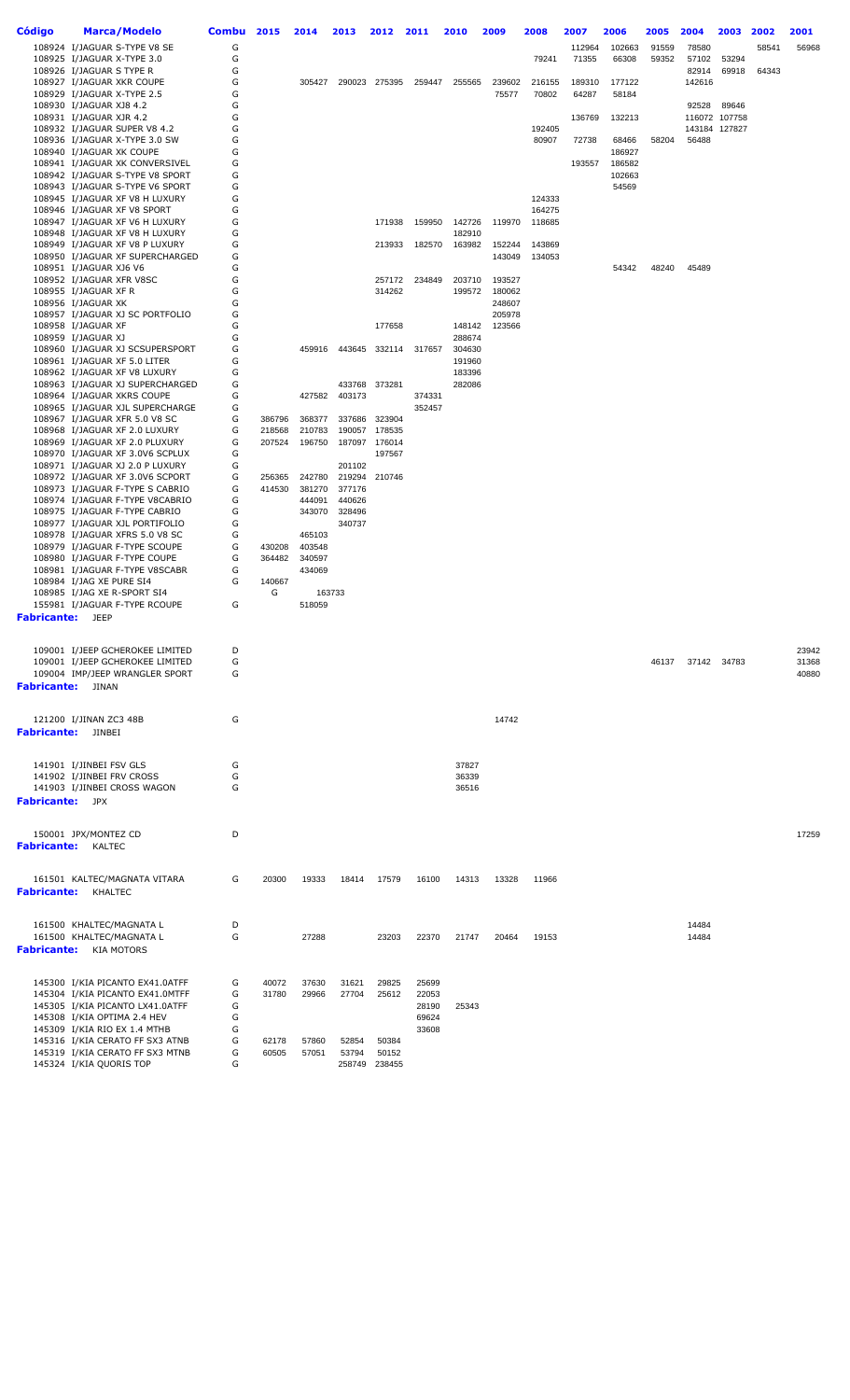| Código | <b>Marca/Modelo</b>                                                | <b>Combu</b> | 2015   | 2014            | 2013            | 2012                            | 2011           | 2010            | 2009             | 2008   | 2007   | 2006           | 2005   | 2004          | 2003  | 2002  | 2001  |
|--------|--------------------------------------------------------------------|--------------|--------|-----------------|-----------------|---------------------------------|----------------|-----------------|------------------|--------|--------|----------------|--------|---------------|-------|-------|-------|
|        | 145331 I/KIA CERATO KOUP SX4                                       | G            |        |                 | 67626           |                                 |                |                 |                  |        |        |                |        |               |       |       |       |
|        | 145333 I/KIA QUORIS EX                                             | G            | 216233 | 203890          |                 |                                 |                |                 |                  |        |        |                |        |               |       |       |       |
|        | 145335 I/KIA OPTIMA EX2 2.0 AT                                     | G            | 91245  | 87365           |                 |                                 |                |                 |                  |        |        |                |        |               |       |       |       |
|        | 145337 I/KIA CADENZA<br>149305 IMP/KIA SPORTAGE MRDI               | G<br>G       |        |                 |                 |                                 |                | 73020           |                  |        |        |                |        |               |       |       | 15174 |
|        | 149314 IMP/KIA SPORTAGE GRAND                                      | G            |        |                 |                 |                                 |                |                 |                  |        |        |                |        |               |       |       | 15612 |
|        | 149314 IMP/KIA SPORTAGE GRAND                                      | D            |        |                 |                 |                                 |                |                 |                  |        |        |                |        |               |       |       | 19445 |
|        | 149318 IMP/KIA CARNIVAL GS                                         | G            |        |                 |                 |                                 |                |                 |                  |        |        |                | 34316  | 28172         | 26449 |       | 20827 |
|        | 149322 I/KIA CARENS LS 7P                                          | G            |        |                 |                 |                                 |                |                 |                  |        | 20725  |                |        |               |       | 14414 | 12924 |
|        | 149326 I/KIA RIO LS 1.5 4DR                                        | G            |        |                 |                 |                                 |                |                 |                  |        |        |                |        | 12036         |       |       |       |
|        | 149330 I/KIA OPIRUS GL 3.5L                                        | G            |        |                 |                 |                                 |                |                 |                  |        |        | 32979          | 28488  | 26500         |       |       |       |
|        | 149331 I/KIA SPORTAGE LX 2.0 G2                                    | G            |        |                 |                 |                                 |                |                 | 36803            | 35416  | 33449  | 30459          | 28249  |               |       |       |       |
|        | 149332 I/KIA SPORTAGE EX 2.0 G2                                    | G            |        |                 |                 |                                 |                |                 |                  | 32779  | 31195  |                |        |               |       |       |       |
|        | 149333 I/KIA MAGENTIS GLS 2.0G1                                    | G            |        |                 |                 |                                 |                |                 |                  |        |        |                |        | 13168         |       |       |       |
|        | 149334 I/KIA CERATO GLS 2.0 N1                                     | G            |        |                 |                 |                                 |                |                 |                  |        |        | 18494          | 16851  |               |       |       |       |
|        | 149335 I/KIA CERATO GLS 1.6N1                                      | G<br>G       |        |                 |                 |                                 | 35051          |                 |                  |        |        | 18430<br>18495 | 16649  |               |       |       |       |
|        | 149336 I/KIA CERATO EX 2.0N1<br>149337 I/KIA CERATO EX 1.6N1       | G            |        |                 |                 |                                 |                |                 |                  |        |        | 18431          |        |               |       |       |       |
|        | 149338 I/KIA MAGENTIS EX 2.0                                       | G            |        |                 |                 |                                 |                |                 |                  | 26431  | 23227  | 22323          | 20978  |               |       |       |       |
|        | 149339 I/KIA MAGENTIS EX 2.7                                       | G            |        |                 |                 |                                 |                |                 |                  | 26438  |        | 22322          |        |               |       |       |       |
|        | 149340 I/KIA PICANTO EX 1.1L                                       | G            |        |                 |                 |                                 |                |                 |                  | 16500  | 15726  | 14989          | 13376  |               |       |       |       |
|        | 149341 I/KIA CERATO EX 1.6N3                                       | G            |        |                 |                 |                                 |                |                 | 23777            | 22504  | 19739  |                |        |               |       |       |       |
|        | 149342 I/KIA OPIRUS GL 3.8L                                        | G            |        |                 |                 |                                 |                |                 |                  | 40145  | 36979  |                |        |               |       |       |       |
|        | 149343 I/KIA MAGENTIS LX 2.0                                       | G            |        |                 |                 |                                 |                |                 |                  |        | 23244  |                |        |               |       |       |       |
|        | 149344 I/KIA PICANTO EX 1.0L                                       | G            |        |                 |                 |                                 |                |                 |                  | 15929  | 15168  |                |        |               |       |       |       |
|        | 149345 I/KIA PICANTO EX2 1.0L                                      | G            |        |                 |                 |                                 |                |                 | 17876            | 16630  | 15841  |                |        |               |       |       |       |
|        | 149346 I/KIA MAGENTIS EX2 2.0L                                     | G            |        |                 |                 |                                 |                | 34686           | 29824            | 27126  |        |                |        |               |       |       |       |
|        | 149347 I/KIA RIO EX 1.4L HB                                        | G            |        |                 |                 |                                 |                |                 |                  | 21987  |        |                |        |               |       |       |       |
|        | 149348 I/KIA RIO EX 1.4L NB                                        | G<br>G       |        |                 |                 |                                 |                |                 |                  | 19513  |        |                |        |               | 28656 |       |       |
|        | 149349 I/KIA OPTIMA<br>149350 I/KIA CERATO EX2 1.6L                | D            |        |                 |                 |                                 |                |                 | 26142            |        |        |                |        |               |       |       |       |
|        | 149350 I/KIA CERATO EX2 1.6L                                       | G            |        |                 |                 |                                 |                | 26414           | 23777            | 22504  |        |                |        |               |       |       |       |
|        | 149351 I/KIA PICANTO EX3 1.0L                                      | G            |        |                 |                 |                                 | 22097          | 20720           | 19921            |        |        |                |        |               |       |       |       |
|        | 149352 I/KIA SPORTAGE EX2 2.0G2                                    | G            |        |                 |                 |                                 |                | 37537           | 34512            |        |        |                |        |               |       |       |       |
|        | 149353 I/KIA SPORTAGE LX2 2.0G2                                    | G            |        |                 |                 |                                 |                | 37240           | 35440            |        |        |                |        |               |       |       |       |
|        | 149354 I/KIA G CARNIVAL EX2 3.8                                    | G            |        |                 |                 |                                 |                | 68732           | 58392            |        |        |                |        |               |       |       |       |
|        | 149355 I/KIA CERATO SX2 1.6L                                       | G            |        |                 |                 |                                 |                | 25583           | 23023            |        |        |                |        |               |       |       |       |
|        | 149356 I/KIA RONDO EX                                              | G            |        |                 |                 |                                 |                |                 |                  | 32969  |        |                |        |               |       |       |       |
|        | 149368 I/KIA CERATO KOUP SX2                                       | G            |        |                 |                 |                                 |                | 26705           | 23073            |        |        |                |        |               |       |       |       |
|        | 149371 I/KIA CERATO EX3 1.6MTNB                                    | G<br>G       |        |                 |                 | 37753                           | 35051          | 33032           |                  |        |        |                |        |               |       |       |       |
|        | 149372 I/KIA CERATO EX3 1.6ATNB<br>149373 I/KIA CADENZA EX3.5LV6   | G            | 122246 | 108301          | 93997           | 78803                           | 41903<br>75028 | 39506<br>73020  | 70271            |        |        |                |        |               |       |       |       |
|        | 149374 I/KIA CERATO SX3 1.6ATNB                                    | G            |        |                 |                 | 41847                           | 38207          | 35270           |                  |        |        |                |        |               |       |       |       |
|        | 149375 I/KIA CERATO SX3 1.6MTNB                                    | G            | 53304  |                 | 43143           | 38352                           | 35233          | 32764           |                  |        |        |                |        |               |       |       |       |
|        | 149378 I/KIA CERATO EX3 1.6ATHB                                    | G            |        |                 |                 |                                 |                | 41967           |                  |        |        |                |        |               |       |       |       |
|        | 149379 I/KIA CERATO EX3 1.6MTHB                                    | G            |        |                 |                 |                                 |                | 40216           |                  |        |        |                |        |               |       |       |       |
|        | 149384 I/KIA OPTIMA EX 2.4 AT                                      | G            | 81433  |                 | 72392           | 70364                           |                | 68272           |                  |        |        |                |        |               |       |       |       |
|        | 149385 I/KIA OPTIMA EX 2.0 AT                                      | G            |        |                 | 77235           |                                 |                | 75204           |                  |        |        |                |        |               |       |       |       |
|        | 149388 I/KIA CERATO KOUP SX3                                       | G            |        |                 |                 | 58177                           | 56493          | 54889           |                  |        |        |                |        |               |       |       |       |
|        | 149391 I/KIA CERATO SX3 2.0ATHB                                    | G            |        |                 |                 |                                 |                | 51146           |                  |        |        |                |        |               |       |       |       |
|        | 149396 I/KIA CERATO EX3 2.0MTNB                                    | G            |        |                 |                 |                                 |                | 51146           |                  |        |        |                |        |               |       |       |       |
|        | 149397 I/KIA PICANTO LX41.0MTFF                                    | G<br>G       |        |                 |                 |                                 | 25314          | 23477           |                  |        |        |                |        |               |       |       |       |
|        | 149398 I/KIA CERATO SX3 2.0ATNB                                    |              |        |                 |                 |                                 |                | 51146           |                  |        |        |                |        |               |       |       |       |
|        | <b>Fabricante:</b> LAMBORGHINI                                     |              |        |                 |                 |                                 |                |                 |                  |        |        |                |        |               |       |       |       |
|        |                                                                    |              |        |                 |                 |                                 |                |                 |                  |        |        |                |        |               |       |       |       |
|        | 152101 I/LAMBORGHINI GALLARDO                                      | G            |        |                 |                 | 1219870                         | 995511         | 832155          | 818822           |        | 648517 | 610961         |        | 533223 404580 |       |       |       |
|        | 152103 I/LAMBORGHINI MURCIELAGO                                    | G            |        |                 |                 |                                 |                |                 | 891066           | 815040 | 733340 |                | 626716 |               |       |       |       |
|        | 152109 I/LAMBORGHINI GALLARDO S                                    | G            |        |                 |                 | 1011190                         |                | 692699          |                  | 560544 | 534950 |                |        |               |       |       |       |
|        | 152110 I/LAMBORGHINI G SPYDER                                      | G            |        |                 |                 |                                 | 1083925        | 983816          | 982987           | 877189 | 788987 |                |        |               |       |       |       |
|        | 152111 I/LAMBORGHINI GALLARDO L                                    | G            |        |                 |                 |                                 |                |                 | 683566           |        |        |                |        |               |       |       |       |
|        | 152112 I/LAMBORGHINI GALLARDOC2                                    | G            |        |                 |                 |                                 | 1018659        | 915855          | 868638           |        |        |                |        |               |       |       |       |
|        | 152113 I/LAMBORGHINI GALLARDOC4                                    | G            |        |                 |                 | 1011190                         |                | 838291          | 794239           |        |        |                |        |               |       |       |       |
|        | 152114 I/LAMBORGHINI GALLARDOSP                                    | G            |        |                 |                 | 1119166                         |                | 1032426 1001416 | 970437           |        |        |                |        |               |       |       |       |
|        | 152115 I/LAMBORGHINI GALLARDOCS                                    | G            |        |                 |                 | 1369413                         |                | 1033922         |                  |        |        |                |        |               |       |       |       |
|        | 152116 I/LAMBORGHINI G LP5502VB<br>152117 I/LAMBORGHINI M LP6704SV | G<br>G       |        |                 |                 |                                 | 769205         |                 | 715771<br>971984 |        |        |                |        |               |       |       |       |
|        | 152119 I/LAMBORGHINI G SUPERLEG                                    | G            |        |                 |                 |                                 | 813704         | 799552          |                  | 659903 |        |                |        |               |       |       |       |
|        | 152120 I/LAMBORGHINI G LP560 4                                     | G            |        |                 |                 | 1044999                         |                | 792868          |                  |        |        |                |        |               |       |       |       |
|        | 152121 I/LAMBORGHINI GALLARDOSS                                    | G            |        |                 |                 | 1125656 1037162 956255          |                |                 |                  |        |        |                |        |               |       |       |       |
|        | 152122 I/LAMBORGHINI G LP570 4                                     | G            |        |                 | 1425045         |                                 |                | 1121237 1063729 |                  |        |        |                |        |               |       |       |       |
|        | 152123 I/LAMBORGHINI AVENTADOR                                     | G            |        |                 |                 | 1862089 1806000 1751601 1614961 |                |                 |                  |        |        |                |        |               |       |       |       |
|        | 152124 I/LAMBORGHINI G BICOLORE                                    | G            |        |                 |                 |                                 | 928077         |                 |                  |        |        |                |        |               |       |       |       |
|        | 152125 I/LAMBORGHINI GALLA STS                                     | G            |        |                 |                 |                                 | 997482         |                 |                  |        |        |                |        |               |       |       |       |
|        | 152126 I/LAMBORGHINI AVENT ROAD                                    | G            |        |                 | 3063407 2888528 |                                 |                |                 |                  |        |        |                |        |               |       |       |       |
|        | 152127 LAMBORGHINI G LP 550-2                                      | G            |        |                 | 1085302         |                                 |                |                 |                  |        |        |                |        |               |       |       |       |
|        | 152128 I/LAMBORGHINI HURACAN                                       | G<br>G       |        | 1615785 1449613 |                 |                                 |                |                 |                  |        |        |                |        |               |       |       |       |
|        | 152129 I/LAMBORGHINI H LP 610-4                                    |              |        | 1501298         |                 |                                 |                |                 |                  |        |        |                |        |               |       |       |       |
|        | <b>Fabricante:</b> LAND ROVER                                      |              |        |                 |                 |                                 |                |                 |                  |        |        |                |        |               |       |       |       |
|        |                                                                    |              |        |                 |                 |                                 |                |                 |                  |        |        |                |        |               |       |       |       |
|        | 109300 I/LAND ROVER MRE CGPI                                       | G            |        |                 |                 |                                 |                |                 |                  |        |        |                |        |               |       | 33348 |       |
|        | 109309 IMP/LR RANGE ROVER 46HSE                                    | G            |        |                 |                 |                                 |                |                 |                  |        |        |                |        |               |       |       | 43142 |
|        | 152801 IMP/RANGE ROVER 4.6 HSE                                     | G            |        |                 |                 |                                 |                |                 |                  |        |        |                |        |               |       | 47535 |       |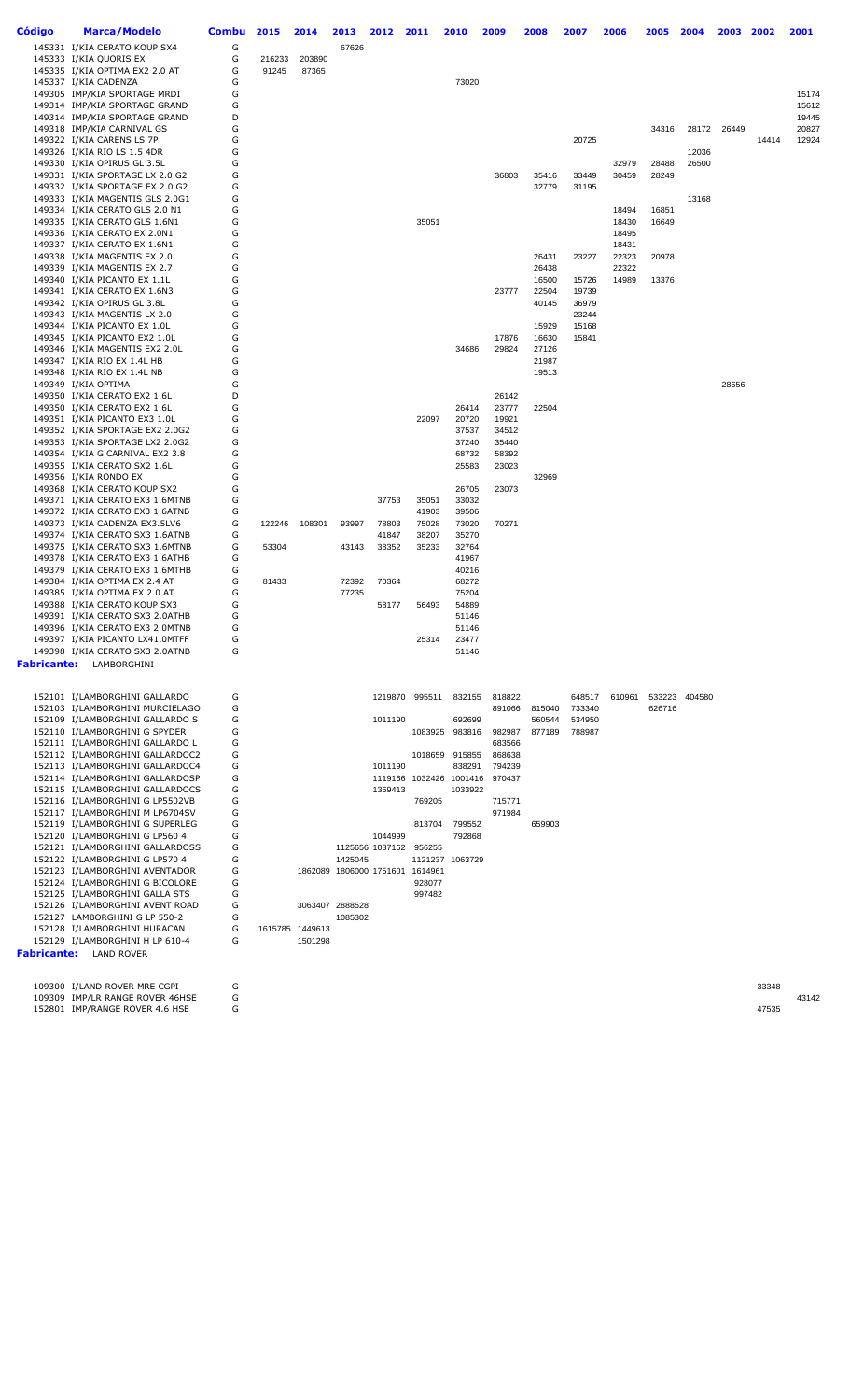| <b>Código</b>            | <b>Marca/Modelo</b>                                             | Combu  | 2015   | 2014             | 2013                        | 2012             | 2011                 | 2010           | 2009           | 2008            | 2007             | 2006            | 2005   | 2004           | 2003           | 2002            | 2001            |
|--------------------------|-----------------------------------------------------------------|--------|--------|------------------|-----------------------------|------------------|----------------------|----------------|----------------|-----------------|------------------|-----------------|--------|----------------|----------------|-----------------|-----------------|
| <b>Fabricante:</b>       | <b>LEXUS</b>                                                    |        |        |                  |                             |                  |                      |                |                |                 |                  |                 |        |                |                |                 |                 |
|                          |                                                                 |        |        |                  |                             |                  |                      |                |                |                 |                  |                 |        |                |                |                 |                 |
|                          | 111827 IMP/TOYOTA LEXUS ES 300                                  | G      |        |                  |                             |                  |                      |                |                |                 |                  |                 |        |                |                | 36402           |                 |
|                          | 148902 I/LEXUS ES300                                            | G      |        |                  |                             |                  |                      |                |                |                 |                  |                 |        |                | 38049          | 35146           | 26961           |
|                          | 148908 I/LEXUS LS430                                            | G      |        |                  |                             |                  |                      |                |                |                 |                  | 86532           |        | 80030          | 70645          | 59174           | 48708           |
|                          | 148909 I/LEXUS GS 430<br>148910 I/LEXUS IS 300                  | G<br>G |        |                  |                             | 122582           | 116570               |                |                |                 |                  | 81433           |        |                |                |                 | 32948           |
|                          | 148911 I/LEXUS SC 430                                           | G      |        |                  |                             |                  |                      |                |                | 129976          | 125327           |                 |        |                | 105521         |                 |                 |
|                          | 148912 I/LEXUS ES330                                            | G      |        |                  |                             |                  |                      |                |                |                 |                  | 45951           | 43909  | 40027          | 34343          |                 |                 |
|                          | 148913 I/LEXUS LS430                                            | G      |        |                  |                             |                  |                      |                |                |                 |                  | 109063          | 103580 | 97835          |                |                 |                 |
|                          | 148914 I/LEXUS RX 330<br>148915 I/LEXUS GS 300                  | G<br>G |        |                  |                             |                  |                      |                |                |                 |                  | 66658<br>132825 | 63866  | 58424          |                |                 |                 |
|                          | 148916 I/LEXUS ES350                                            | G      |        |                  | 199162 191572 174543 158170 |                  | 152858               | 131935         | 120970         | 96153           | 81288            | 69472           |        |                |                |                 |                 |
|                          | 148917 I/LEXUS RX 350                                           | G      |        |                  |                             |                  | 156166               | 132995         | 121384         | 101328          | 85639            | 73211           |        |                |                |                 |                 |
|                          | 148918 I/LEXUS LS460                                            | G      |        |                  |                             | 350542           | 283954               |                | 234823         | 194315          | 181399           | 166184          |        |                |                |                 |                 |
|                          | 148919 I/LEXUS IS 350<br>148920 I/LEXUS GS 450H                 | G<br>G |        |                  |                             |                  | 187090               |                |                | 92200<br>143291 | 77960<br>127726  |                 |        |                |                |                 |                 |
|                          | 148921 I/LEXUS GS 460                                           | G      |        |                  |                             |                  |                      |                |                |                 | 133262           |                 |        |                |                |                 |                 |
|                          | 148922 I/LEXUS LS600HL                                          | G      |        |                  |                             |                  |                      |                |                | 298834          |                  |                 |        |                |                |                 |                 |
|                          | 148924 I/LEXUS IS250 4-DR SEDAN                                 | G      |        |                  |                             |                  |                      |                |                | 81284           |                  |                 |        |                |                |                 |                 |
|                          | 148926 I/LEXUS IS250 CONV                                       | G      | 227777 |                  | 280215 264272 249237        |                  |                      | 143726         |                |                 |                  |                 |        |                |                |                 |                 |
|                          | 148927 I/LEXUS LS 460L<br>148928 I/LEXUS HS 250H PREMIUM        | G<br>G |        |                  |                             |                  | 238536               | 102225         |                |                 |                  |                 |        |                |                |                 |                 |
|                          | 148929 I/LEXUS IS 350 C                                         | G      |        |                  |                             |                  | 109402               |                |                |                 |                  |                 |        |                |                |                 |                 |
|                          | 148930 I/LEXUS GS 350 RWD                                       | G      |        |                  |                             | 161539           |                      |                |                |                 |                  |                 |        |                |                |                 |                 |
|                          | 148931 I/LEXUS CT200H                                           | G      |        |                  | 124761 121114 113106 108284 |                  |                      |                |                |                 |                  |                 |        |                |                |                 |                 |
|                          | 148932 I/LEXUS GS 350<br>148933 I/LEXUS GS 350F RWD             | G<br>G |        |                  |                             | 177349<br>213973 |                      |                |                |                 |                  |                 |        |                |                |                 |                 |
|                          | 148934 I/LEXUS CT200H F SPORT                                   | G      |        |                  |                             | 133829           |                      |                |                |                 |                  |                 |        |                |                |                 |                 |
|                          | 148935 I/LEXUS IS250                                            | G      | 150532 | 147252           | 144044                      |                  |                      |                |                |                 |                  |                 |        |                |                |                 |                 |
|                          | 148936 I/LEXUS IS250 F SPORT                                    | G      | 171927 | 166548           | 157687                      |                  |                      |                |                |                 |                  |                 |        |                |                |                 |                 |
| <b>Fabricante:</b> LIFAN | 148937 I/LEXUS LS460 AWD                                        | G      |        | 445533           |                             |                  |                      |                |                |                 |                  |                 |        |                |                |                 |                 |
|                          |                                                                 |        |        |                  |                             |                  |                      |                |                |                 |                  |                 |        |                |                |                 |                 |
|                          |                                                                 |        |        |                  |                             |                  |                      |                |                |                 |                  |                 |        |                |                |                 |                 |
|                          | 27734 I/LIFAN LF150ZH2 A                                        | G      |        |                  |                             |                  | 6098                 |                |                |                 |                  |                 |        |                |                |                 |                 |
|                          | 135700 I/LIFAN 620 LF7162 C<br>135701 I/LIFAN 320 LF7132        | G<br>G |        |                  |                             | 21754            | 24322<br>19713       | 21858<br>17276 | 20467<br>16559 |                 |                  |                 |        |                |                |                 |                 |
|                          | 135702 I/LIFAN LF 530                                           | G      |        |                  |                             | 25492            |                      |                |                |                 |                  |                 |        |                |                |                 |                 |
|                          | 135706 I/LIFAN 530 1.5                                          | G      | 32780  | 30908            | 29144                       |                  |                      |                |                |                 |                  |                 |        |                |                |                 |                 |
|                          | 135708 I/LIFAN X50 1.5L VIP                                     | G      |        | 32526            |                             |                  |                      |                |                |                 |                  |                 |        |                |                |                 |                 |
|                          | <b>Fabricante:</b> LINCOLN                                      |        |        |                  |                             |                  |                      |                |                |                 |                  |                 |        |                |                |                 |                 |
|                          |                                                                 |        |        |                  |                             |                  |                      |                |                |                 |                  |                 |        |                |                |                 |                 |
|                          | 100023 I/LINCOLN SEDAN 4P                                       | G      |        |                  |                             |                  |                      |                | 147288         |                 |                  |                 |        |                |                |                 |                 |
|                          | 109501 I/LINCOLN TOWN CAR                                       | G      |        |                  |                             |                  |                      |                |                | 124486          |                  | 117308          |        | 107373         |                | 93323           | 86106           |
|                          | 109502 IMP/LINCOLN NAVIGATOR4X4<br>109506 I/LINCOLN MKZ 3.5L V6 | G<br>G |        |                  |                             |                  |                      |                |                | 97923           |                  |                 | 141369 |                | 120965         |                 |                 |
|                          | 109507 I/LINCOLN MKS                                            | G      |        |                  |                             |                  |                      |                |                | 100413          |                  |                 |        |                |                |                 |                 |
|                          | 109509 I/LINCOLN TOWN CAR SIG L                                 | G      |        |                  |                             |                  | 216014               | 205890         | 188438         |                 |                  |                 |        |                |                |                 |                 |
|                          | 109510 I/LINCOLN STRETCH LIMO                                   | G      |        |                  |                             |                  |                      | 267391         |                |                 |                  |                 |        |                |                |                 |                 |
|                          | 109511 I/LINCOLN MKS AWD<br>109512 I/LINCOLN MKZ                | G<br>G |        | 163100<br>167810 |                             |                  |                      |                |                |                 |                  |                 |        |                |                |                 |                 |
| <b>Fabricante:</b> LM    |                                                                 |        |        |                  |                             |                  |                      |                |                |                 |                  |                 |        |                |                |                 |                 |
|                          |                                                                 |        |        |                  |                             |                  |                      |                |                |                 |                  |                 |        |                |                |                 |                 |
|                          | 107000 LM/BUGGY ADVENTURE                                       | G      |        |                  |                             |                  |                      |                | 17663          |                 |                  |                 |        |                |                |                 |                 |
|                          | <b>Fabricante:</b> LOBINI                                       |        |        |                  |                             |                  |                      |                |                |                 |                  |                 |        |                |                |                 |                 |
|                          |                                                                 |        |        |                  |                             |                  |                      |                |                |                 |                  |                 |        |                |                |                 |                 |
|                          |                                                                 | G      | 128404 |                  |                             |                  | 118037 113932 108507 | 103883         |                |                 | 79727            | 71608           | 66179  |                |                |                 |                 |
| <b>Fabricante:</b> LOTUS | 161100 LOBINI/H1                                                |        |        |                  |                             |                  |                      |                |                |                 |                  |                 |        |                |                |                 |                 |
|                          |                                                                 |        |        |                  |                             |                  |                      |                |                |                 |                  |                 |        |                |                |                 |                 |
|                          |                                                                 |        |        |                  |                             |                  |                      |                |                |                 |                  |                 |        |                |                |                 |                 |
|                          | 152201 I/LOTUS TYPE 72D<br>152202 I/LOTUS EXIGE S               | G<br>G |        |                  |                             |                  |                      | 227657         |                | 188363          | 162942<br>174585 |                 |        |                |                |                 |                 |
|                          | 152203 I/LOTUS ELISE CALIFORNIA                                 | G      |        |                  |                             |                  |                      |                |                | 198268          |                  |                 |        |                |                |                 |                 |
|                          | 152204 I/LOTUS ELISE                                            | G      |        |                  |                             |                  |                      |                |                |                 | 157133           |                 |        |                |                |                 |                 |
|                          | 152205 I/LOTUS ELISE SC                                         | G      |        |                  |                             |                  |                      |                |                | 169754          |                  |                 |        |                |                |                 |                 |
|                          | <b>Fabricante:</b> M.BENZ                                       |        |        |                  |                             |                  |                      |                |                |                 |                  |                 |        |                |                |                 |                 |
|                          |                                                                 |        |        |                  |                             |                  |                      |                |                |                 |                  |                 |        |                |                |                 |                 |
|                          | 109606 I/M.BENZ S320                                            | G      |        |                  |                             |                  |                      |                |                |                 |                  |                 |        |                | 83990          |                 | 66081           |
|                          | 109607 I/M.BENZ S320L<br>109608 I/M.BENZ C320                   | G<br>G |        |                  |                             |                  |                      |                |                |                 |                  |                 | 57889  | 47819          | 44749          | 41709           | 68941<br>36133  |
|                          | 109609 I/M.BENZ C200 KOMPRESSOR                                 | G      |        |                  |                             |                  |                      |                | 73501          | 65040           | 49446            | 44512           | 41437  |                |                | 35876           | 31498           |
|                          | 109610 I/M.BENZ C240                                            | G      |        |                  |                             |                  |                      |                |                |                 |                  |                 |        |                |                | 40941           | 35958           |
|                          | 109611 I/M.BENZ SLK 32 AMG                                      | G      |        |                  |                             |                  |                      |                |                |                 |                  |                 |        |                |                |                 | 82366           |
|                          | 109612 I/M.BENZ C32K AMG                                        | G      |        |                  |                             |                  |                      |                |                |                 |                  |                 |        |                |                | 68085           | 58053           |
|                          | 109613 I/M.BENZ S55 AMG<br>109614 I/M.BENZ C32 TOURING AMG      | G<br>G |        |                  |                             |                  |                      |                |                |                 |                  |                 |        |                | 136125 128779  | 123103<br>73429 | 107622<br>67211 |
|                          | 109615 I/M.BENZ C180 COUPE                                      | G      |        |                  |                             |                  |                      |                |                |                 |                  |                 |        |                |                |                 | 34174           |
|                          | 109616 I/M.BENZ C200 K COUPE                                    | G      |        |                  |                             |                  |                      |                |                |                 |                  |                 |        |                |                | 39575           | 36960           |
|                          | 109618 I/M.BENZ C200K TOURING                                   | G      |        |                  |                             |                  |                      |                |                |                 |                  |                 |        |                |                | 32363           | 30687           |
|                          | 109620 I/M.BENZ CLK 500<br>109621 I/M.BENZ E500                 | G<br>G |        |                  |                             |                  |                      |                |                | 124590          | 107843           | 109916<br>87120 | 71961  | 91687<br>67412 | 77614<br>60632 | 71848<br>58121  |                 |
|                          | 109622 I/M.BENZ CLK 320                                         | G      |        |                  |                             |                  |                      |                |                |                 |                  |                 | 71571  | 65187          | 57511          | 46412           | 39045           |
|                          | 109623 I/M.BENZ C180K COUPE                                     | G      |        |                  |                             |                  |                      |                |                |                 |                  |                 | 37620  |                |                |                 |                 |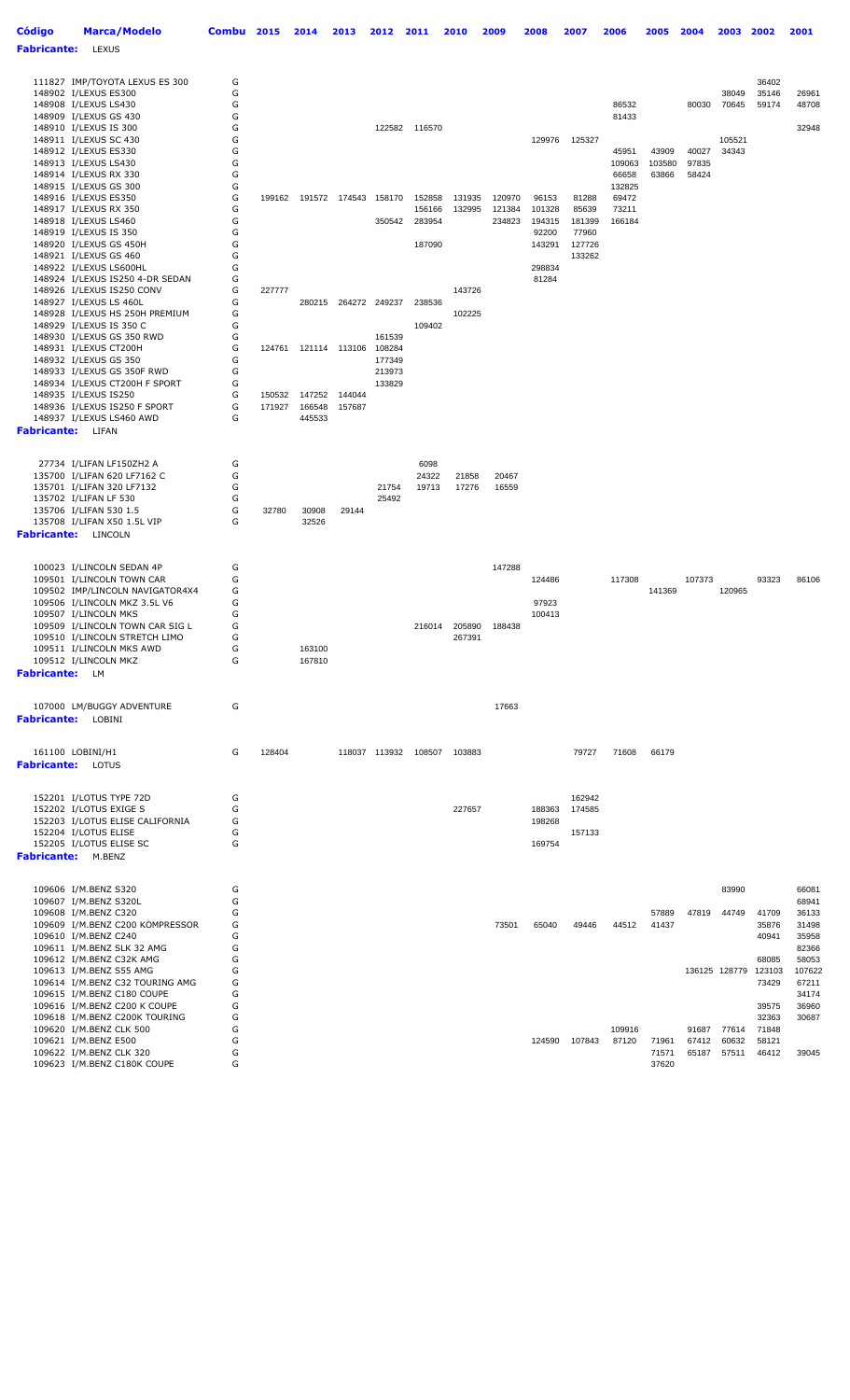| Código | <b>Marca/Modelo</b>                                             | <b>Combu</b> | 2015   | 2014          | 2013   | 2012          | 2011             | 2010             | 2009              | 2008              | 2007            | 2006            | 2005            | 2004            | 2003                 | 2002  | 2001  |
|--------|-----------------------------------------------------------------|--------------|--------|---------------|--------|---------------|------------------|------------------|-------------------|-------------------|-----------------|-----------------|-----------------|-----------------|----------------------|-------|-------|
|        | 109624 I/M.BENZ C180K                                           | G            |        |               |        |               |                  | 62270            |                   |                   |                 | 40011           | 37112           | 36663           | 34581                | 30882 |       |
|        | 109626 I/M.BENZ S600                                            | G            |        |               |        |               | 447957           | 375414           |                   | 296096            | 267639          | 246545          |                 |                 | 188893 177400 164299 |       |       |
|        | 109628 I/M.BENZ S 350<br>109629 I/M.BENZ SL 350                 | G<br>G       |        | 415100        |        | 365527 355545 |                  |                  |                   |                   |                 |                 | 82564<br>124802 | 77095           |                      |       |       |
|        | 109630 I/M.BENZ E200                                            | G            |        |               |        |               |                  |                  | 71936             | 63276             |                 | 35902           |                 | 29576           |                      | 27263 | 26032 |
|        | 109633 I/M.BENZ CLK 500 CA                                      | G            |        |               |        |               |                  |                  |                   |                   |                 |                 |                 | 116819 103877   | 87940                |       |       |
|        | 109636 I/M.BENZ E 500 T                                         | G            |        |               |        |               |                  |                  |                   |                   |                 |                 |                 | 90736           | 80686                |       |       |
|        | 109637 I/M.BENZ C230K                                           | G            |        |               |        |               |                  |                  |                   |                   |                 |                 | 41429           | 38508           | 38435                |       |       |
|        | 109638 I/M.BENZ C230K TOURING                                   | G            |        |               |        |               |                  |                  |                   |                   |                 |                 | 45748           | 43528           | 41903                |       |       |
|        | 109640 I/M.BENZ CL 65 AMG                                       | G            |        |               |        |               |                  | 380606           | 365271            | 346618            | 335924          |                 |                 |                 |                      |       |       |
|        | 109641 I/M.BENZ S 65 AMG<br>109643 I/M.BENZ SLK 200 K           | G<br>G       |        |               |        |               |                  | 112811           | 278135<br>98591   | 254236<br>91897   | 249335<br>85152 | 243071<br>78908 | 75899           | 204792<br>73470 |                      |       |       |
|        | 109644 I/M.BENZ CLS 350                                         | G            |        |               |        |               |                  | 179424           | 146661            | 129202            | 109270          | 101423          | 99064           |                 |                      |       |       |
|        | 109645 I/M.BENZ SLK 350                                         | G            |        |               |        |               | 186964           | 169639           | 140910            | 137970            | 124704          | 111281          | 99863           |                 |                      |       |       |
|        | 109646 I/M.BENZ CLS 500                                         | G            |        |               |        |               |                  |                  |                   | 152860            | 124948          | 107438          | 102530          | 98222           |                      |       |       |
|        | 109647 I/M.BENZ SLK 55 K AMG                                    | G            |        |               |        |               |                  | 188132           | 167639            | 158704            | 147317          | 142615          | 137840          | 129019          |                      |       |       |
|        | 109649 I/M.BENZ E 350<br>109650 I/M.BENZ CLS 55 AMG             | G<br>G       | 219574 |               | 199161 | 189679        | 180646           | 158233           | 140271            | 120419            | 106181          | 99920           | 88399<br>152496 | 85454           |                      |       |       |
|        | 109651 I/M.BENZ SLK 350 CONVERS                                 | G            |        |               |        |               |                  |                  |                   | 136196            |                 |                 | 93656           |                 |                      |       |       |
|        | 109652 I/M.BENZ C 230                                           | G            |        |               |        |               |                  |                  |                   |                   |                 | 51336           | 41247           |                 |                      |       |       |
|        | 109653 I/M.BENZ E 240 ELEGANCE                                  | G            |        |               |        |               |                  |                  |                   |                   |                 |                 |                 | 44864           |                      | 41757 | 37851 |
|        | 109654 I/M.BENZ CLK 350                                         | G            |        |               |        |               |                  |                  |                   | 99195             | 85654           | 76198           | 73133           |                 |                      |       |       |
|        | 109655 I/M.BENZ CLK 350 CA<br>109656 I/M.BENZ B 200 T           | G<br>G       |        |               |        |               |                  | 59060            | 47649             |                   | 113175<br>38257 | 37709           | 93112<br>36394  |                 |                      |       |       |
|        | 109657 I/M.BENZ S 500                                           | G            |        |               |        |               |                  | 311329           | 253746            | 41895<br>218502   | 208063          | 165692          | 141211          |                 |                      |       |       |
|        | 109659 I/M.BENZ E280                                            | G            |        |               |        |               |                  |                  |                   | 70924             | 68318           | 65294           |                 |                 |                      |       | 32868 |
|        | 109660 I/M.BENZ SLK 55 AMG                                      | G            |        |               |        | 266597        |                  |                  |                   |                   | 141435          | 136142          | 127916          |                 |                      |       |       |
|        | 109661 I/M.BENZ S550V                                           | G            |        |               |        |               |                  |                  |                   | 237809            | 208733          | 192581          |                 |                 |                      |       |       |
|        | 109662 I/M.BENZ C180 ELEGANCE                                   | G            |        |               |        |               |                  |                  |                   |                   |                 |                 |                 |                 |                      | 32268 |       |
|        | 109663 I/M.BENZ C 200 K<br>109667 I/M.BENZ CLS 550              | G<br>G       |        |               |        |               | 249651           | 63393            | 60491             | 56221<br>174625   | 47711<br>156071 |                 |                 |                 |                      |       |       |
|        | 109669 I/M.BENZ LIMOUSINE C 180                                 | G            |        |               |        |               |                  |                  |                   |                   |                 |                 |                 |                 | 33672                |       |       |
|        | 109670 I/M.BENZ CLK 550                                         | G            |        |               |        |               |                  |                  |                   | 160223            | 141762          |                 |                 |                 |                      |       |       |
|        | 109671 I/M.BENZ C350                                            | G            |        |               |        |               | 128191           |                  |                   | 94151             | 73616           |                 |                 |                 |                      |       |       |
|        | 109673 I/M.BENZ C350 SPORTSEDAN                                 | G            |        |               |        | 139663        | 118537           |                  |                   | 104562            | 102011          |                 |                 |                 |                      |       |       |
|        | 109674 I/M.BENZ C63 AMG TOURING<br>109675 I/M.BENZ SL 550       | G<br>G       |        |               |        |               | 263254           | 214958           | 201763            | 180144<br>242000  |                 |                 |                 |                 |                      |       |       |
|        | 109676 I/M.BENZ SLK 300 CONVERS                                 | G            |        |               |        |               |                  |                  |                   | 149371            |                 |                 |                 |                 |                      |       |       |
|        | 109677 I/M.BENZ E500 V8 SEDAN                                   | G            |        |               |        |               |                  |                  |                   |                   |                 |                 | 80191           | 78525           |                      |       |       |
|        | 109678 I/M.BENZ C63 AMG                                         | G            |        | 347153        | 308490 | 263007        | 226949           | 185950           | 172561            | 155356            |                 |                 |                 |                 |                      |       |       |
|        | 109679 M.BENZ/CLC 200 K                                         | G            |        |               |        |               |                  | 55379            | 51599             |                   |                 |                 |                 |                 |                      |       |       |
|        | 109681 I/M.BENZ E 500<br>109682 I/M.BENZ E 350 COUPE            | G<br>G       |        |               |        |               | 168508           | 216314<br>157571 | 212603<br>148578  |                   |                 |                 |                 |                 |                      |       |       |
|        | 109683 I/M.BENZ B 180                                           | G            |        |               |        |               | 48238            | 40329            | 38344             |                   |                 |                 |                 |                 |                      |       |       |
|        | 109684 I/M.BENZ E 500 COUPE                                     | G            |        |               |        |               | 247216           | 219944           |                   |                   |                 |                 |                 |                 |                      |       |       |
|        | 109685 I/M.BENZ C 180 K                                         | G            |        |               |        |               |                  | 54980            | 52154             |                   |                 | 37335           | 35336           | 33458           | 30706                | 29616 |       |
|        | 109686 I/M.BENZ C 200 CGI                                       | G<br>G       |        | 118565 110533 | 103045 | 88944         | 77826<br>169163  | 73918            | 71421             |                   |                 |                 |                 |                 |                      |       |       |
|        | 109687 I/M.BENZ E 350 GUARD<br>109688 I/M.BENZ E 500 GUARD      | G            |        |               |        |               | 249684           | 228808           | 133095<br>205371  |                   |                 |                 |                 |                 |                      |       |       |
|        | 109689 I/M.BENZ E550W                                           | G            |        |               |        |               |                  |                  | 208052            |                   |                 |                 |                 |                 |                      |       |       |
|        | 109690 I/M.BENZ E550 SEDAN                                      | G            |        |               |        |               |                  | 250665           | 219629            |                   |                 |                 |                 |                 |                      |       |       |
|        | 109691 I/M.BENZ C 180 CGI                                       | G            |        |               |        | 75451         | 68338            | 66281            | 63014             |                   |                 |                 |                 |                 |                      |       |       |
|        | 109693 I/M.BENZ SL 350 SPORT<br>109694 I/M.BENZ C200CGI TOURING | G<br>G       |        |               |        |               | 219015<br>112701 | 193747<br>101680 |                   |                   |                 |                 |                 |                 |                      |       |       |
|        | 109695 I/M.BENZ C200 ELEGANCE                                   | G            |        |               |        |               |                  |                  |                   |                   |                 |                 |                 |                 |                      |       | 34174 |
|        | 109696 I/M.BENZ E 350 CA                                        | G            |        |               |        |               | 208187           | 181829           |                   |                   |                 |                 |                 |                 |                      |       |       |
|        | 109697 I/M.BENZ S550                                            | G            |        |               |        |               |                  | 367474           |                   |                   |                 |                 |                 |                 |                      |       |       |
|        | 124013 I/M.BENZ E320                                            | G            |        |               |        |               |                  |                  |                   |                   |                 |                 |                 | 62458           | 54751                | 47612 |       |
|        | 124020 I/M.BENZ E320 T<br>124025 I/M.BENZ CL 55 AMG             | G<br>G       |        |               |        |               |                  |                  |                   |                   |                 |                 |                 | 66505<br>121569 | 61338                |       | 91909 |
|        | 124027 I/M.BENZ SLR                                             | G            |        |               |        |               |                  |                  |                   |                   |                 | 349716          | 318961          |                 |                      |       |       |
|        | 124028 I/M.BENZ SL 65 AMG                                       | G            |        |               |        |               |                  | 464695           | 406644            | 386259            | 372915          |                 | 314161          | 301287          |                      |       |       |
|        | 124029 I/M.BENZ C 55 AMG T                                      | G            |        |               |        |               |                  |                  |                   |                   |                 | 113522          |                 |                 |                      |       |       |
|        | 124030 I/M.BENZ C 55 AMG                                        | G            |        |               |        |               |                  |                  |                   |                   |                 | 80033           | 71837           | 67670           |                      |       |       |
|        | 124033 I/M.BENZ C230 TOURING                                    | G<br>G       |        |               |        |               |                  |                  |                   |                   |                 | 61042           | 50937<br>69465  |                 |                      |       |       |
|        | 124034 I/M.BENZ C 350 TOURING<br>124035 I/M.BENZ C 350          | G            |        |               |        |               |                  |                  | 79687             | 76262             | 71975           | 60154           | 54365           |                 |                      |       |       |
|        | 124036 I/M.BENZ B 200                                           | G            |        |               |        |               |                  |                  | 43223             | 38943             | 37202           | 31336           | 30007           |                 |                      |       |       |
|        | 124037 I/M.BENZ A 200                                           | G            |        |               |        |               |                  |                  |                   |                   | 36874           | 32763           | 30947           |                 |                      |       |       |
|        | 124040 I/M.BENZ C 350 COUPE                                     | G            |        |               |        |               |                  |                  |                   |                   |                 |                 | 79103           |                 |                      |       |       |
|        | 124041 I/M.BENZ C 230 COUPE                                     | G            |        |               |        |               |                  |                  |                   |                   |                 |                 | 45186           |                 |                      |       |       |
|        | 124042 I/M.BENZ S 350<br>124044 I/M.BENZ ML 500                 | G<br>G       |        |               |        | 150847        |                  | 107281           |                   | 101667            | 94009           | 86691<br>95592  | 90425           | 77095           | 69917                |       |       |
|        | 124047 I/M.BENZ E 63 AMG                                        | G            | 533218 | 345032        | 308865 | 289970        | 259721           | 214330           | 202754            | 183283            | 144827          | 140819          |                 |                 |                      |       |       |
|        | 124048 I/M.BENZ CLS 63 AMG                                      | G            | 376004 |               | 341047 | 324808        | 309341           | 259458           | 228860            | 199888            | 184511          | 177849          |                 |                 |                      |       |       |
|        | 124051 I/M.BENZ S 63 AMG                                        | G            | 446272 |               | 409481 | 389983        | 375722           | 294926           | 271705            | 237061            | 200637          |                 |                 |                 |                      |       |       |
|        | 124052 I/M.BENZ SLR MCLAREN                                     | G            |        |               |        |               |                  |                  |                   |                   |                 | 968654          |                 |                 |                      |       |       |
|        | 124053 I/M.BENZ C 63 AMG<br>124055 I/M.BENZ SLR MC ROADSTER     | G<br>G       | 280353 |               | 253556 | 235316        | 229320           | 186204           | 174217<br>1579537 | 154937<br>1246822 |                 |                 |                 |                 |                      |       |       |
|        | 124056 I/M.BENZ C 200 K TOURING                                 | G            |        |               |        |               |                  |                  | 77535             | 70670             |                 |                 |                 |                 |                      |       |       |
|        | 124057 I/M.BENZ B 170                                           | G            |        |               |        |               |                  |                  | 37386             | 33741             |                 |                 |                 |                 |                      |       |       |
|        | 124058 I/M.BENZ SL 63 AMG                                       | G            |        |               |        |               | 365209           | 301917           | 287815            | 270070            |                 |                 |                 |                 |                      |       |       |
|        | 124060 I/M.BENZ SL 65 AMG BS                                    | G<br>G       |        |               |        |               | 122408           |                  | 429917            | 407118            |                 |                 |                 |                 |                      |       |       |
|        | 124064 I/M.BENZ C 300                                           |              |        |               |        |               |                  | 102575           | 97232             |                   |                 |                 |                 |                 |                      |       |       |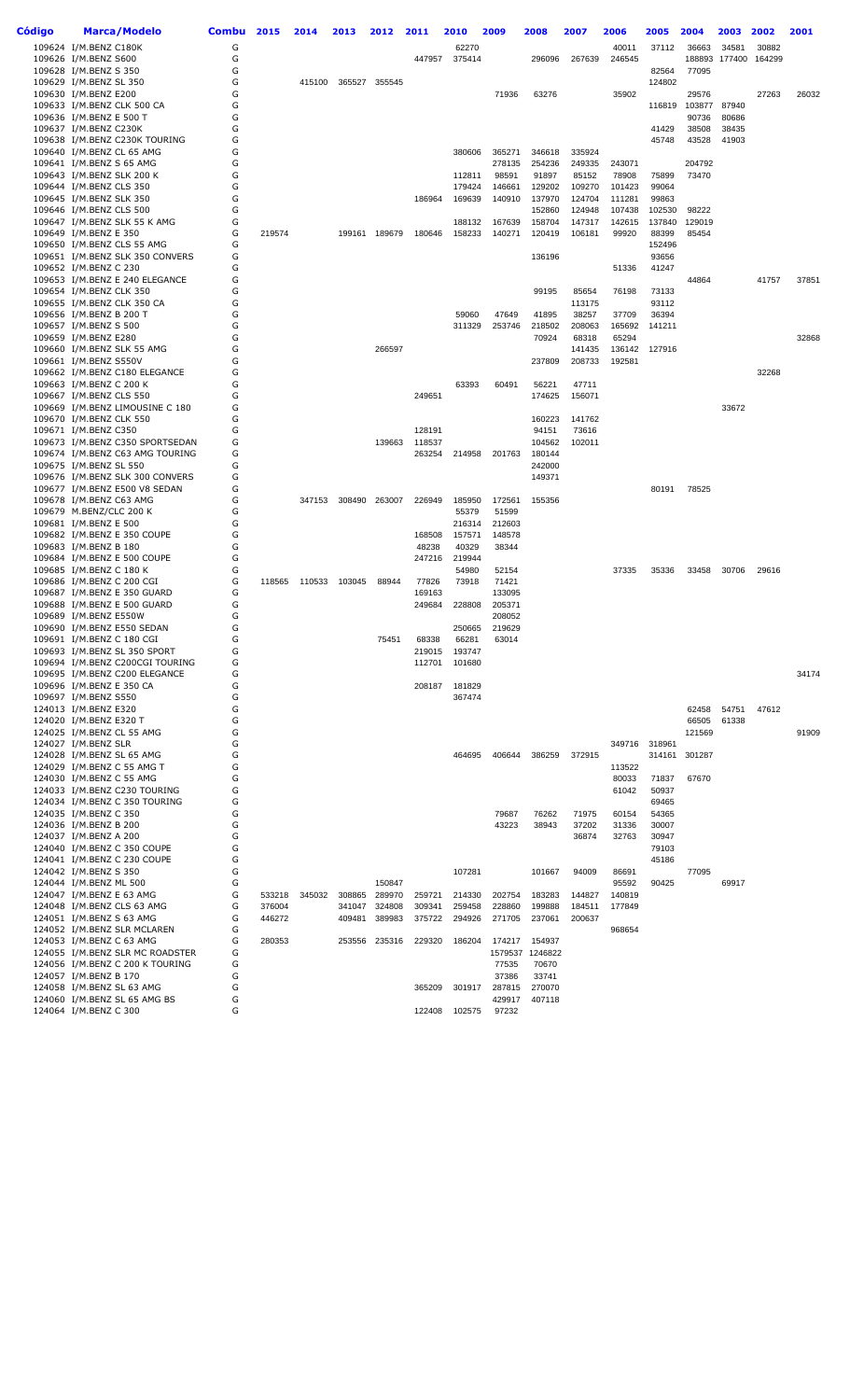| Código | <b>Marca/Modelo</b>                                              | <b>Combu</b> | 2015   | 2014             | 2013             | 2012             | 2011             | 2010             | 2009   | 2008            | 2007           | 2006   | 2005   | 2004                        | 2003          | 2002            | 2001           |
|--------|------------------------------------------------------------------|--------------|--------|------------------|------------------|------------------|------------------|------------------|--------|-----------------|----------------|--------|--------|-----------------------------|---------------|-----------------|----------------|
|        | 124066 I/M.BENZ E 220 CDI                                        | D            |        |                  |                  |                  |                  |                  |        |                 |                |        |        |                             | 45947         |                 |                |
|        | 124067 I/M.BENZ SLS 63 AMG                                       | G            | 612542 | 584625           | 557981           | 523238           | 449266           | 437467           |        |                 |                |        |        |                             |               |                 |                |
|        | 124068 I/M.BENZ C 300W                                           | G            |        |                  |                  |                  |                  |                  | 103487 |                 |                |        |        |                             |               |                 |                |
|        | 124069 I/M.BENZ C 203 SWAGON<br>124070 I/M.BENZ E63 SEDAN        | D<br>G       |        |                  |                  |                  |                  | 286303           |        |                 |                |        |        |                             | 46920         |                 |                |
|        | 124072 I/M.BENZ E 500 TOURING                                    | G            |        |                  |                  |                  |                  | 264437           |        |                 |                |        |        |                             |               |                 |                |
|        | 124073 I/M.BENZ E63 AMG TOURING                                  | G            |        |                  |                  |                  |                  | 297762           |        |                 |                |        |        |                             |               |                 |                |
|        | 124074 I/M.BENZ A 150                                            | G            |        |                  |                  |                  |                  |                  |        | 15042           |                | 13560  |        |                             |               |                 |                |
|        | 124078 I/M.BENZ C 250 CGI                                        | G            |        | 154174 137971    | 123471           | 109136           | 101114           | 98651            |        |                 |                |        |        |                             |               |                 |                |
|        | 124080 I/M.BENZ E350 CONV                                        | G            |        |                  |                  |                  | 214122           | 189100           |        |                 |                |        |        |                             |               |                 |                |
|        | 124082 I/M.BENZ S 500 CGI<br>124083 I/M.BENZ E 250 CGI           | G<br>G       |        |                  |                  | 422631<br>140805 | 377397<br>129666 | 127142           |        |                 |                |        |        |                             |               |                 |                |
|        | 124085 I/M.BENZ E300                                             | G            |        |                  |                  |                  | 181224           |                  |        |                 |                |        |        |                             |               |                 |                |
|        | 124086 I/M.BENZ E 250 CGI COUPE                                  | G            |        |                  |                  | 156325           | 153086           |                  |        |                 |                |        |        |                             |               |                 |                |
|        | 124087 I/M.BENZ C 180 CGI COUPE                                  | G            |        |                  |                  | 95008            | 91603            |                  |        |                 |                |        |        |                             |               |                 |                |
|        | 124088 I/M.BENZ C 250 CGI COUPE                                  | G            | 157419 |                  | 141233           |                  |                  |                  |        |                 |                |        |        |                             |               |                 |                |
|        | 124092 I/M.BENZ SLS63AMG RDSTER<br>124093 I/M.BENZ C 350 CGI     | G<br>G       |        |                  |                  | 557408           | 549090<br>148430 |                  |        |                 |                |        |        |                             |               |                 |                |
|        | 124094 I/M.BENZ E 350 CGI CA                                     | G            |        | 265685           | 244008           | 226907           | 205961           |                  |        |                 |                |        |        |                             |               |                 |                |
|        | 124095 I/M.BENZ E 350 CGI GUARD                                  | G            |        |                  |                  | 291693           |                  |                  |        |                 |                |        |        |                             |               |                 |                |
|        | 124096 I/M.BENZ E 350 CGI COUPE                                  | G            |        |                  |                  |                  | 168508           |                  |        |                 |                |        |        |                             |               |                 |                |
|        | 124097 I/M.BENZ E 350 CGI                                        | G            |        |                  |                  | 209941           | 206926           |                  |        |                 |                |        |        |                             |               |                 |                |
|        | 124098 I/M.BENZ E 350 AVANTGARD<br>124101 M.BENZ/A 160           | G<br>G       |        |                  |                  |                  |                  | 172674           |        |                 |                |        | 14063  | 13324                       | 12490         | 12431           | 11505          |
|        | 124102 M.BENZ/A 190                                              | G            |        |                  |                  |                  |                  |                  |        |                 |                |        | 16422  | 15137                       | 13719         | 12670           | 12038          |
|        | 124103 I/M.BENZ SL400                                            | G            | 470277 | 443431           |                  |                  |                  |                  |        |                 |                |        |        |                             |               |                 |                |
|        | 149201 IMP/MERCEDES C180 HA18W                                   | G            |        |                  |                  |                  |                  |                  |        |                 |                |        |        |                             |               |                 | 30054          |
|        | 149202 IMP/MERCEDES C200 HA20W                                   | G            |        |                  |                  |                  |                  |                  |        |                 |                |        |        |                             |               | 34686           |                |
|        | 149209 IMP/MERCEDES E220 EA82W<br>149212 IMP/MERCEDES E320 EA66W | G<br>G       |        | 170223           |                  |                  |                  |                  |        |                 |                |        |        |                             |               |                 | 41470          |
|        | 149217 IMP/MERCEDES E500 EA36W                                   | G            |        | 291998           |                  |                  |                  |                  |        |                 |                |        |        |                             |               |                 |                |
|        | 149232 IMP/MERCEDES SL500 FA67W                                  | G            |        |                  |                  |                  |                  |                  |        |                 |                |        |        |                             |               | 140344          | 119503         |
|        | 149248 IMP/MERCEDES E320 JF65W                                   | G            |        |                  |                  |                  |                  |                  |        |                 |                |        |        |                             |               | 51215           | 41456          |
|        | 149255 IMP/MERCEDES CLK320LJ65W                                  | G            |        |                  |                  |                  |                  |                  |        |                 |                |        |        |                             |               |                 | 45137          |
|        | 149257 IMP/MERCEDES E430 JF70W                                   | G            |        |                  |                  |                  |                  |                  |        |                 |                |        |        |                             |               |                 | 41911          |
|        | 149258 IMP/MERCEDES E430T JH70W<br>149263 I/MERCEDES ML320 AB54  | G<br>G       |        |                  |                  |                  |                  |                  |        |                 |                |        |        |                             |               |                 | 57040<br>30250 |
|        | 149266 IMP/MERCEDES E55 AMG                                      | G            |        |                  |                  |                  |                  |                  |        |                 |                |        | 129681 | 119976 104429               |               |                 | 72377          |
|        | 149269 I/MERCEDES SL 500                                         | G            |        |                  |                  |                  |                  | 291919           | 253823 | 231288          | 210897         | 185931 |        | 168892 157024 144866 143355 |               |                 | 115892         |
|        | 149270 IMP/MERCEDES CLK 430                                      | G            |        |                  |                  |                  |                  |                  |        |                 |                |        |        |                             |               |                 | 53660          |
|        | 149271 I/M.BENZ SL 55 AMG                                        | G            |        |                  |                  |                  |                  |                  |        |                 |                |        | 217006 | 194522                      |               | 160184          |                |
|        | 149272 IMP/MERCEDES S 500L<br>149273 IMP/MERCEDES S 500          | G<br>G       |        |                  |                  |                  |                  | 311329           |        |                 | 208063         |        |        | 136372                      | 122715 119315 | 102904<br>81559 | 89335<br>73720 |
|        | 149275 I/M.BENZ CLK320CA                                         | G            |        |                  |                  |                  |                  |                  |        |                 |                |        |        | 62650                       |               |                 | 54120          |
|        | 149276 I/MERCEDES-BENZ ML430                                     | G            |        |                  |                  |                  |                  |                  |        |                 |                |        |        |                             |               |                 | 35337          |
|        | 149277 I/MERCEDES MRE CGPI                                       | G            |        |                  |                  |                  |                  |                  |        |                 |                |        |        |                             |               | 30516           | 29002          |
|        | 149282 I/M.BENZ CL500                                            | G            |        |                  |                  |                  |                  |                  |        |                 |                |        |        |                             |               |                 | 92442          |
|        | 149285 I/MERCEDES BENZ C180                                      | G<br>G       |        |                  |                  |                  |                  |                  |        |                 |                | 45895  |        |                             |               | 32234<br>71371  | 30090<br>67517 |
|        | 149286 I/M.BENZ SLK320<br>149287 I/M.BENZ C220                   | D            |        |                  |                  | 126027           |                  |                  |        |                 |                |        |        |                             |               |                 |                |
|        | 149288 I/M.BENZ E240                                             | G            |        |                  |                  |                  |                  |                  |        |                 |                |        |        | 41550                       | 39862         | 39376           | 36745          |
|        | 149289 I/M.BENZ CL600                                            | G            |        |                  |                  |                  |                  |                  |        |                 | 241951         |        |        |                             |               |                 | 129488         |
|        | 149290 I/M.BENZ S600L                                            | G            |        | 530528           |                  |                  |                  |                  |        |                 |                |        |        |                             |               | 157468          | 133774         |
|        | 149291 I/M.BENZ SLK230K                                          | G<br>G       |        |                  |                  |                  |                  |                  |        |                 |                |        |        |                             | 77499         | 75692           | 67391<br>99420 |
|        | 149292 I/M.BENZ CLK55AMG<br>149293 I/M.BENZ CLK230K              | G            |        |                  |                  |                  |                  |                  |        |                 |                |        |        |                             |               |                 | 43088          |
|        | 149295 I/M.BENZ C200                                             | G            |        | 127002 119752    |                  |                  |                  |                  |        |                 |                |        |        |                             |               |                 |                |
|        | 149296 I/M.BENZ CL55 AMG                                         | G            |        |                  |                  |                  |                  |                  |        |                 |                |        |        |                             |               |                 | 128352         |
|        | 149297 I/M.BENZ C230 K COUPE                                     | G            |        |                  |                  |                  |                  |                  |        |                 |                |        | 42995  | 39742                       |               | 36945           | 31074          |
|        | 149298 I/M.BENZ C320 TOURING<br>156500 I/M.BENZ E 250 LIMOUSINE  | G<br>G       | 211568 |                  |                  |                  |                  |                  |        |                 |                |        |        | 54285                       | 48137         | 45348           | 42276          |
|        | 156501 I/M.BENZ AMGGTS                                           | G            | 700143 |                  |                  |                  |                  |                  |        |                 |                |        |        |                             |               |                 |                |
|        | 156502 I/M.BENZ GLA200FF                                         | G            | 136204 |                  |                  |                  |                  |                  |        |                 |                |        |        |                             |               |                 |                |
|        | 161901 I/M.BENZ C 280                                            | G            |        |                  |                  |                  |                  |                  | 71524  | 67948           | 64551          |        |        |                             |               |                 |                |
|        | 161903 I/M.BENZ E550                                             | G            |        |                  |                  |                  | 184335           | 178520           |        | 128165          | 125142         |        |        |                             |               |                 |                |
|        | 161904 I/M.BENZ CL 63 AMG                                        | G            |        |                  |                  |                  |                  |                  | 276495 | 252514          | 243343         |        |        |                             |               |                 |                |
|        | 161905 I/MERCEDES C300<br>161906 I/M.BENZ C300 SPORTSEDAN        | G<br>G       |        |                  |                  |                  | 125230           | 105816<br>112341 |        | 98592<br>102840 | 79277<br>97006 |        |        |                             |               |                 |                |
|        | 161907 I/M.BENZ E240 SEDAN                                       | G            |        |                  |                  |                  |                  |                  |        |                 |                |        |        | 41452                       | 39410         | 38206           |                |
|        | 161908 I/M.BENZ E550 COUPE                                       | G            |        |                  |                  |                  | 241545           | 219464           | 215570 |                 |                |        |        |                             |               |                 |                |
|        | 161909 I/M.BENZ E550 SPORTSEDAN                                  | G            |        |                  |                  |                  |                  |                  | 226833 |                 |                |        |        |                             |               |                 |                |
|        | 161910 I/M.BENZ S 400 HYBRID                                     | G            |        |                  |                  | 366145           | 334148           | 273666           | 253602 |                 |                |        |        |                             |               |                 |                |
|        | 161912 I/M.BENZ SLK 350 CGI                                      | G<br>G       |        |                  |                  |                  | 183628           |                  |        |                 |                |        |        |                             |               |                 |                |
|        | 161913 I/M.BENZ SLK 200 CGI<br>161916 I/M.BENZ E 500 CGI COUPE   | G            |        |                  |                  | 269519           | 122644<br>254733 |                  |        |                 |                |        |        |                             |               |                 |                |
|        | 161917 I/M.BENZ E 500 CGI GUARD                                  | G            |        |                  |                  | 301855           | 286968           |                  |        |                 |                |        |        |                             |               |                 |                |
|        | 161918 I/M.BENZ A 160                                            | G            |        |                  |                  |                  |                  | 37131            |        |                 |                |        |        |                             |               |                 |                |
|        | 161919 I/M.BENZ E 550                                            | G            |        |                  |                  |                  | 329316           |                  |        |                 |                |        |        |                             |               |                 |                |
|        | 161920 I/M.BENZ E 350 SW EXECUT                                  | G            |        |                  |                  |                  |                  | 176183           |        |                 |                |        |        |                             |               |                 |                |
|        | 161921 I/M.BENZ C63AMGP30 COUPE<br>161922 I/M.BENZ CLS 350 CGI   | G<br>G       | 281425 | 380784<br>253548 | 324464<br>212551 | 292101<br>193123 | 249102<br>190034 |                  |        |                 |                |        |        |                             |               |                 |                |
|        | 161925 I/M.BENZ SLK 250 CGI                                      | G            | 202219 | 179849           | 159954           | 156276           | 151201           |                  |        |                 |                |        |        |                             |               |                 |                |
|        | 161926 I/M.BENZ C250 SPORTSEDAN                                  | G            |        |                  |                  | 139524           |                  |                  |        |                 |                |        |        |                             |               |                 |                |
|        | 161927 I/M.BENZ B200                                             | G            |        |                  |                  |                  | 83273            |                  |        |                 |                |        |        |                             |               |                 |                |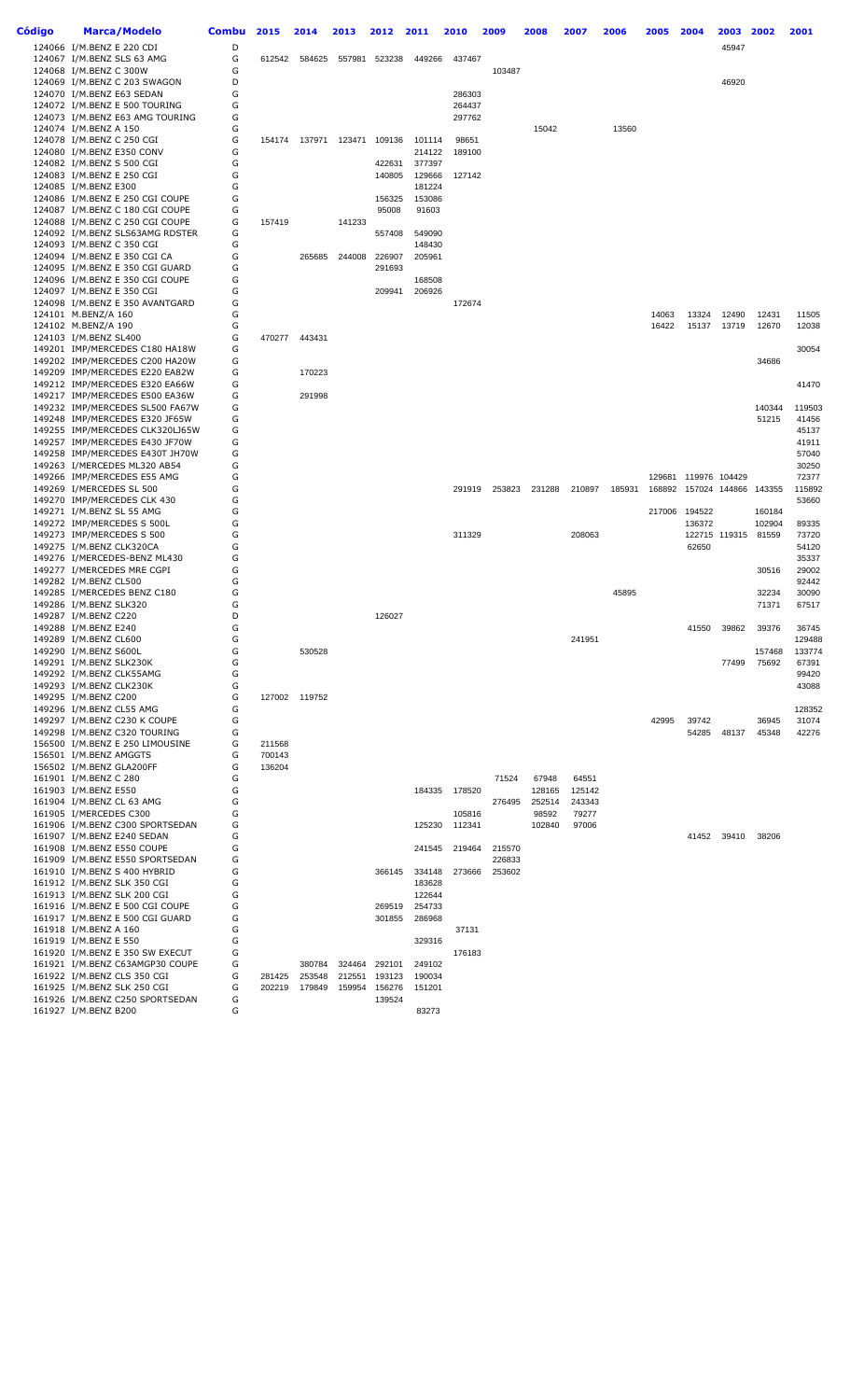| Código             | Marca/Modelo                                                      | <b>Combu</b> | 2015             | 2014             | 2013                           | 2012            | 2011   | 2010   | 2009   | 2008   | 2007   | 2006   | 2005   | 2004                        | 2003 2002 |      | 2001   |
|--------------------|-------------------------------------------------------------------|--------------|------------------|------------------|--------------------------------|-----------------|--------|--------|--------|--------|--------|--------|--------|-----------------------------|-----------|------|--------|
|                    | 161928 I/M.BEMZ C63AMGCOUPEBS                                     | G            |                  |                  |                                | 333181          |        |        |        |        |        |        |        |                             |           |      |        |
|                    | 161929 I/M.BENZ SLK55AMG                                          | G            | 356637           | 339047           | 314364                         | 299560          |        |        |        |        |        |        |        |                             |           |      |        |
|                    | 161931 I/M.BENZ C180TURBO                                         | D            |                  |                  | 90948                          |                 |        |        |        |        |        |        |        |                             |           |      |        |
|                    | 161931 I/M.BENZ C180TURBO                                         | G            | 107627           | 99256            | 90948                          | 88643           |        |        |        |        |        |        |        |                             |           |      |        |
|                    | 161932 I/M.BENZ C180TURBOCOUPE<br>161933 I/M.BENZ C63AMGCOUPE     | G<br>G       | 118735           | 109749           | 101909                         | 98269<br>189541 |        |        |        |        |        |        |        |                             |           |      |        |
|                    | 161934 I/M.BENZ B200CGI                                           | G            | 115322           | 99640            | 83218                          | 75438           | 68385  |        |        |        |        |        |        |                             |           |      |        |
|                    | 161935 I/M.BENZ CLS 550 4MATIC                                    | G            |                  |                  |                                | 281652          |        |        |        |        |        |        |        |                             |           |      |        |
|                    | 161937 I/M.BENZ SL63AMGP30                                        | G            |                  | 584131           | 525612                         | 513314          |        |        |        |        |        |        |        |                             |           |      |        |
|                    | 161938 I/M.BENZ CLS63 AMG COUPE                                   | G            |                  |                  |                                | 409498          |        |        |        |        |        |        |        |                             |           |      |        |
|                    | 161940 I/M.BENZ A200TURBO                                         | G            | 97839            | 92285            | 87046                          | 81936           |        |        |        |        |        |        |        |                             |           |      |        |
|                    | 161941 I/M.BENZ E550 CABRIOLET                                    | G            |                  |                  |                                | 238707          |        |        |        |        |        |        |        |                             |           |      |        |
|                    | 161942 I/M.BENZ E250BLUEEF                                        | G            | 214613           | 198198           | 173294                         |                 |        |        |        |        |        |        |        |                             |           |      |        |
|                    | 161943 I/M.BENZ E350BLUEEF                                        | G            | 260625           | 248794           | 237500                         | 225538          |        |        |        |        |        |        |        |                             |           |      |        |
|                    | 161944 I/M.BENZ SLS63AMGBS<br>161945 I/M.BENZ E250BLUEEFGUARD     | G<br>G       |                  | 840327           | 800312                         |                 |        |        |        |        |        |        |        |                             |           |      |        |
|                    | 161946 I/M.BENZ C 280 4MATIC                                      | G            |                  |                  |                                | 185709          |        |        |        |        | 85126  |        |        |                             |           |      |        |
|                    | 161947 I/M.BENZ CLS63AMG                                          | G            | 495888           | 484253           | 405011                         |                 |        |        |        |        |        |        |        |                             |           |      |        |
|                    | 161948 I/M.BENZ E250BLUEEF CO                                     | G            | 227019           | 196351           | 173811                         |                 |        |        |        |        |        |        |        |                             |           |      |        |
|                    | 161949 I/M.BENZ A45AMG4M                                          | G            | 239529           | 217973           | 207117                         |                 |        |        |        |        |        |        |        |                             |           |      |        |
|                    | 161950 I/M.BENZ S500L                                             | G            | 552425           | 530793           | 515308                         |                 |        |        |        |        |        |        |        |                             |           |      |        |
|                    | 161951 I/M.BENZ CLA200                                            | G            | 136069           | 129161           | 117484                         |                 |        |        |        |        |        |        |        |                             |           |      |        |
|                    | 161952 I/M.BENZ E250BLUEEF GRD                                    | G            |                  | 196055           |                                |                 |        |        |        |        |        |        |        |                             |           |      |        |
|                    | 161953 I/M.BENZ E250BLUEEF CA                                     | G            | 237369           | 230333           |                                |                 |        |        |        |        |        |        |        |                             |           |      |        |
|                    | 161955 I/M.BENZ CLASSE A 45 AMG                                   | G            |                  |                  | 208695                         |                 |        |        |        |        |        |        |        |                             |           |      |        |
|                    | 161956 I/M.BENZ CLS63AMG SB                                       | G            |                  | 484258           | 424587                         |                 |        |        |        |        |        |        |        |                             |           |      |        |
|                    | 161957 I/M.BENZ A250TURBOSPORT                                    | G            | 148630           | 138395           |                                | 108684          |        |        |        |        |        |        |        |                             |           |      |        |
|                    | 161958 I/M.BENZ S63LAMG4M                                         | G            | 627831           | 591991           |                                |                 |        |        |        |        |        |        |        |                             |           |      |        |
|                    | 161959 I/M.BENZ CLA250 4M<br>161960 I/M.BENZ CLA45AMG4MATIC       | G<br>G       | 163486<br>267662 | 154153<br>227552 | 145353<br>209785               |                 |        |        |        |        |        |        |        |                             |           |      |        |
|                    | 161961 I/M.BENZ C180                                              | G            | 119583           | 111879           |                                |                 |        |        |        |        |        |        |        |                             |           |      |        |
|                    | 161962 I/M.BENZ C250                                              | G            | 161325           | 152116           |                                |                 |        |        |        |        |        |        |        |                             |           |      |        |
|                    | 161963 I/M.BENZ GLA200                                            | G            | 117930           | 111198           |                                |                 |        |        |        |        |        |        |        |                             |           |      |        |
|                    | 161965 I/M.BENZ GLA45AMG4M                                        | G            | 246767           | 232680           |                                |                 |        |        |        |        |        |        |        |                             |           |      |        |
|                    | 161966 I/M.BENZ CLS400                                            | G            | 308804           | 290307           |                                |                 |        |        |        |        |        |        |        |                             |           |      |        |
|                    | 161968 I/M.BENZ GLA250                                            | G            | 153989           |                  |                                |                 |        |        |        |        |        |        |        |                             |           |      |        |
|                    | 161969 I/M.BENZ E400 CA                                           | G            | 295919           | 281828           |                                |                 |        |        |        |        |        |        |        |                             |           |      |        |
|                    | 161970 I/M.BENZ S63LAMG4M C                                       | G            | 799629           | 722968           |                                |                 |        |        |        |        |        |        |        |                             |           |      |        |
|                    | 161971 I/M.BENZ C180 TO                                           | G            | 127797           | 124277           |                                |                 |        |        |        |        |        |        |        |                             |           |      |        |
|                    | 161972 I/M.BENZ C63 AMGS                                          | G            | 532609           |                  |                                |                 |        |        |        |        |        |        |        |                             |           |      |        |
|                    | 161973 I/M.BENZ CLA200FF                                          | G            | 122481           |                  |                                |                 |        |        |        |        |        |        |        |                             |           |      |        |
|                    | 161974 I/M.BENZ A200FF                                            | G<br>G       | 98160            |                  |                                |                 |        |        |        |        |        |        |        |                             |           |      |        |
|                    | 161975 I/M.BENZ B200FF<br>169223 I/M.BENZ C180CGI TOURING         | G            | 111168           |                  | 127797  124277  111778  100337 |                 |        |        |        |        |        |        |        |                             |           |      |        |
|                    | <b>Fabricante:</b> MARINAS                                        |              |                  |                  |                                |                 |        |        |        |        |        |        |        |                             |           |      |        |
|                    |                                                                   |              |                  |                  |                                |                 |        |        |        |        |        |        |        |                             |           |      |        |
|                    |                                                                   |              |                  |                  |                                |                 |        |        |        |        |        |        |        |                             |           |      |        |
|                    | 141101 MARINAS                                                    | G            |                  |                  |                                |                 |        |        |        |        |        |        |        |                             |           |      | 6012   |
|                    | 141103 MARINA'S/BEACH STANDARD                                    | G            |                  |                  |                                |                 |        |        |        |        |        | 8892   | 8354   | 8262                        | 7201      | 6534 | 5914   |
|                    | 141104 MARINA'S/SUPER STANDARD                                    | G            |                  |                  |                                |                 |        |        |        |        |        |        | 8862   |                             | 7263      | 6932 | 6276   |
| <b>Fabricante:</b> | MASERATI                                                          |              |                  |                  |                                |                 |        |        |        |        |        |        |        |                             |           |      |        |
|                    |                                                                   |              |                  |                  |                                |                 |        |        |        |        |        |        |        |                             |           |      |        |
|                    | 143703 I/MASERATI 3200 GTA                                        |              |                  |                  |                                |                 |        |        |        |        |        |        |        |                             |           |      | 105463 |
|                    |                                                                   | G            |                  |                  |                                |                 |        |        |        |        |        |        |        |                             |           |      |        |
|                    | 143705 I/MASERATI COUPE CAMBIO                                    | G            |                  |                  |                                |                 |        |        |        |        |        |        |        | 169787 161220 150169 135574 |           |      |        |
|                    | 143707 I/MASERATI SPIDER CAMBIO                                   | G            |                  |                  |                                |                 |        |        |        |        |        | 214572 | 191885 | 174088 166311 147103        |           |      |        |
|                    | 143708 I/MASERATI QUATTROPORTE                                    | G            |                  |                  |                                |                 |        |        | 303375 | 278430 | 241310 | 221601 |        | 194139 162280               |           |      |        |
|                    | 143709 I/MASERATI GRANSPORT                                       | G            |                  |                  | 513330                         |                 |        |        |        |        |        | 193890 | 184329 |                             |           |      |        |
|                    | 143710 I/MASERATI QUATTROPORTE                                    | G            |                  | 760837           | 698765                         |                 |        |        | 303375 | 278430 | 241310 |        | 194139 |                             |           |      |        |
|                    | 143711 I/MASERATI GRAN TURISMO                                    | G            | 661742           | 623965           | 594253                         | 565956          |        | 424523 | 400395 | 317889 |        |        |        |                             |           |      |        |
|                    | 143713 I/MASERATI GRANTURISMO S                                   | G            | 647735           | 610759           | 582718                         | 554969          | 537384 | 462561 | 415422 |        |        |        |        |                             |           |      |        |
|                    | 143714 I/MASERATI QUATTROPORTES                                   | G            |                  |                  |                                | 593488          | 568961 | 493756 | 456650 |        |        |        |        |                             |           |      |        |
|                    | 143715 I/MASERATI GRANCABRIO                                      | G            | 666680           |                  | 622337                         | 595428          | 580943 | 493422 |        |        |        |        |        |                             |           |      |        |
|                    | 143716 I/MASERATI GRANTURISMO C                                   | G            |                  |                  |                                |                 |        | 462519 |        |        |        |        |        |                             |           |      |        |
|                    | 143717 I/MASERATI GTMC STRADALE                                   | G            |                  | 636329           |                                |                 | 615109 |        |        |        |        |        |        |                             |           |      |        |
|                    | 143718 I/MASERATI GRANTURISMO M<br>143719 I/MASERATI GRANCABRIO S | G            |                  |                  |                                | 560214          | 541788 |        |        |        |        |        |        |                             |           |      |        |
|                    | 143721 I/MASERATI GHIBLI S Q4                                     | G<br>G       |                  | 570176           | 624821<br>541666               | 586631          | 550775 |        |        |        |        |        |        |                             |           |      |        |
|                    | 143723 I/MASERATI GHIBLI                                          | G            |                  | 458760           |                                |                 |        |        |        |        |        |        |        |                             |           |      |        |
|                    | 143724 I/MASERATI GHIBLI COUPE                                    | G            |                  |                  | 406970                         |                 |        |        |        |        |        |        |        |                             |           |      |        |
|                    | <b>Fabricante:</b> MAZDA                                          |              |                  |                  |                                |                 |        |        |        |        |        |        |        |                             |           |      |        |
|                    |                                                                   |              |                  |                  |                                |                 |        |        |        |        |        |        |        |                             |           |      |        |
|                    |                                                                   |              |                  |                  |                                |                 |        |        |        |        |        |        |        |                             |           |      |        |
|                    | 134703 IMP/MAZDA PROTEGE                                          | G            |                  |                  |                                |                 |        |        |        | 17940  | 17078  |        |        |                             |           |      |        |
|                    | 134718 I/MAZDA MX-5<br>134720 I/MAZDA RX8                         | G<br>G       |                  |                  |                                |                 |        | 38896  |        | 35681  |        | 48649  | 39097  |                             |           |      |        |
|                    | 134721 I/MAZDA TRIBUTE                                            | G            |                  |                  |                                |                 |        |        |        |        |        |        |        |                             |           |      | 19096  |
|                    | 134724 I/MAZDA MX-5 MIATA                                         | G            |                  |                  |                                |                 |        |        |        | 56676  |        | 48916  |        |                             |           |      |        |
|                    | 134725 I/MAZDA CX9 GRANDTOURING                                   | G            |                  |                  |                                |                 |        | 68687  |        | 57846  | 52805  |        |        |                             |           |      |        |
|                    | 134727 I/MAZDA CX-9 TOURING FWD                                   | G            |                  |                  |                                |                 |        | 103159 |        | 89944  |        |        |        |                             |           |      |        |
|                    | 134728 I/MAZDA 6I                                                 | G            |                  |                  |                                |                 |        |        |        |        | 73412  |        |        |                             |           |      |        |
|                    | 134729 I/MAZDA 3                                                  | G            |                  | 69709            |                                | 63805           |        | 58400  | 55066  |        | 45203  |        | 23624  |                             |           |      |        |
|                    | 134732 I/MAZDA MX-5 MIATA GTOUR                                   | G            |                  |                  |                                |                 |        | 103051 |        |        |        |        |        |                             |           |      |        |
|                    | 134734 I/MAZDA MX5 GRANDTOURING                                   | G            |                  |                  | 190342                         |                 |        | 136199 |        |        |        |        |        |                             |           |      |        |
|                    | 134736 I/MAZDA 3 S<br>134738 I/MAZDA 6 S                          | G<br>G       |                  |                  |                                |                 |        |        |        |        |        |        |        | 43949<br>15741              |           |      |        |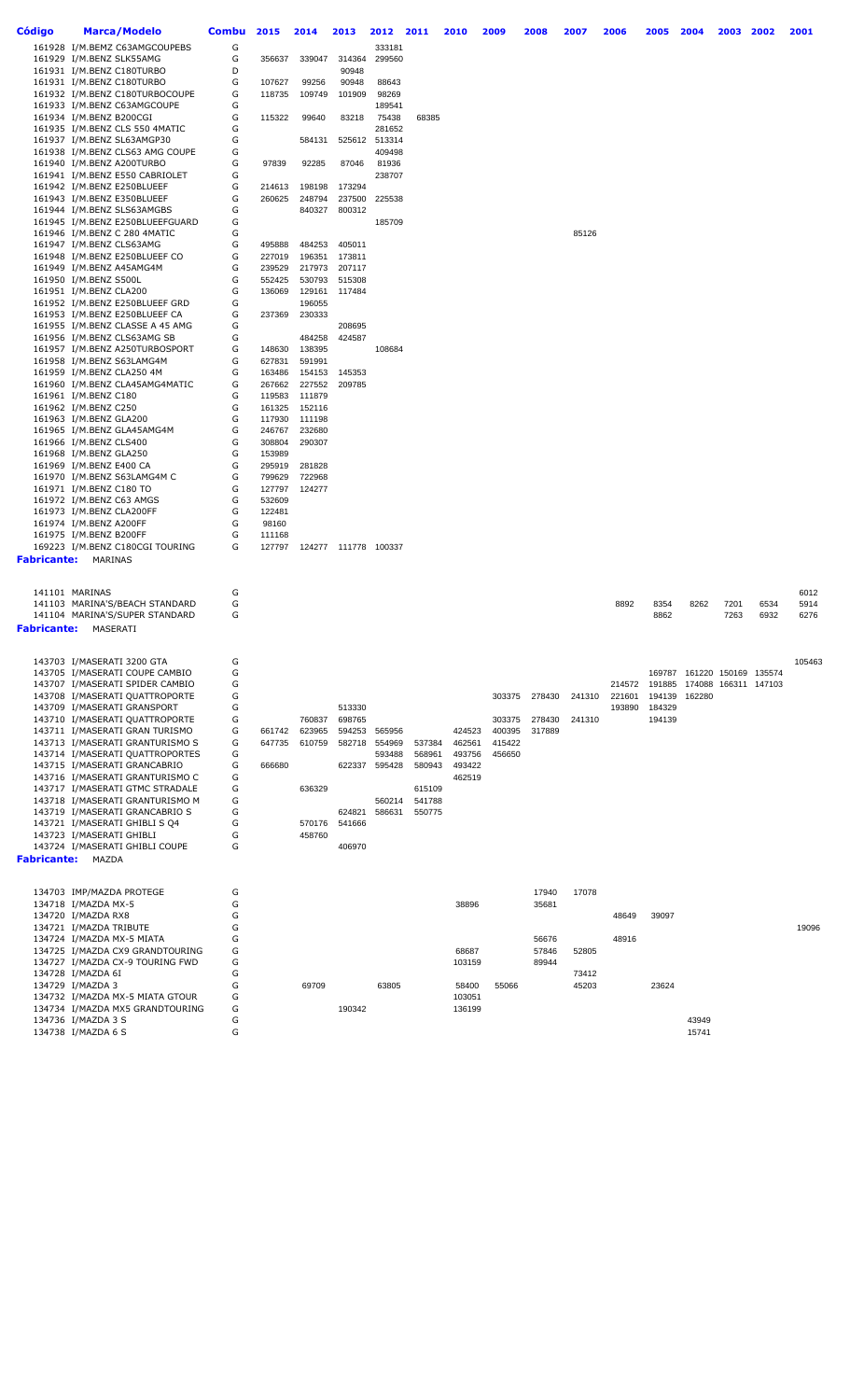| Código                  | Marca/Modelo                                                       | <b>Combu</b> 2015 |                | 2014   | 2013             | 2012           | 2011            | 2010           | 2009           | 2008           | 2007  | 2006           | 2005  | 2004  | 2003  | 2002  | 2001  |
|-------------------------|--------------------------------------------------------------------|-------------------|----------------|--------|------------------|----------------|-----------------|----------------|----------------|----------------|-------|----------------|-------|-------|-------|-------|-------|
| <b>Fabricante:</b>      | MCLAREN                                                            |                   |                |        |                  |                |                 |                |                |                |       |                |       |       |       |       |       |
|                         |                                                                    |                   |                |        |                  |                |                 |                |                |                |       |                |       |       |       |       |       |
|                         | 152600 I/MCLAREN MP4 12C                                           | G                 |                |        |                  |                | 1969108 1619650 |                |                |                |       |                |       |       |       |       |       |
| <b>Fabricante:</b>      | MERCURY                                                            |                   |                |        |                  |                |                 |                |                |                |       |                |       |       |       |       |       |
|                         |                                                                    |                   |                |        |                  |                |                 |                |                |                |       |                |       |       |       |       |       |
|                         | 109700 I/MERCURY MRE CGPI                                          | G                 |                |        |                  |                |                 |                |                |                |       |                |       |       |       | 25315 |       |
|                         | 109710 I/MERCURY MILAN V6 PREMI                                    | G                 |                |        |                  |                |                 |                |                | 33016          |       |                |       |       |       |       |       |
| <b>Fabricante: MG</b>   |                                                                    |                   |                |        |                  |                |                 |                |                |                |       |                |       |       |       |       |       |
|                         |                                                                    |                   |                |        |                  |                |                 |                |                |                |       |                |       |       |       |       |       |
|                         | 155100 I/MG 550 TURBO                                              | G                 |                |        |                  | 78170          | 74624           | 71872          | 69452          |                |       |                |       |       |       |       |       |
|                         | 155101 I/MG 6 TURBO<br><b>Fabricante:</b> Micro Compact Car AG     | G                 |                |        |                  | 86508          | 78455           | 75398          |                |                |       |                |       |       |       |       |       |
|                         |                                                                    |                   |                |        |                  |                |                 |                |                |                |       |                |       |       |       |       |       |
|                         |                                                                    | G                 |                |        |                  |                |                 |                |                |                |       | 52299          |       |       |       |       | 30754 |
|                         | 155002 I/MCC SMART CABRIO<br>155003 I/MCC SMART COUPE              | G                 |                |        |                  |                |                 |                |                | 43339          | 41971 | 39839          | 48628 | 45297 |       |       |       |
| <b>Fabricante: MINI</b> |                                                                    |                   |                |        |                  |                |                 |                |                |                |       |                |       |       |       |       |       |
|                         |                                                                    |                   |                |        |                  |                |                 |                |                |                |       |                |       |       |       |       |       |
|                         | 114152 I/MINI JCW ROADSTER                                         | G                 | 127129         |        | 116361           | 112690         |                 |                |                |                |       |                |       |       |       |       |       |
|                         | 114159 I/MINI ONE COUTRYMAN                                        | G                 |                |        |                  |                | 64516           |                |                |                |       |                |       |       |       |       |       |
|                         | 114165 I/MINI COOPER SPCMAN                                        | G                 | 117151         | 106448 | 102048           | 98094          |                 |                |                |                |       |                |       |       |       |       |       |
|                         | 114170 I/MINI COOPER PCMAN<br>114175 I/MINI JCW COUNTRYMAN         | G<br>G            | 131148         | 126823 | 118484           | 100295         |                 |                |                |                |       |                |       |       |       |       |       |
|                         | 114176 I/MINI JCW PACEMAN                                          | G                 | 147403         | 139865 | 113138           |                |                 |                |                |                |       |                |       |       |       |       |       |
|                         | 114183 I/MINI COOPER RED BULL                                      | G                 |                |        | 106756           | 100661         |                 |                |                |                |       |                |       |       |       |       |       |
|                         | 156700 I/MINI HATCH JCW 3P                                         | G                 | 129248         |        |                  |                |                 |                |                |                |       |                |       |       |       |       |       |
|                         | Fabricante: MINI COOPER                                            |                   |                |        |                  |                |                 |                |                |                |       |                |       |       |       |       |       |
|                         |                                                                    |                   |                |        |                  |                |                 |                |                |                |       |                |       |       |       |       |       |
|                         | 113606 I/MINI COOPER S 5P                                          | G                 | 111665         | 98286  |                  |                |                 |                |                |                |       |                |       |       |       |       |       |
|                         | 113607 I/MINI COOPER 5P                                            | G                 | 92693          | 86337  |                  |                |                 |                |                |                |       |                |       |       |       |       |       |
|                         | 114108 I/MINI COOPER CLUBMAN<br>114110 I/MINI ONE CABRIO           | G<br>G            |                |        |                  |                | 64246           |                |                | 50347<br>92116 |       |                |       |       |       |       |       |
|                         | 114111 I/MINI COOPER J.C WORKS                                     | G                 |                |        |                  |                | 51018           | 49041          | 44758          | 42233          | 39179 |                |       |       |       |       |       |
|                         | 114115 I/MINI COOPER S CLUBMAN                                     | G                 |                |        |                  |                | 80847           | 74055          | 65055          | 61897          |       |                |       |       |       |       |       |
|                         | 114116 I/MINI COOPER CA                                            | G<br>G            | 123602         | 111486 |                  |                | 80792           | 73552<br>72294 | 64155          |                |       |                |       |       |       |       |       |
|                         | 114117 I/MINI COOPER SCA<br>114120 I/MINI JOHN COOPER WORKS        | G                 | 119494         |        | 100368<br>101970 | 90912<br>93551 | 83890<br>85821  | 83748          | 66504          |                |       |                |       |       |       |       |       |
|                         | 114126 I/MINI ONE                                                  | G                 | 66356          | 62568  | 57238            | 52363          | 49131           | 48388          |                |                |       |                |       |       |       |       |       |
|                         | 114132 I/MINI JCW CA                                               | G                 | 127343         |        | 109666           | 102613         | 94443           |                |                |                |       |                |       |       |       |       |       |
|                         | 114135 I/MINI COOPER COUPE<br>114136 I/MINI COOPER S COUPE         | G<br>G            |                | 99319  | 91431            | 84170          | 65762           |                |                | 71976          | 70432 |                |       |       |       |       |       |
|                         | 114142 I/MINI COOPER ROADSTER                                      | G                 | 105332         |        |                  |                | 83365<br>86299  |                |                |                |       |                |       |       |       |       |       |
|                         | 114143 I/MINI COOPER S ROADSTER                                    | G                 | 131359         | 120391 | 110339           | 102114         | 99258           |                |                |                |       |                |       |       |       |       |       |
|                         | 114153 I/MINI JCW COUPE                                            | G                 | 109874         |        | 100567           | 92893          |                 |                |                |                |       |                |       |       |       |       |       |
|                         | 114169 I/MINI COOPER SPCMANALL4<br>114198 I/MINI COOPER RED BULL C | G<br>G            | 108177         | 74537  | 99014            | 91248          |                 |                |                |                |       |                |       |       |       |       |       |
|                         | <b>Fabricante: MITSUBISHI</b>                                      |                   |                |        |                  |                |                 |                |                |                |       |                |       |       |       |       |       |
|                         |                                                                    |                   |                |        |                  |                |                 |                |                |                |       |                |       |       |       |       |       |
|                         | 139803 IMP/MMC ECLIPSE GS                                          | G                 |                |        |                  |                |                 |                |                | 47148          |       |                |       |       |       |       |       |
|                         | 139808 IMP/MMC PAJERO GLS                                          | D                 |                |        |                  |                |                 |                |                |                | 67995 |                |       |       |       |       |       |
|                         | 139808 IMP/MMC PAJERO GLS                                          | G                 |                |        |                  |                |                 |                |                |                | 65096 |                |       |       |       |       |       |
|                         | 139816 IMP/MMC LANCER GTI<br>139828 IMP/MMC GALANT VR              | G<br>G            |                |        |                  |                | 90899           |                |                |                |       |                | 29980 | 26727 | 22288 | 19437 | 17543 |
|                         | 139830 IMP/MMC ECLIPSE S. GS-T                                     | G                 |                |        |                  |                |                 |                |                |                | 70038 |                |       |       |       |       |       |
|                         | 139835 IMP/MMC SPACE WAGON GLX                                     | G                 |                |        |                  |                |                 |                |                |                |       |                |       | 29214 | 18537 | 18361 | 16913 |
|                         | 139839 I/MITSUBISHI MRE CGPI                                       | G                 |                |        |                  |                |                 |                |                | 27786          |       |                |       |       |       |       | 20491 |
|                         | 139844 I/MMC ECLIPSE GT<br>139849 I/MMC LANCER EVOLUT VII          | G<br>G            |                |        |                  |                |                 |                |                | 73508          | 65349 | 61636          |       |       |       | 55388 | 48302 |
|                         | 139850 I/MMC LANCER EVO VIII                                       | D                 |                |        |                  |                |                 |                |                |                |       |                |       | 73618 |       |       |       |
|                         | 139850 I/MMC LANCER EVO VIII                                       | G                 |                |        |                  |                |                 |                |                |                |       |                |       | 61458 |       |       |       |
|                         | 139853 I/MMC GRANDIS                                               | G<br>G            |                |        |                  |                |                 |                |                | 38275          | 33624 | 30603          | 27742 | 25850 |       |       |       |
|                         | 139854 I/MMC LANCER EVO IX<br>139855 I/MMC ECLIPSE GT 3.8 V6       | G                 |                |        |                  |                |                 | 92939          |                | 73953          | 62030 | 68841<br>58214 | 54731 |       |       |       |       |
|                         | 139858 I/MMC LANCER EVOLUTION                                      | G                 | 199316         | 158341 |                  | 113094 100275  | 95200           | 92435          | 87742          | 84049          |       |                |       |       |       |       |       |
|                         | 139859 I/MMC LANCER EVO X                                          | G                 |                |        |                  |                |                 | 110356         |                | 74165          |       |                |       |       |       |       |       |
|                         | 139860 I/MMC ECLIPSE GT CONV<br>139861 I/MMC ECLIPSE SPYDER GT     | G<br>G            |                |        |                  |                |                 |                | 81965<br>91754 | 77693<br>79410 | 66598 |                |       |       |       |       |       |
|                         | 139863 I/MMC LANCER EVO GSR                                        | G                 |                |        | 120559           |                |                 | 89636          | 85116          | 78368          |       |                |       |       |       |       |       |
|                         | 139866 I/MMC LANCER SPORTBACK                                      | G                 |                |        |                  |                |                 |                | 86409          |                |       |                |       |       |       |       |       |
|                         | 139867 I/MMC LANCER SB RALLIART                                    | G                 |                |        |                  | 92134          | 87970           |                | 77189          |                |       |                |       |       |       |       |       |
|                         | 139868 I/MMC LANCER 2.0 4WD                                        | G<br>G            | 59576          |        | 54530            | 51383          |                 |                | 47360<br>90407 |                |       |                |       |       |       |       |       |
|                         | 139869 I/MMC LANCER RALLIART<br>139870 I/MMC GALANT GTS            | G                 |                |        |                  |                |                 |                |                |                |       |                | 33729 |       |       |       |       |
|                         | 139871 I/MITSUBISHI LANCER MR                                      | G                 |                | 160247 |                  |                |                 | 131836         |                |                |       |                |       |       |       |       |       |
|                         | 139872 I/MMC I-MIEV                                                | G                 |                |        |                  | 39215          |                 | 33085          |                |                |       |                |       |       |       |       |       |
|                         | 139873 I/MMC LANCER EVO X GSR<br>139874 I/MMC LANCER 2.0           | G<br>G            | 58625          | 53499  | 48992            | 45374          | 121986<br>43641 |                |                |                |       |                |       |       |       |       |       |
|                         | 139875 MMC/LANCER 2.0 AWD GT                                       | G                 | 82503          | 77794  |                  |                |                 |                |                |                |       |                |       |       |       |       |       |
|                         | 139876 MMC/LANCER 2.0 GT                                           | G                 | 73311          | 69126  |                  |                |                 |                |                |                |       |                |       |       |       |       |       |
|                         | 139877 MMC/LANCER 2.0 CVT                                          | G                 | 63547          | 59919  |                  |                |                 |                |                |                |       |                |       |       |       |       |       |
|                         | 139878 MMC/LANCER 2.0 MT<br>139882 MMC/LANCER 2.0 CVT AR           | G<br>G            | 58380<br>64887 | 55047  |                  |                |                 |                |                |                |       |                |       |       |       |       |       |
|                         | 139883 MMC/LANCER 2.0 GT AR                                        | G                 | 101980         |        |                  |                |                 |                |                |                |       |                |       |       |       |       |       |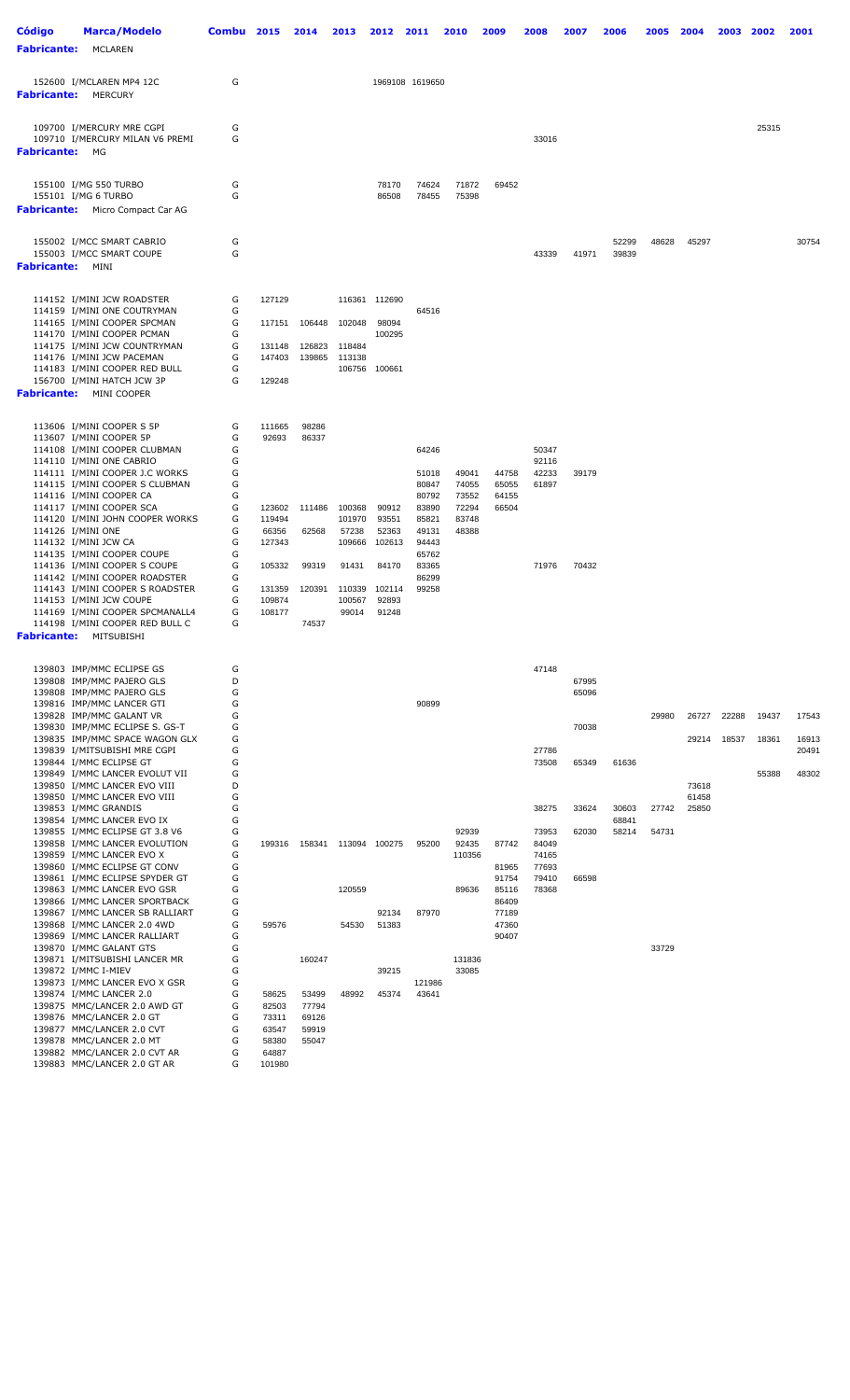| <b>Código</b>   | <b>Marca/Modelo</b>                                                | <b>Combu</b> | 2015           | 2014           | 2013           | 2012           | 2011           | 2010           | 2009           | 2008            | 2007            | 2006           | 2005  | 2004           | 2003  | 2002  | 2001          |
|-----------------|--------------------------------------------------------------------|--------------|----------------|----------------|----------------|----------------|----------------|----------------|----------------|-----------------|-----------------|----------------|-------|----------------|-------|-------|---------------|
|                 | 139885 MMC/LANCER 2.0 HLE                                          | G            | 64403          |                |                |                |                |                |                |                 |                 |                |       |                |       |       |               |
|                 | 155006 I/SMART CROSSBLADE CONV                                     | G            |                |                |                |                |                |                |                |                 |                 |                |       | 23444          |       |       |               |
|                 | 155007 I/SMART FORFOUR PASSION                                     | G            |                |                |                |                |                |                |                |                 |                 |                |       | 19191          |       |       |               |
|                 | 155008 I/SMART ROADSTER COUPE                                      | G            |                |                |                |                |                |                |                |                 |                 |                |       | 47507          |       |       |               |
|                 | 155009 I/SMART ROADSTER<br>155010 I/SMART FORTWO                   | G<br>G       |                |                |                |                |                |                |                | 31805           | 29156           |                |       | 27057<br>22910 |       |       |               |
|                 | 155011 I/SMART FORFOUR                                             | G            |                |                |                |                |                |                |                |                 |                 |                | 27290 |                |       |       |               |
| Fabricante: MON |                                                                    |              |                |                |                |                |                |                |                |                 |                 |                |       |                |       |       |               |
|                 |                                                                    |              |                |                |                |                |                |                |                |                 |                 |                |       |                |       |       |               |
|                 |                                                                    | D            |                |                |                |                |                |                |                |                 |                 |                |       |                |       |       |               |
|                 | 114399 MON/PROTOTIPO<br>114399 MON/PROTOTIPO                       | G            |                |                |                |                |                |                |                |                 |                 |                |       | 20726<br>7127  | 6534  | 6261  | 19246<br>5843 |
|                 | <b>Fabricante: MORGAN</b>                                          |              |                |                |                |                |                |                |                |                 |                 |                |       |                |       |       |               |
|                 |                                                                    |              |                |                |                |                |                |                |                |                 |                 |                |       |                |       |       |               |
|                 |                                                                    |              |                |                |                |                |                |                |                |                 |                 |                |       |                |       |       |               |
|                 | 134400 I/MORGAN AERO 8<br><b>Fabricante: NEWTRACK</b>              | G            |                |                |                |                |                |                | 274145         |                 |                 |                |       |                |       |       |               |
|                 |                                                                    |              |                |                |                |                |                |                |                |                 |                 |                |       |                |       |       |               |
|                 |                                                                    |              |                |                |                |                |                |                |                |                 |                 |                |       |                |       |       |               |
|                 | 161400 NEWTRACK/SNAKE 302<br><b>Fabricante: NISSAN</b>             | G            |                |                |                | 46940          | 43594          |                | 36820          | 32153           | 27149           | 24613          |       |                |       |       |               |
|                 |                                                                    |              |                |                |                |                |                |                |                |                 |                 |                |       |                |       |       |               |
|                 |                                                                    |              |                |                |                |                |                |                |                |                 |                 |                |       |                |       |       |               |
|                 | 141204 IMP/NISSAN PATHFINDER                                       | G            |                |                |                |                |                |                |                |                 |                 |                |       |                |       |       | 23531         |
|                 | 141205 IMP/NISSAN SENTRA GXE<br>141210 I/NISSAN MAXIMA 30GV        | G<br>G       |                |                |                |                |                |                |                |                 |                 | 16776          | 16003 | 15323          |       |       | 18905         |
|                 | 141219 I/NISSAN INFINITI G35                                       | G            |                |                |                |                |                |                |                | 55637           |                 | 50567          |       |                | 38937 |       |               |
|                 | 141220 I/NISSAN 350Z COUPE                                         | G            |                |                |                |                |                |                |                | 103920          | 97615           | 87849          | 83391 | 77049          |       |       |               |
|                 | 141222 I/NISSAN MURANO                                             | G            |                |                |                |                |                |                |                | 56185           | 47119           | 44703          |       |                | 25453 |       |               |
|                 | 141224 I/NISSAN SENTRA                                             | G            | 41806          |                | 36831          |                |                |                |                | 23351           | 22320           | 21466          |       |                |       |       |               |
|                 | 141225 I/NISSAN MURANO SE                                          | G            |                |                |                |                |                |                |                |                 | 47500           |                |       |                |       |       |               |
|                 | 141226 I/NISSAN 350Z ROADSTER<br>141227 I/NISSAN SENTRA SL         | G<br>G       |                |                |                |                |                |                |                | 104482<br>28160 | 98124<br>25528  | 88339<br>25105 |       |                |       |       |               |
|                 | 141228 I/NISSAN SENTRA S                                           | G            |                |                |                |                |                |                |                | 23160           | 22724           | 21554          |       |                |       |       |               |
|                 | 141229 I/NISSAN MURANO SL                                          | G            |                |                |                |                |                |                |                | 60112           | 51494           | 48801          |       |                |       |       |               |
|                 | 141230 I/INFINITI FX 35 RWD                                        | G            |                |                |                |                | 143928         |                | 115525         | 100443          | 98318           | 71319          |       |                |       |       |               |
|                 | 141231 I/NISSAN TIIDA 1.8 SL                                       | G            |                |                |                |                |                |                |                | 22908           | 21734           |                |       |                |       |       |               |
|                 | 141232 I/NISSAN TIIDA 1.8 S<br>141233 I/NISSAN TIIDA 1.8           | G<br>G       |                |                |                |                |                |                |                | 21882<br>23598  | 20749           | 19846          |       |                |       |       |               |
|                 | 141234 I/NISSAN 350Z Z                                             | G            |                |                |                |                |                |                |                | 110549          |                 |                |       |                |       |       |               |
|                 | 141236 I/NISSAN INFINITI G37                                       | G            |                |                |                |                |                |                |                | 85447           | 81910           |                |       |                |       |       |               |
|                 | 141237 I/NISSAN INFINITI G37S                                      | G            |                |                |                |                |                |                |                | 114528          |                 |                |       |                |       |       |               |
|                 | 141238 I/NISSAN SENTRA SE-R                                        | G            |                |                |                |                |                |                |                | 21019           | 20816           |                |       |                |       |       |               |
|                 | 141239 I/INFINITI G37 JOURNEY<br>141240 I/INFINITI EX35 AWD        | G<br>G       |                |                |                |                |                |                | 111892         | 100928          | 106312<br>87020 |                |       |                |       |       |               |
|                 | 141243 I/NISSAN GT-R PREMIUM                                       | G            |                |                |                | 271428         | 246666         | 229523         | 205680         | 186285          |                 |                |       |                |       |       |               |
|                 | 141244 I/NISSAN ALTIMA 3.5 SE                                      | G            |                |                |                |                |                |                |                | 88252           |                 |                |       |                |       |       |               |
|                 | 141245 I/NISSAN TIIDA 18SL FLEX                                    | G            |                |                |                | 32190          | 30214          | 28804          | 26628          | 22898           |                 |                |       |                |       |       |               |
|                 | 141246 I/NISSAN TIIDA 18S FLEX                                     | G<br>G       |                |                |                | 29997          | 27514          | 26504          | 23999          | 21546           |                 |                |       |                |       |       |               |
|                 | 141247 I/NISSAN GT-R<br>141248 I/NISSAN TIIDA PREMIUM              | G            |                |                |                |                | 309506         | 286287         | 263278         | 242353<br>22487 |                 |                |       |                |       |       |               |
|                 | 141249 I/NISSAN TIIDA EMOTION                                      | G            |                |                |                |                |                |                |                | 23979           |                 |                |       |                |       |       |               |
|                 | 141250 I/NISSAN 370Z                                               | G            |                |                |                |                | 144438         | 123255         | 108494         | 99714           |                 |                |       |                |       |       |               |
|                 | 141251 I/NISSAN TIIDA 1.6 SL                                       | G            |                |                |                |                |                |                |                |                 | 18993           |                |       |                |       |       |               |
|                 | 141253 I/NISSAN SENTRA 20SLFLEX<br>141254 I/NISSAN SENTRA 20 FLEX  | G<br>G       |                |                |                | 42235<br>32837 | 38645<br>30801 | 36920<br>28683 | 32448<br>25550 | 28207           |                 |                |       |                |       |       |               |
|                 | 141255 I/NISSAN SENTRA 20S FLEX                                    | G            |                |                |                | 37469          | 36174          | 31547          | 26208          |                 |                 |                |       |                |       |       |               |
|                 | 141256 I/NISSAN 370Z COUPE                                         | G            |                | 187657 176945  |                | 143899         | 137046         | 117024         | 102900         | 94590           |                 |                |       |                |       |       |               |
|                 | 141257 I/NISSAN MAXIMA S/SV                                        | G            |                |                |                |                |                |                |                | 26294           |                 |                |       |                |       |       |               |
|                 | 141258 I/NISSAN 370Z TOURING                                       | G            |                |                | 155932         | 148506         | 141434         | 120715         | 111792         |                 |                 |                |       |                |       |       |               |
|                 | 141259 I/NISSAN MICRA 1.4<br>141261 I/NISSAN TIIDA SEDAN 18F       | G<br>G       |                |                |                | 26595          | 24729          | 22418          |                |                 |                 |                |       |                |       | 10942 |               |
|                 | 141263 I/NISSAN 370Z SPORT                                         | G            |                |                |                |                | 130431         | 126382         | 117026         |                 |                 |                |       |                |       |       |               |
|                 | 141264 I/INFINITI G37 COUPE                                        | G            |                |                |                |                |                |                | 112962         |                 |                 |                |       |                |       |       |               |
|                 | 141265 I/NISSAN 370Z ROADSTER                                      | G            |                |                |                |                |                | 149740 127848  | 118374         |                 |                 |                |       |                |       |       |               |
|                 | 141266 I/NISSAN 370Z NISMO                                         | G<br>G       |                |                |                | 141184         |                | 134459 114759  | 110313         |                 |                 |                |       |                |       |       |               |
|                 | 141267 I/NISSAN 370Z TOUR 40TH<br>141268 I/NISSAN 370Z 40TH        | G            |                |                |                |                |                | 134340         | 117107         |                 |                 |                |       |                |       |       |               |
|                 | 141269 I/INFINITI EX 35 RWD                                        | G            |                |                |                |                |                | 107327         |                |                 |                 |                |       |                |       |       |               |
|                 | 141272 I/NISSAN MAXIMA SE                                          | G            |                |                |                |                |                |                |                |                 | 94788           |                |       |                |       |       |               |
|                 | 141274 I/NISSAN LEAF SL                                            | G            |                |                |                |                | 28278          |                |                |                 |                 |                |       |                |       |       |               |
|                 | 141275 I/NISSAN JUKE SL                                            | G            |                |                |                | 98883          | 96755          |                |                |                 |                 |                |       |                |       |       |               |
|                 | 141276 I/NISSAN MARCH 16SV<br>141278 I/NISSAN JUKE SV              | G<br>G       |                |                |                |                | 19357<br>93783 |                |                |                 |                 |                |       |                |       |       |               |
|                 | 141279 I/NISSAN 370Z COUPE TOUR                                    | G            |                |                |                |                | 123917         | 117098         |                |                 |                 |                |       |                |       |       |               |
|                 | 141280 I/NISSAN JUKE S                                             | G            |                |                |                |                | 108186         |                |                |                 |                 |                |       |                |       |       |               |
|                 | 141281 I/NISSAN MARCH 10S FLEX                                     | G            | 32698          | 29642          | 25711          | 24359          | 23269          |                |                |                 |                 |                |       |                |       |       |               |
|                 | 141282 I/NISSAN MARCH 10 FLEX                                      | G            | 29409          | 26186          | 23586          | 22231          | 21363          |                |                |                 |                 |                |       |                |       |       |               |
|                 | 141283 I/NISSAN VERSA 16S FLEX<br>141284 I/NISSAN VERSA 16SL FLEX  | G<br>G       | 38182<br>43773 | 34157<br>38791 | 30557<br>31969 | 28556<br>30575 | 27559<br>29522 |                |                |                 |                 |                |       |                |       |       |               |
|                 | 141285 I/NISSAN VERSA 16SV FLEX                                    | G            | 39597          | 36611          | 30901          | 29022          | 28449          |                |                |                 |                 |                |       |                |       |       |               |
|                 | 141286 I/NISSAN LEAF EUR                                           | G            |                |                |                | 29237          | 28540          |                |                |                 |                 |                |       |                |       |       |               |
|                 | 141287 I/NISSAN GTR BLACK EDIT                                     | G            |                | 478815         | 434413         |                | 374398         |                |                |                 |                 |                |       |                |       |       |               |
|                 | 141289 I/NISSAN MARCH 16S FLEX                                     | G            | 34072          | 30062          | 26144          | 25066          | 23150          |                |                |                 |                 |                |       |                |       |       |               |
|                 | 141290 I/NISSAN MARCH 16SR FLEX<br>141291 I/NISSAN MARCH 16SV FLEX | G<br>G       | 36515<br>36150 | 31884          | 29211<br>27253 | 27449<br>25287 | 26629<br>24692 |                |                |                 |                 |                |       |                |       |       |               |
|                 | 141294 I/NISSAN JUKE                                               | G            |                |                |                |                | 109001         |                |                |                 |                 |                |       |                |       |       |               |
|                 |                                                                    |              |                |                |                |                |                |                |                |                 |                 |                |       |                |       |       |               |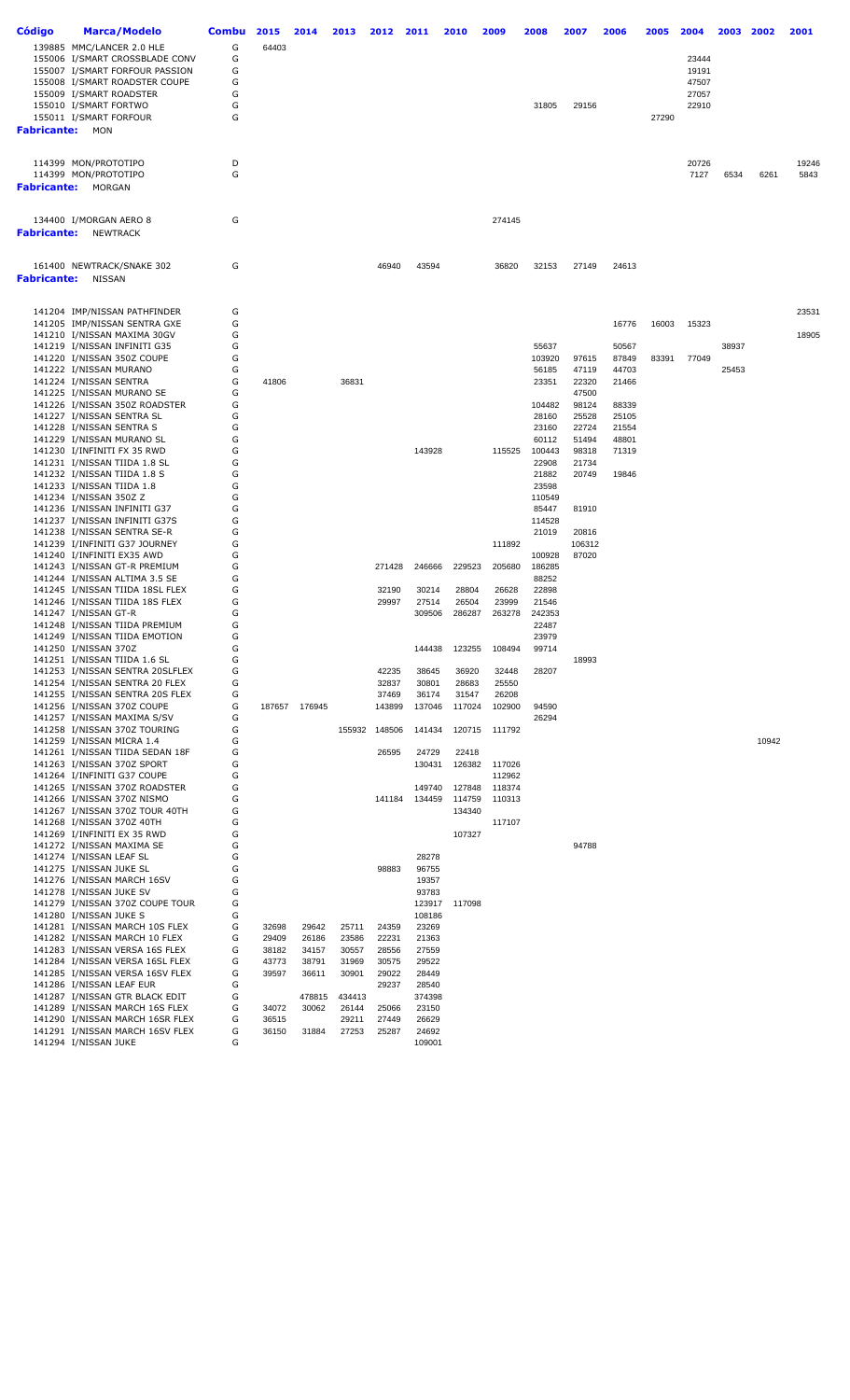| Código             | Marca/Modelo                                                      | <b>Combu</b> | 2015           | 2014           | 2013           | 2012           | 2011           | 2010           | 2009  | 2008  | 2007   | 2006  | 2005  | 2004  | 2003          | 2002          | 2001           |
|--------------------|-------------------------------------------------------------------|--------------|----------------|----------------|----------------|----------------|----------------|----------------|-------|-------|--------|-------|-------|-------|---------------|---------------|----------------|
|                    | 141297 I/NISSAN ALTIMA                                            | G            |                |                |                | 152443         |                |                |       |       |        |       |       |       |               |               |                |
|                    | 141298 I/NISSAN ALTIMA 25 SL                                      | G            | 87585          | 82559          | 78497          |                |                |                |       |       |        |       |       |       |               |               |                |
|                    | 155803 I/NISSAN ALTIMA 25 SL US                                   | G            |                |                |                | 100059         |                |                |       |       |        |       |       |       |               |               |                |
|                    | 155804 I/NISSAN VERSA SL HATCH<br>155806 I/NISSAN MAXIMA S        | G<br>G       |                |                |                |                |                | 21448<br>31300 |       |       |        |       |       |       |               |               |                |
|                    | 155808 NISSAN/VERSA 10                                            | G            | 34794          |                |                |                |                |                |       |       |        |       |       |       |               |               |                |
|                    | 155811 NISSAN/VERSA 10 S                                          | G            | 38042          |                |                |                |                |                |       |       |        |       |       |       |               |               |                |
|                    | 155813 NISSAN/VERSA 16 SV                                         | G            | 39049          |                |                |                |                |                |       |       |        |       |       |       |               |               |                |
|                    | 155818 NISSAN/VERSA 16 UNIQUE                                     | G            | 46499          |                |                |                |                |                |       |       |        |       |       |       |               |               |                |
|                    | 155819 NISSAN/VERSA 16 SL                                         | G            | 40608          |                |                |                |                |                |       |       |        |       |       |       |               |               |                |
|                    | 162400 NISSAN/LIVINA 18                                           | G            |                |                |                |                |                |                | 23865 |       |        |       |       |       |               |               |                |
|                    | 162401 NISSAN/LIVINA 18S                                          | G            | 45040          | 42595          | 35263          | 33699          |                | 27098          |       |       |        |       |       |       |               |               |                |
|                    | 162402 NISSAN/LIVINA 18SL                                         | G            | 49456          |                | 36692          | 33993          | 30431          | 27636          | 26616 |       |        |       |       |       |               |               |                |
|                    | 162403 NISSAN/GRAND LIVINA 18                                     | G            |                |                |                |                |                | 26999          | 26218 |       |        |       |       |       |               |               |                |
|                    | 162404 NISSAN/GRAND LIVINA 18S                                    | G            | 45658          | 41933          | 38511          | 36677          | 35556          | 28825          | 28510 |       |        |       |       |       |               |               |                |
|                    | 162405 NISSAN/GRAND LIVINA 18SL                                   | G            | 46799          | 42981          | 39474          | 37594          | 35805          | 28945          | 28330 |       |        |       |       |       |               |               |                |
|                    | 162406 NISSAN/LIVINA 16<br>162407 NISSAN/LIVINA 16S               | G<br>G       | 44989<br>40321 | 39498<br>39431 | 33510<br>32642 | 29806<br>28657 | 27619<br>27330 | 24248<br>24241 | 22476 |       |        |       |       |       |               |               |                |
|                    | 162408 NISSAN/LIVINA 16SL                                         | G            |                |                |                |                | 28755          | 26543          | 24434 |       |        |       |       |       |               |               |                |
|                    | 162409 NISSAN/LIVINA XGEAR 16SL                                   | G            |                |                |                |                | 30069          | 27746          | 26822 |       |        |       |       |       |               |               |                |
|                    | 162410 NISSAN/LIVINA XGEAR 16S                                    | G            |                |                |                |                |                | 25735          | 24632 |       |        |       |       |       |               |               |                |
|                    | 162411 NISSAN/LIVINA XGEAR 16                                     | G            |                |                |                |                |                |                | 24228 |       |        |       |       |       |               |               |                |
|                    | 162412 NISSAN/LIVINA XGEAR 18                                     | G            | 49309          | 43912          | 37914          | 36319          |                |                |       |       |        |       |       |       |               |               |                |
|                    | 162414 NISSAN/LIVINA XGEAR 18SL                                   | G            | 49309          |                | 37914          | 36319          | 33553          | 29585          | 28480 |       |        |       |       |       |               |               |                |
|                    | 162415 I/NISSAN GTR BLACK                                         | G            |                |                |                | 421905         |                |                |       |       |        |       |       |       |               |               |                |
|                    | 162416 I/NISSAN GTR SKYLINE                                       | G            |                |                |                |                | 340844         |                |       |       |        |       |       |       |               |               |                |
|                    | 162417 I/NISSAN SENTRA 20S                                        | G            | 56056          | 51074          | 39978          |                |                |                |       |       |        |       |       |       |               |               |                |
|                    | 162418 I/NISSAN SENTRA 20SR                                       | G            |                |                |                |                | 42190          |                |       |       |        |       |       |       |               |               |                |
|                    | 162423 I/NISSAN SENTRA UNIQUE                                     | G            | 74165          |                |                |                |                |                |       |       |        |       |       |       |               |               |                |
|                    | 162424 I/NISSAN SENTRA 20SL CVT                                   | G            | 66525          | 61082          | 49297          |                |                |                |       |       |        |       |       |       |               |               |                |
|                    | 162426 I/NISSAN SENTRA 20SV CVT<br>162427 NISSAN/MARCH 10S        | G<br>G       | 61915<br>32698 | 57391<br>29642 | 47919          |                |                |                |       |       |        |       |       |       |               |               |                |
|                    | 162428 NISSAN/MARCH 16S                                           | G            | 34072          | 30062          |                |                |                |                |       |       |        |       |       |       |               |               |                |
|                    | 162429 NISSAN/MARCH 16SV                                          | G            | 33395          | 31488          |                |                |                |                |       |       |        |       |       |       |               |               |                |
|                    | 162430 NISSAN/MARCH 10SV                                          | G            | 34047          | 31712          |                |                |                |                |       |       |        |       |       |       |               |               |                |
|                    | 162431 NISSAN/MARCH 16SL                                          | G            | 36505          | 33576          |                |                |                |                |       |       |        |       |       |       |               |               |                |
|                    | 162433 NISSAN/MARCH ACTIVE 10                                     | G            | 27786          | 26200          |                |                |                |                |       |       |        |       |       |       |               |               |                |
|                    | 162434 NISSAN/MARCH 10 MT                                         | G            | 28845          | 27198          |                |                |                |                |       |       |        |       |       |       |               |               |                |
| <b>Fabricante:</b> | NISSIN                                                            |              |                |                |                |                |                |                |       |       |        |       |       |       |               |               |                |
|                    |                                                                   |              |                |                |                |                |                |                |       |       |        |       |       |       |               |               |                |
| Fabricante:        | 151801 NISSIN/TT 4X4<br>OPEL                                      | D            |                |                |                |                |                |                |       |       |        |       |       |       |               | 27309         | 19538          |
|                    |                                                                   |              |                |                |                |                |                |                |       |       |        |       |       |       |               |               |                |
|                    | 110306 I/OPEL TIGRA SPORT                                         | G            |                |                |                |                |                |                |       |       |        |       |       | 32691 |               |               |                |
|                    | 110310 I/OPEL ASTRA                                               | G            |                |                |                |                |                |                | 24697 |       |        |       |       |       |               |               |                |
|                    | 110311 I/OPEL ZAFIRA                                              | G<br>D       |                |                |                |                |                |                |       |       |        |       |       |       |               |               | 13678          |
|                    | 110311 I/OPEL ZAFIRA                                              |              |                |                |                |                |                |                |       |       |        |       |       | 17459 |               |               |                |
| Fabricante:        | PAGANI                                                            |              |                |                |                |                |                |                |       |       |        |       |       |       |               |               |                |
|                    |                                                                   |              |                |                |                |                |                |                |       |       |        |       |       |       |               |               |                |
|                    | 169000 I/PAGANI ZONDA F CLUB S                                    | G            |                |                |                |                |                |                |       |       | 975259 |       |       |       |               |               |                |
| Fabricante:        | PEIXOTO                                                           |              |                |                |                |                |                |                |       |       |        |       |       |       |               |               |                |
|                    |                                                                   |              |                |                |                |                |                |                |       |       |        |       |       |       |               |               |                |
|                    | 123700 PEIXOTO/FYBER 2000W                                        | G            | 20415          | 18749          | 17219          | 16438          | 15848          | 13527          | 12584 | 11290 | 10271  | 9746  | 9157  | 8601  |               |               |                |
| Fabricante:        | PEUGEOT                                                           |              |                |                |                |                |                |                |       |       |        |       |       |       |               |               |                |
|                    |                                                                   |              |                |                |                |                |                |                |       |       |        |       |       |       |               |               |                |
|                    |                                                                   |              |                |                |                |                |                |                |       |       |        |       |       |       |               |               |                |
|                    | 110542 IMP/PEUGEOT 406 ST                                         | G            |                |                |                |                |                |                |       |       |        |       |       |       |               | 12680         | 11108          |
|                    | 110542 IMP/PEUGEOT 406 ST                                         | D            |                |                |                |                |                |                |       |       |        |       |       |       |               |               | 11108          |
|                    | 110543 I/PEUGEOT 406 COUPE 3.0<br>110551 IMP/PEUGEOT 406 ST B 20  | G<br>G       |                |                |                |                |                |                |       |       |        |       |       |       |               | 33188         | 29636<br>12851 |
|                    | 110563 IMP/PEUGEOT 406 SV S 30                                    | G            |                |                |                |                |                |                |       |       |        |       |       |       | 19122         | 18245         | 16301          |
|                    | 110572 IMP/PEUGEOT 306 PAS H 18                                   | G            |                |                |                |                |                |                |       |       |        |       |       |       |               |               | 10273          |
|                    | 110582 IMP/PEUGEOT 306 PAS S 18                                   | G            |                |                |                |                |                |                |       |       |        |       |       |       |               |               | 10455          |
|                    | 154405 IMP/PEUGEOT 306 RA H3 18                                   | G            |                |                |                |                |                |                |       |       |        |       |       |       | 15111         |               | 11582          |
|                    | 154412 I/PEUGEOT 206 PASSION                                      | G            |                |                |                |                |                |                |       |       |        |       |       |       | 11219         | 11010         | 10357          |
|                    | 154413 I/PEUGEOT 206 RALLYE                                       | G            |                |                |                |                |                |                |       |       |        |       |       |       | 12467         | 11671         | 10952          |
|                    | 154414 I/PEUGEOT 206 SOLEIL                                       | G            |                |                |                |                |                |                |       |       |        |       |       |       | 10792         | 10121         | 9380           |
|                    | 154415 I/PEUGEOT 206 SOLEIL                                       | G            |                |                |                |                |                |                |       |       |        |       |       |       |               |               | 10115          |
|                    | 154418 I/PEUGEOT 306 SOLEIL BRE                                   | G            |                |                |                |                |                |                |       |       |        |       |       |       |               |               | 8815           |
|                    | 154421 I/PEUGEOT 406 FAMILIALE                                    | G            |                |                |                |                |                |                |       |       |        |       |       |       |               | 12637         | 11422          |
|                    | 154424 I/PEUGEOT 607                                              | G            |                |                |                |                |                |                |       |       | 45922  | 43531 |       | 34996 | 29966         |               | 23189          |
|                    | 154427 I/PEUGEOT 206 SELECTION<br>154430 I/PEUGEOT 206 COUPE CABR | G<br>G       |                |                |                |                |                |                |       |       |        |       |       |       | 9493<br>28939 | 9390<br>27550 | 9002<br>26780  |
|                    | 154432 I/PEUGEOT 406 20 16V                                       | G            |                |                |                |                |                |                |       |       | 39046  | 36947 | 34963 | 31520 |               |               | 13335          |
|                    | 154437 I/PEUGEOT 206 SOLEIL 10                                    | G            |                |                |                |                |                |                |       |       |        |       |       |       |               |               | 9355           |
|                    | 154443 I/PEUGEOT 307 RALLYE 16M                                   | G            |                |                |                |                |                |                |       |       |        |       |       |       | 15863         | 15662         | 13030          |
|                    | 154444 I/PEUGEOT 307 PASSIO 16M                                   | G            |                |                |                |                |                |                |       |       |        |       |       | 16619 | 15480         | 15269         | 12242          |
|                    | 154445 I/PEUGEOT 307 BK CLASS16                                   | G            |                |                |                |                |                |                |       |       |        |       |       |       |               | 16895         |                |
|                    | 154446 I/PEUGEOT 307 SOLEIL 16M                                   | G            |                |                |                |                |                |                |       |       |        |       |       | 15868 | 14803         | 14177         | 11722          |
|                    | 154454 I/PEUGEOT 307 PASSIO 20M                                   | G            |                |                |                |                |                |                |       |       |        |       |       |       | 16416         | 15174         |                |
|                    | 154455 I/PEUGEOT 307 RALLYE 20M                                   | G            |                |                |                |                |                |                |       |       |        |       |       | 16350 | 15839         |               |                |
|                    | 154458 I/PEUGEOT 206 SW XLINE11                                   | G<br>G       |                |                |                |                |                |                |       |       |        |       |       | 12536 |               | 11223         |                |
|                    | 154459 I/PEUGEOT 206 SW XSPRM16                                   |              |                |                |                |                |                |                |       |       |        |       |       | 12474 |               |               |                |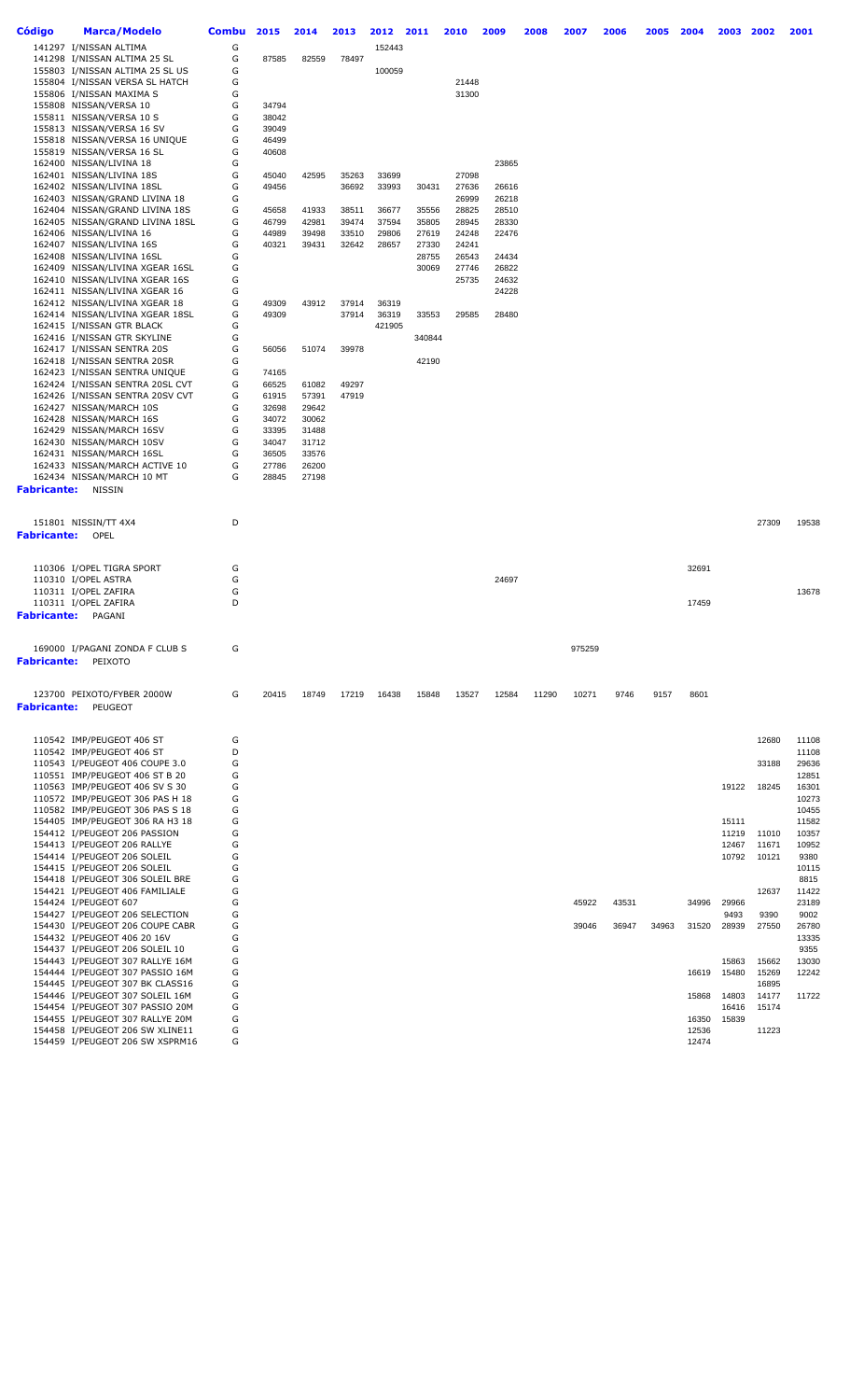| Código | Marca/Modelo                                                       | Combu  | 2015 | 2014 | 2013 | 2012 | 2011 | 2010 | 2009  | 2008           | 2007           | 2006           | 2005           | 2004           | 2003           | 2002         | 2001         |
|--------|--------------------------------------------------------------------|--------|------|------|------|------|------|------|-------|----------------|----------------|----------------|----------------|----------------|----------------|--------------|--------------|
|        | 154461 I/PEUGEOT 307 SW 20 M                                       | G      |      |      |      |      |      |      |       |                |                |                | 18775          | 17400          | 17370          | 15236        |              |
|        | 154466 I/PEUGEOT 807 ST PUL 20E                                    | G      |      |      |      |      |      |      |       |                |                |                |                |                |                | 45656        |              |
|        | 154467 I/PEUGEOT 307 BK XT 16E<br>154470 I/PEUGEOT 406 ST 30 V6 A  | G<br>G |      |      |      |      |      |      |       |                |                |                |                |                | 18548          | 17122        |              |
|        | 154475 I/PEUGEOT 607 IVOIREPK29                                    | G      |      |      |      |      |      |      |       |                |                |                |                |                |                | 29910        |              |
|        | 154489 I/PEUGEOT PART USHUAIA                                      | G      |      |      |      |      |      |      |       |                |                |                |                |                |                | 10236        |              |
|        | 154491 I/PEUGEOT 807 ST 20A                                        | G      |      |      |      |      |      |      |       |                |                |                |                | 28470          | 25829          |              |              |
|        | 154496 I/PEUGEOT 307XSPREMIUMHD                                    | D      |      |      |      |      |      |      |       |                |                | 17493          |                |                |                |              |              |
|        | 160000 PEUGEOT/206 SOLEIL<br>160001 PEUGEOT/206 SELECTION          | G<br>G |      |      |      |      |      |      |       |                |                |                |                | 10412          | 10552<br>9574  | 9743<br>9309 | 9559<br>9303 |
|        | 160002 PEUGEOT/206 QUIKSILVER                                      | G      |      |      |      |      |      |      |       |                |                |                |                |                | 10557          | 9602         |              |
|        | 160003 PEUGEOT/206 PASSION 16                                      | G      |      |      |      |      |      |      |       |                |                |                |                |                | 11220          | 11009        |              |
|        | 160004 PEUGEOT/206 RALLYE 16                                       | G      |      |      |      |      |      |      |       |                |                |                | 14291          | 13169          | 11451          | 11108        |              |
|        | 160005 PEUGEOT/206 SOLEIL 16<br>160006 PEUGEOT/206 QUIKSILVER16    | G<br>G |      |      |      |      |      |      |       |                |                |                |                |                | 10552<br>10555 | 9742<br>9603 |              |
|        | 160007 PEUGEOT/206 SELECT 16                                       | G      |      |      |      |      |      |      |       |                |                |                |                | 10767          | 10529          | 9337         |              |
|        | 160007 PEUGEOT/206 SELECT 16                                       | D      |      |      |      |      |      |      |       |                |                |                |                |                | 10529          |              |              |
|        | 160010 PEUGEOT/206 R CUP 16                                        | G      |      |      |      |      |      |      |       |                |                |                |                |                |                | 28481        |              |
|        | 160011 PEUGEOT/206 TECNO 16                                        | G      |      |      |      |      |      |      |       |                |                |                |                |                | 12209          |              |              |
|        | 160013 PEUGEOT/206 SW QUIK 16<br>160020 PEUGEOT/206 TECNO 10       | G<br>G |      |      |      |      |      |      |       |                |                |                | 14447          |                | 11290          |              |              |
|        | 160023 PEUGEOT/206 TECNO 14                                        | G      |      |      |      |      |      |      |       |                |                |                |                |                | 11877          |              |              |
|        | 160026 PEUGEOT/206 SELECT 14                                       | G      |      |      |      |      |      |      |       |                |                |                |                | 11447          |                |              |              |
|        | 160038 PEUGEOT/206 14 FELINE                                       | G      |      |      |      |      |      |      |       |                |                | 13549          | 12932          | 12290          |                |              |              |
|        | 160039 PEUGEOT/206 16 FELINE                                       | G<br>G |      |      |      |      |      |      |       |                |                |                | 13403          | 13109          |                |              |              |
|        | 160042 PEUGEOT/206 16 GRIFFE<br>160046 PEUGEOT/206 10 PRESENC      | G      |      |      |      |      |      |      |       |                |                |                |                | 11801<br>10798 |                |              |              |
|        | 160047 PEUGEOT/206 14 PRESENC                                      | G      |      |      |      |      |      |      |       | 14683          |                | 12583          | 11765          | 10761          |                |              |              |
|        | 160048 PEUGEOT/206 16 PRESENC                                      | G      |      |      |      |      |      |      |       |                |                |                | 12973          | 11990          |                |              |              |
|        | 160049 PEUGEOT/206 10 SENSAT                                       | G      |      |      |      |      |      |      |       |                |                |                | 10488          | 10249          |                |              |              |
|        | 160055 PEUGEOT/206 SW 16FELINE<br>160060 PEUGEOT/206 SW 14PRESENC  | G<br>G |      |      |      |      |      |      |       |                |                |                | 14213<br>12905 | 12863<br>11899 |                |              |              |
|        | 160060 PEUGEOT/206 SW 14PRESENC                                    | D      |      |      |      |      |      |      |       |                |                |                | 12905          |                |                |              |              |
|        | 160061 PEUGEOT/206 SW 16PRESENC                                    | G      |      |      |      |      |      |      |       |                |                |                | 13526          | 12575          |                |              |              |
|        | 160062 PEUGEOT/206 SW 14SENSAT                                     | G      |      |      |      |      |      |      |       |                |                |                | 12904          |                |                |              |              |
|        | 160079 PEUGEOT/206 16 PRESEN FX                                    | G      |      |      |      |      |      |      |       |                | 14730          | 13904          | 12857          | 11883          |                |              |              |
|        | 160081 PEUGEOT/206 SW16 ESCA FX<br>160083 PEUGEOT/206 SW16 FELI FX | G<br>G |      |      |      |      |      |      |       | 18626<br>17838 | 16613<br>16147 | 15496<br>14710 | 13981          |                |                |              |              |
|        | 160085 PEUGEOT/206 SW16 PRES FX                                    | G      |      |      |      |      |      |      |       |                |                | 13860          | 12765          |                |                |              |              |
|        | 160086 PEUGEOT/206 16 RALLYE FX                                    | G      |      |      |      |      |      |      |       |                |                |                | 13649          |                |                |              |              |
|        | 160087 PEUGEOT/206 16 FELINE FX                                    | G      |      |      |      |      |      |      |       |                | 15368          | 14195          | 13569          |                |                |              |              |
|        | 160088 PEUGEOT/206 14 HOLIDAY<br>160089 PEUGEOT/206 16 HOLID FX    | G<br>G |      |      |      |      |      |      |       |                |                |                | 10937<br>13801 |                |                |              |              |
|        | 160091 PEUGEOT/206 14 FELINE FX                                    | G      |      |      |      |      |      |      |       |                | 14506          | 13618          | 13004          |                |                |              |              |
|        | 160092 PEUGEOT/206 14 PRESEN FX                                    | G      |      |      |      |      |      |      |       | 14569          | 14258          | 12413          | 11604          |                |                |              |              |
|        | 160093 PEUGEOT/206 14 SENSAT FX                                    | G      |      |      |      |      |      |      | 14467 | 13385          | 12637          | 11879          | 10867          |                |                |              |              |
|        | 160095 PEUGEOT/206 SW14 PRES FX                                    | G<br>G |      |      |      |      |      |      |       | 16339          | 14471          | 13851          | 12693          |                |                |              |              |
|        | 160519 I/PEUGEOT 206 16 FELINE<br>160527 I/PEUGEOT 206 14 PRESENC  | G      |      |      |      |      |      |      |       |                |                | 14514<br>12603 | 11784          |                |                |              |              |
|        | 160528 PEUGEOT 206 16 PRESENC                                      | G      |      |      |      |      |      |      |       |                |                |                | 12973          | 11990          |                |              |              |
|        | 160529 I/PEUGEOT 206 10 SENSAT                                     | G      |      |      |      |      |      |      |       |                |                |                |                | 10975          |                |              |              |
|        | 160535 I/PEUGEOT 307 20 FELINE                                     | G      |      |      |      |      |      |      |       |                |                | 18140          | 16368          | 15692          |                |              |              |
|        | 160540 I/PEUGEOT 307 16 PRESENC<br>160545 I/PEUGEOT 307 CC 20M     | G<br>G |      |      |      |      |      |      |       |                |                |                | 17060          | 16222<br>36824 |                |              |              |
|        | 160550 I/PEUGEOT 307 RALLYE 20A                                    | G      |      |      |      |      |      |      |       |                |                |                |                | 16874          |                |              |              |
|        | 160553 I/PEUGEOT 307 20A FELINE                                    | G      |      |      |      |      |      |      |       |                |                |                | 16370          | 16206          |                |              |              |
|        | 160554 I/PEUGEOT 307 SW 20A                                        | G      |      |      |      |      |      |      |       |                |                |                | 19339          | 17920          |                |              |              |
|        | 160555 I/PEUGEOT 307 CC 20A<br>160562 I/PEUGEOT 307 16 PRES PK     | G<br>G |      |      |      |      |      |      |       |                |                |                | 42246          | 38313<br>15990 |                |              |              |
|        | 160566 I/PEUGEOT 407 BK 30A                                        | G      |      |      |      |      |      |      |       |                |                |                |                | 23888          |                |              |              |
|        | 160567 I/PEUGEOT 407 30A                                           | G      |      |      |      |      |      |      |       |                |                | 30167          | 28582          | 26557          |                |              |              |
|        | 160568 I/PEUGEOT 407 SW 30A                                        | G      |      |      |      |      |      |      |       |                |                | 33190          | 31526          | 28651          |                |              |              |
|        | 160570 I/PEUGEOT 407 20A                                           | G      |      |      |      |      |      |      |       |                |                | 24169          | 23354          |                |                |              |              |
|        | 160571 I/PEUGEOT 407 SW 20A<br>160575 I/PEUGEOT 206 14FELINEFX     | G<br>G |      |      |      |      |      |      |       |                | 15078          | 29315<br>13664 | 28680          |                |                |              |              |
|        | 160576 I/PEUGEOT 206 14PRESENFX                                    | G      |      |      |      |      |      |      |       |                | 13440          | 11871          |                |                |                |              |              |
|        | 160578 I/PEUGEOT 307 XR 16 5P                                      | G      |      |      |      |      |      |      |       |                |                |                | 17501          |                |                |              |              |
|        | 160584 I/PEUGEOT 407 COUPE V6 A                                    | G      |      |      |      |      |      |      |       |                |                | 46300          | 41689          |                |                |              |              |
|        | 160596 I/PEUGEOT 407SW 30A FELI                                    | G<br>G |      |      |      |      |      |      |       | 47267          | 42823<br>55881 | 39516<br>55014 |                |                |                |              |              |
|        | 160597 I/PEUGEOT 407SD 30A GRIF<br>160598 I/PEUGEOT 407SD 30A FELI | G      |      |      |      |      |      |      |       | 63143<br>40688 | 38422          | 35974          |                |                |                |              |              |
|        | 160806 I/PEUGEOT 307 20A FELINE                                    | G      |      |      |      |      |      |      |       |                |                | 17641          | 17528          | 16460          |                |              |              |
|        | 160808 I/PEUGEOT 307 RALLYE 20A                                    | G      |      |      |      |      |      |      |       |                |                |                | 17451          | 16875          | 15681          |              |              |
|        | 160812 I/PEUGEOT 307 16 PRES PK                                    | G      |      |      |      |      |      |      |       |                |                |                | 17058          | 16221          |                |              |              |
|        | 160817 I/PEUGEOT 307 20S A GRIF<br>160823 I/PEUGEOT 307 20S CC     | G<br>G |      |      |      |      |      |      |       | 22772          | 20609          | 17559          | 17465<br>45370 |                |                |              |              |
|        | 160825 I/PEUGEOT 307 20S GRIFFE                                    | G      |      |      |      |      |      |      |       |                | 20878          |                |                |                |                |              |              |
|        | 160826 I/PEUGEOT 307 20S FELINE                                    | G      |      |      |      |      |      |      |       | 21795          | 19749          | 16585          |                |                |                |              |              |
|        | 160832 I/PEUGEOT 307 20A FEL PK                                    | G      |      |      |      |      |      |      |       |                |                | 17900          | 17726          |                |                |              |              |
|        | 160833 I/PEUGEOT 307 20 FELI PK                                    | G<br>G |      |      |      |      |      |      |       |                |                |                | 16548          |                |                |              |              |
|        | 160834 I/PEUGEOT 307 20S A SW<br>160835 I/PEUGEOT 307 20S A CC     | G      |      |      |      |      |      |      |       | 53745          | 50987          | 20971<br>46495 | 20226<br>43075 |                |                |              |              |
|        | 160836 I/PEUGEOT 307 XR                                            | G      |      |      |      |      |      |      |       |                |                |                |                |                |                | 15828        |              |
|        | 160837 I/PEUGEOT 307 20S A FELI                                    | G      |      |      |      |      |      |      |       | 22709          | 20542          | 17506          |                |                |                |              |              |
|        |                                                                    |        |      |      |      |      |      |      |       |                |                |                |                |                |                |              |              |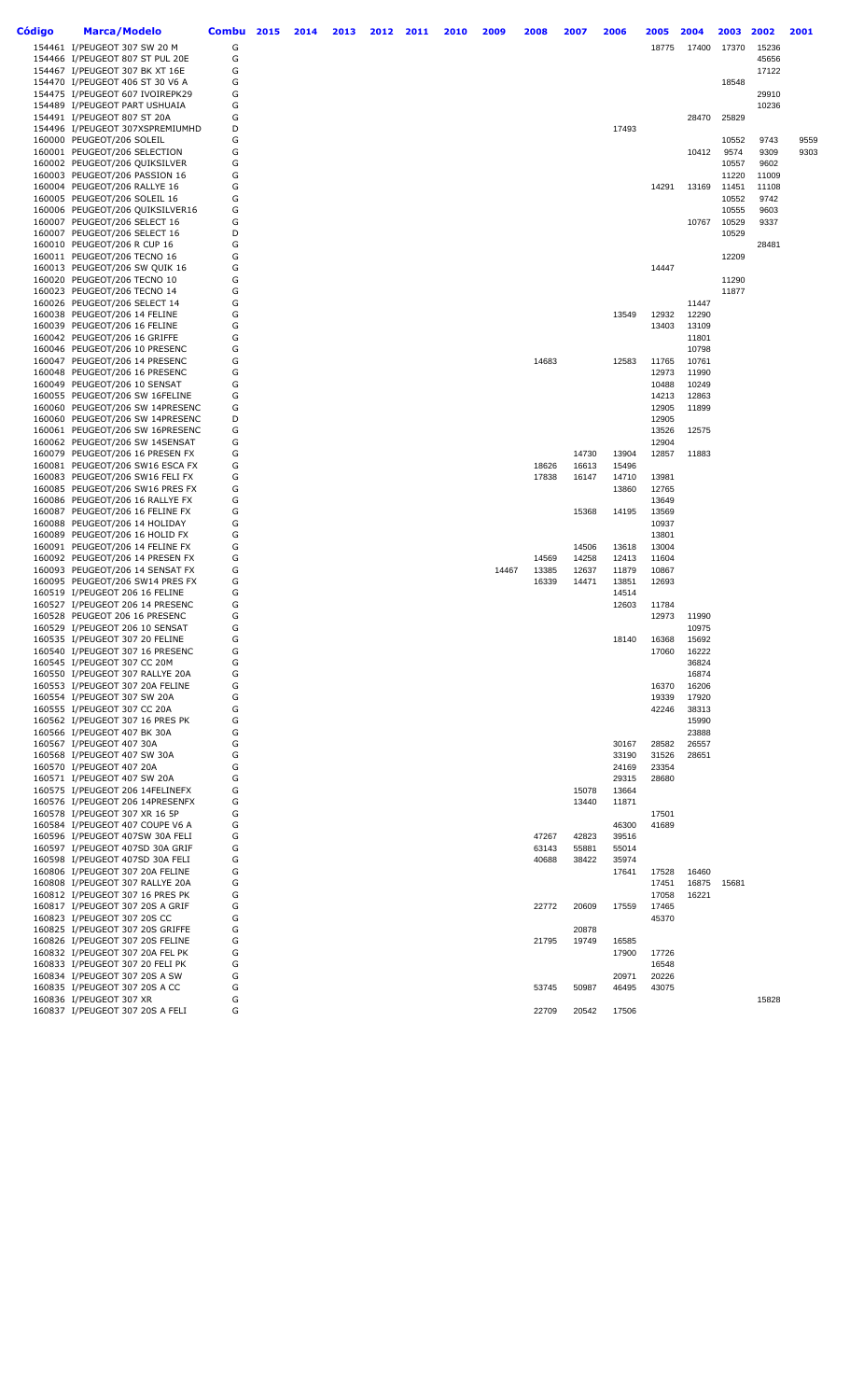| Código | Marca/Modelo                                                       | Combu  | 2015           | 2014   | 2013           | 2012           | 2011           | 2010           | 2009           | 2008           | 2007           | 2006           | 2005  | 2004 | 2003 | 2002 | 2001 |
|--------|--------------------------------------------------------------------|--------|----------------|--------|----------------|----------------|----------------|----------------|----------------|----------------|----------------|----------------|-------|------|------|------|------|
|        | 160839 I/PEUGEOT 307 PRES 16 4P                                    | G      |                |        |                |                |                |                |                |                |                |                | 18779 |      |      |      |      |
|        | 160844 I/PEUGEOT 307SD 20S M                                       | D      |                |        |                |                |                |                |                |                |                | 20318          |       |      |      |      |      |
|        | 160844 I/PEUGEOT 307SD 20S M                                       | G      |                |        |                |                |                |                |                | 23242          | 21613          | 20318          |       |      |      |      |      |
|        | 160846 I/PEUGEOT 307SD 20S A GR                                    | G      |                |        |                |                |                |                |                | 23415          | 21625          | 21027          |       |      |      |      |      |
|        | 160848 I/PEUGEOT 307SD 20S A FL<br>160850 I/PEUGEOT 307SD16 FXPR   | G<br>G |                |        |                |                |                |                |                | 23415<br>21363 | 21625<br>20249 | 21027<br>18768 |       |      |      |      |      |
|        | 160855 I/PEUGEOT 307 16 FX PR                                      | G      |                |        |                |                | 30476          | 26755          | 24878          | 21796          | 20979          | 18462          |       |      |      |      |      |
|        | 160865 I/PEUGEOT 307SW 20SA XSI                                    | G      |                |        |                |                |                |                |                |                | 24394          |                |       |      |      |      |      |
|        | 160866 I/PEUGEOT 307SW 20SA FEL                                    | G      |                |        |                |                |                |                |                | 26542          | 25213          |                |       |      |      |      |      |
|        | 160867 I/PEUGEOT 307SW 20SA ALL                                    | G      |                |        |                |                |                |                |                | 25248          | 23161          | 22019          |       |      |      |      |      |
|        | 160868 I/PEUGEOT 307SW 20S ALLU                                    | G      |                |        |                |                |                |                |                | 24367          | 21994          | 20764          |       |      |      |      |      |
|        | 160875 I/PEUGEOT 206 X-LINE                                        | G      |                |        |                |                |                |                |                |                |                |                | 14614 |      |      |      |      |
|        | 160878 I/PEUGEOT 307 16 PR PK                                      | G      |                |        |                |                | 31048          | 27032          | 25143          | 22019          | 21208          |                |       |      |      |      |      |
|        | 160879 I/PEUGEOT 307 SD16 PR PK                                    | G      |                |        |                |                |                |                |                | 21244          | 20098          |                |       |      |      |      |      |
|        | 160885 I/PEUGEOT 207 3P                                            | G      |                |        |                |                |                | 20740          | 20036          |                |                |                |       |      |      |      |      |
|        | 160886 I/PEUGEOT 207 5P<br>160889 I/PEUGEOT 307 HBFELINE A         | G<br>G |                |        |                |                | 31874          | 21287<br>29421 | 20278<br>26364 | 22165          | 20051          |                |       |      |      |      |      |
|        | 160890 I/PEUGEOT 307 HB FELINE                                     | G      |                |        |                |                |                |                | 27051          | 21521          | 20185          |                |       |      |      |      |      |
|        | 160892 I/PEUGEOT 307 SDFELINE A                                    | G      |                |        |                |                |                | 32456          | 27452          | 22553          | 20781          |                |       |      |      |      |      |
|        | 160894 I/PEUGEOT 307 SD FELINE                                     | G      |                |        |                |                |                | 31243          | 27437          | 22522          | 20534          |                |       |      |      |      |      |
|        | 160895 I/PEUGEOT 306 BERLINE XT                                    | G      |                |        |                |                |                |                |                |                |                |                |       |      |      |      | 7725 |
|        | 160897 I/PEUGEOT 207HB XR                                          | G      | 29000          |        | 24155          | 22045          | 20119          | 18745          | 18423          | 16783          |                |                |       |      |      |      |      |
|        | 160898 I/PEUGEOT 207HB XR S                                        | G      |                |        |                | 25469          | 24255          | 21125          | 19333          |                |                |                |       |      |      |      |      |
|        | 161305 PEUGEOT/206 SW14 MOON FX                                    | G      |                |        |                |                |                |                |                | 16513          | 15163          |                |       |      |      |      |      |
|        | 161306 PEUGEOT/206 14 MOONLI FX                                    | G      |                |        |                |                |                |                |                | 15675          | 14440          |                |       |      |      |      |      |
|        | 161309 PEUGEOT/206 16 ALLURE FX<br>161310 PEUGEOT/206SW 16FE FXA   | G<br>G |                |        |                |                |                |                |                | 14363<br>21783 | 13100<br>19926 |                |       |      |      |      |      |
|        | 161311 PEUGEOT/206 16FELI FXA                                      | G      |                |        |                |                |                |                |                | 18485          | 16922          |                |       |      |      |      |      |
|        | 161316 PEUGEOT/207 SD                                              | G      |                |        |                |                |                |                |                | 24332          |                |                |       |      |      |      |      |
|        | 161317 PEUGEOT/207 SW                                              | G      |                |        |                |                |                |                |                | 17711          |                |                |       |      |      |      |      |
|        | 161318 PEUGEOT/207 5P                                              | G      |                |        |                | 22041          | 19514          |                |                | 18262          |                |                |       |      |      |      |      |
|        | 161319 PEUGEOT/207 3P                                              | G      |                |        |                |                |                |                |                | 18840          |                |                |       |      |      |      |      |
|        | 161321 PEUGEOT/207PASSION XS                                       | G      |                |        |                | 25560          | 22884          | 20738          | 19766          | 18836          |                |                |       |      |      |      |      |
|        | 161322 PEUGEOT/207PASSION XR S                                     | G      | 31836          |        | 26783          | 24860          | 22532          | 20700          | 20249          | 18669          |                |                |       |      |      |      |      |
|        | 161323 PEUGEOT/207PASSION XS A                                     | G      | 34905          |        | 29596          | 27385          | 25094          | 23054          | 21541          | 20620          |                |                |       |      |      |      |      |
|        | 161324 PEUGEOT/207SW XR                                            | G      |                |        |                | 23275          | 22600          | 20769          | 19575          | 18172          |                |                |       |      |      |      |      |
|        | 161325 PEUGEOT/207SW XS A<br>161326 PEUGEOT/207SW XR S             | G<br>G |                |        |                | 31149<br>23731 | 26027<br>23078 | 23261<br>20219 | 22240<br>19289 | 21322<br>18637 |                |                |       |      |      |      |      |
|        | 161327 PEUGEOT/207HB XLINE                                         | G      |                |        |                |                | 19383          | 16942          | 16085          | 15380          |                |                |       |      |      |      |      |
|        | 161328 PEUGEOT/207HB XR                                            | G      | 27683          |        | 23600          | 22046          | 20119          | 18389          | 17602          | 16750          |                |                |       |      |      |      |      |
|        | 161329 PEUGEOT/207HB XR S                                          | G      |                |        |                | 25471          | 24257          | 21135          | 19333          | 18433          |                |                |       |      |      |      |      |
|        | 161330 PEUGEOT/207PASSION XLINE                                    | G      |                |        |                |                |                |                |                | 22138          |                |                |       |      |      |      |      |
|        | 161331 PEUGEOT/207 ESCAPADE                                        | G      |                |        |                | 26802          | 24859          | 22357          | 21680          | 19831          |                |                |       |      |      |      |      |
|        | 161332 PEUGEOT/207HB XS                                            | G      |                |        |                | 25136          | 23940          | 20395          | 18906          | 18038          |                |                |       |      |      |      |      |
|        | 161333 PEUGEOT/207HB XS A                                          | G      |                |        |                | 27916          | 25010          | 22938          | 21989          | 20670          |                |                |       |      |      |      |      |
|        | 161334 PEUGEOT/207PASSION XR                                       | G      | 31345          |        | 26480          | 24301          | 22370          | 20961          | 19871          | 18461          |                |                |       |      |      |      |      |
|        | 161335 PEUGEOT/206                                                 | G      |                |        |                |                |                |                | 14489          |                |                |                |       |      |      |      |      |
|        | 161336 I/PEUGEOT 207 QUIKSILVER                                    | G      |                |        |                |                |                |                | 19027          |                |                |                |       |      |      |      |      |
|        | 161347 PEUGEOT/207 PAS ALLURE<br>161348 PEUGEOT/207 HB ACTIVE      | G<br>G | 34294<br>31113 | 29056  | 31389<br>26602 | 28810<br>25310 |                |                |                |                |                |                |       |      |      |      |      |
|        | 161353 PEUGEOT/207 PAS ACTIVE                                      | G      | 30845          | 29160  | 27158          |                |                |                |                |                |                |                |       |      |      |      |      |
|        | 161356 PEUGEOT/208 ALLURE                                          | G      | 43889          | 40054  | 37409          | 34710          |                |                |                |                |                |                |       |      |      |      |      |
|        | 161357 PEUGEOT/208 PREMIER                                         | G      | 46703          |        | 42747          |                |                |                |                |                |                |                |       |      |      |      |      |
|        | 161358 I/PEUGEOT 308CC ROLAND G                                    | G      | 113666         |        | 104039         |                |                |                |                |                |                |                |       |      |      |      |      |
|        | 161359 I/PEUGEOT 3008 ROLAND G                                     | G      | 78935          |        | 72249          |                |                |                |                |                |                |                |       |      |      |      |      |
|        | 161361 I/PEUGEOT 208                                               | G      |                |        |                | 34980          |                |                |                |                |                |                |       |      |      |      |      |
|        | 161604 I/PEUGEOT 407SW 20SA ALL                                    | G      |                |        |                |                |                |                |                | 33552          | 30653          | 28453          |       |      |      |      |      |
|        | 161605 I/PEUGEOT 407SD 20SA ALL<br>161606 I/PEUGEOT 207 3P RC 1.6E | G<br>D |                |        |                |                |                |                |                | 29862          | 25225<br>14262 | 24354          |       |      |      |      |      |
|        | 161607 I/PEUGEOT 207 3PFELI1.6E                                    | G      |                |        |                |                |                |                |                |                | 17817          |                |       |      |      |      |      |
|        | 161610 I/PEUGEOT 407 2.0                                           | G      |                |        |                |                |                |                |                |                | 27730          |                |       |      |      |      |      |
|        | 161619 I/PEUGEOT PARTNER ORIGIN                                    | G      |                |        |                |                |                | 21538          | 17616          |                |                |                |       |      |      |      |      |
|        | 161620 I/PEUGEOT PARTNER ESCAP                                     | G      |                |        |                | 30138          | 28976          | 24744          | 23204          |                |                |                |       |      |      |      |      |
|        | 161626 I/PEUGEOT PARTNER                                           | G      |                |        |                | 27624          | 23939          | 21451          |                |                |                |                |       |      |      |      |      |
|        | 161627 I/PEUGEOT 408 SED4P20NAF                                    | G      |                |        |                |                |                | 34791          |                |                |                |                |       |      |      |      |      |
|        | 161628 I/PEUGEOT 408 FELINE                                        | G      |                |        |                | 42918          | 40856          | 39532          |                |                |                |                |       |      |      |      |      |
|        | 161630 I/PEUGEOT 408 PREMIUM                                       | G      |                |        |                |                |                | 40948          |                |                |                |                |       |      |      |      |      |
|        | 161633 I/PEUGEOT 3008 GRIFFE                                       | G      | 88036          |        | 63226          | 58382          | 55808          | 54805          |                |                |                |                |       |      |      |      |      |
|        | 161634 I/PEUGEOT 3008 ALLURE                                       | G      | 84088          |        | 59358          | 53628          | 49448          | 47698          |                |                |                |                |       |      |      |      |      |
|        | 161637 I/PEUGEOT 408 ALLURE<br>161638 I/PEUGEOT 408 GRIFFE         | G<br>G | 48819          | 46031  | 40485          | 35924          | 34226<br>42142 | 32490<br>40334 |                |                |                |                |       |      |      |      |      |
|        | 161640 I/PEUGEOT 3008 SPORT                                        | G      |                |        |                |                | 52040          | 49646          |                |                |                |                |       |      |      |      |      |
|        | 161650 I/PEUGEOT 207 PASSION XR                                    | G      |                |        |                |                |                | 21489          |                |                |                |                |       |      |      |      |      |
|        | 161654 I/PEUGEOT 3008 TECNO                                        | G      |                |        |                |                |                | 49889          |                |                |                |                |       |      |      |      |      |
|        | 161664 I/PEUGEOT 408 FELINE THP                                    | G      |                |        |                | 48218          |                |                |                |                |                |                |       |      |      |      |      |
|        | 161665 I/PEUGEOT 408 GRIFFE THP                                    | G      | 59066          | 55272  | 51722          | 48792          | 45999          |                |                |                |                |                |       |      |      |      |      |
|        | 161666 I/PEUGEOT 307 PREMIUM AT                                    | G      |                |        |                |                | 31884          |                |                |                |                |                |       |      |      |      |      |
|        | 161667 I/PEUGEOT RCZ THP                                           | G      | 119074         | 108576 | 99003          | 87835          | 86748          |                |                |                |                |                |       |      |      |      |      |
|        | 161668 I/PEUGEOT 308 ACTIVE                                        | G      | 43628          | 41926  | 38564          | 36144          | 35021          |                |                |                |                |                |       |      |      |      |      |
|        | 161670 I/PEUGEOT 308 FELINE                                        | G      | 49399          |        | 44782          | 41400          | 40596          |                |                |                |                |                |       |      |      |      |      |
|        | 161671 I/PEUGEOT 308 ALLURE<br>161672 I/PEUGEOT 408 SPORT          | G<br>G | 43638          | 41931  | 38625<br>39683 | 36412          | 35140          |                |                |                |                |                |       |      |      |      |      |
|        | 161679 I/PEUGEOT 308 CC                                            | G      | 112303         | 107052 | 102046         | 95147          | 90390          |                |                |                |                |                |       |      |      |      |      |
|        | 161683 PEUGEOT/207 HB BLUE LION                                    | G      |                |        | 22097          | 19649          |                |                |                |                |                |                |       |      |      |      |      |
|        |                                                                    |        |                |        |                |                |                |                |                |                |                |                |       |      |      |      |      |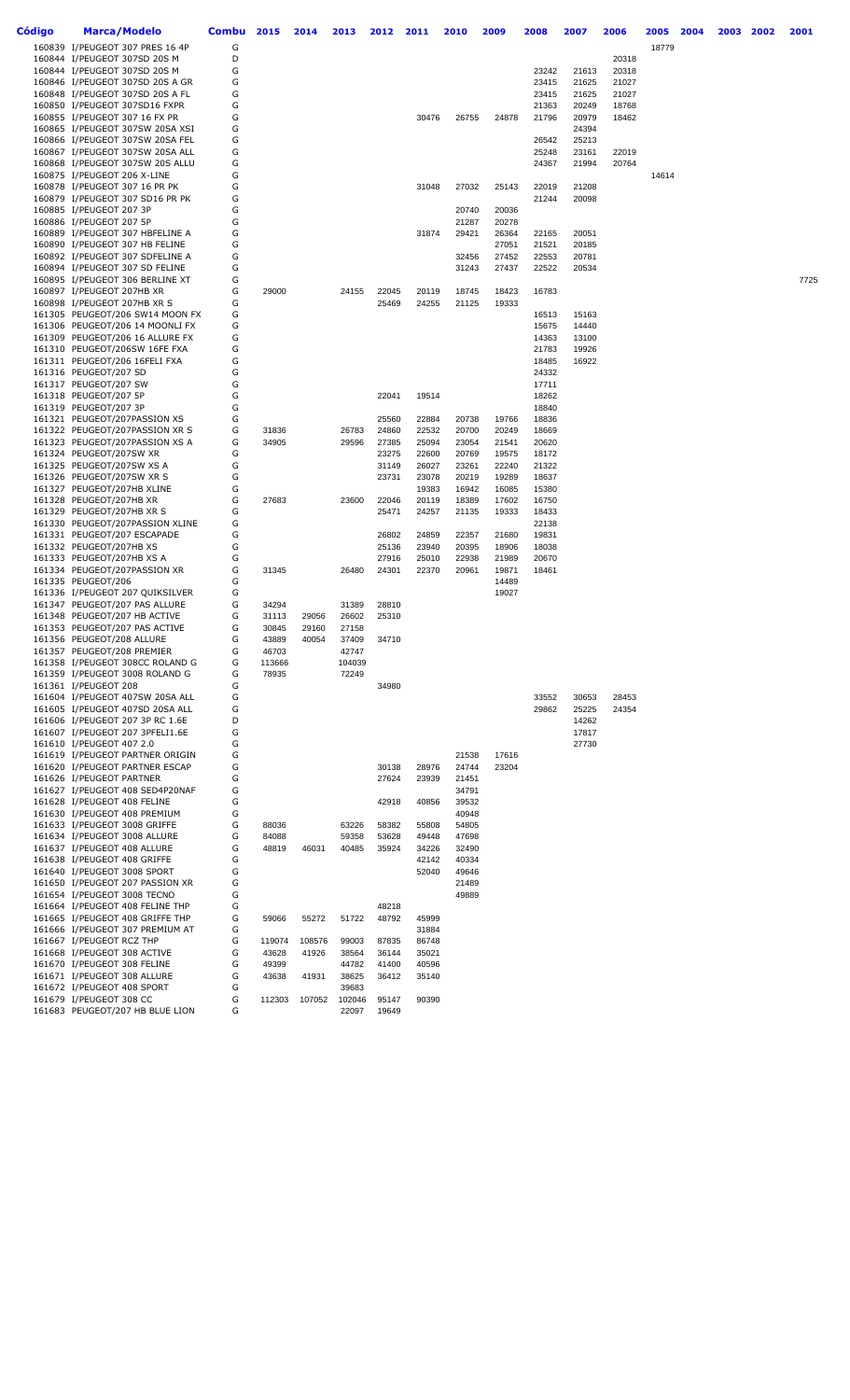| Código      | Marca/Modelo                                                       | <b>Combu</b> | 2015   | 2014           | 2013                 | 2012          | 2011   | 2010            | 2009             | 2008           | 2007   | 2006   | 2005            | 2004                        | 2003          | 2002   | 2001   |
|-------------|--------------------------------------------------------------------|--------------|--------|----------------|----------------------|---------------|--------|-----------------|------------------|----------------|--------|--------|-----------------|-----------------------------|---------------|--------|--------|
|             | 161684 I/PEUGEOT 508                                               | G            |        |                |                      |               | 66702  |                 |                  |                |        |        |                 |                             |               |        |        |
|             | 161686 I/PEUGEOT 308 GRIFFE THP                                    | G            | 66505  | 56666          | 53880                |               |        |                 |                  |                |        |        |                 |                             |               |        |        |
|             | 161689 I/PEUGEOT 308 FELINE THP                                    | G            | 57589  |                | 52711                | 51534         |        |                 |                  |                |        |        |                 |                             |               |        |        |
|             | 161691 I/PEUGEOT 508 THP                                           | G            | 81712  |                | 72686                | 67282         | 64657  |                 |                  |                |        |        |                 |                             |               |        |        |
|             | 161692 I/PEUGEOT 3008GRIFFE THP                                    | G            | 80908  | 76289          |                      |               |        |                 |                  |                |        |        |                 |                             |               |        |        |
|             | 161694 PEUGEOT/208 FELINE A                                        | G            |        |                |                      | 29377         |        |                 |                  |                |        |        |                 |                             |               |        |        |
|             | 161695 PEUGEOT/208 FELINE                                          | G            |        |                |                      | 27028         |        |                 |                  |                |        |        |                 |                             |               |        |        |
|             | 161696 PEUGEOT/208 GRIFFE                                          | G            | 48050  | 43643          | 39616                | 37409         |        |                 |                  |                |        |        |                 |                             |               |        |        |
|             | 161697 PEUGEOT/208 GRIFFE A                                        | G            | 49313  | 46211          | 41548                | 39282         |        |                 |                  |                |        |        |                 |                             |               |        |        |
|             | 161698 PEUGEOT/208 ACTIVE                                          | G            | 40324  | 36330          | 31741                | 28760         |        |                 |                  |                |        |        |                 |                             |               |        |        |
|             | 162100 I/PEUGEOT 307SD PRESENCE                                    | G            |        |                |                      |               |        | 25812           | 22839            | 20523          |        |        |                 |                             |               |        |        |
|             | 162102 I/PEUGEOT 307SD PRES PK                                     | G            |        |                |                      |               |        | 26076           | 23072            | 20589          |        |        |                 |                             |               |        |        |
|             | 162105 I/PEUGEOT 307SD PRESENCE                                    | G            |        |                |                      |               |        |                 |                  |                | 20098  |        |                 |                             |               |        |        |
|             | 162107 I/PEUGEOT 307HB PRESEN A                                    | G<br>G       |        |                |                      |               |        | 28266           |                  | 22414          |        |        |                 |                             |               |        |        |
|             | 162108 I/PEUGEOT 307HB PRESENCE<br>162109 I/PEUGEOT 307SD PRE PK A | G            |        |                |                      |               |        | 29937           | 28203            | 22236          |        |        |                 |                             |               |        |        |
|             | 162110 I/PEUGEOT 307SD PRESEN A                                    | G            |        |                |                      |               |        |                 | 27791            | 26243          |        |        |                 |                             |               |        |        |
|             | 162111 I/PEUGEOT 307HB PRE PK A                                    | G            |        |                |                      |               | 31389  | 28993           | 27290            | 22424          |        |        |                 |                             |               |        |        |
|             | 162112 I/PEUGEOT 206                                               | G            |        |                |                      |               |        |                 |                  |                |        |        |                 |                             |               | 10007  |        |
|             | 162116 I/PEUGEOT 307 XRD 2.0HDI                                    | D            |        |                |                      |               |        |                 |                  |                |        |        |                 |                             | 18942         |        |        |
|             | 162119 I/PEUGEOT 308 ROLAND G                                      | G            | 66526  | 62277          | 59997                |               |        |                 |                  |                |        |        |                 |                             |               |        |        |
|             | 162120 I/PEUGEOT 408 ALLURE BVA                                    | G            | 50207  | 47727          | 44512                |               |        |                 |                  |                |        |        |                 |                             |               |        |        |
|             | 162121 I/PEUGEOT 308 ALLURE BVA                                    | G            | 52138  | 50126          | 47472                |               |        |                 |                  |                |        |        |                 |                             |               |        |        |
|             | 162123 I/PEUGEOT 308 QUIKSILVER                                    | G            | 53937  | 51913          |                      |               |        |                 |                  |                |        |        |                 |                             |               |        |        |
|             | 162124 PEUGEOT/208 ACT PACK BVA                                    | G            | 45568  | 42818          |                      |               |        |                 |                  |                |        |        |                 |                             |               |        |        |
|             | 162125 PEUGEOT/208 ACTIVE PACK                                     | G            | 41339  | 36206          |                      |               |        |                 |                  |                |        |        |                 |                             |               |        |        |
|             | 162126 PEUGEOT/208 ALLURE BVA                                      | G            | 49207  |                |                      |               |        |                 |                  |                |        |        |                 |                             |               |        |        |
|             | 162133 PEUGEOT/2008 ALLURE A                                       | G            | 63672  | 58781          |                      |               |        |                 |                  |                |        |        |                 |                             |               |        |        |
|             | 162134 PEUGEOT/2008 ALLURE                                         | G            | 60652  | 57777          |                      |               |        |                 |                  |                |        |        |                 |                             |               |        |        |
|             | 162137 PEUGEOT/2008 GRIFFE                                         | G            | 64405  | 60216          |                      |               |        |                 |                  |                |        |        |                 |                             |               |        |        |
|             | 162138 PEUGEOT/2008 GRIFFE A                                       | G            | 66598  | 62427          |                      |               |        |                 |                  |                |        |        |                 |                             |               |        |        |
|             | 162139 PEUGEOT/2008 GRIFFE THP                                     | G            | 68986  | 63308          |                      |               |        |                 |                  |                |        |        |                 |                             |               |        |        |
|             | 162147 I/PEUGEOT 308 GRI16THPFA                                    | G            | 66505  |                |                      |               |        |                 |                  |                |        |        |                 |                             |               |        |        |
| Fabricante: | PONTIAC                                                            |              |        |                |                      |               |        |                 |                  |                |        |        |                 |                             |               |        |        |
|             |                                                                    |              |        |                |                      |               |        |                 |                  |                |        |        |                 |                             |               |        |        |
|             |                                                                    |              |        |                |                      |               |        |                 |                  |                |        |        |                 |                             |               |        |        |
|             | 110704 I/PONTIAC GTO                                               | G            |        |                |                      |               |        |                 |                  |                |        |        | 129442          |                             |               |        |        |
|             | 110705 I/PONTIAC SOLSTICE                                          | G            |        |                |                      |               |        |                 | 98639            | 76662          | 71811  | 57095  |                 |                             |               |        |        |
|             | 110706 I/PONTIAC SOLSTICE GXP                                      | G<br>G       |        |                |                      |               |        |                 | 100232           | 88723          | 81432  | 76738  |                 |                             |               |        |        |
|             | 110708 I/PONTIAC G6 GT<br>110709 I/PONTIAC G8 GT                   | G            |        |                |                      |               |        |                 |                  | 69942<br>92653 |        |        |                 |                             |               |        |        |
|             |                                                                    |              |        |                |                      |               |        |                 |                  |                |        |        |                 |                             |               |        |        |
| Fabricante: | <b>PORSCHE</b>                                                     |              |        |                |                      |               |        |                 |                  |                |        |        |                 |                             |               |        |        |
|             |                                                                    |              |        |                |                      |               |        |                 |                  |                |        |        |                 |                             |               |        |        |
|             | 110802 I/PORSCHE 911 CARRERA                                       | G            | 278984 | 263057         |                      |               | 232043 | 223039          | 212941           |                | 186611 |        |                 | 164133 155994 148836        |               |        | 135237 |
|             | 110803 I/PORSCHE 911 TURBO                                         | G            | 852687 | 794680         | 670442               |               | 556208 | 419963          | 372229           | 328452         | 308534 | 286579 |                 | 234931                      | 209704        | 205511 | 194618 |
|             | 110804 I/PORSCHE CAYENNE S                                         | G            |        |                |                      | 257283        | 238820 | 181710          |                  | 166358         | 151254 | 98957  | 92882           | 84147                       | 81937         | 79830  |        |
|             | 110805 I/PORSCHE CAYENNE TURBO                                     | G            |        |                |                      |               | 277114 | 236708          |                  | 183916         | 181784 | 135518 | 117966          | 111928 103827               |               | 99195  |        |
|             | 110806 I/PORSCHE 911 TARGA                                         | G            |        |                |                      |               |        |                 |                  |                |        |        |                 |                             |               | 168048 | 159666 |
|             | 110807 I/PORSCHE 911 CARRERA 4                                     | G            |        | 563457         |                      |               |        |                 | 286019           | 235628         |        |        |                 |                             |               | 162971 | 152541 |
|             | 110808 I/PORSCHE 911 CARRERA 4S                                    | G            | 607124 | 558471         | 420136               | 391787        | 351311 | 282724          | 271664           | 225115         | 212407 | 200094 | 190408          | 182636                      | 159864        | 159015 | 146518 |
|             | 110809 IMP/PORSCHE BOXSTER                                         | G            | 280065 | 257215         | 242474               | 224981        | 214267 | 187117          | 170438           | 163357         | 147303 | 140906 | 130487          |                             | 127564 110438 |        |        |
|             | 110810 I/PORSCHE 911 GT3                                           | G            | 780270 | 695787         | 610282               |               |        | 469175          | 428625           | 356345         | 330432 | 322628 |                 | 259635                      |               |        |        |
|             | 110811 I/PORSCHE BOXSTER S                                         | G            | 277511 |                | 254872 234079 222932 |               | 212318 | 185431          | 173773           | 158169         | 146057 | 136451 |                 | 128378 125644 109110 104607 |               |        | 96589  |
|             | 110812 I/PORSCHE 911 GT2                                           | G            |        |                |                      |               |        |                 | 360068           | 343238         | 316824 |        |                 | 253124                      |               |        |        |
|             | 110813 I/PORSCHE CAYENNE V6                                        | G            |        |                |                      |               | 159271 | 149664          |                  | 133213         | 114717 | 109542 | 98432           | 92579                       | 87867         |        |        |
|             | 110814 I/PORSCHE CARRERA GT                                        | G            |        |                |                      |               |        |                 |                  |                |        | 623944 | 543421          |                             |               |        |        |
|             | 110816 I/PORSCHE 911 CARRERA S                                     | G            | 434374 | 413654         | 393921               | 371487        | 338131 | 301963          | 295329           | 240027         | 226154 | 215486 | 196050          | 193072                      |               |        |        |
|             | 110817 I/PORSCHE 911 TURBO S                                       | G<br>G       |        | 1054318 955923 | 718796               |               | 548322 | 483445          |                  |                |        |        | 269540          | 241443                      |               |        |        |
|             | 110818 I/PORSCHE CARRERA 2S<br>110822 I/PORSCHE CAYENNE            | G            |        |                | 257510               |               |        |                 |                  | 135158         | 116404 | 111194 | 206251<br>99857 | 194210                      |               |        |        |
|             | 110825 I/PORSCHE CAYENNE TURBOS                                    | G            |        |                |                      |               | 228934 | 152888          | 143488<br>255091 | 227083         |        | 201402 |                 |                             |               |        |        |
|             | 110826 I/PORSCHE CARRERA S                                         | G            |        |                |                      |               | 301060 |                 |                  |                |        | 215451 |                 |                             |               |        |        |
|             | 110827 I/PORSCHE 911 TARGA 4S                                      | G            |        | 622276         |                      |               | 361145 | 319630          | 296313           | 289748         | 270153 | 237399 |                 |                             |               |        |        |
|             | 110832 I/PORSCHE BOXSTER SRS60M                                    | G            |        |                |                      |               |        |                 |                  |                | 170002 |        |                 |                             |               |        |        |
|             | 110833 I/PORSCHE BOXSTER SRS60T                                    | G            |        |                |                      |               |        |                 |                  | 178633         |        |        |                 |                             |               |        |        |
|             | 110834 I/PORSCHE BOSXTER RS60                                      | G            |        |                |                      |               |        |                 |                  | 227960         |        |        |                 |                             |               |        |        |
|             | 110836 I/PORSCHE 911 CARRERA SC                                    | G            | 447772 | 424222         | 401911               | 394473        | 382805 |                 | 296809           | 283386         |        |        |                 |                             |               |        |        |
|             | 110837 I/PORSCHE 911 CARRERA 4SC                                   | G            |        | 611930         | 485369               |               |        | 348536          | 330092           |                |        |        |                 |                             |               |        |        |
|             | 110838 I/PORSCHE BOXSTER S PD                                      | G            |        |                |                      |               |        |                 | 193683           | 184092         |        |        |                 |                             |               |        |        |
|             | 110841 I/PORSCHE PANAMERA TURBO                                    | G            |        |                |                      | 579602 567629 | 519585 | 449863          | 414881           |                |        |        |                 |                             |               |        |        |
|             | 110842 I/PORSCHE PANAMERA 4S                                       | G            |        |                |                      | 422400        | 378107 | 345976          | 314418           |                |        |        |                 |                             |               |        |        |
|             | 110843 I/PORSCHE PANAMERA S                                        | G            |        | 447396         | 437199               | 427235        | 384801 | 329805          | 305258           |                |        |        |                 |                             |               |        |        |
|             | 110844 I/PORSCHE 911 TURBO CAB                                     | G            |        |                |                      |               | 595748 | 488793          | 454196           |                |        |        |                 |                             |               |        |        |
|             | 110845 I/PORSCHE 911 GT3 RS                                        | G            |        |                |                      |               | 492934 | 430091          | 408135           |                |        |        |                 |                             |               |        |        |
|             | 110847 I/PORSCHE 911 TURBO CA S                                    | G            |        | 1087829 983849 |                      | 696950        | 635386 | 626997          |                  |                |        |        |                 |                             |               |        |        |
|             | 110848 I/PORSCHE 911 SPORT CLAS                                    | G            |        |                |                      |               |        | 653041          |                  |                |        |        |                 |                             |               |        |        |
|             | 110849 I/PORSCHE BOXSTER SPYDER                                    | G            |        |                |                      |               | 178674 | 169203          |                  |                |        |        |                 |                             |               |        |        |
|             | 110850 I/PORSCHE PANAMERA                                          | G            | 446224 | 419069         | 365025               | 330580        | 311092 | 304736          |                  |                |        |        |                 |                             |               |        |        |
|             | 110851 I/PORSCHE 911 GT2 RS                                        | G            |        |                |                      |               |        | 1067963 1013166 |                  |                |        |        |                 |                             |               |        |        |
|             | 110852 I/PORSCHE PANAMERA 4                                        | G            |        |                |                      | 414615        | 379503 | 346899          |                  |                |        |        |                 |                             |               |        |        |
|             | 110853 I/PORSCHE 911CARRERA GTS                                    | G            | 570865 |                |                      |               | 345395 | 339731          |                  |                |        |        |                 |                             |               |        |        |
|             | 110854 I/PORSCHE 911 SPEEDSTER                                     | G            |        |                |                      |               | 422028 |                 |                  |                |        |        |                 |                             |               |        |        |
|             | 110855 I/PORSCHE 911 BLACK EDIT                                    | G            |        |                |                      |               | 308176 |                 |                  |                |        |        |                 |                             |               |        |        |
|             | 110856 I/PORSCHE PANAMERA T. S                                     | G            | 980456 | 589091         |                      |               | 504505 |                 |                  |                |        |        |                 |                             |               |        |        |
|             | 110857 I/PORSCHE CARRERA GTS                                       | G            |        |                |                      |               | 328226 |                 |                  |                |        |        |                 |                             |               |        |        |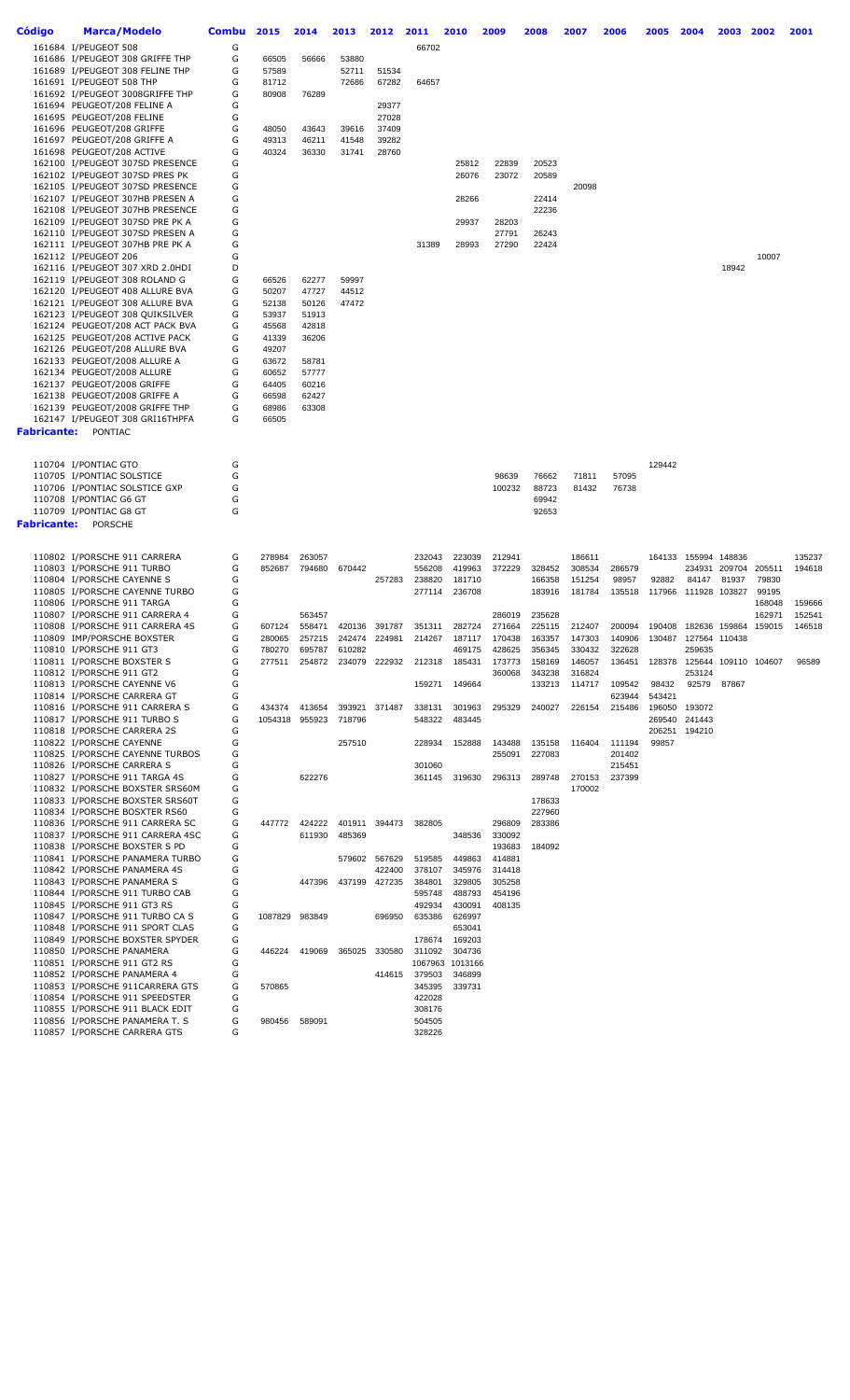| Código      | <b>Marca/Modelo</b>                                                | <b>Combu</b> | 2015             | 2014             | 2013             | 2012             | 2011             | 2010             | 2009             | 2008             | 2007             | 2006             | 2005   | 2004  | 2003           | 2002  | 2001           |
|-------------|--------------------------------------------------------------------|--------------|------------------|------------------|------------------|------------------|------------------|------------------|------------------|------------------|------------------|------------------|--------|-------|----------------|-------|----------------|
|             | 110858 I/PORSCHE PANAMERA S HYB                                    | G            |                  |                  |                  | 385922           | 369772           |                  |                  |                  |                  |                  |        |       |                |       |                |
|             | 110859 I/PORSCHE 911 CARRERA C                                     | G            |                  |                  |                  | 330477           | 316247           |                  |                  |                  |                  |                  |        |       |                |       |                |
|             | 110860 I/PORSCHE 911 GT3 RS 4.0                                    | G            |                  |                  |                  |                  | 495643           |                  |                  |                  |                  |                  |        |       |                |       |                |
|             | 110861 I/PORSCHE PANAMERA V6                                       | G            |                  | 419800           | 342871           | 325834           |                  |                  |                  |                  |                  |                  |        |       |                |       |                |
|             | 110862 I/PORSCHE PANAMERA GTS<br>110863 I/PORSCHE 911 CABRIOLET    | G<br>G       | 618422           | 586182<br>515304 | 532974           | 472475<br>471656 |                  |                  |                  |                  |                  |                  |        |       |                |       |                |
|             | 110864 I/PORSCHE 911 TURBOS918S                                    | G            |                  |                  |                  | 562274           |                  |                  |                  |                  |                  |                  |        |       |                |       |                |
|             | 110865 I/PORSCHE PANAMERA PLAT.                                    | G            |                  |                  | 381229           |                  |                  |                  |                  |                  |                  |                  |        |       |                |       |                |
|             | 110867 I/PORSCHE 911 CARRERASPK                                    | G            |                  | 517058           |                  |                  |                  |                  |                  |                  |                  |                  |        |       |                |       |                |
|             | 110868 I/PORSCHE 918 SPYDER                                        | G            |                  | 3131625          |                  |                  |                  |                  |                  |                  |                  |                  |        |       |                |       |                |
|             | 110870 I/PORSCHE BOXSTER GTS                                       | G            | 378720           | 357101           |                  |                  |                  |                  |                  |                  |                  |                  |        |       |                |       |                |
|             | 110871 I/PORSCHE CAYMAN GTS                                        | G            | 396675           | 374030           |                  |                  |                  |                  |                  |                  |                  |                  |        |       |                |       |                |
|             | 110874 I/PORSCHE 911 TARGA 4GTS                                    | G            | 655520           |                  |                  |                  |                  |                  |                  |                  |                  |                  |        |       |                |       |                |
|             | 110875 I/PORSCHE 911 CAR GTSCAB<br>142702 I/PORSCHE CAYMAN S       | G            | 625817           |                  |                  |                  |                  |                  |                  |                  |                  |                  |        |       |                |       |                |
|             | 142703 I/PORSCHE CAYMAN                                            | G<br>G       | 402065<br>317925 | 350623<br>281519 | 301168<br>249283 |                  | 239051<br>203635 | 224805<br>169652 | 192897<br>165358 | 174521<br>146286 | 159894<br>137891 | 149489<br>131125 | 116593 |       |                |       |                |
|             | 142704 I/PORSCHE CAYMAN R                                          | G            |                  |                  |                  |                  | 241473           |                  |                  |                  |                  |                  |        |       |                |       |                |
|             | 142706 I/PORSCHE CAYMAN GT4                                        | G            | 497916           |                  |                  |                  |                  |                  |                  |                  |                  |                  |        |       |                |       |                |
|             | 166030 I/PORSCHE 911 COUPE                                         | G            |                  |                  |                  |                  |                  | 284620           |                  |                  |                  |                  |        |       |                |       |                |
|             | 166032 I/PORSCHE 911 CARRERA 2S                                    | G            |                  |                  |                  |                  |                  |                  |                  | 253701           | 238695           |                  |        |       |                |       |                |
| Fabricante: | <b>RATO</b>                                                        |              |                  |                  |                  |                  |                  |                  |                  |                  |                  |                  |        |       |                |       |                |
|             | 145322 I/KIA CERATO SX 2.0 ATHB                                    | G            |                  |                  | 55829            |                  |                  |                  |                  |                  |                  |                  |        |       |                |       |                |
|             | 145323 I/KIA CERATO SX 2.0 MTHB                                    | G            |                  |                  | 83487            |                  |                  |                  |                  |                  |                  |                  |        |       |                |       |                |
| Fabricante: | <b>RDK</b>                                                         |              |                  |                  |                  |                  |                  |                  |                  |                  |                  |                  |        |       |                |       |                |
|             |                                                                    |              |                  |                  |                  |                  |                  |                  |                  |                  |                  |                  |        |       |                |       |                |
|             | 149801 RDK/RENEGADE<br>149802 RDK/SULTAN                           | G<br>G       | 23480<br>23846   |                  |                  |                  |                  |                  |                  |                  |                  |                  |        |       |                |       |                |
|             | 149803 RDK/TIGER                                                   | G            | 15314            | 14064            | 12916            | 12509            |                  |                  |                  |                  |                  |                  |        |       |                |       |                |
| Fabricante: | RENAULT                                                            |              |                  |                  |                  |                  |                  |                  |                  |                  |                  |                  |        |       |                |       |                |
|             |                                                                    |              |                  |                  |                  |                  |                  |                  |                  |                  |                  |                  |        |       |                |       |                |
|             | 111011 IMP/RENAULT LAGUNA V6                                       | G            |                  |                  |                  |                  |                  |                  |                  |                  |                  | 26364            |        |       |                | 16375 | 13050          |
|             | 111016 IMP/RENAULT CLIO RL                                         | G            |                  |                  |                  |                  |                  |                  |                  |                  |                  |                  |        |       |                |       | 8263           |
|             | 111022 IMP/RENAULT MEGANE 1.6 B                                    | G            |                  |                  |                  |                  |                  |                  |                  |                  |                  |                  |        |       |                |       | 10589          |
|             | 111025 IMP/RENAULT MEGANE 2.0 L<br>111028 I/RENAULT TWINGO 1.0     | G<br>G       |                  |                  |                  |                  |                  |                  |                  |                  |                  |                  |        |       |                |       | 12204<br>9329  |
|             | 111030 I/RENAULT MEGANE RXE 1.6                                    | G            |                  |                  |                  |                  |                  |                  |                  |                  |                  |                  |        |       |                |       | 11438          |
|             | 111031 I/RENAULT MEGANE RT 1.6                                     | G            |                  |                  |                  |                  |                  |                  |                  |                  |                  |                  |        |       | 10843          | 10566 | 10522          |
|             | 111033 I/RENAULT MEGANE RXE 2.0                                    | G            |                  |                  |                  |                  |                  |                  |                  |                  |                  |                  |        |       | 14247          | 13108 | 12205          |
|             | 111036 I/RENAULT CLIO RT 1.6                                       | G            |                  |                  |                  |                  |                  |                  |                  |                  |                  |                  |        |       |                | 12242 | 12092          |
|             | 111037 I/RENAULT CLIO RL 1.0                                       | G            |                  |                  |                  |                  |                  |                  |                  |                  |                  |                  |        |       |                |       | 9135           |
|             | 111038 I/RENAULT TWINGO 1.0 16V                                    | G            |                  |                  |                  |                  |                  |                  |                  |                  |                  |                  |        |       |                |       | 10479          |
|             | 111039 I/RENAULT MEGANE COUPE                                      | G            |                  |                  |                  |                  |                  |                  |                  |                  |                  |                  |        |       |                |       | 9831           |
|             | 111041 I/RENAULT LAGUNA GRAN V6                                    | G            |                  |                  |                  |                  |                  |                  |                  |                  |                  |                  |        |       |                | 24263 | 21480          |
|             | 111042 I/RENAULT VEL SATIS P V6<br>111047 I/RENAULT MEGANE EXP 16H | G<br>G       |                  |                  |                  |                  |                  |                  |                  |                  |                  |                  |        | 13789 | 10738          | 24058 |                |
|             | 111052 I/RENAULT MEGANE PRI 20S                                    | G            |                  |                  |                  |                  |                  |                  |                  |                  |                  |                  | 16729  | 15952 | 13417          |       |                |
|             | 111063 I/RENAULT G ESPACE I35V6                                    | G            |                  |                  |                  |                  |                  |                  |                  |                  |                  |                  |        |       | 28670          |       |                |
|             | 111064 I/RENAULT ESPACE P 3.5V6                                    | G            |                  |                  |                  |                  |                  |                  |                  |                  |                  |                  |        |       | 23797          |       |                |
|             | 111070 I/RENAULI MEGANEZ DYNZ0A                                    | G            |                  |                  |                  |                  |                  |                  |                  |                  |                  |                  |        | 15700 |                |       |                |
|             | 111078 I/RENAULT MEGANE2SDDY20A                                    | G            |                  |                  |                  |                  |                  |                  |                  |                  |                  |                  | 18720  |       |                |       |                |
|             | 111080 I/RENAULT MEGANE2SDDY20                                     | G            |                  |                  |                  |                  |                  |                  |                  |                  |                  |                  | 17220  |       |                |       |                |
|             | 111083 I/RENAULT MEGANEGTDYN20A                                    | G            |                  |                  |                  |                  |                  |                  |                  |                  |                  |                  | 18338  |       |                |       |                |
|             | 111085 I/RENAULT CLIO AUT1616VS<br>111087 I/RENAULT CLIO AUT1616VH | G<br>G       |                  |                  |                  |                  |                  |                  |                  | 18819<br>17829   | 16128<br>15759   |                  |        |       |                |       |                |
|             | 111088 I/RENAULT CLIO PRI1616VS                                    | G            |                  |                  |                  |                  |                  |                  |                  | 17527            | 16442            |                  |        |       |                |       |                |
|             | 111089 I/RENAULT CLIO EXP1616VS                                    | G            |                  |                  |                  |                  |                  |                  |                  | 15959            | 15476            | 13668            |        |       |                |       |                |
|             | 111094 I/RENAULT CLIO AUT 16H3P                                    | G            |                  |                  |                  |                  |                  |                  |                  |                  | 15471            | 14618            |        |       |                |       |                |
|             | 111096 I/RENAULT LOGAN                                             | G            |                  |                  |                  |                  | 19439            |                  |                  |                  | 17073            | 15904            |        |       |                |       |                |
|             | 111097 I/RENAULT MEGANE CC 20 A                                    | G            |                  |                  |                  |                  |                  |                  |                  | 51385            | 47151            | 37889            |        |       |                |       |                |
|             | 111098 I/RENAULT MEGANE HT 20 A                                    | G            |                  |                  |                  |                  |                  |                  |                  |                  |                  | 22407            |        |       |                |       |                |
|             | 111100 RENAULT/SCENIC RT 2.0                                       | D            |                  |                  |                  |                  |                  |                  |                  |                  |                  |                  |        |       |                | 13276 |                |
|             | 111100 RENAULT/SCENIC RT 2.0                                       | G            |                  |                  |                  |                  |                  |                  |                  |                  |                  |                  |        |       | 13918          | 13276 | 12766          |
|             | 111101 RENAULT/SCENIC RXE 2.0                                      | G<br>D       |                  |                  |                  |                  |                  |                  |                  |                  |                  |                  |        |       | 15283          | 14184 | 11764          |
|             | 111101 RENAULT/SCENIC RXE 2.0<br>111102 RENAULT/SCENIC RXE1.6 16   | G            |                  |                  |                  |                  |                  |                  |                  |                  |                  |                  |        |       | 15283<br>13608 | 12902 | 12383          |
|             | 111103 RENAULT/SCENIC RT 1.6 16                                    | G            |                  |                  |                  |                  |                  |                  |                  |                  |                  |                  |        |       |                | 12991 | 12065          |
|             | 111105 RENAULT/CLIO RL 1.0                                         | G            |                  |                  |                  |                  |                  |                  |                  |                  |                  |                  |        |       | 10383          | 9603  | 9110           |
|             | 111106 RENAULT/CLIO RT 1.6                                         | G            |                  |                  |                  |                  |                  |                  |                  |                  |                  |                  |        |       |                |       | 11779          |
|             | 111107 RENAULT/CLIO RN 1.0                                         | G            |                  |                  |                  |                  |                  |                  |                  |                  |                  |                  |        |       |                | 10453 | 9801           |
|             | 111109 RENAULT/SCENIC RT1.6 16V                                    | D            |                  |                  |                  |                  |                  |                  |                  |                  |                  |                  |        |       |                | 12990 |                |
|             | 111109 RENAULT/SCENIC RT1.6 16V                                    | G            |                  |                  |                  |                  |                  |                  |                  |                  |                  |                  |        |       | 13978          | 12990 | 12065          |
|             | 111110 RENAULT/CLIO RN 1.6 16V                                     | G            |                  |                  |                  |                  |                  |                  |                  |                  |                  |                  |        |       |                | 10978 | 10506          |
|             | 111111 RENAULT/CLIO RT 1.6 16V                                     | G<br>D       |                  |                  |                  |                  |                  |                  |                  |                  |                  |                  |        |       | 12801          | 11255 | 10695<br>10793 |
|             | 111111 RENAULT/CLIO RT 1.6 16V<br>111112 RENAULT/CLIO RL 1.0 16V   | G            |                  |                  |                  |                  |                  |                  |                  |                  |                  |                  |        |       | 11215          | 10185 | 9714           |
|             | 111113 RENAULT/CLIO RT 1.0 16V                                     | G            |                  |                  |                  |                  |                  |                  |                  |                  |                  |                  |        |       | 12379          | 10866 | 10251          |
|             | 111114 RENAULT/CLIO RN 1.0 16V                                     | G            |                  |                  |                  |                  |                  |                  |                  |                  |                  |                  |        |       | 11463          | 10748 | 10682          |
|             | 111115 RENAULT/CLIO SI 1.6 16V                                     | G            |                  |                  |                  |                  |                  |                  |                  |                  |                  |                  |        |       |                | 12328 | 11050          |
|             | 111116 RENAULT/CLIO RL 1.6 16V                                     | G            |                  |                  |                  |                  |                  |                  |                  |                  |                  |                  |        |       |                | 10607 |                |
|             | 111121 RENAULT/CLIO EXP 1.0 H                                      | G            |                  |                  |                  |                  |                  |                  |                  |                  |                  |                  | 12496  | 10562 | 10387          | 9659  |                |
|             | 111122 RENAULT/CLIO EXP 10 16VS                                    | G            |                  |                  |                  |                  |                  |                  |                  |                  | 16493            | 14728            | 13395  | 12739 | 12021          | 11413 |                |
|             | 111123 RENAULT/CLIO EXP 10 16VH                                    | G            |                  |                  |                  |                  |                  |                  |                  |                  | 15359            | 13140            | 12755  | 11747 | 11171          | 10132 |                |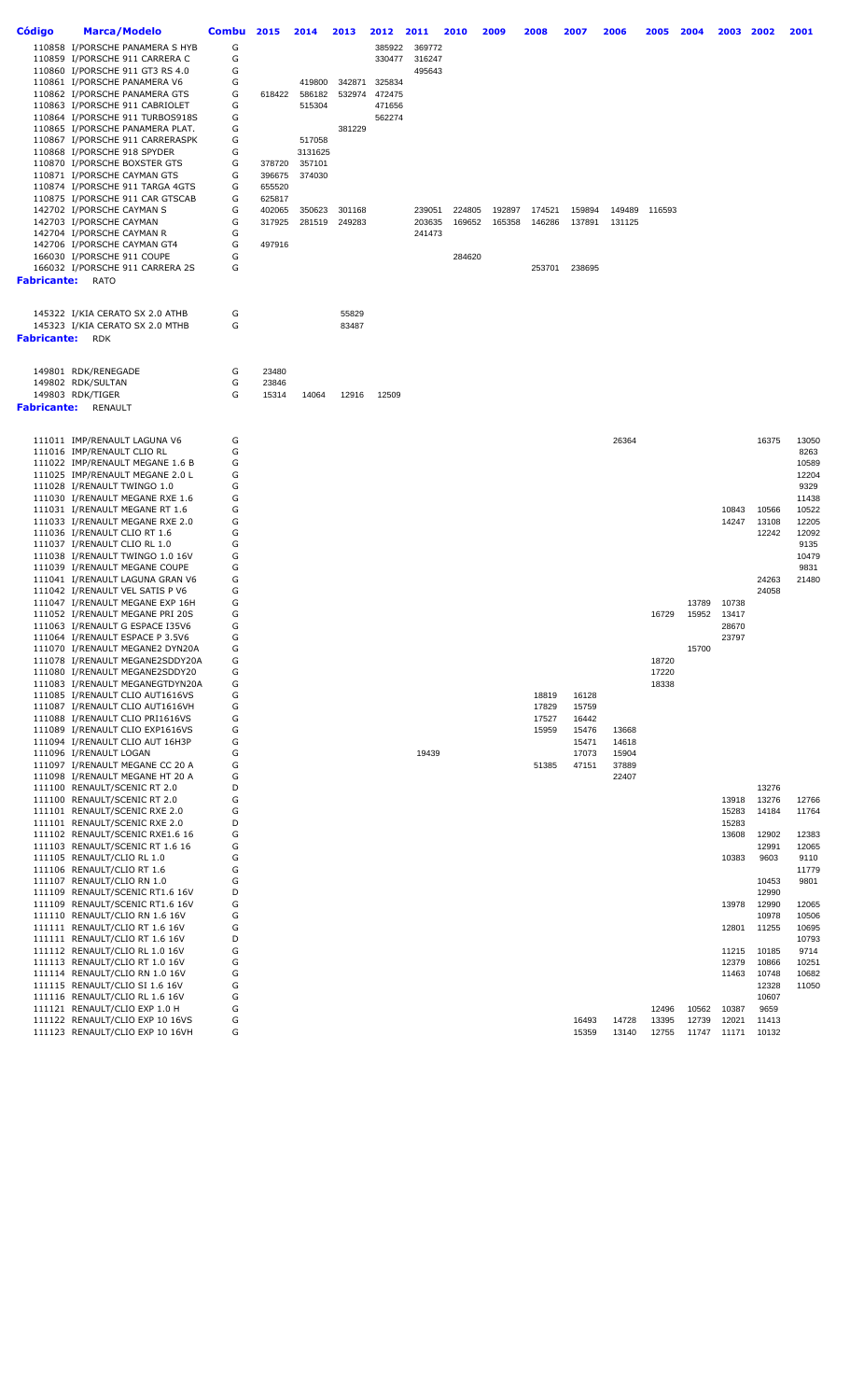| Código | <b>Marca/Modelo</b>                                                | <b>Combu</b> | 2015           | 2014           | 2013            | 2012           | 2011           | 2010           | 2009           | 2008           | 2007           | 2006           | 2005           | 2004           | 2003           | 2002  | 2001  |
|--------|--------------------------------------------------------------------|--------------|----------------|----------------|-----------------|----------------|----------------|----------------|----------------|----------------|----------------|----------------|----------------|----------------|----------------|-------|-------|
|        | 111124 RENAULT/CLIO EXP 16 16VS                                    | G            |                |                |                 |                |                |                |                |                | 17337          | 15922          | 14791          | 13364          | 12812          | 11869 |       |
|        | 111125 RENAULT/CLIO EXP 16 16VH                                    | G            |                |                |                 |                |                |                |                |                | 15757          | 13921          | 13175          | 12043          | 11095          | 10508 |       |
|        | 111126 RENAULT/CLIO PRI 10 16VS<br>111126 RENAULT/CLIO PRI 10 16VS | G<br>D       |                |                |                 |                |                |                |                |                | 15195          | 14693          | 12630          | 12034          | 11303<br>11303 | 10408 |       |
|        | 111127 RENAULT/CLIO PRI 10 16VH                                    | G            |                |                |                 |                |                |                |                |                | 15160          | 13936          | 13007          | 11835          | 11244          | 10119 |       |
|        | 111128 RENAULT/CLIO PRI 16 16VS                                    | D            |                |                |                 |                |                |                |                |                |                |                |                |                | 11738          |       |       |
|        | 111128 RENAULT/CLIO PRI 16 16VS                                    | G            |                |                |                 |                |                |                |                |                | 16338          | 14763          | 13960          | 12853          | 11738          | 10619 |       |
|        | 111129 RENAULT/CLIO PRI 16 16VH                                    | G            |                |                |                 |                |                |                |                |                | 15856          | 14243          | 13434          | 12385          | 11599          | 10460 |       |
|        | 111130 RENAULT/CLIO DYN 10 16VS                                    | G<br>G       |                |                |                 |                |                |                |                |                |                |                |                |                | 11571          |       | 9932  |
|        | 111131 RENAULT/CLIO DYN 10 16VH<br>111133 RENAULT/CLIO DYN 16 16VH | G            |                |                |                 |                |                |                |                |                |                |                | 13616<br>13579 | 12137<br>12526 | 11454          |       |       |
|        | 111134 RENAULT/CLIO AUT 1.0 S                                      | G            |                |                |                 |                |                |                |                |                |                |                |                | 12665          |                |       |       |
|        | 111135 RENAULT/CLIO AUT 1.0 H                                      | G            |                |                |                 |                |                |                |                |                | 12220          | 11574          | 11126          | 10318          | 10051          | 9507  |       |
|        | 111136 RENAULT/CLIO AUT 10 16VS                                    | G            |                |                |                 |                |                |                |                |                | 14053          | 13578          | 12502          | 12017          | 11466          | 10169 |       |
|        | 111137 RENAULT/CLIO AUT 10 16VH<br>111138 RENAULT/CLIO AUT 16 16VS | G<br>G       | 22157          | 20583          |                 |                |                |                |                |                | 13363          | 12112          | 11677          | 10908          | 10689          | 10231 |       |
|        | 111139 RENAULT/CLIO AUT 16 16VH                                    | G            |                |                |                 |                |                |                |                |                | 15470<br>16042 | 14618<br>14848 | 13890<br>14140 | 13049<br>13118 | 12193          |       |       |
|        | 111140 RENAULT/CLIO EXP 12 16VS                                    | G            |                |                |                 |                |                |                |                |                |                |                |                |                |                |       | 9361  |
|        | 111145 RENAULT/CLIO AUT 12 16VH                                    | G            |                |                |                 |                |                |                |                |                |                |                |                |                |                | 10796 |       |
|        | 111148 RENAULT/SCENIC EXP 1616V                                    | G            |                |                |                 |                |                |                | 24183          | 21223          | 19174          | 18176          | 15241          | 14076          | 13314          |       |       |
|        | 111149 RENAULT/SCENIC EXP 2016V                                    | G<br>G       |                |                |                 |                |                | 27829          | 26315          |                |                |                | 17044          | 15772          | 15638          |       |       |
|        | 111150 RENAULT/SCENIC PRI 1616V<br>111151 RENAULT/SCENIC PRI 2016V | D            |                |                |                 |                |                |                |                |                |                |                | 15520<br>16465 | 14578          | 13288          |       |       |
|        | 111151 RENAULT/SCENIC PRI 2016V                                    | G            |                |                |                 |                |                |                |                | 21673          | 20225          | 17874          | 16465          | 14952          | 14258          |       |       |
|        | 111152 RENAULT/SCENIC AUT 1616V                                    | G            |                |                |                 |                |                | 25695          | 25449          | 20549          | 18730          | 17705          | 14972          | 14216          | 13601          |       |       |
|        | 111154 RENAULT/CLIO AUT10 16H3P                                    | G            |                |                |                 |                |                |                |                |                | 12409          | 12110          | 11373          |                |                |       |       |
|        | 111156 RENAULT/CLIO EXP10 16H3P                                    | G            |                |                |                 |                |                |                |                |                |                | 12214          | 11535          |                |                |       |       |
|        | 111159 RENAULT/CLIO DYN16 16H3P<br>111160 RENAULT/CLIO AUT16 16H3P | G<br>G       |                |                |                 |                |                |                |                |                | 15467          | 14624          | 13579<br>13894 |                |                |       |       |
|        | 111161 RENAULT/CLIO AUT 10 H 3P                                    | G            |                |                |                 |                |                |                |                |                | 12648          | 11713          | 11298          |                |                |       |       |
|        | 111166 RENAULT/MEGANESD DYN 16                                     | G            |                |                |                 |                |                | 28665          | 25331          | 22938          | 21665          | 20030          | 18703          |                |                |       |       |
|        | 111167 RENAULT/MEGANESD EXPR 16                                    | G            |                |                |                 |                |                | 27187          | 23621          | 21535          | 19771          | 18875          | 17596          |                |                |       |       |
|        | 111169 RENAULT/MEGANEGT DYN 20                                     | G            |                |                |                 |                |                |                |                | 24468          | 22320          | 21456          |                |                |                |       |       |
|        | 111171 RENAULT/MEGANEGT EXP 20A<br>111172 RENAULT/MEGANESD DYN 20A | G<br>G       |                |                |                 |                |                | 29304          | 30005<br>26943 | 27163<br>23840 | 22517          | 21229          |                |                |                |       |       |
|        | 111173 RENAULT/MEGANEGT EXPR 20                                    | G            |                |                |                 |                |                |                | 27817          | 25508          |                |                |                |                |                |       |       |
|        | 111174 RENAULT/MEGANESD DYN 20                                     | G            |                |                |                 |                |                |                | 26534          | 22972          | 22031          | 20978          |                |                |                |       |       |
|        | 111175 RENAULT/MEGANESD EXP 20A                                    | G            |                |                |                 |                |                |                | 28285          | 24058          | 22675          |                |                |                |                |       |       |
|        | 111176 RENAULT/MEGANEGT PRI 20A                                    | G            |                |                |                 |                |                |                | 31703          | 28631          |                |                |                |                |                |       |       |
|        | 111177 RENAULT/MEGANESD PRI 20A<br>111178 RENAULT/MEGANESD EXPR 20 | G<br>G       |                |                |                 |                |                |                | 26775<br>25220 | 24175<br>22637 | 21774          |                |                |                |                |       |       |
|        | 111180 RENAULT/MEGANEGT DYN 2                                      | G            |                |                |                 |                |                | 30749          | 27699          | 24746          | 23008          | 22355          |                |                |                |       |       |
|        | 111180 RENAULT/MEGANEGT DYN 20A                                    | D            |                |                |                 |                |                |                |                |                | 23950          |                |                |                |                |       |       |
| 111181 | RENAULT/MEGANEGT DYN 16                                            | G            |                |                |                 | 30524          | 29692          | 27716          | 26731          | 24847          | 23488          | 21536          |                |                |                |       |       |
|        | 111184 RENAULT/MEGANEGT EXPR 16                                    | G            |                |                |                 |                |                | 29878          | 27242          | 23634          |                | 22161          |                |                |                |       |       |
|        | 111186 RENAULT/LOGAN PRI 1616V<br>111187 RENAULT/LOGAN EXP 1616V   | G            |                |                |                 |                |                |                | 19856          | 17431          | 16431          |                |                |                |                |       |       |
|        | 111188 RENAULT/LOGAN AUT 1016V                                     | G<br>G       | 27179          |                | 23160           | 21022          | 19735          | 17041          | 15674          | 20721<br>14840 | 13223          |                |                |                |                |       |       |
|        | 111189 RENAULT/LOGAN EXP 1016V                                     | G            | 27750          |                | 24316           | 23269          | 21306          | 19524          | 17755          | 16546          | 15091          |                |                |                |                |       |       |
|        | 111191 RENAULT/SANDERO PRI1616V                                    | G            |                |                |                 |                |                | 22938          | 21269          | 19880          | 18276          |                |                |                |                |       |       |
|        | 111192 RENAULT/SANDERO EXP1616V                                    | G            |                |                |                 |                |                |                |                | 19487          |                |                |                |                |                |       |       |
|        | 111195 RENAULT/SANDERO AUT1016V<br>111196 RENAULT/SANDERO EXP1016V | G<br>G       | 28285<br>35580 | 25927<br>29735 | 23766<br>24622  | 21816<br>22995 | 20362<br>21632 | 17770<br>19408 | 17100<br>18354 | 15830<br>17717 | 14729<br>16179 |                |                |                |                |       |       |
|        | 111197 RENAULT/LOGAN EXP 16                                        | G            |                |                |                 | 24927          | 22118          | 19922          | 18328          | 17311          | 15423          |                |                |                |                |       |       |
|        | 111198 RENAULT/LOGAN AUT 16                                        | G            |                |                |                 |                |                |                | 17713          | 16653          | 14716          |                |                |                |                |       |       |
|        | 164001 I/RENAULT CLIO AUT 10H3P                                    | G            | 19884          | 18262          | 16771           | 16243          |                |                |                | 13087          | 12504          |                |                |                |                |       |       |
|        | 164003 I/RENAULT CLIO EXP1016VH                                    | G            | 24925          | 23242          | 20388           | 17932          |                |                |                |                |                |                |                |                |                |       |       |
|        | 164004 I/RENAULT CLIO AUT1016VS<br>164006 I/RENAULT CLIO PRI1016VS | G<br>G       |                |                |                 |                |                |                |                | 14701<br>15901 | 14119<br>15300 |                |                |                |                |       |       |
|        | 164007 I/RENAULT CLIO AUT1016VH                                    | G            | 23029          | 21149          | 19423           | 18811          | 18008          |                |                | 13933          | 12970          |                |                |                |                |       |       |
|        | 164011 I/RENAULT CLIO EXP1016VS                                    | G            |                |                |                 |                |                |                |                | 15552          | 14613          |                |                |                |                |       |       |
|        | 164012 I/RENAULT GRAND SCENIC                                      | G            |                |                |                 |                |                |                |                | 30509          | 29471          |                |                |                |                |       |       |
|        | 164015 I/RENAULT CLIO CAM1016VH                                    | G            |                |                |                 | 19802          | 18861          | 15786          | 15003          | 14568          |                |                |                |                |                |       |       |
|        | 164017 I/RENAULT CLIO CAM 10H3P                                    | G<br>G       |                |                |                 | 18646          | 17758          | 14857          | 14016          | 13363          |                |                |                |                |                |       |       |
|        | 164018 I/RENAULT SYMBOL EX1616V<br>164019 I/RENAULT SYMBOL PR1616V | G            |                |                |                 | 23479<br>25671 | 22356<br>23942 | 20867<br>21129 | 20441<br>19691 | 19068<br>18625 |                |                |                |                |                |       |       |
|        | 164021 I/RENAULT SYMBOL EXPR 16                                    | G            |                |                |                 |                |                | 20502          | 18909          | 17378          |                |                |                |                |                |       |       |
|        | 164024 I/RENAULT ESPACE 7PL                                        | G            |                |                |                 |                |                | 38557          |                |                |                |                |                |                |                |       |       |
|        | 164025 I/RENAULT KOLEOS                                            | G            |                |                |                 |                |                | 30645          |                |                |                |                |                |                |                |       |       |
|        | 164026 I/RENAULT SAFRANE LE                                        | G            |                |                |                 |                |                | 39403          |                |                |                |                |                |                |                |       |       |
|        | 164027 I/RENAULT SCENIC RT 1.9I                                    | D<br>G       |                |                |                 |                |                |                |                |                |                |                |                |                |                |       | 16546 |
|        | 164028 I/RENAULT FLUENCE DYN20M<br>164029 I/RENAULT FLUENCE EXP20M | G            | 55900          | 49035          | 43012           | 39686          | 38451          | 38076<br>31848 |                |                |                |                |                |                |                |       |       |
|        | 164030 I/RENAULT FLUENCE DYN20A                                    | G            | 61843          | 52583          | 44709           | 40727          | 38473          | 36590          |                |                |                |                |                |                |                |       |       |
|        | 164031 I/RENAULT FLUENCE PRI20A                                    | G            | 71549          | 60809          | 50880           | 46848          | 45019          | 43008          |                |                |                |                |                |                |                |       |       |
|        | 164033 I/RENAULT FLUENCE EXP20A                                    | G            |                |                |                 |                |                | 38716          |                |                |                |                |                |                |                |       |       |
|        | 164035 I/RENAULT FLUENCE EXP 16                                    | G<br>G       | 36435          | 34700<br>63663 | 33048           | 31113<br>55480 | 29555          |                |                |                |                |                |                |                |                |       |       |
|        | 164037 I/RENAULT FLUENCE GT20<br>164040 I/RENAULT MEGANERS RL265   | G            | 72014          |                | 56281<br>115554 |                |                |                |                |                |                |                |                |                |                |       |       |
|        | 164041 I/RENAULT FLUENCE ZE DYN                                    | G            |                | 49235          |                 |                |                |                |                |                |                |                |                | 29012          |                |       |       |
|        | 164042 I/RENAULT MEGANERS RS265                                    | G            |                |                | 119110          |                |                |                |                |                |                |                |                |                |                |       |       |
|        | 164043 I/RENAULT ZOE INTENS ZE                                     | G            | 91437          | 86217          | 81295           |                |                |                |                |                |                |                | 28809          | 27165          |                |       |       |
|        | 164044 I/RENAULT ZOE ZEN ZE                                        | G            |                |                |                 |                |                |                |                |                |                |                |                | 27165          |                |       |       |
|        | 164046 I/RENAULT MEGANE RS3J1K1                                    | G            |                | 48169          |                 |                |                |                |                |                |                |                |                |                |                |       |       |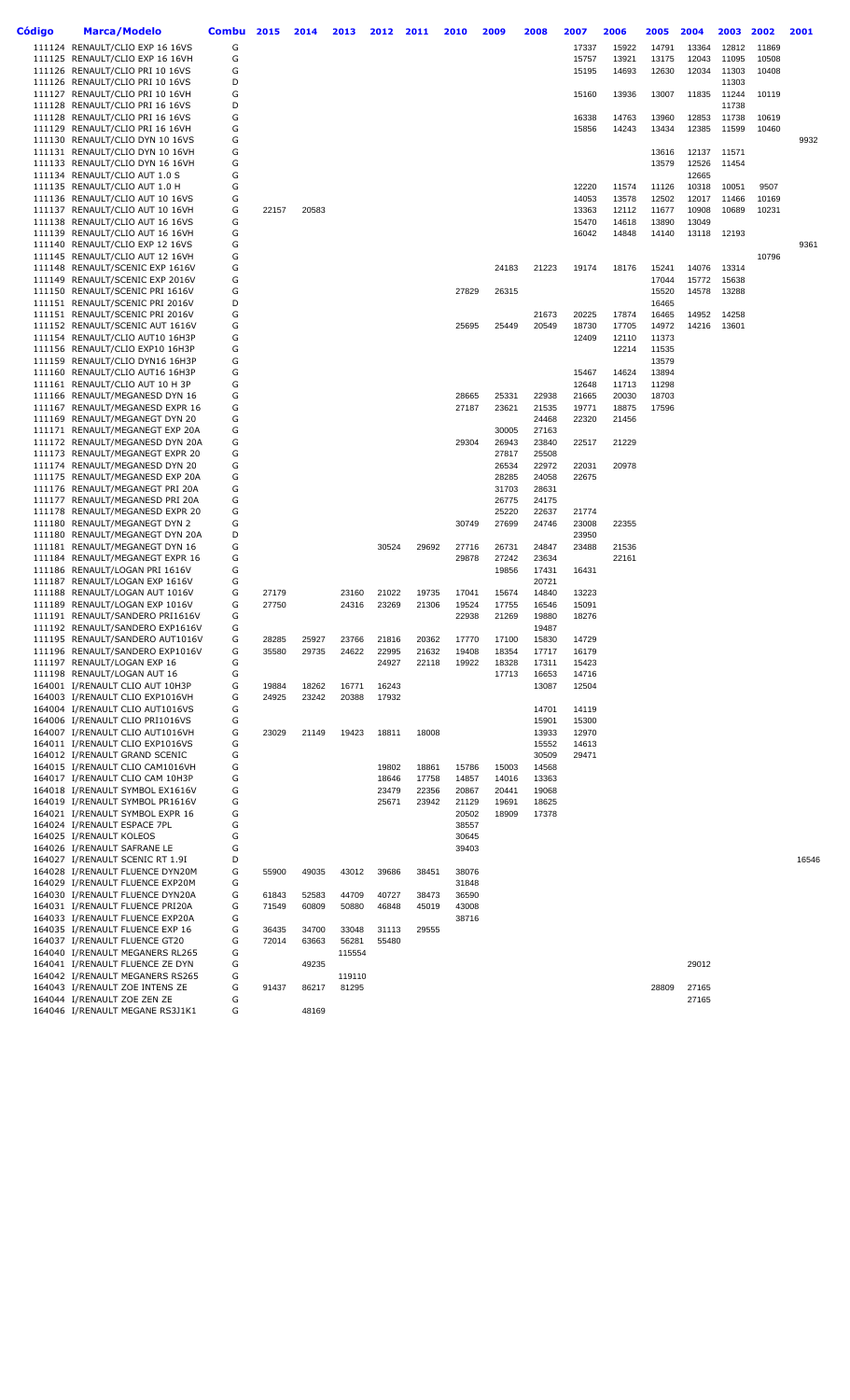| <b>Código</b>           | <b>Marca/Modelo</b>                                                | Combu  | 2015           | 2014            | 2013           | 2012           | 2011                              | 2010           | 2009                 | 2008           | 2007           | 2006   | 2005   | 2004 | 2003  | 2002  | 2001  |
|-------------------------|--------------------------------------------------------------------|--------|----------------|-----------------|----------------|----------------|-----------------------------------|----------------|----------------------|----------------|----------------|--------|--------|------|-------|-------|-------|
|                         | 164047 I/RENAULT FLUENCE GTLINE                                    | G      | 72566          |                 |                |                |                                   |                |                      |                |                |        |        |      |       |       |       |
|                         | 164048 I/RENAULT FLUENCE DYN PL                                    | G      | 63508          |                 |                |                |                                   |                |                      |                |                |        |        |      |       |       |       |
|                         | 167000 RENAULT/SANDERO AUT 16                                      | G      |                |                 |                |                |                                   | 18905          | 18220                | 16538          | 16149          |        |        |      |       |       |       |
|                         | 167001 RENAULT/SANDERO EXP 16<br>167002 RENAULT/SANDERO PRI 16     | G<br>G |                |                 |                | 25498<br>27337 | 22888<br>25473                    | 20865<br>22584 | 19847<br>20349       | 18916<br>19616 | 17322<br>18088 |        |        |      |       |       |       |
|                         | 167003 RENAULT/LOGAN PRI 16                                        | G      |                |                 |                |                |                                   | 20862          | 19157                | 17824          | 15997          |        |        |      |       |       |       |
|                         | 167004 RENAULT/SCENIC CAM 1616V                                    | G      |                |                 |                |                |                                   |                |                      | 20741          | 18271          |        |        |      |       |       |       |
|                         | 167005 RENAULT/SANDERO STEPWAY                                     | G      | 40382          | 37089           | 34064          | 31071          | 28703                             | 26636          | 25510                | 24508          |                |        |        |      |       |       |       |
|                         | 167006 RENAULT/SANDERO GTLINE                                      | G      |                |                 |                | 27586          | 26273                             | 25427          |                      |                |                |        |        |      |       |       |       |
|                         | 167008 RENAULT/LOGAN EX 1616V A<br>167011 RENAULT/SANDERO PR1616VA | G<br>G | 34306<br>40694 | 35882           | 29746<br>32626 | 26495<br>29126 | 25791<br>28196                    |                |                      |                |                |        |        |      |       |       |       |
|                         | 167013 RENAULT/SANDERO SW1616VA                                    | G      | 43939          | 41279           | 34346          | 32457          | 31769                             |                |                      |                |                |        |        |      |       |       |       |
|                         | 167014 RENAULT/LOGAN EXP 16 HP                                     | G      | 32401          |                 | 29656          | 28084          |                                   |                |                      |                |                |        |        |      |       |       |       |
|                         | 167016 RENAULT/SANDERO EXP 16HP                                    | G      | 33653          | 32127           | 27311          | 25311          |                                   |                |                      |                |                |        |        |      |       |       |       |
|                         | 167017 RENAULT/SANDERO PRI 16HP                                    | G      | 41894          | 35077           | 29370          | 26960          |                                   |                |                      |                |                |        |        |      |       |       |       |
|                         | 167018 RENAULT/SANDERO GTL 16HP<br>167019 RENAULT/SANDERO STW 16HP | G<br>G | 39157<br>35465 | 34171<br>32571  | 29820<br>29914 | 27672<br>27918 |                                   |                |                      |                |                |        |        |      |       |       |       |
|                         | 167020 RENAULT/LOGAN EXPR 16 M                                     | G      | 36695          | 34455           | 29806          |                |                                   |                |                      |                |                |        |        |      |       |       |       |
|                         | 167021 RENAULT/LOGAN DYNA 16 M                                     | G      | 40781          | 38020           | 36527          |                |                                   |                |                      |                |                |        |        |      |       |       |       |
|                         | 167022 RENAULT/LOGAN AUTH 1016V                                    | G      | 28984          | 26404           | 23161          |                |                                   |                |                      |                |                |        |        |      |       |       |       |
|                         | 167023 RENAULT/LOGAN EXPR 1016V                                    | G      | 34825          | 32111           | 26530          |                |                                   |                |                      |                |                |        |        |      |       |       |       |
|                         | 167024 RENAULT/LOGAN EXPR 16 R<br>167025 RENAULT/LOGAN DYNA 16 R   | G<br>G | 40025<br>44560 | 37740<br>42017  |                |                |                                   |                |                      |                |                |        |        |      |       |       |       |
|                         | 167026 RENAULT/SANDERO AUTH 10                                     | G      | 29981          | 28734           |                |                |                                   |                |                      |                |                |        |        |      |       |       |       |
|                         | 167027 RENAULT/SANDERO DYNA 16                                     | G      | 38316          | 36129           |                |                |                                   |                |                      |                |                |        |        |      |       |       |       |
|                         | 167028 RENAULT/SANDERO EXPR 16                                     | G      | 36267          | 34196           |                |                |                                   |                |                      |                |                |        |        |      |       |       |       |
|                         | 167029 RENAULT/SANDERO EXPR 16R                                    | G      | 35541          | 33512           |                |                |                                   |                |                      |                |                |        |        |      |       |       |       |
|                         | 167030 RENAULT/SANDERO DYNA 16R<br>167031 RENAULT/SANDERO EXPR 10  | G<br>G | 38614<br>33045 | 36410<br>31159  |                |                |                                   |                |                      |                |                |        |        |      |       |       |       |
|                         | 167032 RENAULT/SANDERO STEP 16                                     | G      | 43907          | 39336           |                | 29176          |                                   |                |                      |                |                |        |        |      |       |       |       |
|                         | 167033 RENAULT/SANDERO STEP 16R                                    | G      | 43979          | 41468           |                |                |                                   |                |                      |                |                |        |        |      |       |       |       |
|                         | 167034 RENAULT/SANDERO 20 RS                                       | G      | 47912          |                 |                |                |                                   |                |                      |                |                |        |        |      |       |       |       |
|                         | 167035 RENAULT/SANDERO 16GTLINE                                    | G      | 40030          |                 |                |                |                                   |                |                      |                |                |        |        |      |       |       |       |
|                         | 315300 RENAULT/MASTER TBUS L3H2                                    | D      | 84981          |                 |                |                |                                   |                |                      |                |                |        |        |      | 35217 |       |       |
| <b>Fabricante:</b> REVA |                                                                    |        |                |                 |                |                |                                   |                |                      |                |                |        |        |      |       |       |       |
|                         |                                                                    |        |                |                 |                |                |                                   |                |                      |                |                |        |        |      |       |       |       |
|                         | 162200 I/REVA ELECTRIC CHI                                         | G      |                |                 |                |                |                                   |                |                      |                | 21798          |        |        |      |       |       |       |
|                         | 162201 I/REVA LHD DLX                                              | G      |                |                 |                |                |                                   |                |                      | 26525          |                |        |        |      |       |       |       |
|                         | 162202 I/REVA LHD STD<br><b>Fabricante: ROLLS ROYCE</b>            | G      |                |                 |                |                |                                   |                |                      | 23866          |                |        |        |      |       |       |       |
|                         |                                                                    |        |                |                 |                |                |                                   |                |                      |                |                |        |        |      |       |       |       |
|                         |                                                                    |        |                |                 |                |                |                                   |                |                      |                |                |        |        |      |       |       |       |
|                         | 101164 I/ROLLS ROYCE PHANTOM DC                                    | G      |                |                 |                |                |                                   |                |                      | 1232552        |                |        |        |      |       |       |       |
|                         | 111164 I/ROLLS ROYCE PHANTOM<br>136600 I/ROLLS ROYCE GHOST         | G<br>G |                | 2519093 1641005 |                |                | 918464<br>1294153 1088980 1020613 |                | 802429               | 640556         |                |        | 534088 |      |       |       |       |
|                         | 136601 I/ROLLS ROYCE DROPHEAD C                                    | G      |                |                 |                |                |                                   |                | 1004298              |                |                |        |        |      |       |       |       |
|                         | 136603 I/ROLLS ROYCE PHANTOM S2                                    | G      | 1315961        |                 |                | 1160813        |                                   |                |                      |                |                |        |        |      |       |       |       |
|                         | 136605 I/ROLLS ROYCE WRAITH                                        | G      |                | 3023941         |                |                |                                   |                |                      |                |                |        |        |      |       |       |       |
|                         | <b>Fabricante:</b> SATURN                                          |        |                |                 |                |                |                                   |                |                      |                |                |        |        |      |       |       |       |
|                         |                                                                    |        |                |                 |                |                |                                   |                |                      |                |                |        |        |      |       |       |       |
|                         | 146901 I/SATURN SKY                                                | G      |                |                 |                |                |                                   |                |                      | 31167          | 29393          | 25582  |        |      |       |       |       |
|                         | 146902 I/SATURN SKY RED LINE                                       | G      |                |                 |                |                |                                   |                |                      | 132376 117935  |                |        |        |      |       |       |       |
|                         | 146904 I/SATURN ION                                                | G      |                |                 |                |                |                                   |                |                      |                |                | 19666  |        |      |       |       |       |
|                         | <b>Fabricante: SCION</b>                                           |        |                |                 |                |                |                                   |                |                      |                |                |        |        |      |       |       |       |
|                         |                                                                    |        |                |                 |                |                |                                   |                |                      |                |                |        |        |      |       |       |       |
|                         | 114833 I/SCION IQ 3                                                | G      |                |                 |                |                | 38140                             |                |                      |                |                |        |        |      |       |       |       |
| <b>Fabricante:</b> SEAT |                                                                    |        |                |                 |                |                |                                   |                |                      |                |                |        |        |      |       |       |       |
|                         |                                                                    |        |                |                 |                |                |                                   |                |                      |                |                |        |        |      |       |       |       |
|                         | 151107 I/SEAT CORDOBA                                              | G      |                |                 |                |                |                                   |                |                      |                |                |        |        |      |       |       | 9557  |
|                         | 151108 I/SEAT CORDOBA VARIO                                        | G      |                |                 |                |                |                                   |                |                      |                |                |        |        |      |       |       | 10629 |
|                         | 151109 I/SEAT IBIZA                                                | G      |                |                 |                |                |                                   |                |                      |                |                |        |        |      |       |       | 8922  |
|                         | 151110 I/SEAT IBIZA 16V                                            | G      |                |                 |                |                |                                   |                |                      |                |                |        |        |      |       | 10098 | 8897  |
|                         | <b>Fabricante:</b> SELVAGEM                                        |        |                |                 |                |                |                                   |                |                      |                |                |        |        |      |       |       |       |
|                         |                                                                    |        |                |                 |                |                |                                   |                |                      |                |                |        |        |      |       |       |       |
|                         | 141801 SELVAGEM/L                                                  | G      |                |                 |                |                |                                   |                |                      |                |                |        |        | 7097 | 6508  |       |       |
|                         | 141802 SELVAGEM/S                                                  | G      | 21305          |                 | 19744          | 19205          | 18297                             | 16077          | 15176                | 11354          | 10370          | 9492   | 8570   | 8145 | 7470  | 7173  | 6770  |
|                         | 141803 SELVAGEM/SELVAGEM SOL                                       | D      |                |                 |                |                |                                   |                | 14672                |                |                |        |        |      |       |       |       |
|                         | 141803 SELVAGEM/SELVAGEM SOL<br><b>Fabricante:</b> SHELBY          | G      |                |                 | 12650          | 12076          | 11061                             | 10823          | 10006                | 9455           | 8366           |        |        |      |       |       |       |
|                         |                                                                    |        |                |                 |                |                |                                   |                |                      |                |                |        |        |      |       |       |       |
|                         |                                                                    |        |                |                 |                |                |                                   |                |                      |                |                |        |        |      |       |       |       |
|                         | 108395 I/SHELBY GT 500 COUPE                                       | G      |                |                 |                |                |                                   |                | 169193 153770 151976 |                |                | 124954 |        |      |       |       |       |
|                         | <b>Fabricante:</b> SKODA                                           |        |                |                 |                |                |                                   |                |                      |                |                |        |        |      |       |       |       |
|                         |                                                                    |        |                |                 |                |                |                                   |                |                      |                |                |        |        |      |       |       |       |
|                         | 111401 I/SKODA FABIA COMFORT                                       | G      |                |                 |                |                |                                   |                |                      |                |                |        |        |      |       |       | 6244  |
|                         | 111404 I/SKODA OCTAVIA                                             | D      |                |                 |                |                |                                   |                |                      | 61237          |                |        |        |      |       |       |       |
|                         | 111405 I/SKODA FABI 1.2 BST OF                                     | G      |                | 28194           |                |                |                                   |                |                      |                |                |        |        |      |       |       |       |
|                         | <b>Fabricante:</b> SMART                                           |        |                |                 |                |                |                                   |                |                      |                |                |        |        |      |       |       |       |
|                         |                                                                    |        |                |                 |                |                |                                   |                |                      |                |                |        |        |      |       |       |       |
|                         | 155012 I/SMART FORTWO PASSION                                      | G      |                |                 |                |                |                                   |                |                      | 37179          |                |        |        |      |       |       |       |
|                         | 155013 I/SMART FORTWO PULSE C                                      | G<br>G |                |                 |                |                |                                   |                |                      | 40101          |                |        |        |      |       |       |       |
|                         | 155014 I/SMART FORTWO PULSE<br>155015 I/SMART FORTWO CABRIOLET     | G      |                |                 |                |                |                                   |                | 44430                | 33745<br>39798 | 35458          |        |        |      |       |       |       |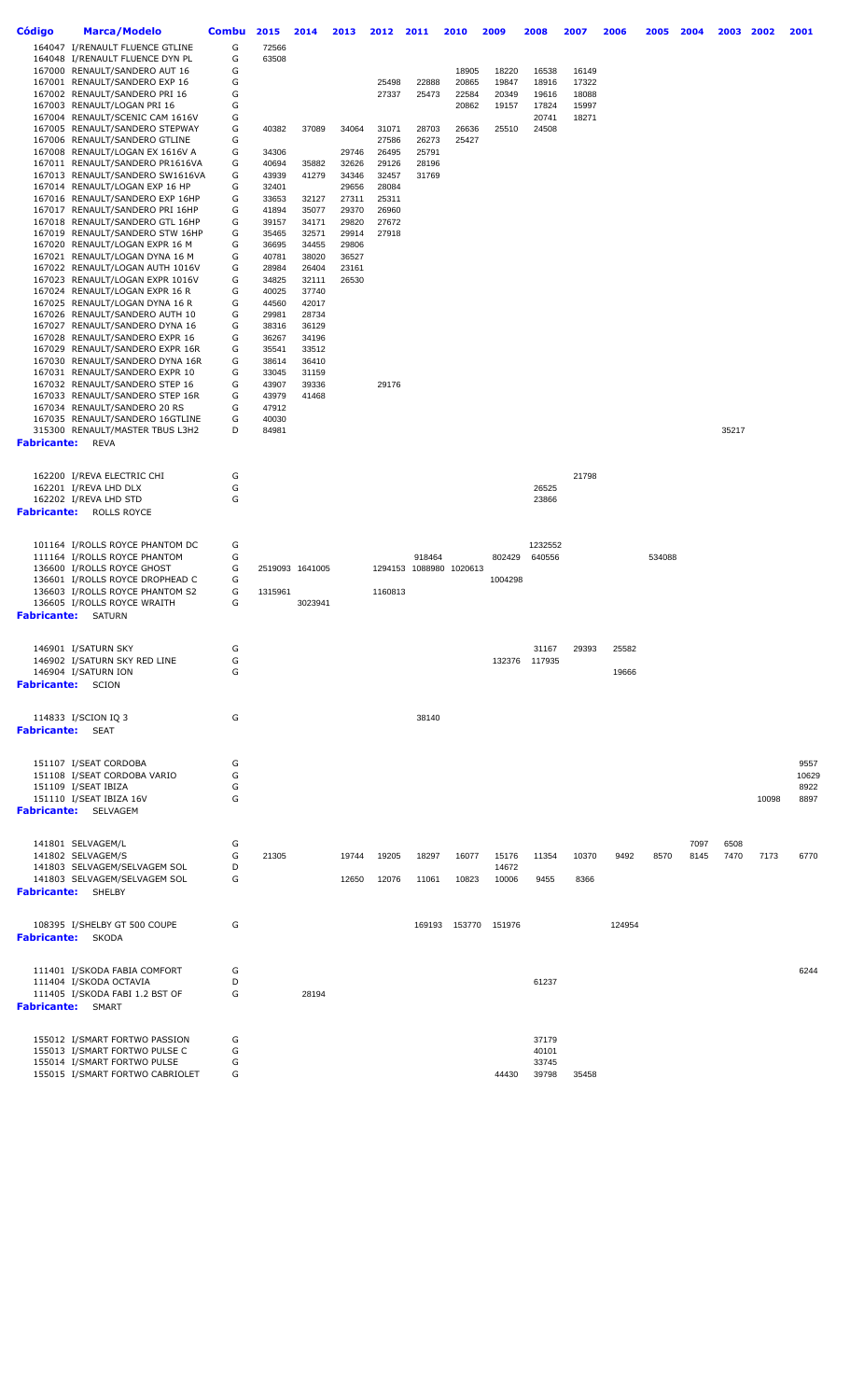| Código                   | <b>Marca/Modelo</b><br>155016 I/SMART FORTWO PASSION C<br>155017 I/SMART FORTWO COUPE 62<br>155018 I/SMART FORTWO CA 62<br>155019 I/SMART FORTWO 72<br>155020 I/SMART FORTWO CABRIO BR<br>155021 I/SMART FORTWO MHD<br>155022 I/SMART FORTWO CA 72<br>155023 I/SMART FORTWO COUPE 72<br>155024 I/SMART FORTWO CO 52 MHD<br>155025 I/SMART FORTWO CA 52 MHD<br>155027 I/SMART FORTWO 75 CA<br>155028 I/SMART ELETRIC DRIVE<br>155029 I/SMART FORTWOEDCOUPE<br><b>Fabricante:</b> SPYKER<br>123200 I/SPYKER C8 LAVIOLETTE | Combu<br>G<br>G<br>G<br>G<br>G<br>G<br>G<br>G<br>G<br>G<br>G<br>G<br>G<br>G | 2015<br>60844<br>63664<br>52072 | 2014<br>55970<br>59110<br>47824<br>44592 | 2013<br>47289<br>51587<br>43922<br>51919 | 2012<br>45711<br>49780<br>41830 | 2011<br>45214<br>46426<br>35097<br>38847<br>54192 | 2010<br>35727<br>39975<br>30477<br>38090<br>48931<br>34886<br>40121 | 2009<br>35231<br>38389<br>30839<br>28947<br>44041<br>647151 | 2008<br>33026<br>33453<br>35164<br>29013<br>32025 | 2007                    | 2006           | 2005           | 2004           | 2003           | 2002                    | 2001                             |
|--------------------------|-------------------------------------------------------------------------------------------------------------------------------------------------------------------------------------------------------------------------------------------------------------------------------------------------------------------------------------------------------------------------------------------------------------------------------------------------------------------------------------------------------------------------|-----------------------------------------------------------------------------|---------------------------------|------------------------------------------|------------------------------------------|---------------------------------|---------------------------------------------------|---------------------------------------------------------------------|-------------------------------------------------------------|---------------------------------------------------|-------------------------|----------------|----------------|----------------|----------------|-------------------------|----------------------------------|
| <b>Fabricante:</b>       | SSANGYONG<br>150703 I/SSANGY CHAIRMAN CM600S<br>150704 I/SSANGYONG CHAIRMAN CW7                                                                                                                                                                                                                                                                                                                                                                                                                                         | G<br>G                                                                      |                                 |                                          |                                          | 71502                           |                                                   |                                                                     |                                                             |                                                   |                         |                |                |                |                |                         | 44925                            |
| <b>Fabricante:</b>       | SSFIBERGLASS                                                                                                                                                                                                                                                                                                                                                                                                                                                                                                            |                                                                             |                                 |                                          |                                          |                                 |                                                   |                                                                     |                                                             |                                                   |                         |                |                |                |                |                         |                                  |
|                          | 160200 SSFIBERGLASS/SS34<br>160201 SSFIBERGLASS/SS41<br><b>Fabricante:</b> SUBARU                                                                                                                                                                                                                                                                                                                                                                                                                                       | G<br>G                                                                      |                                 | 20939                                    | 20719<br>20852                           | 20501<br>19662                  |                                                   | 17948<br>15492                                                      | 17239<br>13988                                              | 16317                                             | 15215<br>12613          | 13954<br>12093 | 13034<br>11488 |                | 12414 11951    |                         |                                  |
|                          | 139338 I/SUBARU LEGACY SW<br>139339 I/SUBARU LEGACY OUT BACK<br>139340 I/SUBARU LEGACY GX<br>139341 I/SUBARU LEGACY SWGX                                                                                                                                                                                                                                                                                                                                                                                                | G<br>G<br>G<br>G                                                            |                                 |                                          |                                          |                                 |                                                   |                                                                     |                                                             |                                                   |                         |                | 34626          | 31085          | 21812          | 21108<br>22009          | 19735<br>18523<br>19719<br>20527 |
|                          | 139342 I/SUBARU LEGACY GL<br>139343 I/SUBARU IMPREZA SW20GX<br>139344 I/SUBARU IMPREZA 20GX<br>139345 I/SUBARU IMPREZA WRX                                                                                                                                                                                                                                                                                                                                                                                              | G<br>G<br>G<br>G                                                            |                                 |                                          |                                          |                                 |                                                   | 63530                                                               | 56998                                                       | 47150                                             | 42934                   | 38439          | 33666          | 31890          | 28548          | 28352<br>22181<br>26375 | 15508<br>24887<br>24670          |
|                          | 139346 I/SUBARU IMPREZA SWWRX<br>139347 I/SUBARU FORESTER AWD<br>139348 I/SUBARU FORESTER STURBO                                                                                                                                                                                                                                                                                                                                                                                                                        | G<br>G<br>G                                                                 |                                 |                                          |                                          |                                 |                                                   |                                                                     |                                                             | 59324                                             | 54353                   | 51786          | 47142<br>34141 | 44548<br>27458 | 39188<br>26191 | 38900<br>22460<br>23198 | 35350<br>20831<br>21768          |
|                          | 139351 I/SUBARU LEGACY GX H6<br>139353 I/SUBARU LEGACY OUTBACK6<br>139354 I/SUBARU B9 TRIBECA                                                                                                                                                                                                                                                                                                                                                                                                                           | G<br>G<br>G                                                                 |                                 |                                          |                                          |                                 |                                                   | 66836<br>65222                                                      | 61962<br>60049                                              | 55295<br>52831                                    | 49490<br>43305<br>56969 | 47236<br>43036 | 45278<br>40222 | 30436          |                |                         |                                  |
|                          | 139355 I/SUBARU OUTBACK 2.5 L<br>139356 I/SUBARU IMPREZA 2.0L<br>139357 I/SUBARU IMPREZA 1.5L                                                                                                                                                                                                                                                                                                                                                                                                                           | G<br>G<br>G                                                                 |                                 |                                          |                                          |                                 |                                                   | 36116                                                               | 31862                                                       | 30052<br>26665                                    | 27818<br>23150          |                |                |                | 19881          |                         |                                  |
|                          | 139358 I/SUBARU IMPREZA WRX 25T<br>139359 I/SUBARU IMPREZA STI<br>139360 I/SUBARU IMPREZA WRX 265<br>139361 I/SUBARU IMPREZA 2.0 4P                                                                                                                                                                                                                                                                                                                                                                                     | G<br>G<br>G<br>G                                                            |                                 |                                          | 162893<br>96792                          | 156033<br>86417                 | 141113<br>84936<br>41538                          | 128248<br>67838<br>36116                                            | 110920<br>31862                                             | 54066<br>103524<br>61094                          |                         |                |                |                | 21291          |                         |                                  |
|                          | 139362 I/SUBARU IMPREZA WRX 4P<br>139363 I/SUBARU IMPREZA OTBCK<br>139367 I/SUBARU OUTBACK 3.6                                                                                                                                                                                                                                                                                                                                                                                                                          | G<br>G<br>G                                                                 |                                 |                                          | 127701 118479 109923                     |                                 | 105062                                            | 84093                                                               | 57009<br>60738<br>80851                                     | 53567                                             |                         |                | 32422          |                |                | 22503                   |                                  |
|                          | 139368 I/SUBARU LEGACY 2.5 GT<br>139369 I/SUBARU LEGACY 2.0<br>139370 I/SUBARU IMPREZA WRX STI                                                                                                                                                                                                                                                                                                                                                                                                                          | G<br>G<br>G                                                                 |                                 |                                          | 116015 109393                            | 132019                          | 92838<br>66796<br>121555                          | 80909<br>60462<br>118404                                            | 78774<br>56471<br>102377                                    |                                                   | 91248                   |                |                |                |                |                         |                                  |
|                          | 139371 I/SUBARU OUTBACK<br>139372 I/SUBARU IMPREZA SEDAN<br>139373 I/SUBARU IMPREZA XV                                                                                                                                                                                                                                                                                                                                                                                                                                  | G<br>G<br>G                                                                 | 85131<br>88952                  | 84335<br>85467                           | 80777<br>82472                           | 74737<br>76448                  | 52826                                             |                                                                     |                                                             |                                                   |                         |                |                | 34607          |                |                         |                                  |
|                          | 139374 I/SUBARU WRX STI 2.5<br>139375 I/SUBARU WRX 2.0<br><b>Fabricante:</b> SUZUKI                                                                                                                                                                                                                                                                                                                                                                                                                                     | G<br>G                                                                      | 172694<br>123200                | 164471<br>119444                         |                                          |                                 |                                                   |                                                                     |                                                             |                                                   |                         |                |                |                |                |                         |                                  |
|                          | 125500 I/SUZUKI MRE CGPI<br>125521 IMP/SUZUKI GVITARA 1.6 V                                                                                                                                                                                                                                                                                                                                                                                                                                                             | G<br>G                                                                      |                                 |                                          |                                          |                                 |                                                   |                                                                     |                                                             |                                                   |                         |                |                | 17130          |                |                         | 20150                            |
|                          | 125522 IMP/SUZUKI GVITARA 2.0 V<br>125523 IMP/SUZUKI GVITARA 2.0 W<br>125524 IMP/SUZUKI GVITARA 2.5 W                                                                                                                                                                                                                                                                                                                                                                                                                   | G<br>G<br>G                                                                 |                                 |                                          |                                          |                                 |                                                   |                                                                     |                                                             |                                                   |                         |                |                |                |                | 20146<br>22654          | 19989<br>19432<br>20724          |
|                          | 125525 IMP/SUZUKI JIMNY 1.3V<br>125528 I/SUZUKI IGNIS GL 1.3<br>125529 I/SUZUKI IGNIS 4X4 1.3                                                                                                                                                                                                                                                                                                                                                                                                                           | G<br>G<br>G<br>G                                                            |                                 |                                          |                                          |                                 |                                                   |                                                                     |                                                             |                                                   |                         |                |                | 24967          |                | 23932<br>12627<br>12777 | 21795<br>11465<br>11958          |
|                          | 125532 I/SUZUKI WAGON R 1.3<br>125533 I/SUZUKI SWIFT SPORT<br>125534 I/SUZUKI SWIFT SPORT R<br>155535 I/SUZUKI SCROSS 2WD GL                                                                                                                                                                                                                                                                                                                                                                                            | G<br>G<br>G                                                                 | 69065<br>74509<br>63308         | 62440<br>69339                           | 61178                                    |                                 |                                                   |                                                                     |                                                             |                                                   |                         |                |                |                |                |                         |                                  |
|                          | 155536 I/SUZUKI SCROSS AWD GLS<br>155537 I/SUZUKI SCROSS AWD GLX<br>155538 I/SUZUKI SCROSS 2WD GLX                                                                                                                                                                                                                                                                                                                                                                                                                      | G<br>G<br>G                                                                 | 88420<br>82170<br>74165         | 78547                                    | 70192                                    |                                 |                                                   |                                                                     |                                                             |                                                   |                         |                |                |                |                |                         |                                  |
|                          | 223330 I/SUZUKI G.VITARA 2WD SE<br><b>Fabricante:</b> TATUI MAGNATA                                                                                                                                                                                                                                                                                                                                                                                                                                                     | G                                                                           | 82625                           | 77908                                    |                                          |                                 |                                                   |                                                                     |                                                             |                                                   |                         |                |                |                |                |                         |                                  |
| <b>Fabricante:</b> TESLA | 154901 TATUI MAGNATA/ST                                                                                                                                                                                                                                                                                                                                                                                                                                                                                                 | G                                                                           |                                 |                                          |                                          |                                 |                                                   |                                                                     |                                                             |                                                   |                         |                |                |                |                |                         | 5822                             |
|                          | 162600 I/TESLA S                                                                                                                                                                                                                                                                                                                                                                                                                                                                                                        | G                                                                           |                                 | 152790                                   |                                          |                                 |                                                   |                                                                     |                                                             |                                                   |                         |                |                |                |                |                         |                                  |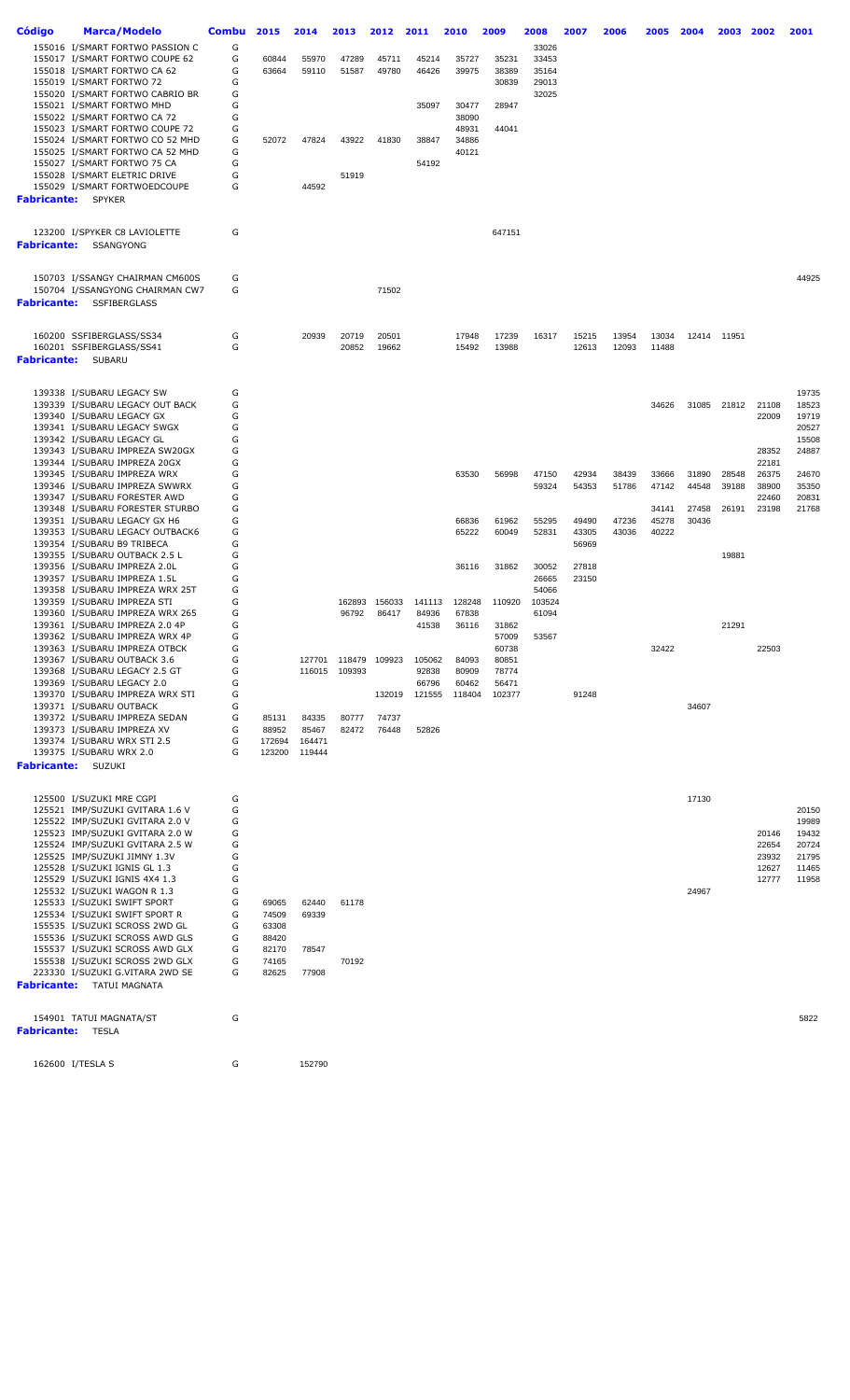| Código             | <b>Marca/Modelo</b>                                                | Combu  | 2015           | 2014           | 2013           | 2012           | 2011           | 2010           | 2009           | 2008           | 2007           | 2006  | 2005           | 2004  | 2003  | 2002  | 2001           |
|--------------------|--------------------------------------------------------------------|--------|----------------|----------------|----------------|----------------|----------------|----------------|----------------|----------------|----------------|-------|----------------|-------|-------|-------|----------------|
| <b>Fabricante:</b> | <b>THINK</b>                                                       |        |                |                |                |                |                |                |                |                |                |       |                |       |       |       |                |
| <b>Fabricante:</b> | 155400 I/THINK CITY<br>155401 I/THINK CITY BASIC<br>TITAN          | G<br>G |                |                |                |                |                | 24354<br>27693 |                |                |                |       |                |       |       |       |                |
| 143101 TITAN       |                                                                    | G      |                |                |                |                |                |                |                |                |                |       |                |       |       |       | 5732           |
| <b>Fabricante:</b> | TOYOTA                                                             |        |                |                |                |                |                |                |                |                |                |       |                |       |       |       |                |
|                    | 111801 IMP/TOYOTA CAMRY XLE                                        | G      | 123840         | 118127         | 110391         | 89769          | 65943          | 60105          | 53426          | 46772          | 42079          | 35993 | 28781          | 23442 | 19258 | 17671 | 16084          |
|                    | 111802 IMP/TOYOTA COROLLA LE                                       | G<br>G |                |                | 52816          | 49207          |                |                | 39685          |                | 15903          |       | 14271<br>35733 | 13749 |       | 12518 |                |
|                    | 111807 IMP/TOYOTA HILUX SW4 V6<br>111810 IMP/TOYOTA CAMRY LE       | G      |                |                |                |                |                |                |                |                | 25274          |       | 21843          | 20490 | 19227 |       | 17149          |
|                    | 111816 IMP/TOYOTA AVALON XLS                                       | G      |                |                |                |                |                |                |                |                |                |       | 42323          |       |       |       |                |
|                    | 111819 IMP/TOYOTA COROLLA XLI                                      | G      |                |                |                |                |                |                |                |                | 23943          |       |                |       |       |       |                |
|                    | 111820 IMP/TOYOTA COROLLA GLI<br>111829 IMP/TOYOTA COROLLA XLI18   | G<br>G |                |                |                |                |                | 39115          |                | 19338          |                |       |                |       |       |       |                |
|                    | 111837 I/TOYOTA PRIUS                                              | G      | 95811          | 92944          | 90097          |                |                |                |                | 40660          |                |       |                |       | 28242 | 25177 |                |
|                    | 111840 I/TOYOTA FIELDER                                            | G      |                |                |                |                |                |                |                | 25472          |                | 22235 |                |       |       |       |                |
|                    | 111843 I/TOYOTA PRIUS 2<br>111844 I/TOYOTA CELICA                  | G<br>G | 103576         |                | 90097          | 87716          | 78372          |                |                |                |                |       |                | 33294 |       |       | 21995          |
|                    | 111847 I/TOYOTA CAMRY XLE V6                                       | G      |                |                |                |                | 73252          |                | 65357          | 57314          | 50674          | 45349 |                |       |       |       |                |
|                    | 111848 I/TOYOTA YARIS SEDAN                                        | G      |                |                |                |                |                |                |                |                | 19876          |       |                |       |       |       |                |
|                    | 111849 I/TOYOTA MATRIX XR<br>111851 I/TOYOTA LEXUS IS F            | G<br>G |                |                |                |                |                |                |                | 89074          | 38166          |       |                |       |       |       |                |
|                    | 111854 I/TOYOTA CAMRY 4DR SDNSE                                    | G      |                |                |                |                |                |                |                | 32397          |                |       | 24389          |       |       |       |                |
|                    | 111856 I/TOYOTA COROLLA                                            | G      |                |                |                |                |                |                |                |                |                |       |                | 21174 |       |       |                |
|                    | 111858 I/TOYOTA CAMRY HYBRID                                       | G      |                |                |                |                |                | 68008          | 61149          |                | 47124          |       |                |       |       |       |                |
|                    | 111859 I/TOYOTA COROLLA TV7181G<br>111860 I/TOYOTA COROLLA CE      | G<br>D |                |                |                |                |                |                |                | 28967          |                |       |                |       |       |       | 13770          |
|                    | 111860 I/TOYOTA COROLLA CE                                         | G      |                |                |                |                |                |                |                | 28602          | 25810          | 23703 | 22351          |       |       |       |                |
|                    | 111861 I/TOYOTA CAMRY SOLARA SE                                    | G      |                |                |                |                |                |                |                |                |                |       |                |       | 16233 |       |                |
|                    | 111863 I/TOYOTA VENZA FWD V6<br>111864 I/TOYOTA PRIUS III HIBRI    | G<br>G |                |                |                |                |                | 73928<br>66384 | 64279          |                |                |       |                |       |       |       |                |
|                    | 111865 I/TOYOTA CAMRY SE V6                                        | G      |                |                |                |                |                |                |                |                |                |       |                |       |       | 22250 |                |
|                    | 111866 I/TOYOTA COROLLA S                                          | G      |                | 63957          |                | 58188          |                | 41387          |                |                |                |       |                |       |       |       |                |
|                    | 111867 I/TOYOTA CAMRY                                              | G      |                |                |                | 64960          | 64217          |                |                |                |                | 38753 |                |       |       |       |                |
|                    | 111868 I/TOYOTA PRIUS HIBRIDO<br>111869 I/TOYOTA YARIS             | G<br>G |                |                |                |                | 83077          |                |                |                | 21967          |       |                |       |       |       |                |
|                    | 111870 I/TOYOTA 86                                                 | G      |                |                |                | 139460         |                |                |                |                |                |       |                |       |       |       |                |
|                    | 114801 TOYOTA/BAND. BJ50 L                                         | D      |                |                |                |                |                |                |                |                |                |       |                |       |       |       | 38123          |
|                    | 114802 TOYOTA/BAND. BJ50 LV<br>114803 TOYOTA/BAND. BJ50 LVB        | D<br>D |                |                |                |                |                |                |                |                |                |       |                |       |       |       | 41035<br>46404 |
|                    | 114804 TOYOTA/COROLLA XLI                                          | G      |                |                |                |                |                |                |                |                |                |       | 14714          |       | 13347 | 12249 | 11364          |
|                    | 114805 TOYOTA/COROLLA XEI                                          | G      |                |                |                |                | 51328          |                | 37151          |                |                |       |                | 20413 |       | 14278 | 13257          |
|                    | 114805 TOYOTA/COROLLA XEI<br>114806 TOYOTA/COROLLA SE-G            | D<br>G |                |                |                |                |                |                |                |                |                |       |                |       |       | 15639 | 13257<br>13940 |
|                    | 114808 TOYOTA/COROLLA XEI18VVT                                     | G      |                |                |                |                |                |                |                | 27337          | 24715          | 23036 | 22397          | 20567 | 19707 | 14389 |                |
|                    | 114808 TOYOTA/COROLLA XEI18VVT                                     | D      |                |                |                |                |                |                |                |                |                |       | 22397          |       | 19707 | 14389 |                |
|                    | 114809 TOYOTA/COROLLA XLI16VVT                                     | G      |                |                |                |                |                |                |                | 29683          | 24943          | 22357 | 21336          | 19700 | 18928 | 13682 |                |
|                    | 114809 TOYOTA/COROLLA XLI16VVT<br>114810 TOYOTA/COROLLA SEG18VVT   | D<br>G |                |                |                |                |                |                |                |                | 30565          | 27883 | 21336<br>26708 | 24704 | 22456 | 15284 |                |
|                    | 114810 TOYOTA/COROLLA SEG18VVT                                     | D      |                |                |                |                |                |                |                |                |                |       | 27919          |       |       |       |                |
|                    | 114811 TOYOTA/FIELDER                                              | G      |                |                |                |                |                |                |                |                | 25737          | 23200 | 21242          | 19515 |       |       |                |
|                    | 114811 TOYOTA/FIELDER<br>114812 TOYOTA/FIELDER S18VVT              | D<br>G |                |                |                |                |                |                |                |                |                | 22294 |                | 19515 |       |       |                |
|                    | 114813 TOYOTA/COROLLA S18VVT                                       | G      |                |                |                |                |                |                |                |                |                | 24039 |                |       |       |       |                |
|                    | 114814 TOYOTA/FIELDER SEG18FLEX                                    | G      |                |                |                |                |                |                |                | 31135          | 29675          | 28170 |                |       |       |       |                |
|                    | 114815 TOYOTA/FIELDER XEI18FLEX                                    | G      |                |                |                |                |                |                |                | 28417          | 25890          |       |                |       |       |       |                |
|                    | 114816 TOYOTA/COROLLA SEG18FLEX<br>114817 TOYOTA/COROLLA XEI18FLEX | G<br>G |                |                |                |                |                |                | 43139<br>38463 | 29996<br>28347 | 28688<br>25614 |       |                |       |       |       |                |
|                    | 114818 TOYOTA/COROLLA XLI18FLEX                                    | G      |                |                |                |                |                |                |                | 30144          | 27415          |       |                |       |       |       |                |
|                    | 114819 TOYOTA/COROLLA SEG18FLEX                                    | G      |                |                |                |                |                | 47408          | 43215          | 31239          |                |       |                |       |       |       |                |
|                    | 114820 TOYOTA/COROLLA XLI18FLEX                                    | G      |                |                |                |                | 41361          | 39115          | 37993          | 30144          |                |       |                |       |       |       |                |
|                    | 114821 TOYOTA/COROLLA XEI18FLEX<br>114822 TOYOTA/COROLLA XLI16VVT  | G<br>G |                |                |                |                |                | 41594          | 38465<br>38835 | 28342<br>30166 | 25611          | 27260 | 26012          | 24447 |       |       |                |
|                    | 114823 TOYOTA/COROLLA GLI18FLEX                                    | G      | 59864          | 53654          |                |                | 41881          | 38648          | 35932          |                |                |       |                |       |       |       |                |
|                    | 114825 TOYOTA/COROLLA ALTIS20FX                                    | G      | 80153          | 70466          | 61950          | 58498          | 53895          | 50661          | 47864          |                |                |       |                |       |       |       |                |
|                    | 114826 TOYOTA/COROLLA XEI20FLEX                                    | G      | 76240          | 66161          | 54700          | 52405          | 47988          | 43946          |                |                |                |       |                |       |       |       |                |
|                    | 114829 TOYOTA/COROLLA XLI FLEX<br>114830 TOYOTA/COROLLA GLI FLEX   | G<br>G | 59864          | 53656          | 48965          | 45224<br>46234 | 42428<br>41881 | 41313<br>38648 |                |                |                |       |                |       |       |       |                |
|                    | 114831 TOYOTA/COROLLA S FLEX                                       | G      |                |                |                |                | 43322          |                |                |                |                |       |                |       |       |       |                |
|                    | 114832 TOYOTA/COROLLA XRS FLEX                                     | G      | 64999          |                | 59494          | 56813          |                |                |                |                |                |       |                |       |       |       |                |
|                    | 114834 TOYOTA/ETIOS HB                                             | G      | 27270          |                | 24960          | 24172          |                |                |                |                |                |       |                |       |       |       |                |
|                    | 114835 TOYOTA/ETIOS HB X<br>114836 TOYOTA/ETIOS SD X               | G<br>G | 31952<br>34655 | 30186<br>33039 | 27663<br>31137 | 27250<br>30748 |                |                |                |                |                |       |                |       |       |       |                |
|                    | 114837 TOYOTA/ETIOS SD XS                                          | G      | 35763          | 34745          | 33755          | 32831          |                |                |                |                |                |       |                |       |       |       |                |
|                    | 114838 TOYOTA/ETIOS HB XS                                          | G      | 32834          |                | 30053          | 28932          |                |                |                |                |                |       |                |       |       |       |                |
|                    | 114839 TOYOTA/ETIOS SD XLS                                         | G      | 38518          | 36591          | 35525          | 33518          |                |                |                |                |                |       |                |       |       |       |                |
|                    | 114840 TOYOTA/ETIOS HB XLS<br>114842 TOYOTA/ETIOS HB CROSS         | G<br>G | 36487<br>41151 | 36033<br>39973 | 34607<br>38940 | 33226          |                |                |                |                |                |       |                |       |       |       |                |
|                    | 114843 TOYOTA/ETIOS HB XS 15                                       | G      | 35916          | 34204          | 32573          |                |                |                |                |                |                |       |                |       |       |       |                |
|                    | 114844 I/TOYOTA ZELAS                                              | G      |                |                |                | 56436          |                |                |                |                |                |       |                |       |       |       |                |
|                    |                                                                    |        |                |                |                |                |                |                |                |                |                |       |                |       |       |       |                |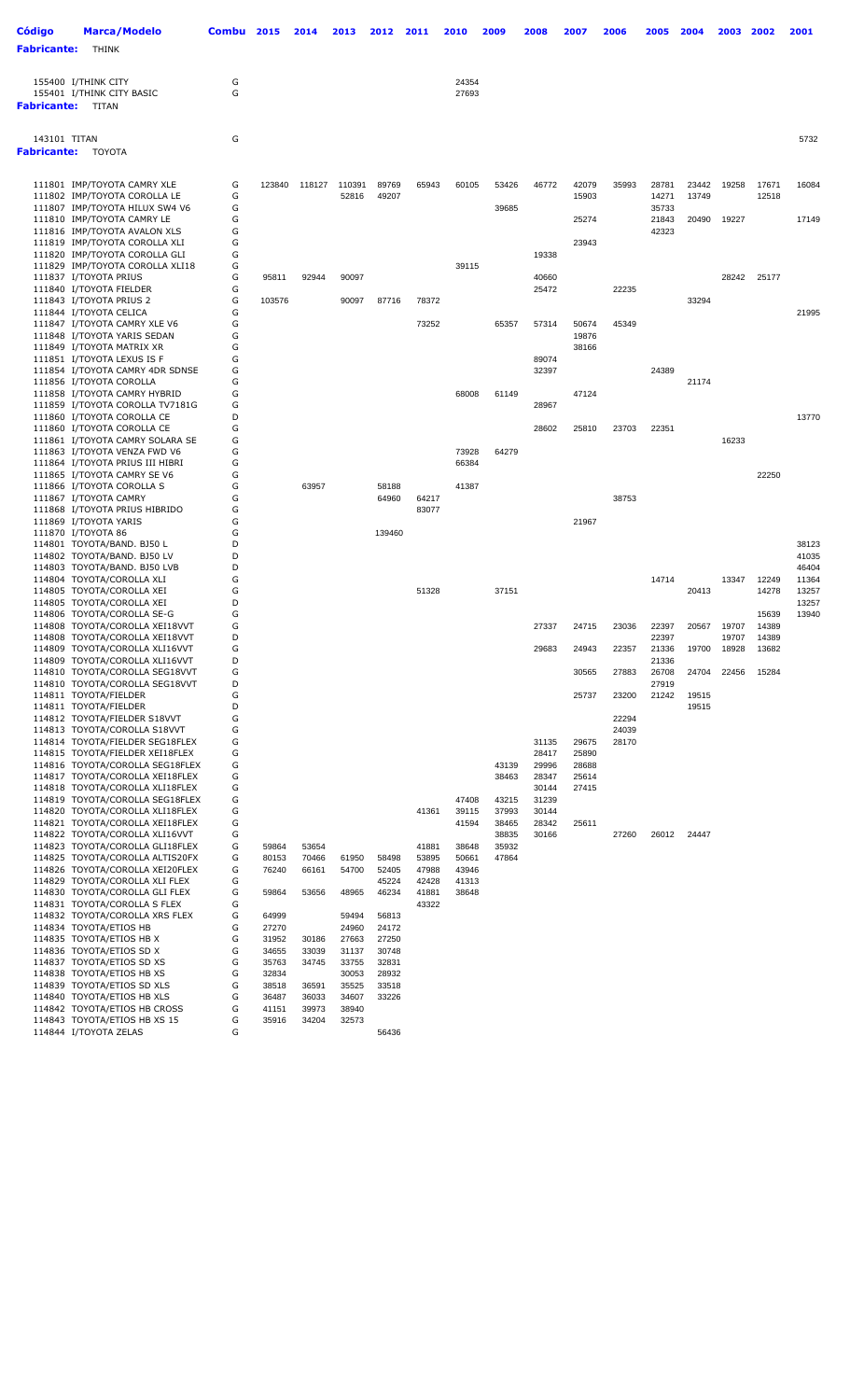| Código      | <b>Marca/Modelo</b>                             | <b>Combu</b> | 2015  | 2014  | 2013  | 2012  | 2011            | 2010   | 2009  | 2008           | 2007           | 2006           | 2005  | 2004  | 2003 2002 |       | 2001           |
|-------------|-------------------------------------------------|--------------|-------|-------|-------|-------|-----------------|--------|-------|----------------|----------------|----------------|-------|-------|-----------|-------|----------------|
|             | 114845 TOYOTA/COROLLA ALTISFLEX                 | G            | 80153 | 70466 |       |       |                 |        |       |                |                |                |       |       |           |       |                |
|             | 114848 TOYOTA/COROLLA GLI18 CVT                 | G            | 61448 | 58295 |       |       |                 |        |       |                |                |                |       |       |           |       |                |
|             | 114850 TOYOTA/ETIOS HB PLATINUM                 | G            | 42227 | 40545 |       |       |                 |        |       |                |                |                |       |       |           |       |                |
|             | 114851 TOYOTA/ETIOS SD PLATINUM                 | G            | 44022 | 41509 |       |       |                 |        |       |                |                |                |       |       |           |       |                |
|             | 114854 I/TOYOTA WISH                            | G            |       |       |       |       |                 |        |       |                |                |                |       |       | 27845     |       |                |
|             | 114855 I/TOYOTA PREMIO X                        | G            |       |       |       |       |                 |        |       |                |                |                | 27919 |       |           |       |                |
|             | 114856 TOYOTA/COROLLA XEI 18MT                  | G            |       |       |       |       |                 | 41834  |       |                |                |                |       |       |           |       |                |
|             | 114857 TOYOTA/COROLLA XEI 18AT                  | G            |       |       |       |       |                 | 44992  |       |                |                |                |       |       |           |       |                |
|             | 114859 TOYOTA/COROLLA XLI 18MT                  | G            |       |       |       |       |                 | 41011  |       |                |                |                |       |       |           |       |                |
|             | 114860 I/TOYOTA COROLLA XLI                     | G            |       | 50429 |       |       |                 |        |       |                |                |                |       |       |           |       |                |
|             | <b>Fabricante: TRAZO</b>                        |              |       |       |       |       |                 |        |       |                |                |                |       |       |           |       |                |
|             |                                                 |              |       |       |       |       |                 |        |       |                |                |                |       |       |           |       |                |
|             |                                                 |              |       |       |       |       |                 |        |       |                |                |                |       |       |           |       |                |
|             | 107901 I/TRAZO C18 SXT BY DODGE                 | G            |       |       |       |       |                 |        |       | 23480          |                |                |       |       |           |       |                |
|             | 107902 I/TRAZO C18 SLT BY DODGE                 | G            |       |       |       |       |                 |        |       | 23533          |                |                |       |       |           |       |                |
|             | <b>Fabricante: TROLLER</b>                      |              |       |       |       |       |                 |        |       |                |                |                |       |       |           |       |                |
|             |                                                 |              |       |       |       |       |                 |        |       |                |                |                |       |       |           |       |                |
|             |                                                 |              |       |       |       |       |                 |        |       |                |                |                |       |       |           |       |                |
|             | 151601 TROLLER/RF SPORT                         | G            |       |       |       |       |                 |        |       |                |                |                |       |       |           |       | 30150          |
| Fabricante: | TUKANO                                          |              |       |       |       |       |                 |        |       |                |                |                |       |       |           |       |                |
|             |                                                 |              |       |       |       |       |                 |        |       |                |                |                |       |       |           |       |                |
|             | 150401 TUKANO/CONVERT MCR                       | G            |       |       |       |       |                 |        |       |                |                |                |       |       |           |       | 5761           |
|             | <b>Fabricante:</b> VOLKSWAGEN                   |              |       |       |       |       |                 |        |       |                |                |                |       |       |           |       |                |
|             |                                                 |              |       |       |       |       |                 |        |       |                |                |                |       |       |           |       |                |
|             |                                                 |              |       |       |       |       |                 |        |       |                |                |                |       |       |           |       |                |
|             | 108551 I/VOLKSWAGEN SEDAN COUPE                 | G            |       |       |       |       |                 |        | 85951 |                |                |                |       |       |           |       |                |
|             | 112200 I/VW MRE CGPI                            | G            |       |       |       |       |                 |        |       |                |                |                |       |       |           |       | 16311          |
|             | 112207 IMP/VW GOLF GTI                          | G            |       |       |       |       |                 |        |       | 32577          | 30827          | 29190          |       |       | 25239     |       |                |
|             | 112220 IMP/VW POLO CLAS. 1.8 MI                 | G            |       |       |       |       |                 |        |       |                |                |                |       |       |           |       | 11024          |
|             | 112228 I/VW PASSAT V6                           | G            |       |       |       |       |                 |        |       |                | 60993          |                |       | 25744 | 24694     | 22843 | 18798          |
|             | 112231 I/VW PASSAT VARIANT V6                   | G            |       |       |       |       |                 |        |       |                | 65423          |                |       | 25494 | 24543     | 22534 | 19953          |
|             | 112233 I/VW PASSAT TURBO                        | G            |       |       |       |       |                 |        |       |                |                |                |       | 22148 | 20640     | 18412 | 17188          |
|             | 112237 IMP/VW NEW BEETLE                        | G            |       |       |       |       |                 | 39150  |       |                | 30705          |                |       |       |           |       | 24226          |
|             | 112238 IMP/VW GOLF                              | G            |       |       | 43191 | 40726 |                 |        |       |                |                |                |       |       |           | 15038 | 13833          |
|             | 112240 I/VW BEETLE<br>112241 I/VW BORA          | G<br>D       | 81043 | 76416 |       |       |                 | 39545  | 34972 | 33187          | 31446          | 30358          | 28765 |       |           | 25411 | 24359          |
|             | 112241 I/VW BORA                                | G            |       |       |       |       |                 | 31060  | 27870 | 24760          | 22433          | 20968<br>20968 | 16898 | 16578 | 16075     | 15618 | 15231<br>15231 |
|             | 112243 I/VW JETTA                               | G            |       |       |       | 50661 |                 | 46946  | 42879 | 37889          | 35374          | 33535          |       |       |           |       | 25921          |
|             | 112244 I/VW POLO                                | G            |       |       |       |       |                 |        |       |                |                |                | 16642 |       |           |       |                |
|             | 112246 I/VW POLO CLASSIC 16V                    | G            |       |       |       |       |                 |        |       |                |                |                |       |       |           |       | 10438          |
|             | 112247 I/VW POLO CLASSIC 1.8                    | G            |       |       |       |       |                 |        |       |                |                |                |       |       |           | 11543 | 11027          |
|             | 112247 I/VW POLO CLASSIC 1.8                    | D            |       |       |       |       |                 |        |       |                |                |                |       |       |           |       | 11027          |
|             | 112248 I/VW PASSAT 2.0                          | G            |       |       |       |       |                 |        |       |                |                |                |       |       | 30708     |       | 17350          |
|             | 112249 I/VW GOL 1.0 PLUS                        | G            |       |       |       |       |                 |        |       |                |                |                |       |       |           | 9131  |                |
|             | 112250 I/VW POLO 1.4                            | G            |       |       |       |       |                 |        |       |                |                |                |       |       |           | 10968 | 10476          |
|             | 112251 I/VW GOLF 4 MOTION                       | G            |       |       |       |       |                 |        |       |                |                |                |       |       |           |       | 12797          |
|             | 112253 I/VW PASSAT V6 PROTECT                   | G            |       |       |       |       |                 |        |       |                |                |                |       | 29047 | 26462     | 24299 |                |
|             | 112254 I/VW PHAETON                             | G            |       |       |       |       |                 |        |       |                |                |                |       |       |           | 88887 |                |
|             | 112257 I/VW PASSAT 2.0 FSI                      | G            |       |       |       |       |                 |        |       |                | 37498          | 33831          | 31502 |       |           |       |                |
|             | 112258 I/VW EOS                                 | G            |       |       |       |       |                 | 115535 |       |                |                |                |       |       |           |       |                |
|             | 112259 I/VW PASSAT VAR 2.0T F                   | G            |       |       |       |       |                 | 52920  | 45254 | 41089          | 39175          | 38343          |       |       |           |       |                |
|             | 112260 I/VW PASSAT 2.0T FSI                     | G            |       |       |       |       |                 | 51298  | 42084 | 40618          | 38782          | 36460          |       |       |           |       |                |
|             | 112261 I/VW PASSAT VAR 3.2 FSI                  | G            |       |       |       |       |                 | 70160  | 57195 | 52238          | 46846          |                |       |       |           |       |                |
|             | 112262 I/VW POLO GTI                            | G            |       |       |       |       |                 |        |       |                |                | 30916          |       |       |           |       |                |
|             | 112264 I/VW EOS 2.0T FSI                        | G            |       |       |       |       |                 | 101737 | 87937 | 83057          | 80717          |                |       |       |           |       |                |
|             | 112266 I/VW JETTA VARIANT                       | G<br>G       |       |       |       | 60202 | 55380           | 46594  | 40057 | 35612          |                |                |       |       |           |       |                |
|             | 112267 I/VW GOLF R32<br>112268 I/VW EOS LUX     | G            |       |       |       |       |                 |        |       | 43602          | 40984          |                |       |       |           |       |                |
|             | 112269 I/VW NEW BEETLE CONV                     | G            |       |       |       |       |                 | 48404  | 42787 | 74201<br>40612 | 64809<br>38495 |                |       |       |           |       |                |
|             | 112270 I/VW NEW BEETLE 2.5 CONV                 | G            |       |       |       |       |                 | 47097  |       | 40996          | 38843          |                |       |       |           |       |                |
|             | 112271 I/VW PASSAT KOMFORT                      | G            |       |       |       |       |                 |        |       | 41688          | 37105          |                |       |       |           |       |                |
|             | 112272 I/VW FOX 1.6 PLUS                        | G            |       |       |       |       |                 |        | 20085 | 17583          |                |                |       |       |           |       |                |
|             | 112273 I/VW FOX 1.6 ROUTE                       | G            |       |       |       |       |                 |        | 22688 |                |                |                |       |       |           |       |                |
|             | 112275 I/VW TIGUAN SE SUV                       | G            |       |       |       |       |                 |        |       | 60597          |                |                |       |       |           |       |                |
|             | 112276 I/VW PASSAT CC 3.6 FSI                   | G            |       |       |       |       | 105121          | 90320  | 86600 | 81476          |                |                |       |       |           |       |                |
|             | 112277 I/VW POLO TRENDLINE                      | G            |       |       |       |       |                 |        |       |                |                | 21456          |       |       |           |       |                |
|             | 112278 I/PASSAT GL 1.8T SEDAN                   | G            |       |       |       |       |                 |        |       |                |                |                |       | 22580 |           |       |                |
|             | 112279 I/VW JETTA GLS                           | G            |       |       |       |       |                 |        |       |                | 24248          |                |       |       | 20410     | 18326 | 16476          |
|             | 112280 I/VW CC SPORT                            | G            |       |       |       |       |                 |        | 90536 |                |                |                |       |       |           |       |                |
|             | 112281 I/VW CC VR6 4MOTION                      | G            |       |       |       |       |                 |        | 86316 |                |                |                |       |       |           |       |                |
|             | 112282 I/VW ROUTAN SEL                          | G            |       |       |       |       |                 |        | 66532 |                |                |                |       |       |           |       |                |
|             | 112285 I/VW TOURAN 1.4                          | D            |       |       |       |       |                 |        | 70940 |                |                |                |       |       |           |       |                |
|             | 112286 I/VW TOURAN TRENDLINE1.6                 | G            |       |       |       |       |                 |        | 57465 |                |                |                |       |       |           |       |                |
|             | 112288 I/VW NEW BEETLE 2DR                      | G            |       |       |       |       |                 | 39627  |       |                |                |                |       |       |           |       |                |
|             | 112290 I/VW GTI                                 | G            |       |       |       |       |                 |        |       |                | 35289          |                |       |       |           |       |                |
|             | 112291 I/VW GOLF 1.4 TRENDLINE                  | G            |       |       |       |       |                 |        |       |                |                | 23553          |       |       |           |       |                |
|             | 112292 I/VW JETTA 2.0                           | G            | 62462 | 58950 | 55635 | 49566 | 47508           | 46279  |       |                |                |                |       |       |           |       |                |
|             | 112293 I/VW JETTA 2.0T<br>112294 I/VW CC LUXURY | G<br>G       | 85601 | 79738 | 74276 | 64867 | 59528<br>107315 | 57153  |       |                |                |                |       |       |           |       |                |
|             | 112295 I/VW PASSAT CC SP 2.0T                   | G            |       |       |       |       |                 | 81547  |       | 76817          |                |                |       |       |           |       |                |
|             | 112296 I/VW PASSAT CC                           | G            |       |       |       |       | 126316          |        |       |                |                |                |       |       |           |       |                |
|             | 112297 I/VW CC R LINE                           | G            |       |       |       |       | 117221          |        |       |                |                |                |       |       |           |       |                |
|             | 115705 VW/GOL LS                                | G            |       |       |       |       |                 |        |       |                |                |                |       |       |           |       | 10967          |
|             | 115706 VW/GOL PLUS                              | G            |       |       |       |       |                 |        |       |                |                |                |       | 12119 |           |       | 9410           |
|             | 115709 VW/GOL CL                                | G            |       |       |       |       |                 |        |       |                |                |                |       |       |           |       | 13043          |
|             | 115717 VW/GOL CL 1.8                            | G            |       |       |       |       |                 |        |       |                |                |                |       | 16868 |           |       |                |
|             |                                                 |              |       |       |       |       |                 |        |       |                |                |                |       |       |           |       |                |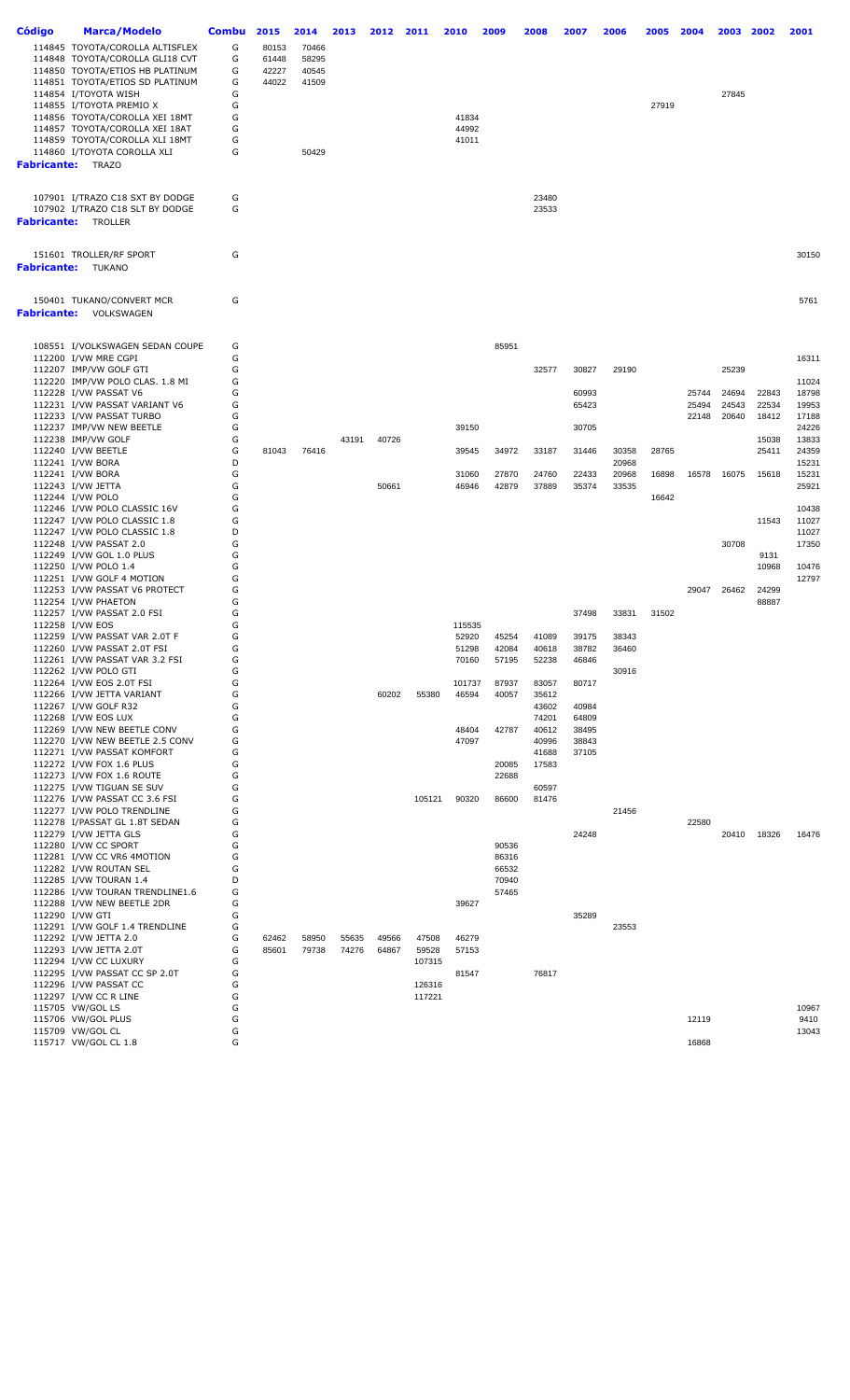| Código | <b>Marca/Modelo</b>                                           | <b>Combu</b> | 2015  | 2014  | 2013  | 2012           | 2011  | 2010  | 2009           | 2008           | 2007  | 2006           | 2005           | 2004           | 2003           | 2002           | 2001           |
|--------|---------------------------------------------------------------|--------------|-------|-------|-------|----------------|-------|-------|----------------|----------------|-------|----------------|----------------|----------------|----------------|----------------|----------------|
|        | 115718 VW/GOL 1000                                            | G            |       |       |       |                |       |       |                |                |       |                | 12110          | 11730          |                |                | 8780           |
|        | 115726 VW/GOL I 1.6                                           | G            |       |       |       |                |       |       |                | 17846          |       |                | 15014          |                |                |                | 10271          |
|        | 115731 VW/GOL CL 1.8 MI                                       | G            |       |       |       |                |       |       |                |                |       |                |                | 14675          |                |                |                |
|        | 115732 VW/GOL GL 1.8 MI                                       | G            |       |       |       |                |       |       |                |                |       |                |                |                |                |                | 11018          |
|        | 115733 VW/GOL 1.6 MI                                          | G            |       |       |       |                |       |       |                | 20316          |       |                |                |                |                | 11985          | 11301          |
|        | 115734 VW/GOL CL 1.6 MI                                       | G            |       |       |       |                |       |       | 16879          |                |       | 14355          |                |                |                |                |                |
|        | 115737 VW/GOL MI                                              | G            |       |       |       |                |       |       |                |                |       |                |                |                |                |                | 8063           |
|        | 115739 VW/GOL 16V PLUS                                        | G            |       |       |       |                |       |       |                |                |       |                | 11986          | 11636          | 10887          | 10306          | 9625           |
|        | 115740 VW/GOL 16V                                             | G            |       |       |       |                |       |       |                |                |       |                |                |                |                | 9939           | 9226           |
|        | 115742 VW/GOL SPORT<br>115743 VW/GOL SPECIAL                  | G<br>G       |       |       |       |                |       |       |                |                |       |                | 10790          | 10076          | 9739           | 11365<br>9012  | 10694<br>8169  |
|        | 115743 VW/GOL SPECIAL                                         | D            |       |       |       |                |       |       |                |                |       |                |                |                | 9739           | 9012           | 8169           |
|        | 115744 VW/GOL 1.0                                             | D            |       |       |       |                |       |       |                |                |       |                | 11439          | 10229          | 9827           |                |                |
|        | 115744 VW/GOL 1.0                                             | G            |       |       |       | 20001          | 18772 | 18327 | 16909          | 15547          | 13777 | 12551          | 11439          | 10229          | 9827           | 9261           | 8608           |
|        | 115745 VW/GOL 1.6                                             | D            |       |       |       |                |       |       |                |                | 16011 |                |                |                |                |                |                |
|        | 115745 VW/GOL 1.6                                             | G            |       |       |       | 27128          | 25048 | 22229 | 20101          | 17587          | 16011 | 15165          | 13724          | 13090          | 12564          | 12123          | 11542          |
|        | 115746 VW/GOL 1.8                                             | D            |       |       |       |                |       |       |                |                |       |                |                |                |                | 12862          |                |
|        | 115746 VW/GOL 1.8                                             | G            |       |       |       |                |       |       |                |                |       |                | 14430          | 13760          | 13302          | 12862          | 12270          |
|        | 115747 VW/GOL 2.0                                             | G            |       |       |       |                |       |       |                |                |       |                |                |                | 14025          | 13601          | 12884          |
|        | 115748 VW/GOL GTI<br>115749 VW/GOL PATRULHEIRO 1.6            | G<br>G       |       |       |       |                |       |       |                | 17977          | 16247 | 16224          | 15514          | 14292          |                |                | 18568          |
|        | 115750 VW/GOL PATRULHEIRO 1.8                                 | G            |       |       |       |                |       |       |                |                |       |                |                | 13520          | 12931          | 12670          | 11987          |
|        | 115751 VW/GOL SERIE OURO 2000                                 | G            |       |       |       |                |       |       |                |                |       |                |                |                |                |                | 9740           |
|        | 115752 VW/GOL 16V TURBO                                       | G            |       |       |       |                |       |       |                |                |       |                |                |                | 12528          | 11846          | 10581          |
|        | 115752 VW/GOL 16V TURBO                                       | D            |       |       |       |                |       |       |                |                |       |                |                |                |                |                | 10581          |
|        | 115753 VW/GOL 1.0 PLUS                                        | G            |       |       |       |                |       |       |                | 16782          | 15376 | 14529          | 13606          |                | 12407          | 11105          | 10605          |
|        | 115754 VW/GOL SERIE OURO                                      | G            |       |       |       |                |       |       |                |                |       |                |                |                |                |                | 9740           |
|        | 115755 VW/GOL FUN                                             | G            |       |       |       |                |       |       |                |                |       |                |                |                |                |                | 10639          |
|        | 115756 VW/GOL TREND                                           | G            |       |       |       |                | 18673 |       | 14503          |                |       |                |                |                |                | 10907          | 10413          |
|        | 115757 VW/GOL HIGHWAY<br>115757 VW/GOL HIGHWAY                | D<br>G       |       |       |       |                |       |       |                |                |       |                |                | 13290          | 11666          | 11164<br>11164 | 10513          |
|        | 115758 VW/GOL 16V POWER                                       | G            |       |       |       |                |       |       |                |                |       |                | 13207          |                | 11666<br>11965 | 11372          | 10445          |
|        | 115760 VW/GOL PLUS 1.6                                        | G            |       |       |       |                |       |       |                | 17906          |       |                |                | 14295          | 11659          |                | 10801          |
|        | 115761 VW/GOL SPECIAL 1.6                                     | G            |       |       |       |                |       |       |                |                |       |                | 13779          | 13135          |                | 11492          |                |
|        | 115762 VW/GOL 1.0 POWER                                       | G            |       |       |       |                |       |       |                |                |       |                |                |                |                | 10601          | 9789           |
|        | 115763 VW/GOL 16V SPORT                                       | G            |       |       |       |                |       |       |                |                |       |                |                |                |                | 11367          |                |
|        | 115765 VW/GOL 1.6 POWER                                       | G            |       |       |       | 28967          | 28124 | 22997 | 18458          | 17700          | 17061 | 16050          | 15194          | 14653          | 14152          | 12616          | 11889          |
|        | 115766 VW/GOL 1.8 POWER                                       | G            |       |       |       |                |       |       |                | 18320          | 17272 | 16841          | 16001          | 14554          |                | 13447          | 12825          |
|        | 115769 VW/GOL 1.6 CITY                                        | G            |       |       |       |                |       |       |                |                | 15145 |                | 12991          | 12871          | 11245          | 11065          |                |
|        | 115770 VW/GOL 1.0 CITY                                        | G            |       |       |       |                |       |       |                | 14277          |       | 13177          | 12167          | 11588          | 11010          | 9636           |                |
|        | 115772 VW/GOL 1.6 RALLYE<br>115773 VW/GOL 1.8 RALLYE          | G<br>G       | 36530 |       | 32640 | 30617          | 29163 | 26619 |                | 19871          | 18341 |                | 17483<br>15106 | 15582          |                |                |                |
|        | 115774 VW/GOL 1.8 COPA                                        | G            |       |       |       | 28520          |       |       |                |                |       | 16129          | 15379          |                |                |                |                |
|        | 115775 VW/GOL 1.0 COPA                                        | G            |       |       |       |                |       |       |                | 16814          |       | 14751          |                |                |                |                |                |
|        | 115776 VW/GOL 1.6 COPA                                        | G            |       |       |       |                |       |       |                |                |       | 16475          |                |                |                |                |                |
|        | 115777 VW/GOL 1.6 RALLYE GIV                                  | G            |       |       |       |                |       |       |                | 19615          |       |                |                |                |                |                |                |
|        | 115778 VW/GOL 1.0 GIV                                         | G            | 23408 |       | 20150 | 19016          | 18028 | 16196 | 14892          | 13985          |       |                |                | 11619          |                |                |                |
|        | 115779 VW/GOL 1.6 GIV                                         | G            |       |       |       |                |       |       |                | 17812          |       |                | 15240          |                |                |                |                |
|        | 115780 VW/GOL 1.6 POWER GIV                                   | G            |       |       |       |                |       |       | 21376          | 20157          |       | 18748          | 17777          |                |                |                |                |
|        | 115781 VW/GOL 1.8 POWER GIV                                   | G            |       |       |       |                |       |       |                | 18900          |       |                |                |                |                |                |                |
|        | 115782 VW/GOL 1.0 FLASH GIV<br>115783 VW/GOL 1.0 TITAN GIV    | G<br>G       |       |       |       |                | 18816 | 16862 | 15504          | 15890          |       |                |                |                |                |                |                |
|        | 115785 VW/GOL 1.0 SELECAO                                     | G            | 33764 | 30583 | 25584 |                |       | 20775 |                |                |       |                |                |                |                |                |                |
|        | 115786 VW/GOL 1.0 ECOMOTION GIV                               | G            | 25009 |       | 21722 | 20837          | 18867 | 17436 |                |                | 14431 |                |                |                |                |                |                |
|        | 115787 VW/GOL VINTAGE                                         | G            |       |       |       |                |       | 32992 |                |                |       |                |                |                |                |                |                |
|        | 115789 VW/GOL ROCK IN RIO                                     | G            |       |       |       |                | 26686 |       |                |                |       |                |                |                |                |                |                |
|        | 115790 VW/NOVO GOL 1.0                                        | G            | 29026 | 26579 | 23995 | 21840          |       |       |                |                |       |                |                |                |                |                |                |
|        | 115791 VW/NOVO GOL 1.6                                        | G            | 34234 | 32169 | 27703 | 25608          |       |       |                |                |       |                |                |                |                |                |                |
|        | 115792 VW/GOL 1.6 POWER                                       | G            | 32743 |       | 29970 | 27595          |       |       |                |                |       |                |                |                |                |                |                |
|        | 115793 I/VOLKSWAGEN SCIRROCO R<br>115794 VW/NOVO GOL 1.6 CITY | G<br>G       | 29355 | 26960 | 24760 | 56083<br>23979 |       |       |                |                |       |                |                |                |                |                |                |
|        | 115795 VW/NOVO GOL 1.0 CITY                                   | G            | 24173 | 23369 | 22591 | 21020          |       |       |                |                |       |                |                |                |                |                |                |
|        | 115796 VW/NOVO GOL 1.0 TRACK                                  | G            | 29675 | 28689 | 27735 |                |       |       |                |                |       |                |                |                |                |                |                |
|        | 115797 VW/NOVO GOL 1.6 RALLYE                                 | G            | 43946 | 39532 | 34115 |                |       |       |                |                |       |                |                |                |                |                |                |
|        | 115798 VW/NOVO GOL 1.6 HIGHLINE                               | G            | 38352 | 35222 | 32348 |                |       |       |                |                |       |                |                |                |                |                |                |
|        | 115799 VW/GOL                                                 | G            |       |       |       |                |       |       |                | 14199          |       | 13271          | 11849          | 10598          |                | 9471           | 8854           |
|        | 116201 VW/KOMBIL                                              | G            |       |       |       |                |       |       |                |                |       | 18080          |                |                |                |                |                |
|        | 116601 VW/PARATI GLS                                          | G            |       |       |       |                |       |       |                |                |       |                |                |                |                |                | 16853          |
|        | 116605 VW/PARATI CL                                           | G            |       |       |       |                |       |       |                |                |       |                |                |                |                |                | 13739          |
|        | 116612 VW/PARATI GL 1.8                                       | G            |       |       |       |                |       |       |                |                |       |                |                |                |                | 21820          | 20764          |
|        | 116613 VW/PARATI CL 1.8<br>116614 VW/PARATI SURF              | G<br>G       |       |       |       |                |       |       | 26026          | 23775          |       |                |                |                |                | 17382          | 16550          |
|        | 116622 VW/PARATI CL 1.6 MI                                    | G            |       |       |       |                |       |       |                |                |       |                |                |                |                | 15119          |                |
|        | 116625 VW/PARATI GL 1.8 MI                                    | G            |       |       |       |                |       |       |                |                |       |                |                |                |                | 17879          |                |
|        | 116627 VW/PARATI 16V                                          | G            |       |       |       |                |       |       |                |                |       |                |                |                |                | 11308          | 11228          |
|        | 116628 VW/PARATI 16V PLUS                                     | G            |       |       |       |                |       |       |                |                |       |                |                |                |                | 11840          | 11752          |
|        | 116631 VW/PARATI CELA 1.8                                     | G            |       |       |       |                |       |       |                | 20933          | 19930 | 19656          |                |                |                |                |                |
|        | 116632 VW/PARATI AMBULANCIA 1.8                               | G            |       |       |       |                |       |       |                |                |       |                |                | 16818          | 15503          | 14949          | 14242          |
|        | 116633 VW/PARATI CELA 1.6                                     | G            |       |       |       |                |       | 24818 | 24237          | 22455          | 21449 |                |                |                |                |                |                |
|        | 116634 VW/PARATI 1.6                                          | D            |       |       |       |                |       |       |                |                |       |                |                |                | 14907          | 14267          |                |
|        | 116634 VW/PARATI 1.6<br>116635 VW/PARATI PATRULH.1.6          | G<br>G       |       |       |       | 29103          | 26606 | 24464 | 22587<br>24537 | 20086<br>22446 | 19468 | 18521<br>19854 | 17135<br>17307 | 15993<br>16154 | 14907          | 14267          | 13621<br>13759 |
|        | 116636 VW/PARATI PATRULH.1.8                                  | G            |       |       |       |                |       |       |                | 20932          | 19921 | 19661          |                | 17392          | 16027          | 12730          | 12141          |
|        | 116637 VW/PARATI AMBULANCIA 1.6                               | G            |       |       |       |                |       |       |                |                |       |                | 18181          | 16387          | 15275          | 14629          | 13962          |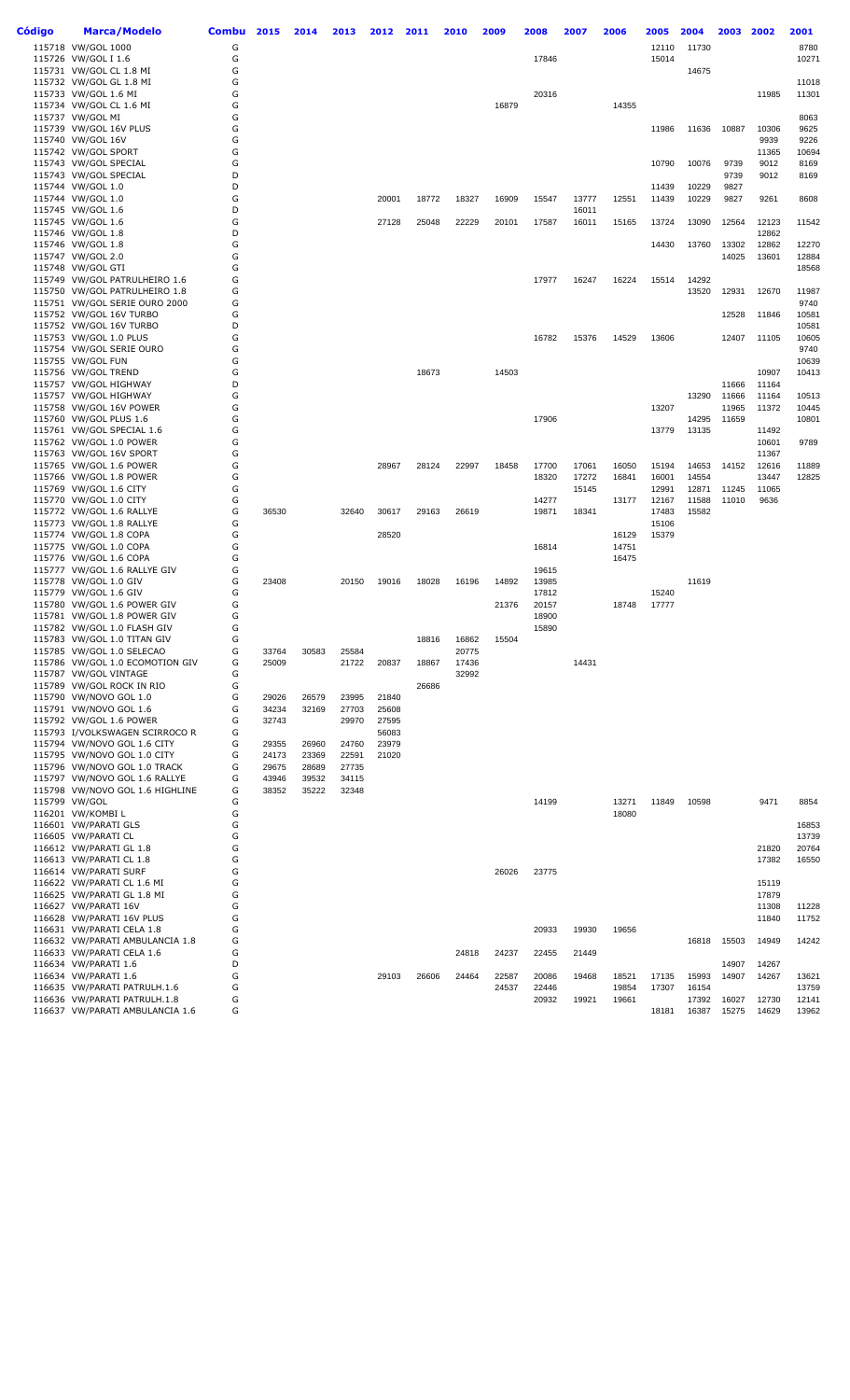| Código | <b>Marca/Modelo</b>                                              | <b>Combu</b> | 2015           | 2014           | 2013           | 2012           | 2011           | 2010           | 2009           | 2008           | 2007  | 2006  | 2005  | 2004           | 2003           | 2002           | 2001           |
|--------|------------------------------------------------------------------|--------------|----------------|----------------|----------------|----------------|----------------|----------------|----------------|----------------|-------|-------|-------|----------------|----------------|----------------|----------------|
|        | 116638 VW/PARATI 1.8                                             | D            |                |                |                |                |                |                |                |                |       |       |       |                |                |                | 12138          |
|        | 116638 VW/PARATI 1.8                                             | G            |                |                |                |                |                |                | 22752          | 20929          | 19922 | 19656 | 18453 | 17388          | 16032          | 12725          | 12138          |
|        | 116639 VW/PARATI GTI<br>116640 VW/PARATI 2.0                     | G<br>G       |                |                |                |                |                |                |                |                |       |       |       |                | 17528          | 16151          | 18627<br>15074 |
|        | 116641 VW/PARATI 16V TURBO                                       | G            |                |                |                |                |                |                |                |                |       |       |       | 15068          | 14558          | 11661          | 11151          |
|        | 116642 VW/PARATI SUMMER 16V                                      | G            |                |                |                |                |                |                |                |                |       |       |       |                |                |                | 12190          |
|        | 116643 VW/PARATI FUN                                             | G            |                |                |                |                |                |                |                |                |       |       |       |                |                |                | 12218          |
|        | 116644 VW/PARATI 16V TOUR                                        | G            |                |                |                |                |                |                |                |                |       |       |       |                |                | 14450          | 12950          |
|        | 116644 VW/PARATI 16V TOUR                                        | D            |                |                |                |                |                |                |                |                |       |       |       |                |                | 14450          |                |
|        | 116646 VW/PARATI PLUS 1.6<br>116647 VW/PARATI 1.8 TOUR           | G<br>D       |                |                |                |                |                |                |                | 22140          |       |       |       | 16802          |                | 14045          |                |
|        | 116647 VW/PARATI 1.8 TOUR                                        | G            |                |                |                |                |                |                |                |                |       |       |       |                | 16032          | 14045          | 13363          |
|        | 116648 VW/PARATI 2.0 TOUR                                        | G            |                |                |                |                |                |                |                |                |       |       |       |                | 15676          | 14870          | 13580          |
|        | 116649 VW/PARATI 16V SUNSET                                      | G            |                |                |                |                |                |                |                |                |       |       |       |                |                | 13130          |                |
|        | 116650 VW/PARATI 16VT CROSSOVER                                  | G            |                |                |                |                |                |                |                |                |       |       |       |                | 16747          | 15046          |                |
|        | 116651 VW/PARATI 16VT EVIDENCE                                   | G            |                |                |                |                |                |                |                |                |       |       |       |                | 15895          | 14324          |                |
|        | 116652 VW/PARATI 1.8 CROSSOVER<br>116653 VW/PARATI 2.0 CROSSOVER | G<br>D       |                |                |                |                |                |                |                |                |       |       | 20852 | 17623          | 16759          |                |                |
|        | 116653 VW/PARATI 2.0 CROSSOVER                                   | G            |                |                |                |                |                |                |                |                |       |       | 19353 | 17623          | 16759          | 15149          |                |
|        | 116654 VW/PARATI 1.8 EVIDENCE                                    | G            |                |                |                |                |                |                |                |                |       |       |       |                | 15896          | 14420          |                |
|        | 116657 VW/PARATI 2.0 TRACKFIELD                                  | G            |                |                |                |                |                |                |                |                |       |       | 18999 | 18168          | 17674          |                |                |
|        | 116658 VW/PARATI 1.8 TRACKFIELD                                  | G            |                |                |                |                |                |                |                |                | 21356 | 20779 | 18772 |                |                |                |                |
|        | 116659 VW/PARATI 1.8 PLUS                                        | G<br>G       |                |                |                |                |                |                |                |                |       |       | 18208 | 16620<br>17247 | 15371<br>16795 | 14045          |                |
|        | 116660 VW/PARATI 2.0 PLUS<br>116661 VW/PARATI 1.6 CITY           | G            |                |                |                |                |                |                |                |                |       |       | 18690 | 17097          | 15940          |                | 13674          |
|        | 116662 VW/PARATI 1.6 TRACKFIELD                                  | G            |                |                |                |                |                |                | 24591          | 22505          | 21499 | 19904 | 17347 | 16417          | 15524          |                |                |
|        | 116664 VW/PARATI 1.8 COMFORTL                                    | G            |                |                |                |                |                |                |                |                | 22096 | 20903 | 18236 |                |                |                |                |
|        | 116665 VW/PARATI 1.6 COMFORTL.                                   | G            |                |                |                |                |                |                |                |                |       | 18745 |       |                |                |                |                |
|        | 116666 VW/PARATI 1.6 SURF                                        | G            |                |                |                | 31074          | 29130          | 27058          | 22594          | 22293          | 19331 |       |       |                |                |                |                |
|        | 116667 VW/PARATI 1.8 SURF<br>116668 VW/PARATI 1.6 TITAN          | G<br>G       |                |                |                |                | 24413          | 22229          | 23469<br>19948 | 22385          | 20579 |       |       |                |                |                |                |
|        | 116699 VW/PARATI                                                 | G            |                |                |                |                |                |                | 22417          |                | 19287 |       | 15092 | 13385          |                | 11699          | 11160          |
|        | 116900 VW/QUANTUM                                                | G            |                |                |                |                |                |                |                |                |       |       |       |                |                |                | 11419          |
|        | 116922 VW/QUANTUM 2.0                                            | G            |                |                |                |                |                |                |                |                |       |       |       |                |                |                | 13521          |
|        | 116923 VW/QUANTUM AMBULANCIA                                     | G            |                |                |                |                |                |                |                |                |       |       |       |                |                |                | 13000          |
|        | 117000 VW/SANTANA                                                | D<br>G       |                |                |                |                |                |                |                |                |       |       |       |                | 13721          |                |                |
|        | 117000 VW/SANTANA<br>117004 VW/SANTANA C                         | G            |                |                |                |                |                |                |                |                |       | 17787 | 16024 | 15108          | 13721          | 12134<br>13652 | 12070          |
|        | 117005 VW/SANTANA CL                                             | G            |                |                |                |                |                |                |                |                |       |       |       |                |                | 12551          |                |
|        | 117006 VW/SANTANA GL                                             | G            |                |                |                |                |                |                |                |                |       |       |       | 13970          | 13575          |                |                |
|        | 117007 VW/SANTANA GLS                                            | G            |                |                |                |                |                |                |                |                |       |       |       | 17336          |                | 15984          |                |
|        | 117008 VW/SANTANA S                                              | G            |                |                |                |                |                |                |                |                |       |       |       |                |                |                | 11917          |
|        | 117020 VW/SANTANA CL 1800<br>117023 VW/SANTANA CL 1800 I         | G<br>G       |                |                |                |                |                |                |                |                |       |       |       | 13803          | 13433          | 12550<br>12709 | 11997          |
|        | 117028 VW/SANTANA 2000 MI                                        | G            |                |                |                |                |                |                |                |                |       |       |       | 15478          | 14291          |                | 12880          |
|        | 117031 VW/SANTANA 2.0                                            | G            |                |                |                |                |                |                |                |                |       |       | 16424 | 15803          | 14587          | 14412          | 13150          |
|        | 117031 VW/SANTANA 2.0                                            | D            |                |                |                |                |                |                |                |                |       |       |       |                |                |                | 13150          |
|        | 117032 VW/SANTANA PATRULHEIRO                                    | G            |                |                |                |                |                |                |                |                |       | 17696 | 15947 | 15237          | 13659          | 12078          | 12012          |
|        | 117033 VW/SANTANA PATRUL. 2.0                                    | G            |                |                |                |                |                |                |                |                |       |       | 17086 |                |                |                |                |
|        | 117034 VW/SANTANA CELA 2.0<br>117036 VW/SANTANA 2.0 COMFORT      | G<br>G       |                |                |                |                |                |                |                |                |       |       | 16605 |                | 14646          |                |                |
|        | 117037 VW/SANTANA COMFORTLINE                                    | G            |                |                |                |                |                |                |                |                |       | 20645 | 18199 |                |                |                |                |
|        | 117099 VW/SANTANA                                                | G            |                |                |                |                |                |                |                |                |       |       |       | 17349          |                |                |                |
|        | 117710 VW/VOYAGE C                                               | G            |                |                |                |                |                |                | 16303          |                |       |       |       |                |                |                |                |
|        | 117718 VW/VOYAGE 1.0                                             | G            |                |                |                | 24953          | 23883          | 21700          | 20566          | 19956          |       |       |       |                |                |                |                |
|        | 117719 VW/VOYAGE 1.6 COMFORTL<br>117720 VW/VOYAGE 1.6            | G<br>G       | 36162          |                |                | 29422<br>28138 | 27190<br>26175 | 24781<br>23779 | 22981<br>22709 | 22444<br>21050 |       |       |       |                |                |                |                |
|        | 117722 VW/LUNA 1.6                                               | G            |                |                |                | 74794          |                |                |                |                |       |       |       |                |                |                |                |
|        | 117723 VW/LUNA 1.0                                               | G            |                |                |                | 67920          |                |                |                |                |       |       |       |                |                |                |                |
|        | 117732 VW/VOYAGE 1.6 TREND                                       | G            |                |                |                |                | 26405          | 24716          | 23881          | 22513          |       |       |       |                |                |                |                |
|        | 117742 VW/NOVO VOYAGE 1.0                                        | G            | 33729          | 30610          | 27780          | 25690          |                |                |                |                |       |       |       |                |                |                |                |
|        | 117743 VW/NOVO VOYAGE 1.6<br>117744 VW/NOVO VOYAGE 1.6 COMF.     | G<br>G       | 36221<br>37386 | 33617          | 30866<br>33090 | 28641<br>30153 |                |                |                |                |       |       |       |                |                |                |                |
|        | 117745 VW/NOVO VOYAGE 1.0 CITY                                   | G            | 29716          | 27292          | 25066          | 24275          |                |                |                |                |       |       |       |                |                |                |                |
|        | 117746 VW/NOVO VOYAGE 1.6 CITY                                   | G            | 32163          | 29539          | 27130          | 26274          |                |                |                |                |       |       |       |                |                |                |                |
|        | 117747 VW/NOVO VOYAGE 1.6 HIGH                                   | G            | 42223          | 38777          | 35613          |                |                |                |                |                |       |       |       |                |                |                |                |
|        | 117748 VW/VOYAGE 1.0 SELECAO                                     | G            | 34966          | 33499          | 28982          |                |                |                |                |                |       |       |       |                |                |                |                |
|        | 117749 VW/VOYAGE 1.6 SELECAO                                     | G            | 37131          | 34262          | 29653          |                |                |                |                |                |       |       |       |                |                |                |                |
|        | 117750 VW/VOYAGE TL MA<br>117751 VW/VOYAGE CITY MB               | G<br>G       | 34024<br>35652 | 30545<br>33617 |                |                |                |                |                |                |       |       |       |                |                |                |                |
|        | 117752 VW/VOYAGE CL MA                                           | G            | 33723          | 31798          |                |                |                |                |                |                |       |       |       |                |                |                |                |
|        | 117753 VW/VOYAGE CITY SB                                         | G            | 38121          | 35945          |                |                |                |                |                |                |       |       |       |                |                |                |                |
|        | 117754 VW/VOYAGE TL MB                                           | G            | 37592          | 35446          |                |                |                |                |                |                |       |       |       |                |                |                |                |
|        | 117755 VW/VOYAGE TL SB                                           | G            | 38121          | 35945          |                |                |                |                |                |                |       |       |       |                |                |                |                |
|        | 117756 VW/VOYAGE HL MB                                           | G<br>G       | 40738          | 38413          |                |                |                |                |                |                |       |       |       |                |                |                |                |
|        | 117757 VW/VOYAGE HL SB<br>117758 VW/VOYAGE SELECAO SB            | G            | 43414          | 40936<br>39457 |                |                |                |                |                |                |       |       |       |                |                |                |                |
|        | 117759 VW/VOYAGE SELECAO MA                                      | G            | 33770          | 31842          |                |                |                |                |                |                |       |       |       |                |                |                |                |
|        | 117760 VW/VOYAGE SELECAO MB                                      | G            | 37556          | 35412          |                |                |                |                |                |                |       |       |       |                |                |                |                |
|        | 117761 VW/VOYAGE CITY MA                                         | G            | 30310          | 28580          |                |                |                |                |                |                |       |       |       |                |                |                |                |
|        | 117762 VW/VOYAGE EVIDENCE SB                                     | G            | 48444          | 45519          |                |                |                |                |                |                |       |       |       |                |                |                |                |
|        | 117763 VW/VOYAGE EVIDENCE MB<br>117764 VW/VOYAGE CL SB           | G<br>G       | 45629<br>43198 | 43566<br>40732 |                |                |                |                |                |                |       |       |       |                |                |                |                |
|        | 117765 VW/VOYAGE CL MB                                           | G            | 40747          | 38421          |                |                |                |                |                |                |       |       |       |                |                |                |                |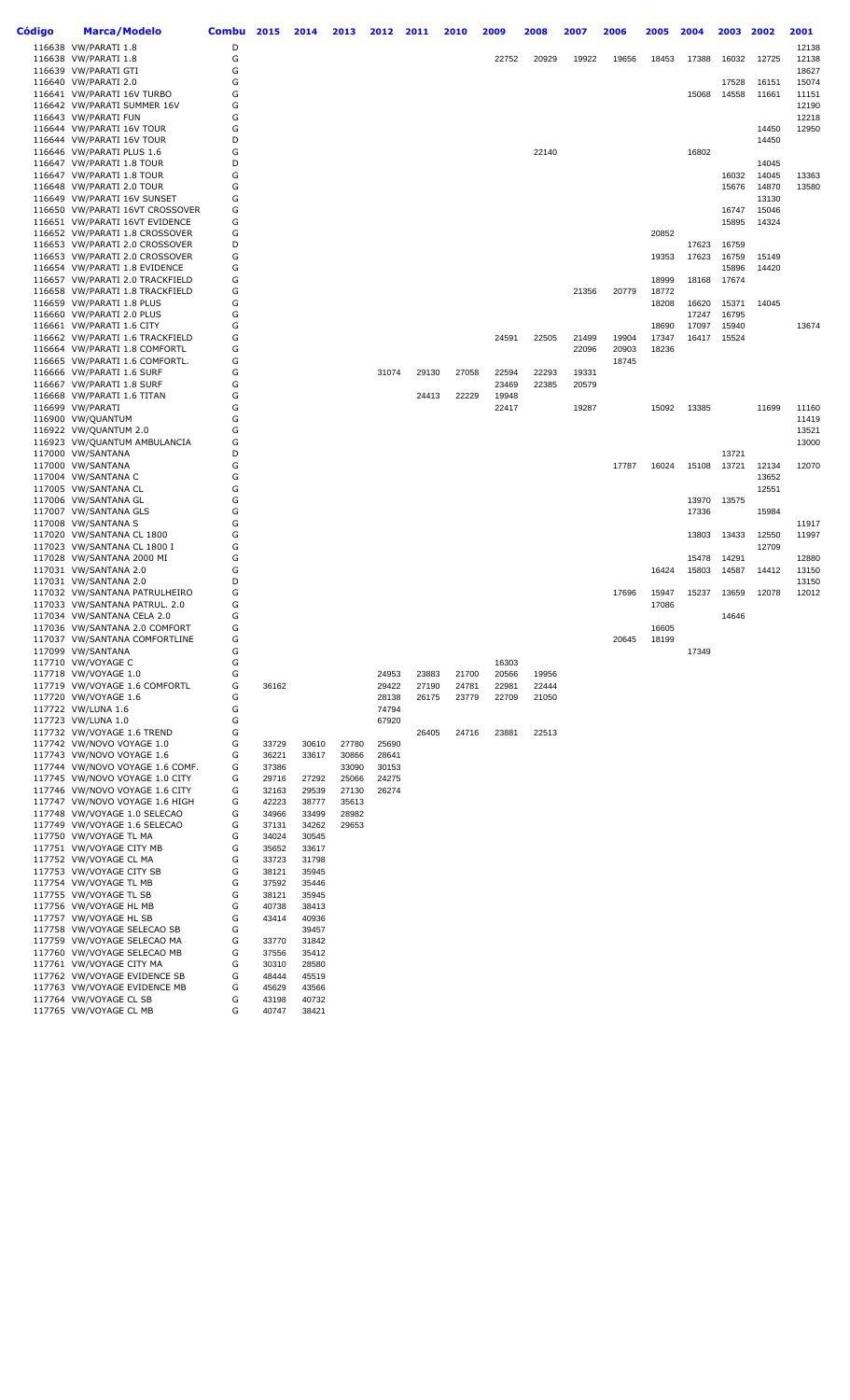| Código | <b>Marca/Modelo</b>                                     | <b>Combu</b> | 2015           | 2014           | 2013           | 2012  | 2011   | 2010           | 2009  | 2008  | 2007  | 2006  | 2005  | 2004  | 2003           | 2002  | 2001  |
|--------|---------------------------------------------------------|--------------|----------------|----------------|----------------|-------|--------|----------------|-------|-------|-------|-------|-------|-------|----------------|-------|-------|
|        | 117766 VW/NOVO FOX TL MB                                | G            | 37866          | 36687          |                |       |        |                |       |       |       |       |       |       |                |       |       |
|        | 117767 VW/NOVO FOX HL SD                                | G            | 48613          | 45838          |                |       |        |                |       |       |       |       |       |       |                |       |       |
|        | 117768 VW/NOVO FOX HL MD<br>117769 VW/NOVO FOX CL MB    | G<br>G       | 44480<br>41167 | 42313<br>38817 |                |       |        |                |       |       |       |       |       |       |                |       |       |
|        | 117770 VW/NOVO FOX TL SB                                | G            |                | 34796          |                |       |        |                |       |       |       |       |       |       |                |       |       |
|        | 117771 VW/NOVO FOX CL SB                                | G            | 42895          | 40644          |                |       |        |                |       |       |       |       |       |       |                |       |       |
|        | 117772 VW/NOVO FOX TL MA                                | G            | 34476          | 32508          |                |       |        |                |       |       |       |       |       |       |                |       |       |
|        | 117773 VW/NOVO FOX CL MA                                | G            | 35799          | 33755          |                |       |        |                |       |       |       |       |       |       |                |       |       |
|        | 117774 VW/NOVO FOX BM MC                                | G            | 35232          | 31115          |                |       |        |                |       |       |       |       |       |       |                |       |       |
|        | 117775 VW/NOVO FOX PEPPER MD                            | G            | 45961          | 41464          |                |       |        |                |       |       |       |       |       |       |                |       |       |
|        | 117776 VW/NOVO FOX PEPPER SD                            | G            | 49205          | 43545          |                |       |        |                |       |       |       |       |       |       |                |       |       |
|        | 117777 VW/VOYAGE HL SB S<br>117778 VW/VOYAGE CITY MB S  | G<br>G       | 44196<br>35552 | 41673<br>33523 |                |       |        |                |       |       |       |       |       |       |                |       |       |
|        | 117779 VW/VOYAGE HL MB S                                | G            | 41995          | 39598          |                |       |        |                |       |       |       |       |       |       |                |       |       |
|        | 117780 VW/VOYAGE TL MA S                                | G            | 38671          | 36463          |                |       |        |                |       |       |       |       |       |       |                |       |       |
|        | 117781 VW/VOYAGE TL MB S                                | G            | 37229          | 35104          |                |       |        |                |       |       |       |       |       |       |                |       |       |
|        | 117782 VW/VOYAGE CITY MAS                               | G            | 30587          | 28841          |                |       |        |                |       |       |       |       |       |       |                |       |       |
|        | 117783 I/VW LAVIDA                                      | G            |                |                |                |       |        |                |       | 35844 |       |       |       |       |                |       |       |
|        | 117787 VW/NOVO FOX CL ME                                | G            | 36965          |                |                |       |        |                |       |       |       |       |       |       |                |       |       |
|        | 117788 VW/NOVO FOX TL ME                                | G            | 33700          |                |                |       |        |                |       |       |       |       |       |       |                |       |       |
|        | 117789 VW/NOVO FOX TRACK ME                             | G            | 37564          |                |                |       |        |                |       |       |       |       |       |       |                |       |       |
|        | 117799 VW/VOYAGE<br>117801 I/VW BEETLE TURBO LA EDT     | G<br>G       |                |                |                | 70699 |        |                | 16288 |       |       |       |       |       |                |       |       |
|        | 117903 VW/FUSCA 1300 L                                  | G            |                |                |                |       |        |                |       |       |       |       |       |       |                |       | 12479 |
|        | 117912 I/VW FUSCA ULTIMAEDICION                         | G            |                |                |                |       |        |                |       |       |       |       |       |       | 15288          |       |       |
|        | 117918 I/VW FUSCA 2.0T                                  | G            | 79986          |                | 73210          | 70902 |        |                |       |       |       |       |       |       |                |       |       |
|        | 117919 I/VW FUSCA AA                                    | G            | 93945          | 86280          | 79241          |       |        |                |       |       |       |       |       |       |                |       |       |
|        | 117920 I/VW FUSCA MA                                    | G            |                | 81579          | 76921          |       |        |                |       |       |       |       |       |       |                |       |       |
|        | 117922 I/VW FUSCA AB                                    | G            | 89529          | 84419          |                |       |        |                |       |       |       |       |       |       |                |       |       |
|        | 117923 I/VW TOURAN 2.0                                  | D            |                |                |                |       |        |                |       |       | 80973 |       |       |       |                |       |       |
|        | 118299 VW/BUGRE                                         | G            |                |                |                |       |        |                |       |       |       |       |       |       | 6996           |       |       |
|        | 126699 VW/POLAUTO                                       | G<br>G       |                |                |                |       |        |                |       |       |       |       |       |       |                | 6253  |       |
|        | 131699 VW/SANTINA<br>137605 VW/ENSEADA P I              | G            |                |                |                |       |        |                |       |       |       |       | 7281  | 7014  | 6485           |       | 6189  |
|        | 141301 VW/FIBRAVAN KAUIPE                               | G            |                |                |                |       | 24492  | 22116          |       |       |       |       |       |       |                |       |       |
|        | 150803 VW/BUGRE BGR5                                    | G            |                |                |                | 15236 |        |                |       |       |       |       |       |       |                |       |       |
|        | 151203 IMP/VW PASSAT VARIANT                            | G            |                |                | 98252          |       |        |                |       |       |       |       |       |       |                |       |       |
|        | 151205 I/VW PASSAT VARIANT 2.0                          | G            |                |                |                |       |        | 64205          |       |       |       |       |       |       |                |       |       |
|        | 151206 I/VW PASSAT VARIANT TURB                         | G            |                |                |                |       |        |                |       |       |       |       |       | 22466 | 21439          | 19352 | 17859 |
|        | 151207 I/VW PASSAT VAR 2.0 FSI                          | G            |                |                |                |       |        |                |       |       | 38527 | 34879 | 32657 |       |                |       |       |
|        | 151208 I/VW PASSAT 3.2 FSI                              | G            |                |                |                |       |        |                |       | 49127 | 47439 | 44643 |       |       |                |       |       |
|        | 151209 I/VW PASSAT SEDAN 2.0T                           | G            |                |                |                |       |        |                |       | 40083 |       |       |       |       | 27632          | 25378 |       |
|        | 151210 I/VW PASSAT 2.0T                                 | G<br>G       | 113465         | 99492          | 85118          | 77018 | 72203  | 61344          |       |       | 39498 |       |       |       |                |       |       |
|        | 151211 I/VW PASSAT VAR. 2.0T<br>151212 I/VW JETTA SEL   | G            | 114496         | 108506         | 94053          | 86901 | 77981  | 69648<br>50578 |       |       |       |       |       |       |                |       |       |
|        | 151213 I/VW JETTA SE                                    | G            |                |                |                | 60429 | 57560  |                |       |       |       |       |       |       |                |       |       |
|        | 151215 I/VW GOLF R                                      | G            |                |                |                | 36469 |        |                |       |       |       |       |       |       |                |       |       |
|        | 151216 I/VW GOLF R 4MOTION                              | G            |                |                |                | 61283 |        |                |       |       |       |       |       |       |                |       |       |
|        | 151217 I/VW PASSAT GLS 1.8T                             | G            |                |                |                |       |        |                |       |       |       |       |       |       | 20692          |       |       |
|        | 151218 I/VW CC 3.6 V6                                   | G            | 178103         | 160224         | 142796 112412  |       |        |                |       |       |       |       |       |       |                |       |       |
|        | 151220 I/VW ROUTAN SE                                   | G            |                |                |                |       | 132566 |                |       |       |       |       |       |       |                |       |       |
|        | 151221 I/VW MOVE UP                                     | G            |                |                | 37332          |       |        |                |       |       |       |       |       |       |                |       |       |
|        | 151222 VW/UP MOVE MA                                    | G            | 31041          | 29362          | 28503          |       |        |                |       |       |       |       |       |       |                |       |       |
|        | 151223 VW/UP HIGH MA                                    | G            | 35486          | 32780          | 29883          |       |        |                |       |       |       |       |       |       |                |       |       |
|        | 151224 VW/UP BLACK WHITE RED MA<br>151225 VW/UP TAKE MA | G<br>G       | 36521<br>25451 | 34109<br>23871 | 31099<br>23146 |       |        |                |       |       |       |       |       |       |                |       |       |
|        | 151226 VW/NOVO GOL 1.0 SPECIAL                          | G            |                | 24248          |                |       |        |                |       |       |       |       |       |       |                |       |       |
|        | 151227 VW/UP HIGH SA                                    | G            | 35838          | 33712          | 31713          |       |        |                |       |       |       |       |       |       |                |       |       |
|        | 151228 VW/UP BLACK WHITE RED SA                         | G            | 38087          | 35969          | 34455          |       |        |                |       |       |       |       |       |       |                |       |       |
|        | 151229 VW/UP MOVE SA                                    | G            | 31766          | 29897          |                |       |        |                |       |       |       |       |       |       |                |       |       |
|        | 151230 I/VW JETTA CL AC                                 | G            | 69284          | 66444          |                |       |        |                |       |       |       |       |       |       |                |       |       |
|        | 151231 I/VW JETTA HL AD                                 | G            | 61962          | 58812          |                |       |        |                |       |       |       |       |       |       |                |       |       |
|        | 151232 VW/JETTA CL AA                                   | G            | 69284          |                |                |       |        |                |       |       |       |       |       |       |                |       |       |
|        | 151234 I/VW JETTA TL AC                                 | G            | 61962          | 58812          |                |       |        |                |       |       |       |       |       |       |                |       |       |
|        | 151235 VW/GOL ROCK IN RIO MB<br>151237 VW/UP MOVE MB    | G            | 38053          |                |                |       |        |                |       |       |       |       |       |       |                |       |       |
|        | 151239 I/VW JETTA HL AE                                 | G<br>G       | 32086<br>61772 |                |                |       |        |                |       |       |       |       |       |       |                |       |       |
|        | 154801 VW/GOLF 2.0                                      | G            | 51131          |                | 44269          | 39889 | 38327  | 33128          | 30157 | 28336 | 23937 | 21502 | 19813 | 18860 | 17878          | 17405 | 16556 |
|        | 154801 VW/GOLF 2.0                                      | D            |                |                |                |       |        |                |       |       |       |       |       |       |                | 17405 |       |
|        | 154802 VW/GOLF GTI                                      | G            |                |                |                |       |        |                |       | 36556 | 34695 | 26778 | 24507 | 23017 | 21327          | 20006 | 18207 |
|        | 154803 VW/GOLF                                          | G            | 46410          |                | 40494          | 36737 | 35331  | 31590          | 28434 | 27806 | 23635 | 22016 | 19809 | 18994 | 17569          | 16703 | 15962 |
|        | 154804 VW/GOLF GENERATION                               | D            |                |                |                |       |        |                |       |       |       |       |       | 19359 |                |       |       |
|        | 154804 VW/GOLF GENERATION                               | G            |                |                |                |       |        |                |       |       |       |       | 20360 | 19359 |                | 17286 |       |
|        | 154805 VW/GOLF TRIP                                     | G            |                |                |                |       |        |                |       |       |       |       |       |       | 18415          | 16880 |       |
|        | 154806 VW/GOLF 2.0 SPORT                                | G            |                |                |                |       |        |                |       |       |       |       |       |       | 18702          |       |       |
|        | 154807 VW/GOLF SPORT                                    | G<br>G       |                |                |                |       |        |                |       |       |       |       | 20792 | 19606 | 18489          |       |       |
|        | 154808 VW/GTI VR6<br>154809 VW/GOLF 1.6 PLUS            | G            |                |                |                |       |        |                |       |       |       |       | 20910 | 19875 | 38970<br>18343 | 36736 |       |
|        | 154810 VW/GOLF 2.0 PLUS                                 | G            |                |                |                |       |        |                |       |       |       |       | 19907 |       | 19117 17803    |       |       |
|        | 154812 VW/GOLF 2.0 COMFORTLINE                          | G            |                |                |                |       |        |                |       | 28536 | 25666 | 22203 | 20336 |       |                |       |       |
|        | 154813 VW/GOLF FLASH                                    | G            |                |                |                |       |        |                |       |       |       | 21420 | 19791 |       |                |       |       |
|        | 154814 VW/GOLF 1.6 SPORTLINE                            | G            | 49657          |                | 43324          | 39305 | 37799  | 34026          | 30336 | 29160 | 26290 |       |       |       |                |       |       |
|        | 154815 VW/GOLF 1.6 TECH                                 | G            |                |                |                |       |        |                | 31240 | 29274 |       |       |       |       |                |       |       |
|        | 154816 VW/GOLF 2.0 GT                                   | G            | 55351          |                | 48171          | 44946 | 40564  | 36190          | 34368 | 32222 |       |       |       |       |                |       |       |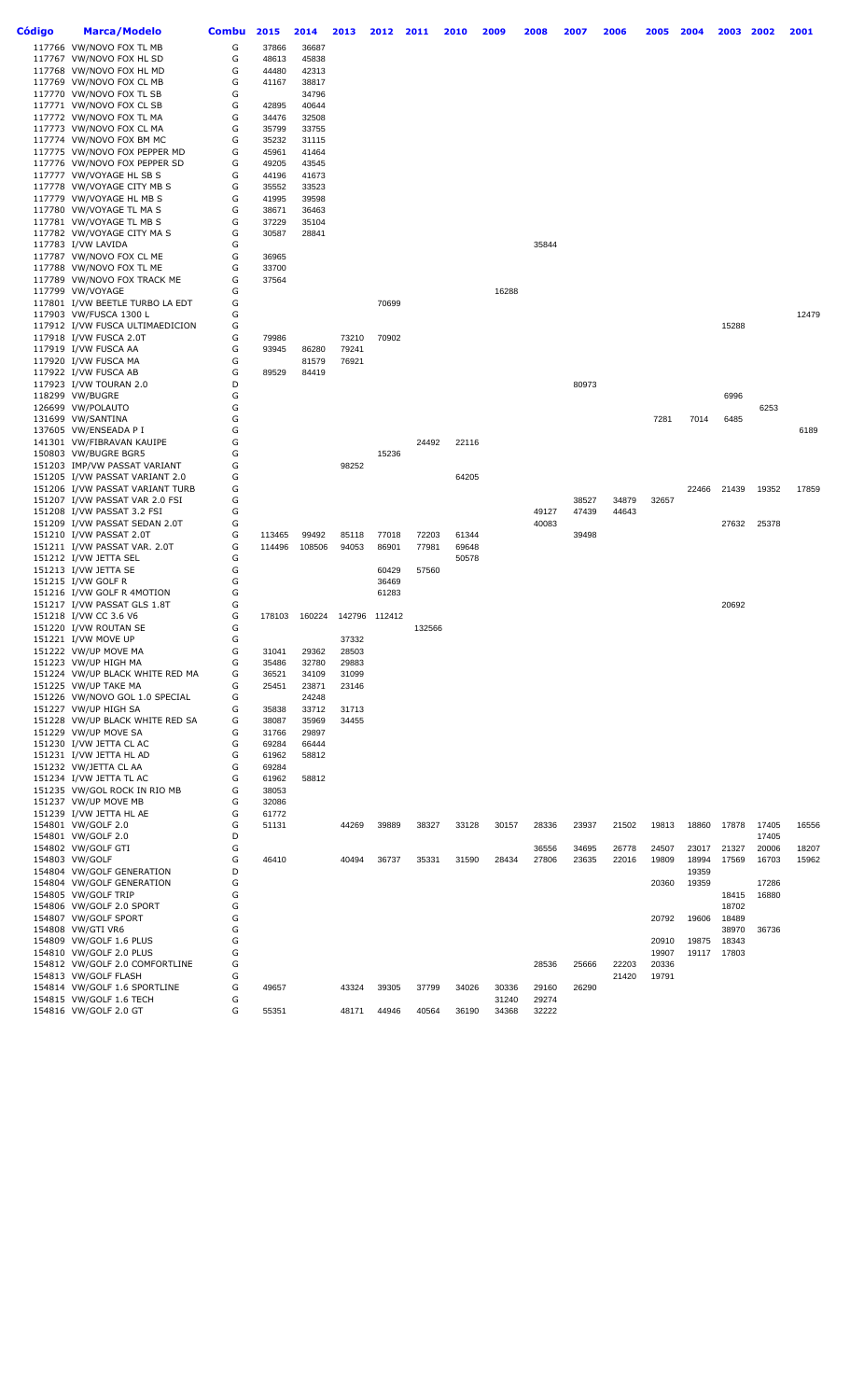| Código | <b>Marca/Modelo</b>                                          | Combu  | 2015           | 2014           | 2013           | 2012  | 2011  | 2010  | 2009 |       | 2008  | 2007  | 2006           | 2005           | 2004  | 2003           | 2002           | 2001  |
|--------|--------------------------------------------------------------|--------|----------------|----------------|----------------|-------|-------|-------|------|-------|-------|-------|----------------|----------------|-------|----------------|----------------|-------|
|        | 154817 VW/GOLF GLS                                           | G      |                |                |                |       |       |       |      |       |       |       |                |                |       |                |                | 18307 |
|        | 154818 VW/GOLF 2.0 SILVER EDIT.                              | G      |                |                |                |       |       |       |      | 31405 |       |       |                |                |       |                |                |       |
|        | 154819 VW/GOLF 2.0 BLACK EDIT.                               | G      | 56014          |                | 48380          | 45420 | 40603 | 38083 |      | 36232 |       |       |                |                |       |                |                |       |
|        | 154820 VW/GOLF 2.0 SPORTLINE                                 | G<br>G | 55511          |                | 46604          | 41763 | 38600 | 37699 |      |       |       |       |                |                |       |                |                |       |
|        | 154821 I/VW GOLF HIGHLINE MA<br>154822 I/VW GOLF HIGHLINE AA | G      | 66018<br>71016 | 60632<br>65223 | 55686<br>59902 |       |       |       |      |       |       |       |                |                |       |                |                |       |
|        | 154823 I/VW GOLF GTI AB                                      | G      | 110551         | 96054          | 68195          |       |       |       |      |       |       |       |                |                |       |                |                |       |
|        | 154824 I/VW GOLF COMFORTLINE AA                              | G      | 74122          | 70616          | 65078          |       |       |       |      |       |       |       |                |                |       |                |                |       |
|        | 154825 I/VW GOLF COMFORTLINE MA                              | G      | 68654          | 64498          | 59439          |       |       |       |      |       |       |       |                |                |       |                |                |       |
|        | 154829 VW/GOL 1.6 SELECAO                                    | G      | 40263          | 36977          | 33960          |       |       |       |      |       |       |       |                |                |       |                |                |       |
|        | 154834 VW/GOL RALLYE MA                                      | G      | 41843          | 39454          |                |       |       |       |      |       |       |       |                |                |       |                |                |       |
|        | 154835 VW/GOL RALLYE SA                                      | G      | 42751          | 40310          |                |       |       |       |      |       |       |       |                |                |       |                |                |       |
|        | 154838 VW/GOL CL SC                                          | G      | 32480          | 30625          |                |       |       |       |      |       |       |       |                |                |       |                |                |       |
|        | 154839 VW/GOL HL MC                                          | G      | 30018          | 28305          |                |       |       |       |      |       |       |       |                |                |       |                |                |       |
|        | 154840 VW/GOL CL MC                                          | G      | 32762          | 30892          |                |       |       |       |      |       |       |       |                |                |       |                |                |       |
|        | 154841 VW/GOL SELECAO MC                                     | G      | 37079          | 32638          |                |       |       |       |      |       |       |       |                |                |       |                |                |       |
|        | 154842 VW/GOL TRACK MB                                       | G      | 27966          | 26369          |                |       |       |       |      |       |       |       |                |                |       |                |                |       |
|        | 154843 VW/GOL TL SC                                          | G      |                | 28397          |                |       |       |       |      |       |       |       |                |                |       |                |                |       |
|        | 154844 VW/GOL CITY MC<br>154845 VW/GOL SELECAO SC            | G<br>G | 28890<br>38066 | 27241<br>33734 |                |       |       |       |      |       |       |       |                |                |       |                |                |       |
|        | 154846 VW/NOVO GOL 1.0 COMFORTL                              | G      | 33010          | 31029          |                |       |       |       |      |       |       |       |                |                |       |                |                |       |
|        | 154847 VW/GOL CITY MB                                        | G      | 27564          | 25990          |                |       |       |       |      |       |       |       |                |                |       |                |                |       |
|        | 154848 VW/GOL TL MC                                          | G      | 32086          | 30012          |                |       |       |       |      |       |       |       |                |                |       |                |                |       |
|        | 154849 VW/GOL SELECAO MB                                     | G      | 33391          | 30554          |                |       |       |       |      |       |       |       |                |                |       |                |                |       |
|        | 154850 VW/GOL CITY SC                                        | G      | 30310          | 28580          |                |       |       |       |      |       |       |       |                |                |       |                |                |       |
|        | 154851 VW/GOL 1.0 TRENDLIN                                   | G      | 31360          | 29791          |                |       |       |       |      |       |       |       |                |                |       |                |                |       |
|        | 154852 VW/GOL HL SC                                          | G      | 32615          | 30753          |                |       |       |       |      |       |       |       |                |                |       |                |                |       |
|        | 154857 I/VW GOLF 1.4 COMFORTL                                | G      |                | 58929          |                |       |       |       |      |       |       |       |                |                |       |                |                |       |
|        | 154858 I/VW GOLF Comfortline MC                              | G      | 62199          | 58648          |                |       |       |       |      |       |       |       |                |                |       |                |                |       |
|        | 154859 I/VW GOLF COMFORTLINE AC                              | G      | 65489          | 59946          |                |       |       |       |      |       |       |       |                |                |       |                |                |       |
|        | 154860 I/VW GOLF GTI AD                                      | G      | 103149         | 97261          |                |       |       |       |      |       |       |       |                |                |       |                |                |       |
|        | 154861 I/VW GOLF HIGHLINE MC                                 | G      | 65575          | 61832          |                |       |       |       |      |       |       |       |                |                |       |                |                |       |
|        | 154862 I/VW GOLF HIGHLINE AC                                 | G      | 73546          | 68282          |                |       |       |       |      |       |       |       |                |                |       |                |                |       |
|        | 154868 VW/GOL HL SC S<br>154869 VW/GOL HL MC S               | G<br>G | 33760<br>38065 | 31832<br>33131 |                |       |       |       |      |       |       |       |                |                |       |                |                |       |
|        | 154870 VW/GOL CITY MC S                                      | G      | 30464          | 28725          |                |       |       |       |      |       |       |       |                |                |       |                |                |       |
|        | 154871 VW/GOL CITY MB S                                      | G      | 28638          | 27004          |                |       |       |       |      |       |       |       |                |                |       |                |                |       |
|        | 154872 VW/ GOL SPECIAL MB                                    | G      | 26506          | 23676          |                |       |       |       |      |       |       |       |                |                |       |                |                |       |
|        | 154873 VW/GOL TRACK MB S                                     | G      | 34087          | 32141          |                |       |       |       |      |       |       |       |                |                |       |                |                |       |
|        | 154876 VW/GOL 4GVE ELETRICO EGA                              | G      |                |                |                |       |       |       |      |       | 15435 |       |                |                |       |                |                |       |
|        | 154878 I/VW GOLF GTE                                         | G      | 123887         |                |                |       |       |       |      |       |       |       |                |                |       |                |                |       |
|        | 154879 I/VW GOLF VARIANT CL AA                               | G      | 82746          |                |                |       |       |       |      |       |       |       |                |                |       |                |                |       |
|        | 154880 I/VW GOLF VARIANT HL AA                               | G      | 96336          | 89825          |                |       |       |       |      |       |       |       |                |                |       |                |                |       |
|        | 160100 VW/POLO 1.6                                           | G      | 42469          | 40687          | 32557          | 28862 | 27280 | 24932 |      | 24496 | 22123 | 20760 | 18811          | 16813          | 15847 | 14963          | 13624          |       |
|        | 160100 VW/POLO 1.6                                           | D      |                |                |                |       |       |       |      |       |       |       |                |                |       | 14963          | 13624          |       |
|        | 160101 VW/POLO 2.0<br>160102 VW/POLO 16V                     | G      |                |                |                |       |       |       |      |       | 22676 |       |                |                |       | 16340          | 15121          |       |
|        | 160104 VW/POLO SEDAN 2.0                                     | G<br>G |                |                |                |       |       |       |      |       |       |       |                | 18251          | 16654 | 15322<br>16212 | 12780<br>14305 |       |
|        | 160105 VW/POLO SEDAN 1.6                                     | D      |                |                |                |       |       |       |      |       |       |       |                |                |       | 16971          |                |       |
|        | 160105 VW/POLO SEDAN 1.6                                     | G      | 43319          | 39785          | 36539          | 34800 | 33143 | 29308 |      | 26564 | 24635 | 22810 | 19511          | 18475          | 17411 | 16971          | 15811          |       |
|        | 160106 VW/POLO 1.6 NEXT                                      | G      |                |                |                |       |       |       |      |       |       |       |                |                |       | 16245          |                |       |
|        | 160107 VW/ZILK 10                                            | G      |                | 22962          | 19087          | 17758 |       |       |      |       | 14162 | 13143 |                |                |       | 10187          |                |       |
|        | 160108 VW/ZILK 1.6                                           | G      |                | 45556          |                | 35305 |       |       |      |       | 20763 | 18045 |                |                |       | 14343          |                |       |
|        | 160109 VW/POLO SEDAN 1.6 EVID                                | G      |                |                |                |       |       |       |      |       |       |       |                | 17601          |       |                |                |       |
|        | 160110 VW/POLO SEDAN 2.0 COMFOR                              | G      | 48896          | 44773          | 39419          | 34765 | 31078 | 28817 |      | 26490 | 24737 | 22158 | 18899          | 17432          |       |                |                |       |
|        | 160111 VW/POLO 1.6 SPORTLINE                                 | G      | 44650          | 42156          | 36122          | 33947 | 30689 | 27414 |      | 25292 | 22952 | 20396 | 18040          | 16858          |       |                |                |       |
|        | 160112 VW/POLO SEDAN 1.6 COMFOR                              | G      | 45592          | 41417          | 36264          | 32478 | 30319 | 26977 |      | 24994 | 22309 | 20943 | 18949          | 16013          |       |                |                |       |
|        | 160113 I/VW ZILK<br>160114 VW/POLO 2.0 GT                    | G<br>G |                |                |                |       | 32715 | 30196 |      | 25704 | 24650 |       |                | 14477          |       |                |                |       |
|        | 160115 VW/ZILK 1.6                                           | G      | 42687          |                | 37890          | 35665 | 31978 | 29192 |      | 26800 | 25350 |       |                |                |       |                |                |       |
|        | 160116 VW/POLO 1.6 E-FLEX                                    | G      |                |                |                |       |       | 26265 |      | 25173 |       |       |                |                |       |                |                |       |
|        | 160117 VW/POLO 2.0 SPORTLINE                                 | G      | 45653          |                | 41793          | 40538 | 38258 |       |      |       |       |       |                |                |       |                |                |       |
|        | 160119 VW/ZILK CROSS                                         | G      |                | 47434          |                |       |       |       |      |       |       |       |                |                |       |                |                |       |
|        | 160120 VW/ZILK 1.4L                                          | G      | 40431          |                |                |       |       |       |      |       |       |       |                |                |       |                |                |       |
|        | 160121 VW/ZILK 2.0L                                          | G      | 47342          |                |                |       |       |       |      |       |       |       |                |                |       |                |                |       |
|        | 160122 VW/ZILK 1.6L                                          | G      | 45721          |                |                |       |       |       |      |       |       |       |                |                |       |                |                |       |
|        | 160600 VW/FOX 1.0                                            | G      |                |                |                |       |       |       |      | 21153 | 18367 | 17903 | 16747          | 16077          | 15506 | 14249          |                | 12628 |
|        | 160602 VW/FOX 1.0 PLUS                                       | G      |                |                |                |       |       |       |      | 19138 | 16598 | 15709 | 15252          | 14936          | 13537 |                |                |       |
|        | 160603 VW/FOX 1.6                                            | G      |                |                |                |       |       |       |      |       |       |       | 17755          | 16934          | 16034 | 15042          |                |       |
|        | 160604 VW/FOX 1.6 CITY                                       | G      |                |                |                |       |       |       |      |       |       |       |                |                | 13581 |                |                |       |
|        | 160605 VW/FOX 1.6 PLUS                                       | G      |                |                |                |       |       |       |      | 20036 | 17540 | 17320 | 16218          | 15985          |       |                |                |       |
|        | 160606 VW/CROSSFOX<br>160607 VW/FOX EU                       | G<br>G |                |                |                |       |       |       |      | 27186 | 25315 | 22805 | 21672<br>13800 | 20138<br>13313 | 19702 |                |                |       |
|        | 160608 I/VW SPACEFOX COMFORT                                 | G      |                |                |                |       |       |       |      |       | 22395 | 20670 | 19830          |                |       |                |                |       |
|        | 160609 I/VW SPACEFOX                                         | G      |                |                |                |       |       | 26782 |      | 24887 | 22514 | 21644 | 20230          |                |       |                |                |       |
|        | 160610 VW/FOX 1.0 SPORTLINE                                  | G      |                |                |                |       |       |       |      |       |       | 16414 | 16004          |                |       |                |                |       |
|        | 160611 VW/FOX 1.6 SPORTLINE                                  | G      |                |                |                |       |       |       |      |       |       | 19926 | 17951          | 17259          |       |                |                |       |
|        | 160613 VW/FOX 1.0 ROUTE                                      | G      |                |                |                |       |       |       |      | 18992 | 17134 | 15603 |                |                |       |                |                |       |
|        | 160614 VW/FOX 1.6 ROUTE                                      | G      |                |                |                |       |       |       |      | 22697 | 20006 | 19174 |                |                |       |                |                |       |
|        | 160615 VW/FOX EXTREME                                        | G      |                |                |                |       |       |       |      | 24817 | 22659 |       |                |                |       |                |                |       |
|        | 160617 I/VW SPACEFOX SPORTLINE                               | G      |                |                |                |       |       |       |      | 24331 | 22930 |       |                |                |       |                |                |       |
|        | 160618 I/VW SPACEFOX ROUTE                                   | G      |                |                |                |       |       | 27976 |      | 24824 | 23348 |       |                |                |       |                |                |       |
|        | 160619 VW/FOX 1.0 SUNRISE                                    | G<br>G |                |                |                |       |       |       |      | 19842 |       |       |                |                |       |                |                |       |
|        | 160620 I/VW FOX 1.2                                          |        |                |                |                |       |       |       |      |       |       | 20072 |                |                |       |                |                |       |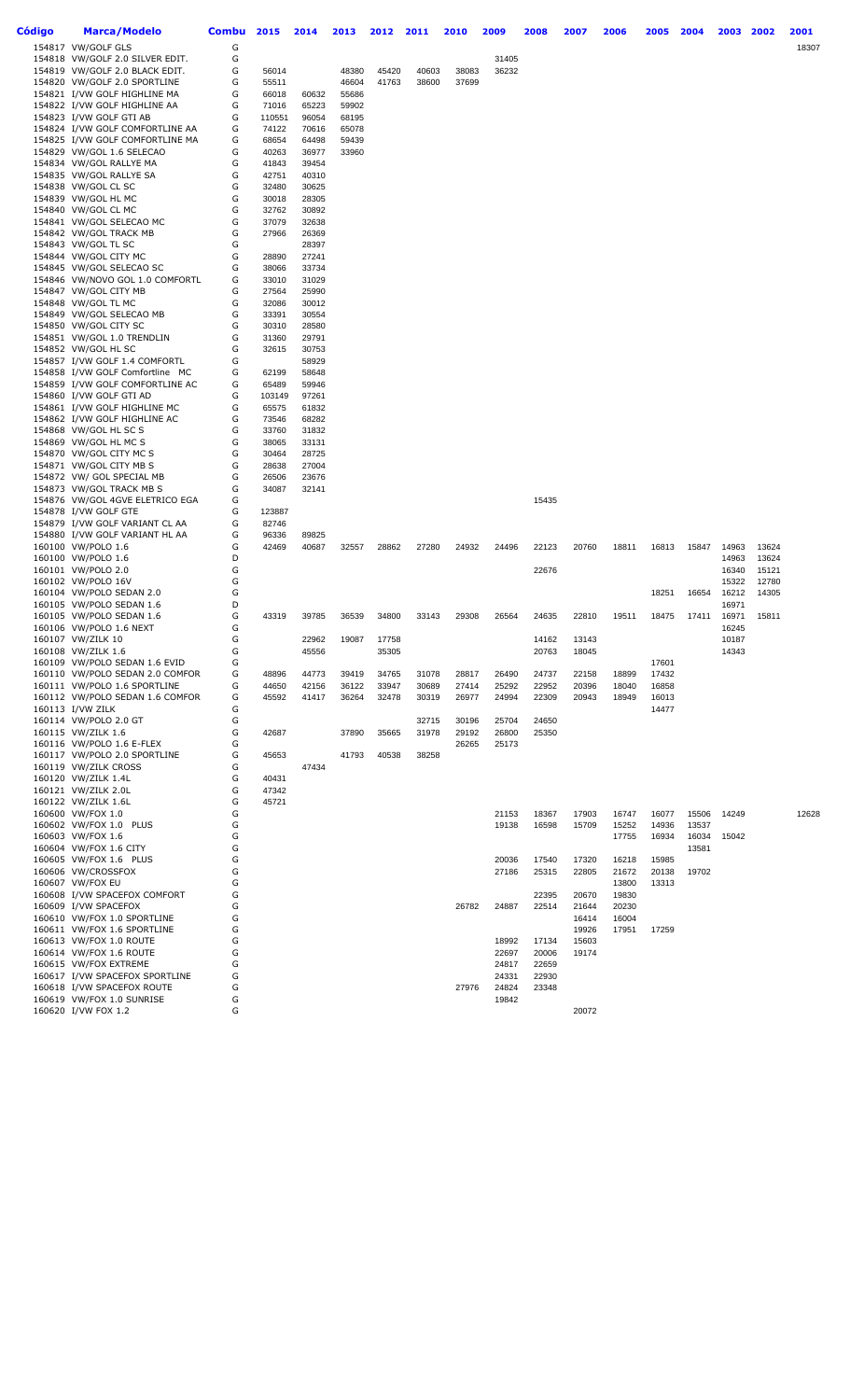| Código | Marca/Modelo                                                 | <b>Combu</b> | 2015           | 2014           | 2013           | 2012           | 2011           | 2010           | 2009           | 2008           | 2007           | 2006           | 2005  | 2004           | 2003  | 2002           | 2001           |
|--------|--------------------------------------------------------------|--------------|----------------|----------------|----------------|----------------|----------------|----------------|----------------|----------------|----------------|----------------|-------|----------------|-------|----------------|----------------|
|        | 160621 VW/FOX 1.6 PRIME GII                                  | G            | 32747          |                | 30134          | 29057          | 27728          | 24604          | 23479          |                |                |                |       |                |       |                |                |
|        | 160623 VW/FOX 1.0 GII                                        | G            | 29777          | 28391          | 27068          | 24936          | 23753          | 20444          | 20144          |                |                |                |       |                |       |                |                |
|        | 160624 I/VW FOX 1.6 GII                                      | G            |                |                |                | 28301          |                | 23063          |                |                |                |                |       |                |       |                |                |
|        | 160625 VW/FOX 1.6 GII<br>160626 VW/CROSSFOX GII              | G<br>G       | 38144<br>48959 | 33958<br>44112 | 30231<br>39745 | 28303<br>37027 | 26176<br>34401 | 23062<br>29663 | 22656<br>27548 |                |                |                |       |                |       |                |                |
|        | 160628 I/VW SPACEFOX GII                                     | G            |                |                |                |                | 30115          | 25606          |                |                |                |                |       |                |       |                |                |
|        | 160629 I/VW SPACEFOX SPORT.GII                               | G            | 37915          |                | 34889          | 33260          | 32105          | 26937          |                |                |                |                |       |                |       |                |                |
|        | 160632 I/VW SPACEFOX 1.6 GII                                 | G            |                |                |                |                | 30576          |                |                |                |                |                |       |                |       |                |                |
|        | 160633 I/VW SPACEFOX TREND GII                               | G            | 46788          | 42391          | 38333          | 33223          | 30578          |                |                |                |                |                |       |                |       |                |                |
|        | 160635 I/VW SPACECROSS GII                                   | G            | 53559          | 46277          | 39844          | 37022          | 35911          |                |                |                |                |                |       |                |       |                |                |
|        | 160636 VW/FOX ROCK IN RIO                                    | G            | 37484          |                | 34001          |                | 30840          |                |                |                |                |                |       |                |       |                |                |
|        | 160637 VW/SPACEFOX TREND GII<br>160638 VW/SPACEFOX 1.6 GII   | G<br>G       | 46821<br>46747 | 42391<br>41705 | 35411<br>35006 | 30691<br>30616 | 29735<br>29662 |                |                |                |                |                |       |                |       |                |                |
|        | 160640 VW/SPACEFOX SPORT. GII                                | G            |                |                |                | 33260          |                |                |                |                |                |                |       |                |       |                |                |
|        | 160641 VW/FOX 1.6 BLUEM GII                                  | G            | 33287          | 31387          | 30144          | 28949          |                |                |                |                |                |                |       |                |       |                |                |
|        | 160644 VW/FOX 1.6 HIGHLINE GII                               | G            | 42486          | 38359          | 34002          |                |                |                |                |                |                |                |       |                |       |                |                |
|        | 160645 VW/FOX 1.0 BLUEM. GII                                 | G            | 31315          | 29728          | 29026          |                |                |                |                |                |                |                |       |                |       |                |                |
|        | 160647 I/VW SPACEFOX HIGH. GII                               | G            | 53191          | 48850          | 44864          |                |                |                |                |                |                |                |       |                |       |                |                |
|        | 160648 VW/FOX 1.0 SELECAO<br>160649 VW/Fox 1.6 Selecao GII   | G<br>G       | 37095<br>41570 | 32535<br>36364 | 28536<br>30671 |                |                |                |                |                |                |                |       |                |       |                |                |
|        | 160650 VW/SPACEFOX PAT MA                                    | G            |                | 39268          | 33908          |                |                |                |                |                |                |                |       |                |       |                |                |
|        | 160651 I/VW CC TSI AA                                        | G            | 134588         | 126904         | 119659         |                |                |                |                |                |                |                |       |                |       |                |                |
|        | 160653 I/VW NOVO SPACEFOX CL MA                              | G            | 53702          | 51374          |                |                |                |                |                |                |                |                |       |                |       |                |                |
|        | 160654 I/VW NOVO SPACEFOX CL SA                              | G            | 56393          | 55238          |                |                |                |                |                |                |                |                |       |                |       |                |                |
|        | 160655 I/VW NOVO SPACEFOX HL SB                              | G            | 61464          | 59340          |                |                |                |                |                |                |                |                |       |                |       |                |                |
|        | 160656 I/VW NOVO SPACEFOX HL MB                              | G            | 58049          | 56222          |                |                |                |                |                |                |                |                |       |                |       |                |                |
|        | 160657 VW/NOVO CROSSFOX MA<br>160658 VW/NOVO CROSSFOX SA     | G<br>G       | 49987<br>47985 | 47134<br>45246 |                |                |                |                |                |                |                |                |       |                |       |                |                |
|        | 160659 VW/GOL TL MC S                                        | G            | 33211          | 31054          |                |                |                |                |                |                |                |                |       |                |       |                |                |
|        | 160660 VW/GOL TL MB S                                        | G            | 29182          | 26053          |                |                |                |                |                |                |                |                |       |                |       |                |                |
|        | 160661 I/VW NOVO SPACECROSS MA                               | G            | 60621          | 59435          |                |                |                |                |                |                |                |                |       |                |       |                |                |
|        | 160662 I/VW NOVO SPACECROSS SA                               | G            | 63357          | 61512          |                |                |                |                |                |                |                |                |       |                |       |                |                |
|        | 160663 VW/NOVO SPACEFOX CL SA                                | G            | 56393          | 55238          |                |                |                |                |                |                |                |                |       |                |       |                |                |
|        | 160664 VW/NOVO SPACEFOX CL MA                                | G<br>G       | 53702<br>35389 | 51374<br>33543 |                |                |                |                |                |                |                |                |       |                |       |                |                |
|        | 160665 VW/UP CROSS MA<br>160666 VW/UP CROSS SA               | G            | 36936          | 35292          |                |                |                |                |                |                |                |                |       |                |       |                |                |
|        | 160667 VW/NOVO FOX ROCK RIO MB                               | G            | 39072          |                |                |                |                |                |                |                |                |                |       |                |       |                |                |
|        | 160669 VW/UP CROSS MC                                        | G            | 35434          |                |                |                |                |                |                |                |                |                |       |                |       |                |                |
|        | 160670 I/VW NOVO SPACEFOX TL MA                              | G            | 49908          |                |                |                |                |                |                |                |                |                |       |                |       |                |                |
|        | 160671 I/VW NOVO SPACEFOX TL SA                              | G            | 49244          |                |                |                |                |                |                |                |                |                |       |                |       |                |                |
|        | 169500 VW/UP HIGH MB                                         | G<br>G       | 36475<br>39444 |                |                |                |                |                |                |                |                |                |       |                |       |                |                |
|        | 169502 VW/UP SPEED MB<br>203035 I/VW TIGUAN SE               | G            |                |                |                | 83845          |                |                |                |                |                |                |       |                |       |                |                |
|        | <b>Fabricante:</b> VOLVO                                     |              |                |                |                |                |                |                |                |                |                |                |       |                |       |                |                |
|        |                                                              |              |                |                |                |                |                |                |                |                |                |                |       |                |       |                |                |
|        |                                                              |              |                |                |                |                |                |                |                |                |                |                |       |                |       |                |                |
|        | 112318 IMP/VOLVO S40 1.8<br>112319 I/VOLVO S40 2.0           | G<br>G       |                |                |                |                |                |                |                |                |                |                |       | 18418          |       | 17478          | 15487          |
|        | 112321 IMP/VOLVO V40 2.0                                     | G            |                |                |                |                |                |                |                |                |                |                |       |                |       | 18380          | 16446          |
|        | 112326 IMP/VOLVO V40 T4                                      | G            |                |                |                |                |                |                |                |                |                |                |       |                | 21505 | 19069          | 17401          |
|        | 112327 IMP/VOLVO V70 XC AWD                                  | G            |                |                |                |                |                |                |                |                |                |                |       |                |       |                | 28632          |
|        | 112328 IMP/VOLVO S40 T4                                      | G            |                |                |                |                |                |                |                |                |                |                |       |                | 23230 | 19982          | 17609          |
|        | 112332 IMP/VOLVO S40 2.0T                                    | G            |                |                |                |                |                |                |                |                |                |                |       | 23854          | 21518 | 19496          | 17045          |
|        | 112333 IMP/VOLVO V40 2.0 T<br>112334 IMP/VOLVO C70 CABRIOLET | G<br>G       |                |                |                |                |                |                |                |                |                |                |       | 24305          | 21564 | 20356<br>43039 | 17308<br>41798 |
|        | 112335 IMP/VOLVO S80 2.9                                     | G            |                |                |                |                |                |                |                |                |                |                |       | 44343          |       | 30725          | 23049          |
|        | 112336 IMP/VOLVO S80 T6                                      | G            |                |                |                |                |                | 101413         |                |                |                |                | 43593 | 41571          | 38697 | 33004          | 26478          |
|        | 112338 I/VOLVO V70 T5 HPT                                    | G            |                |                |                |                |                |                |                |                |                |                |       |                |       | 28244          | 23504          |
|        | 112339 I/VOLVO V70 LPT                                       | G            |                |                |                |                |                |                |                |                |                |                |       |                | 22614 | 21741          | 18714          |
|        | 112341 I/VOLVO V70 LPT XC                                    | G            |                |                |                |                |                |                |                |                |                |                |       |                |       | 21960          | 19356          |
|        | 112342 I/VOLVO S60 2.4T LPT<br>112343 I/VOLVO S60 T5 HTP     | G<br>G       |                |                |                |                |                |                |                |                |                |                |       | 32992          |       | 23280<br>26867 | 21037<br>18549 |
|        | 112345 I/VOLVO S60 2.0T                                      | G            |                |                |                |                |                |                |                | 40718          | 38602          | 34058          | 33038 | 23949          | 21644 | 21234          | 19134          |
|        | 112346 I/VOLVO V70 2.0T                                      | G            |                |                |                |                |                |                |                |                |                | 47807          | 38495 | 32105          | 29103 | 26238          | 22640          |
|        | 112349 I/VOLVO XC70 2.5T AWD                                 | G            |                |                |                |                |                |                |                |                |                | 44297          | 38563 | 35279          | 32667 | 31128          |                |
|        | 112350 I/VOLVO V70 2.5T                                      | G            |                |                |                |                |                |                |                |                |                |                |       | 36522          | 30026 |                |                |
|        | 112351 I/VOLVO S60 2.5T                                      | G            |                |                |                |                |                |                |                |                |                | 40647          | 38969 | 33214          | 24447 |                |                |
|        | 112352 I/VOLVO S60 R<br>112353 I/VOLVO V70 R                 | G<br>G       |                |                |                |                |                |                |                |                |                |                |       | 53004<br>47702 | 51945 |                |                |
|        | 112356 I/VOLVO V50 T5                                        | G            |                |                |                |                |                |                | 58835          | 49922          | 41125          | 35439          | 33310 | 30214          |       |                |                |
|        | 112357 I/VOLVO S40 T5                                        | G            |                |                |                |                |                |                | 55179          | 47363          | 45039          | 38627          | 35246 | 30946          |       |                |                |
|        | 112358 I/VOLVO V50 2.4I                                      | G            |                |                |                |                |                |                |                | 49214          | 36504          | 34615          | 32688 | 30139          |       |                |                |
|        |                                                              |              |                |                |                |                |                |                | 46997          | 39498          | 36927          | 33014          | 31990 | 29576          |       |                |                |
|        | 112359 I/VOLVO S40 2.4I                                      | G            |                |                |                |                |                |                |                | 49214          | 36504          |                |       |                |       |                |                |
|        | 112363 I/VOLVO V50 2.4                                       | G            |                |                |                |                |                |                |                |                |                |                |       |                |       |                |                |
|        | 112364 I/VOLVO S40 2.4                                       | G            |                |                |                |                |                |                |                | 36518          | 34285          | 31966          |       |                |       |                |                |
|        | 112365 I/VOLVO C70 T5                                        | G            |                |                |                |                |                | 99424          |                | 77906          | 70352          | 64184          |       |                |       |                |                |
|        | 112366 I/VOLVO S80 V8 AWD<br>112367 I/VOLVO S80 3.2          | G<br>G       |                |                |                |                |                |                | 73691          | 89465<br>63712 | 70309<br>57066 | 67869<br>53595 |       |                |       |                |                |
|        | 112368 I/VOLVO C30 T5                                        | G            |                |                |                |                | 67232          | 60711          | 54958          | 49756          | 41050          | 39537          |       |                |       |                |                |
|        | 112369 I/VOLVO V70 SW                                        | G            |                |                |                |                |                |                |                |                |                |                |       |                | 43430 |                |                |
|        | 112370 I/VOLVO C30 2.4I                                      | G            |                |                |                |                |                |                | 38972          | 36687          | 33857          |                |       |                |       |                |                |
|        | 112371 I/VOLVO C30 2.0                                       | G            |                |                |                | 48500          | 45644          | 38198          | 34928          | 31383          | 30379          |                |       |                |       |                |                |
|        | 112372 I/VOLVO XC70 3.2 AWD<br>112373 I/VOLVO S80 D5         | G<br>D       |                |                |                |                |                | 85783          | 75002          | 64575          | 55549          |                | 46995 |                |       |                |                |